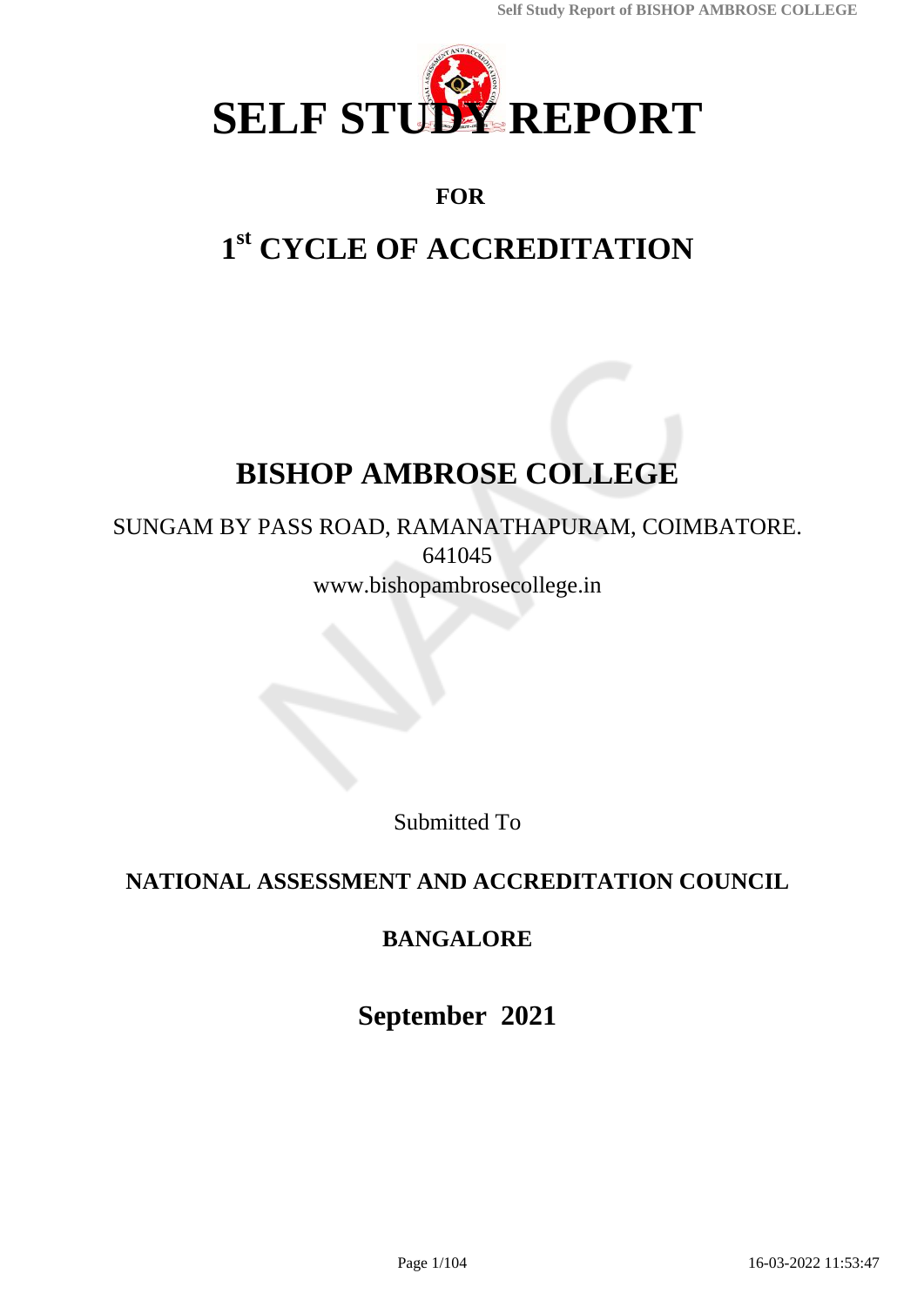# **1. EXECUTIVE SUMMARY**

## **1.1 INTRODUCTION**

Bishop Ambrose College was established in the year 1997 by the Roman Catholic Diocese of Coimbatore. The Coimbatore Diocesan Society is a 150-year-old Urban Diocese and founded various educational institutions in and around the city. The college is situated in the South-Eastern part of the city, with a beautiful lake, Railroads and conducive atmosphere around it. It is a Roman Catholic Co-Education self-finance Institution affiliated to Bharathiar University and recognized under sections 2(f) and 12(B) of the UGC Act of 1956.

Bishop Ambrose College has its vision to equip and produce optimistic minds from the underprivileged section of society. The focus is not just academic excellence alone but a creation of sensitive minds to the needs of social justice and their role in ameliorating poverty and inequality. The motto of the college is Knowledge, Charity, and Formation in Brotherly love. It aims at training the youth in sterling qualities to become leaders in all walks of life, to build a better society, inculcating desirable values so that they help to form a harmonious society based on brotherhood. Currently, the Institution offers 12 UG programs and 2 PG programs.

#### **Vision**

Provide quality education focusing on values and formation of character to enable the youth to meet economic, social and environmental challenges.

#### **Mission**

- Creating an educational environment of integrity and performance.
- Seeking spiritual, social and moral values.
- Imbibing courage and confidence for personal growth.
- Fostering patriotic zeal and social responsibility.
- Promoting awareness for environmental concerns.

### **1.2 Strength, Weakness, Opportunity and Challenges(SWOC)**

#### **Institutional Strength**

- Located at the prime and posh area of the city.
- Good ambience with conducive academic atmosphere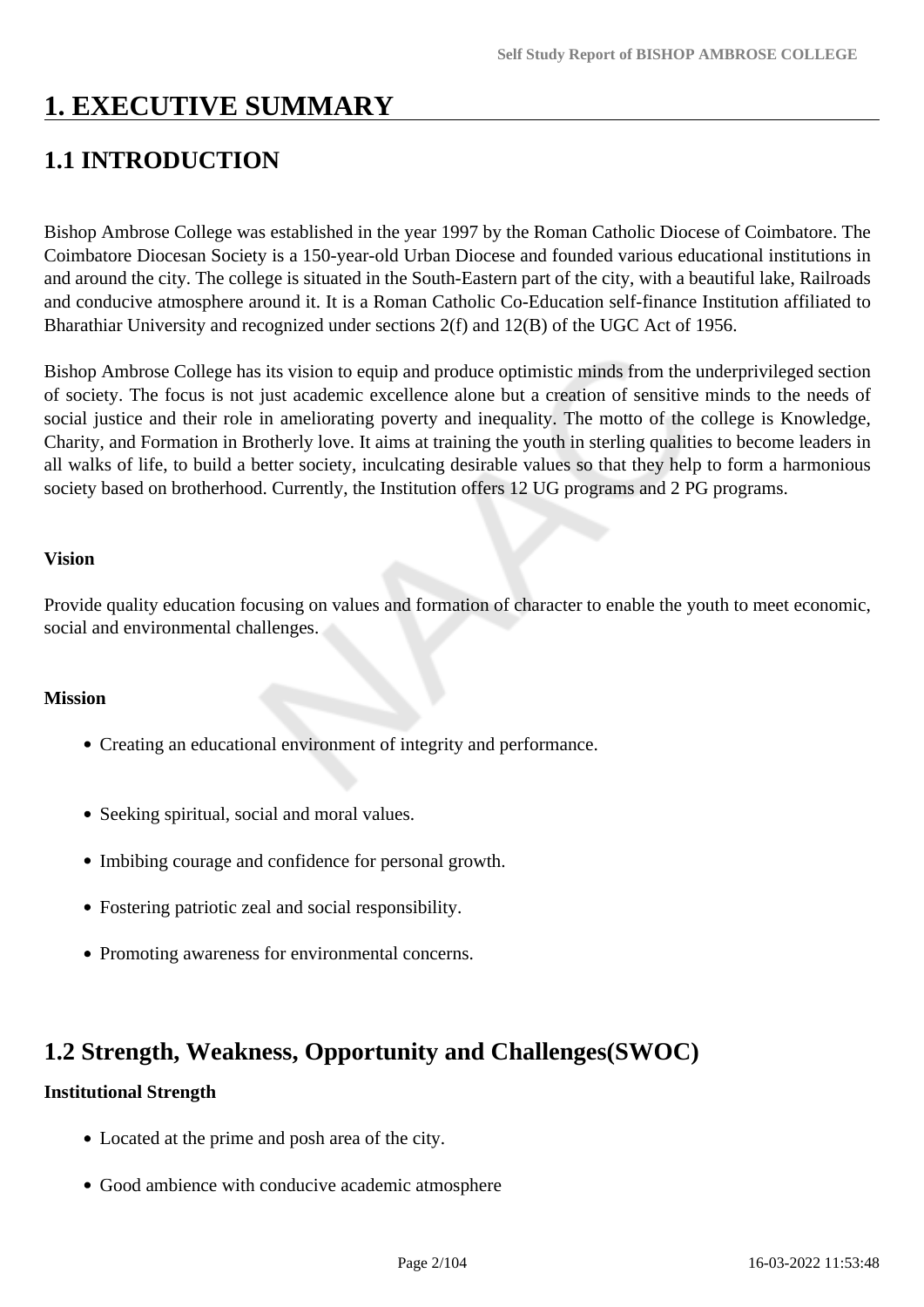- Ouality Education at affordable cost in three instalments.
- Catering to the needs of the first generation learners, economically challenged, students from diverse background.
- Digitalization of administrative and academic work
- ICT based teaching and learning
- Spoken English coaching and soft skill, and placement training offered to develop employability skills.
- Blend of dedicated, young and experienced faculties
- Library equipped with DELNET and INFLIBNET access.
- Dynamic Management
- Various clubs and associations for curricular and extracurricular activities
- Consistent pass percentage in the university exams and rank holding performance.
- 24x7 CCTV surveillance
- Good Facilities and coaching in Sports and Games

#### **Institutional Weakness**

- Lack of Research Department
- Meagre in collaboration with other Institutions
- Financial constraints for infrastructure and other development
- Paucity in Student Admission

#### **Institutional Opportunity**

- More Admission towards Arts and Science College
- Demand for Research Department
- Initiation of student/teacher exchange programmes with reputed Institutes in the State and elsewhere.
- More Number of Diploma Courses.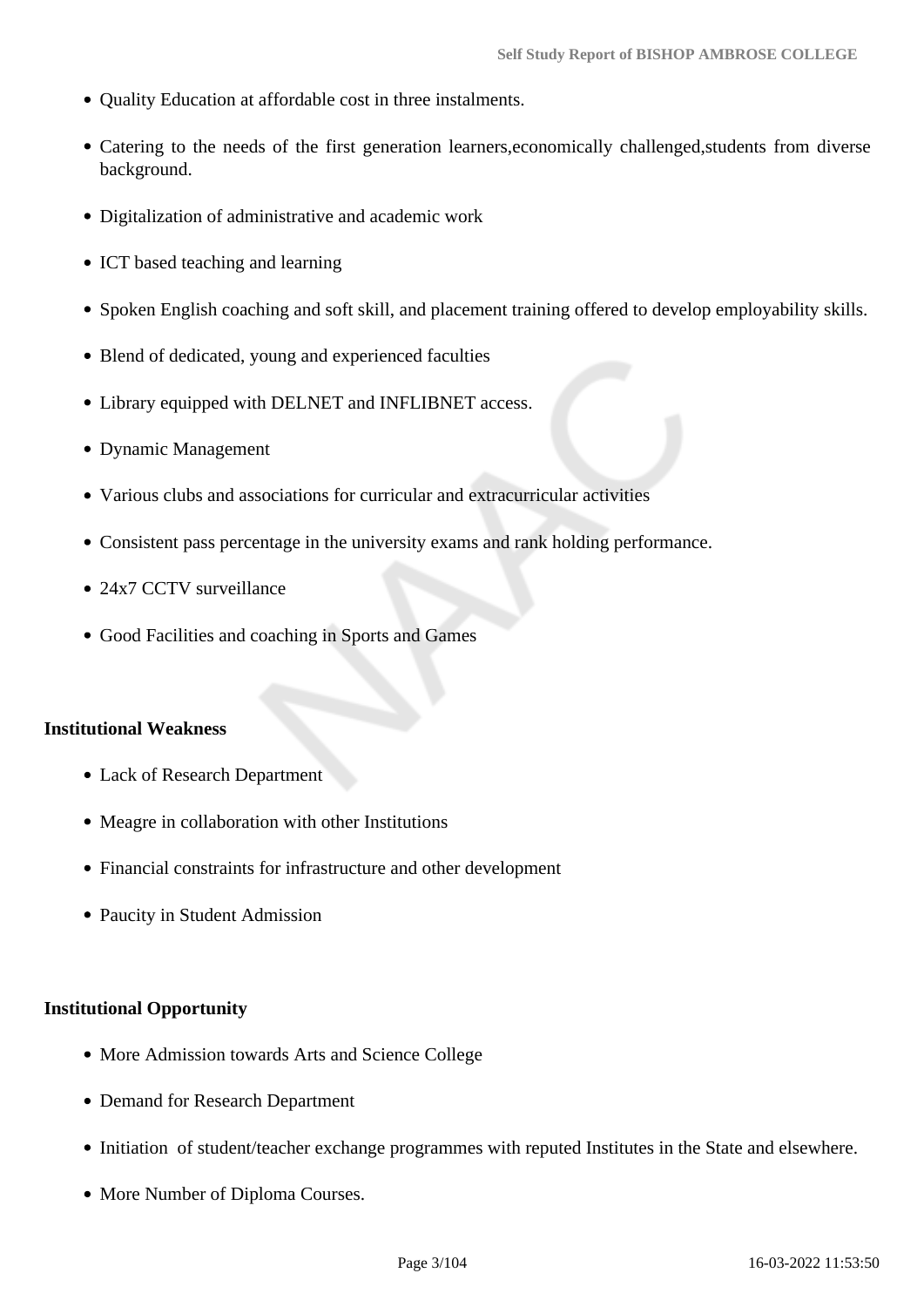#### **Institutional Challenge**

- Intense competition in higher education Institutions.
- Investment for ICT Tools and its implementation
- Getting placement in suitable jobs.
- Faculty Turn over
- Deficiency in qualified Faculty

### **1.3 CRITERIA WISE SUMMARY**

#### **Curricular Aspects**

A well-crafted curriculum serves as a reference to ensure that the education is given in a more logical and organized manner. The institution follows the CBCS curriculum designed by Bharathiar University. Ten faculties have served as a member of the Board of Studies and two faculty have been the Senate Members of the University. The Heads of Department prepare the Workload, Plan of Action and Timetable to ensure effective implementation of the curriculum. Academic delivery is carried out through well-planned Lectures, Debates, Guest Lectures, Workshops and Academic projects.

The Academic Calendar fulfils the objectives of curriculum delivery. Certificate courses are given to the students of Commerce, Corporate Secretaryship Business Administration and Mathematics.29 courses offer Experiential learning through Projects, Fieldwork and Internship. Curriculam Feedback from stakeholders especially from Teachers, Students, employers and Alumni are given prime importance for corrective measures and execution to strengthen effective curriculum delivery. Along with the curriculum, value education courses are offered to bring transferability in life skills.

#### **Teaching-learning and Evaluation**

The Institution follows the University's rules, regulations, guidelines and government reservation policies in admitting the students. The College had a blend of young and experienced teaching faculty. During 2019-2020 the student-faculty ratio was 18:1. one classroom of each department and Seminar Halls are ICT enabled. Nearly 10 of the faculty members hold Ph.D degrees.

The learning levels of the students are assessed through Continuous Internal Assessments and University Examinations. The Advanced Learners and Slow Learners are identified and special coachings are given to the students. Advanced learners are provided with additional learning materials and a Career development programme. They are motivated to do NPTEL Swayam online courses. To help the students in joining NPTEL Swayam courses the Institution has established a local chapter.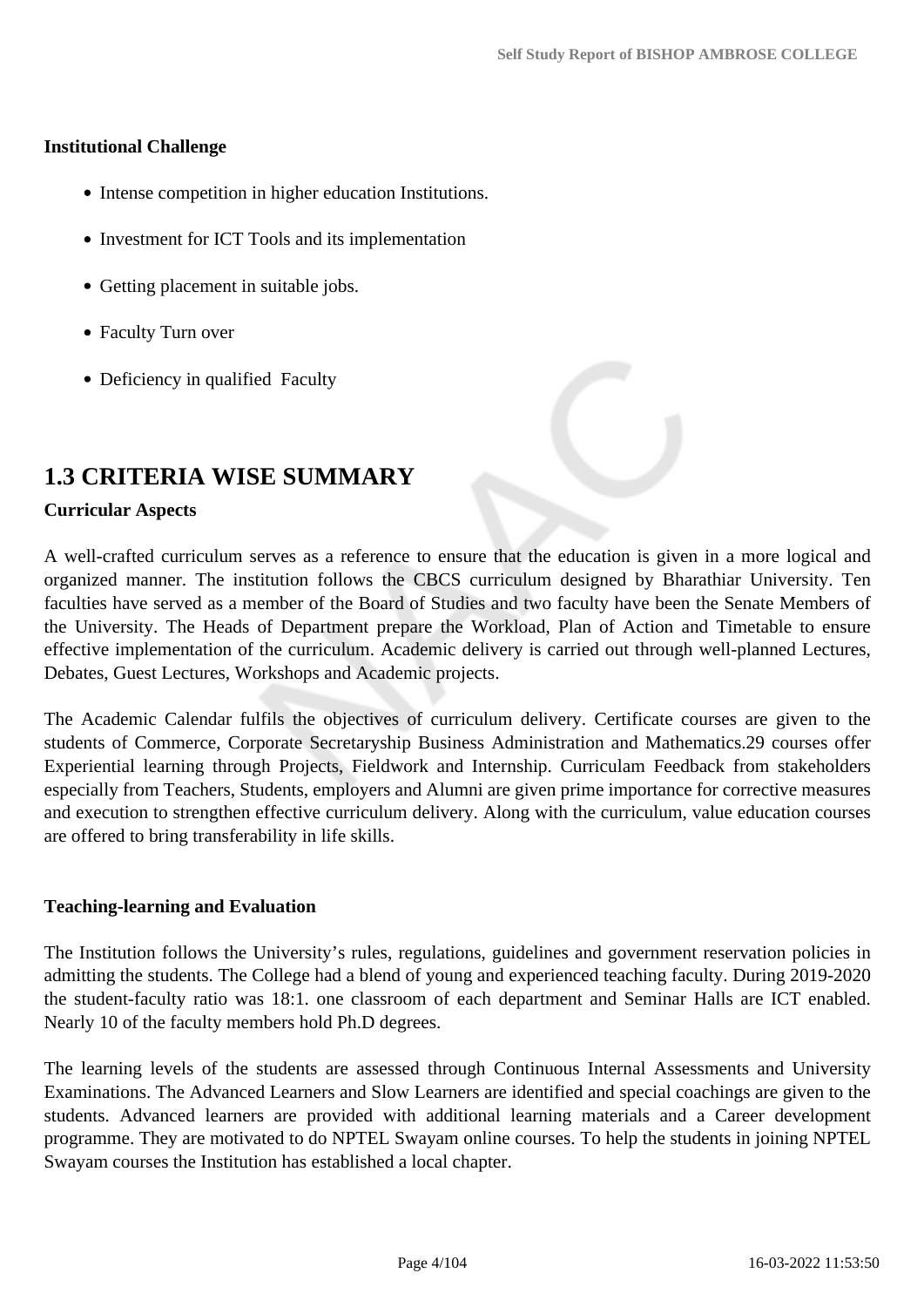Teachers use ICT enabled tools for effective teaching-learning processes. The Institution upgraded with G suite for education by Google Inc to enable the ICT teaching-learning process. The students are exposed to Experiential and Participative learning through Industrial Visits, Educational Tours and Field Trips. The Mentor-Mentee relationship is strong and the ratio for the academic year 2019-2020 was 34:1. The Programme and course outcomes for all programmes offered by the Institution are stated and displayed on the website and communicated to teachers and students.

#### **Research, Innovations and Extension**

The Institution offers only UG and PG programmes and it does not have a separate research programme. Though the Institution does not have a research programme it encourages the research activities of the staff and students in various ways. The faculty members presented papers in various National, International Seminars, Conferences. 31 Research articles and 28 papers were published in Conference Proceedings by faculty members during the last 5 years.

The Institution conducts Entrepreneurship Development Programme for the students to develop and strengthen their entrepreneurial skills. Through Educational tours, Project works, Field Trips students are exposed to practical knowledge. The creativity and innovative ideas of the students are stimulated through the activities of various Department Associations. Extension activities are carried out in the neighbourhood community effectively through the National Service Scheme, Youth Red Cross and other clubs of the Institution. During Covid-19 it helped the people of the adopted Karadimadai village and the neighbourhood areas of the college by distributing various essential things. The people were much benefited by the welfare measures of the Institution.

#### **Infrastructure and Learning Resources**

The Institution has ample facilities for teaching, learning and other activities. It has 32 Classrooms,7 Staff Rooms, 3 Computer Laboratories, 2 Auditoriums 1 air-conditioned Seminar Hall, of which 6 Classrooms, Conference hall and Auditorium have LCD Projectors. The library has more than 6630 books, 20 National and International Journals, 20 magazines, 1442 Back volumes, and is accessed with INFLIBNET and DELNET facilities. It works on OPAC and is equipped with 7 computers with an internet facility. Each department has its own Department library.

The Institution has a very spacious playground of 1.30.000 sq. ft utilised for Sports and Games. The campus has been under 24/7 surveillance since November 2018. A total of 64 CCTV cameras were installed all around the college premises. The Institution uses Logic Launch automation software for admission, administration, academic, examination, billing with accounting. The college provides a transport facility for the students through 3 buses. The physical, academic and support facilities like classrooms, laboratory, library, sports and computers are properly maintained by the Institution.

#### **Student Support and Progression**

The Institution provides government scholarships(SC/ST) to the students and 10.25% of the students have availed it during the last five years. The soft skills development programmes are conducted every year to nurture the soft skills of the students. Communication skill development programme was conducted annually to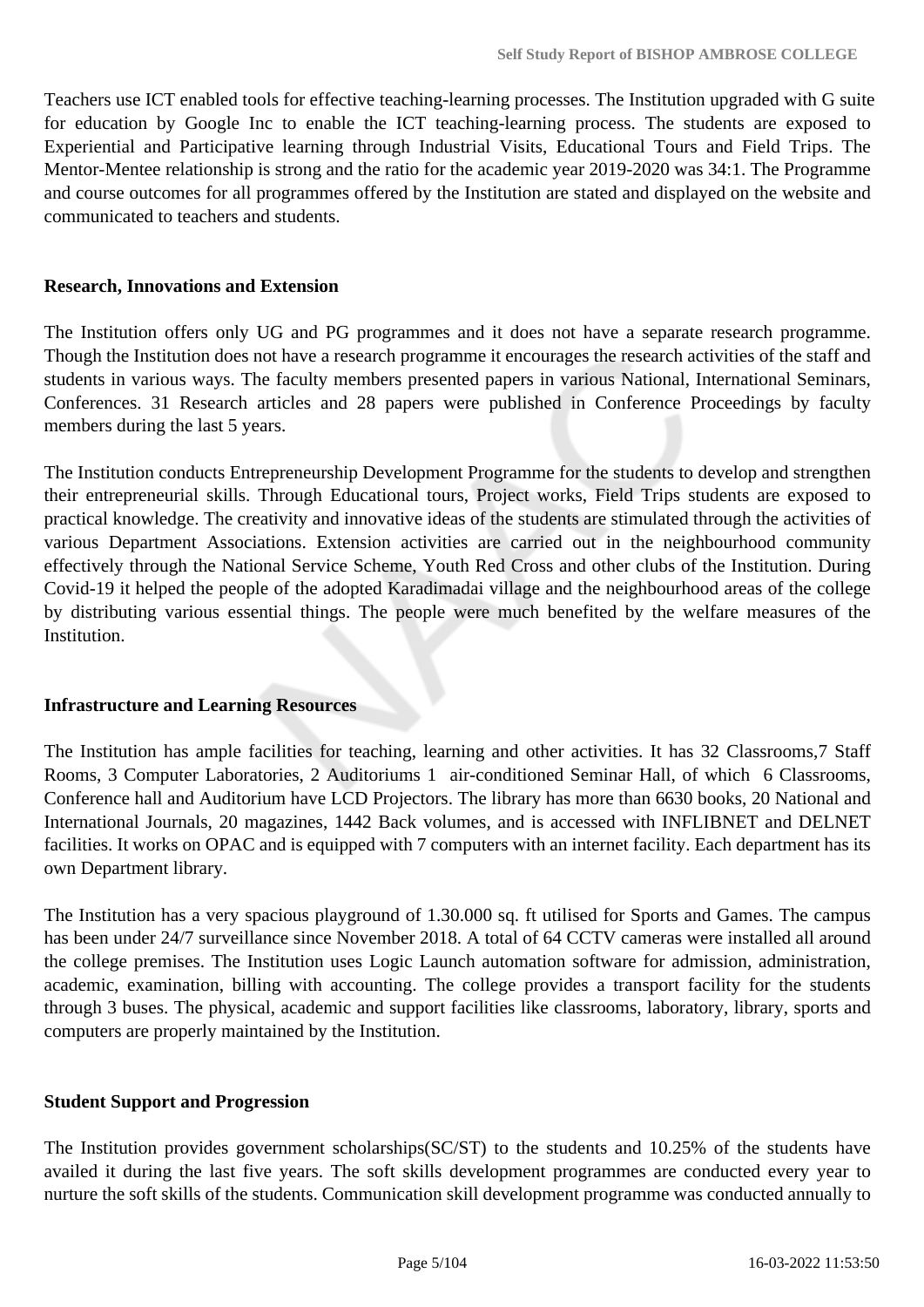equip the communication level of the students. In addition to soft and communication skills, the Institution offers a life skills programme for the students to prepare them for the professional world.

The advanced learners are identified and trained to appear for competitive examinations. The Placement Training is also given to students to achieve their desired goals. 35.97 % of students are having Higher education during the last five years. The students have won 15 awards in National level sports and cultural events. The student council plays an active role in giving suggestions and feedback about the academic, cocurricular, extracurricular and decision-making processes.

#### **Governance, Leadership and Management**

The Institution is self-financed and managed by the Roman Catholic Diocese Society. The Institution has a multi-tier system of leadership. The plans and processes for the progress of the college are propelled by the Governing Body and the Secretary of the college provides effective leadership. The Principal is supported by the Vice-principal, IQAC, and the dean of academics in regular administrative and academic affairs. The delegated authority is given to various committees to ensure the discipline and quality of Education. Thus the Institution practices decentralised participatory governance.

The Institution provides Employee Provident Fund (EPF), Employee State Insurance(ESI), Group Insurance, Free transportation, and a festival Bonus for the welfare of the teaching and Non-teaching staff. The internal and external audits are conducted regularly every year. The Institution finds its own resources through the fee of the students and the mobilization of funds is procedural and utilized for infrastructural development and welfare of the students. The IQAC strives continuously to promote and ensure quality in all its endeavours. For the enhancement of quality, the IQAC has implemented the automation of academic and administrative activities and the formation of Quality Circle. The Ambrosian Quality Circle consists of Heads of the Department and the coordinators from all the Departments. It was formed with a perspective of providing information concerning quality-related matters. The Institution participated in NIRF twice during the academic years 2018-19&2019-2020.

#### **Institutional Values and Best Practices**

The Institution promotes gender equity through equal representation of men and women in all academic and administrative activities. The Women's Cell of the college addresses gender-specific issues,dignity of women in society, violence against women, health awareness and their legal rights. The degradable and non-degradable wastes are disposed properly without polluting the environment. To protect the environment the Institution carried out a Green audit, Energy audit and Environment audit to assess the indicators of conservation.

The Institution celebrates National and religious festivals, to create an inclusive environment. It offers value education and moral science courses to students to equip their life skills. The two best practices of the Institution are authentic learning and creating a competitive environment to enhance student quality. The college believes in empowering students to be self-reliant to face the challenges of tomorrow. The distinctiveness of the Institution lies in providing quality education to academically and economically weaker students.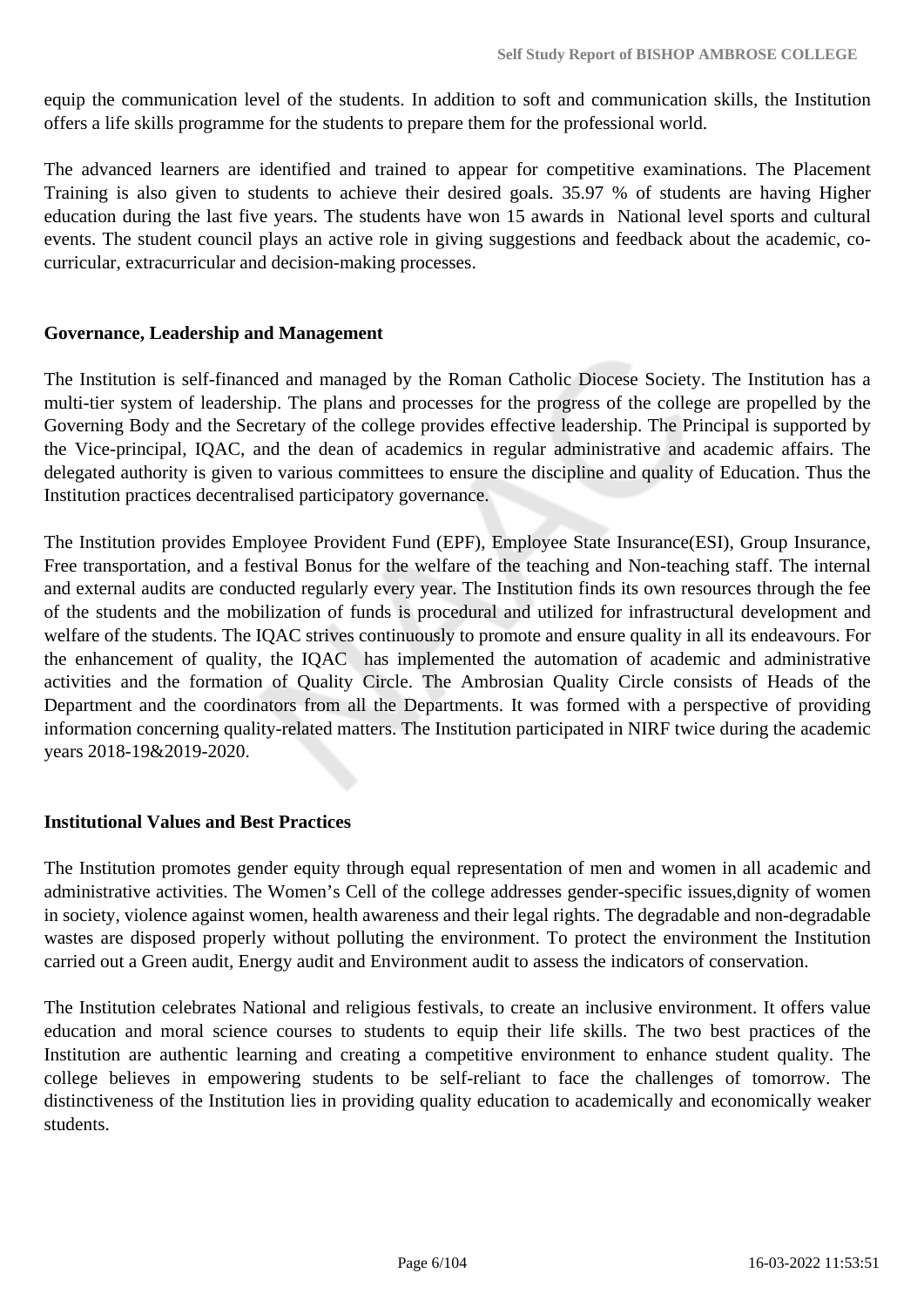# **2. PROFILE**

## **2.1 BASIC INFORMATION**

| Name and Address of the College |                                                     |  |
|---------------------------------|-----------------------------------------------------|--|
| Name                            | <b>BISHOP AMBROSE COLLEGE</b>                       |  |
| Address                         | Sungam By Pass Road, Ramanathapuram,<br>Coimbatore. |  |
| City                            | <b>COIMBATORE</b>                                   |  |
| <b>State</b>                    | Tamil Nadu                                          |  |
| Pin                             | 641045                                              |  |
| Website                         | www.bishopambrosecollege.in                         |  |

| <b>Contacts for Communication</b> |                   |                                          |               |                          |                                 |
|-----------------------------------|-------------------|------------------------------------------|---------------|--------------------------|---------------------------------|
| <b>Designation</b>                | <b>Name</b>       | <b>Telephone with</b><br><b>STD Code</b> | <b>Mobile</b> | Fax                      | <b>Email</b>                    |
| Principal                         | A Peter Raj       | 0422-2316731                             | 9842524662    | $\overline{\phantom{a}}$ | bishopambroseiqac<br>@gmail.com |
| IQAC / CIQA<br>coordinator        | A Anand<br>Gerald | 0422-2317189                             | 8300312920    | $\overline{\phantom{0}}$ | anandgerald1974@<br>gmail.com   |

| <b>Status of the Institution</b> |                       |
|----------------------------------|-----------------------|
| <b>Institution Status</b>        | <b>Self Financing</b> |

| Type of Institution   |              |  |
|-----------------------|--------------|--|
| By Gender             | Co-education |  |
| $\mathsf{I}$ By Shift | Regular      |  |

| <b>Recognized Minority institution</b>     |                |
|--------------------------------------------|----------------|
| If it is a recognized minroity institution | N <sub>O</sub> |

| <b>Establishment Details</b>         |              |
|--------------------------------------|--------------|
| Date of establishment of the college | $03-11-1997$ |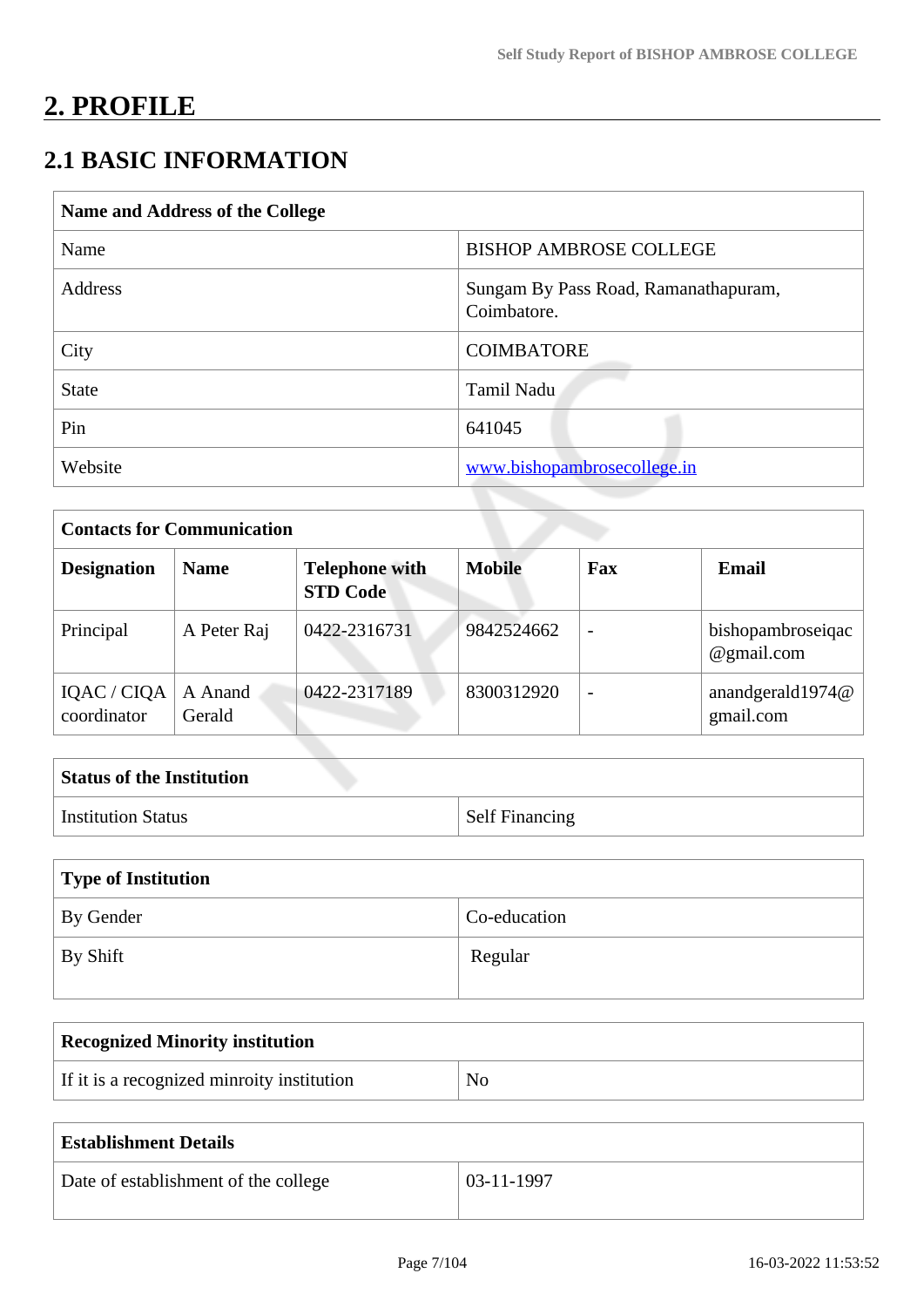**University to which the college is affiliated/ or which governs the college (if it is a constituent college)**

| <b>State</b> | University name              | <b>Document</b>      |
|--------------|------------------------------|----------------------|
| ' Tamil Nadu | <b>Bharathiar University</b> | <b>View Document</b> |

#### **Details of UGC recognition**

| <b>Under Section</b> | Date       | <b>View Document</b> |
|----------------------|------------|----------------------|
| 2f of UGC            | 12-01-2004 | <b>View Document</b> |
| 12B of UGC           | 30-04-2012 | <b>View Document</b> |

|                                                           | Details of recognition/approval by stationary/regulatory bodies like<br>AICTE, NCTE, MCI, DCI, PCI, RCI etc (other than UGC) |                                        |                              |                |
|-----------------------------------------------------------|------------------------------------------------------------------------------------------------------------------------------|----------------------------------------|------------------------------|----------------|
| <b>Statutory</b><br><b>Regulatory</b><br><b>Authority</b> | <b>Recognition/App</b><br>roval details Inst<br>itution/Departme<br>nt programme                                             | Day, Month and<br>year(dd-mm-<br>yyyy) | <b>Validity in</b><br>months | <b>Remarks</b> |
| No contents                                               |                                                                                                                              |                                        |                              |                |

| <b>Details of autonomy</b>                                                                                                           |    |
|--------------------------------------------------------------------------------------------------------------------------------------|----|
| Does the affiliating university Act provide for<br>conferment of autonomy (as recognized by the<br>UGC), on its affiliated colleges? | No |

| <b>Recognitions</b>                                                                  |    |
|--------------------------------------------------------------------------------------|----|
| Is the College recognized by UGC as a College<br>with Potential for Excellence(CPE)? | No |
| Is the College recognized for its performance by<br>any other governmental agency?   | No |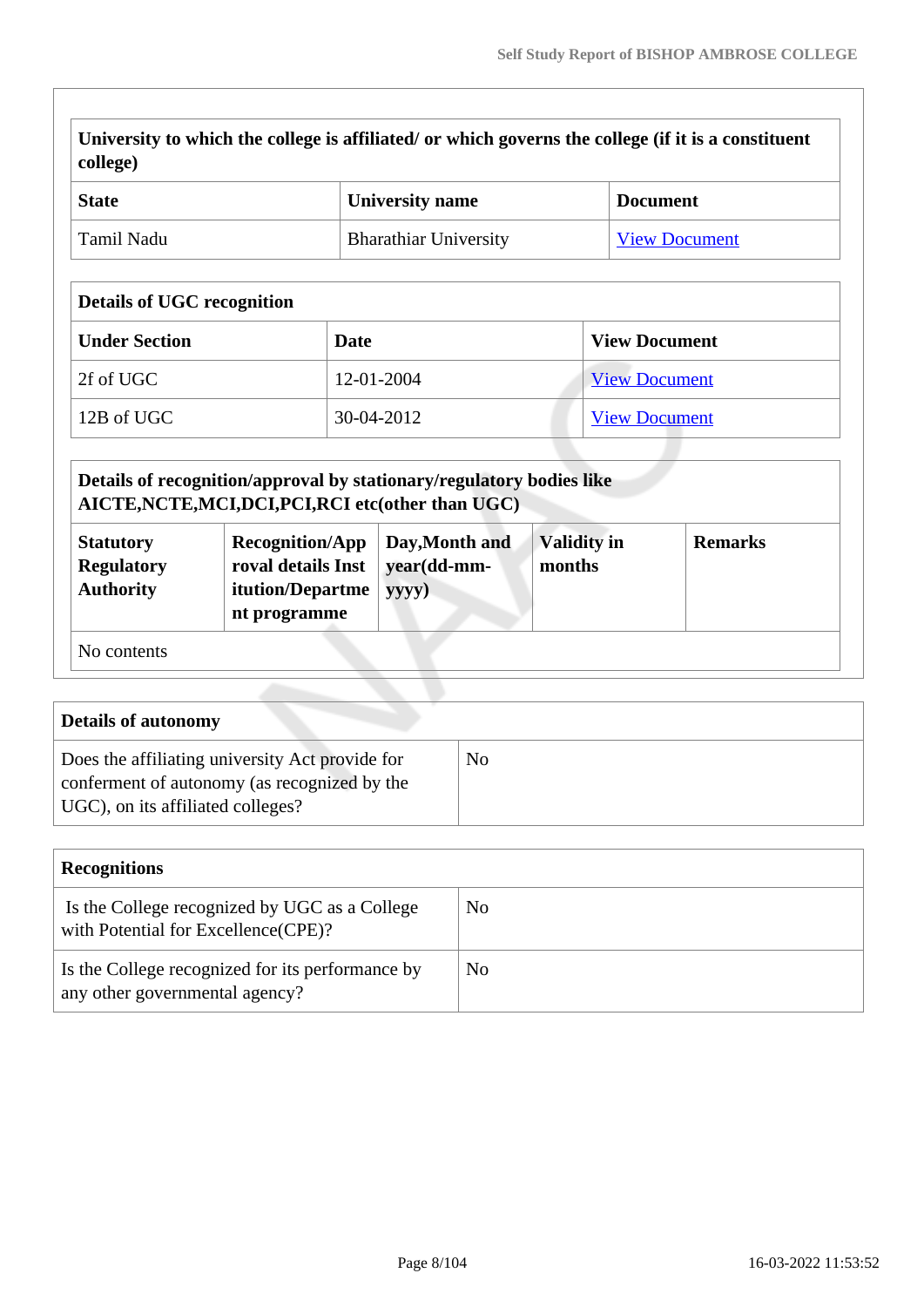| <b>Location and Area of Campus</b> |                                                        |           |                                |                             |
|------------------------------------|--------------------------------------------------------|-----------|--------------------------------|-----------------------------|
| <b>Campus Type</b>                 | <b>Address</b>                                         | Location* | <b>Campus Area</b><br>in Acres | Built up Area in<br>sq.mts. |
| Main campus<br>area                | Sungam By Pass Road,<br>Ramanathapuram,<br>Coimbatore. | Urban     | 6.47                           | 4047.78                     |

## **2.2 ACADEMIC INFORMATION**

|                    | Details of Programmes Offered by the College (Give Data for Current Academic year) |                                     |                                             |                                        |                                      |                                             |
|--------------------|------------------------------------------------------------------------------------|-------------------------------------|---------------------------------------------|----------------------------------------|--------------------------------------|---------------------------------------------|
| Programme<br>Level | <b>Name of Pr</b><br>ogramme/C<br>ourse                                            | <b>Duration</b> in<br><b>Months</b> | <b>Entry</b><br>Qualificatio<br>$\mathbf n$ | <b>Medium of</b><br><b>Instruction</b> | <b>Sanctioned</b><br><b>Strength</b> | No.of<br><b>Students</b><br><b>Admitted</b> |
| <b>UG</b>          | BCA, Compu<br>ter Science                                                          | 36                                  | Higher<br>Secondary<br>Course               | English                                | 40                                   | 10                                          |
| <b>UG</b>          | <b>BSc,Comput</b><br>er Science                                                    | 36                                  | Higher<br>Secondary<br>Course               | English                                | 50                                   | 25                                          |
| <b>UG</b>          | <b>BSc,Comput</b><br>er Science                                                    | 36                                  | Higher<br>Secondary<br>Course               | English                                | 40                                   | 39                                          |
| <b>UG</b>          | BCom,Com<br>merce                                                                  | 36                                  | Higher<br>Secondary<br>Course               | English                                | 60                                   | 54                                          |
| <b>UG</b>          | BCom,Com<br>merce                                                                  | 36                                  | Higher<br>Secondary<br>Course               | English                                | 60                                   | 38                                          |
| <b>UG</b>          | BCom,Com<br>merce                                                                  | 36                                  | Higher<br>Secondary<br>Course               | English                                | 60                                   | $\boldsymbol{0}$                            |
| <b>UG</b>          | BBA, Manag<br>ement<br><b>Studies</b>                                              | 36                                  | Higher<br>Secondary<br>Course               | English                                | 40                                   | 10                                          |
| <b>UG</b>          | BBA, Manag<br>ement<br><b>Studies</b>                                              | 36                                  | Higher<br>Secondary<br>Course               | English                                | 50                                   | 25                                          |
| <b>UG</b>          | BCom, Corpo<br>rate                                                                | 36                                  | Higher<br>Secondary                         | English                                | 40                                   | 31                                          |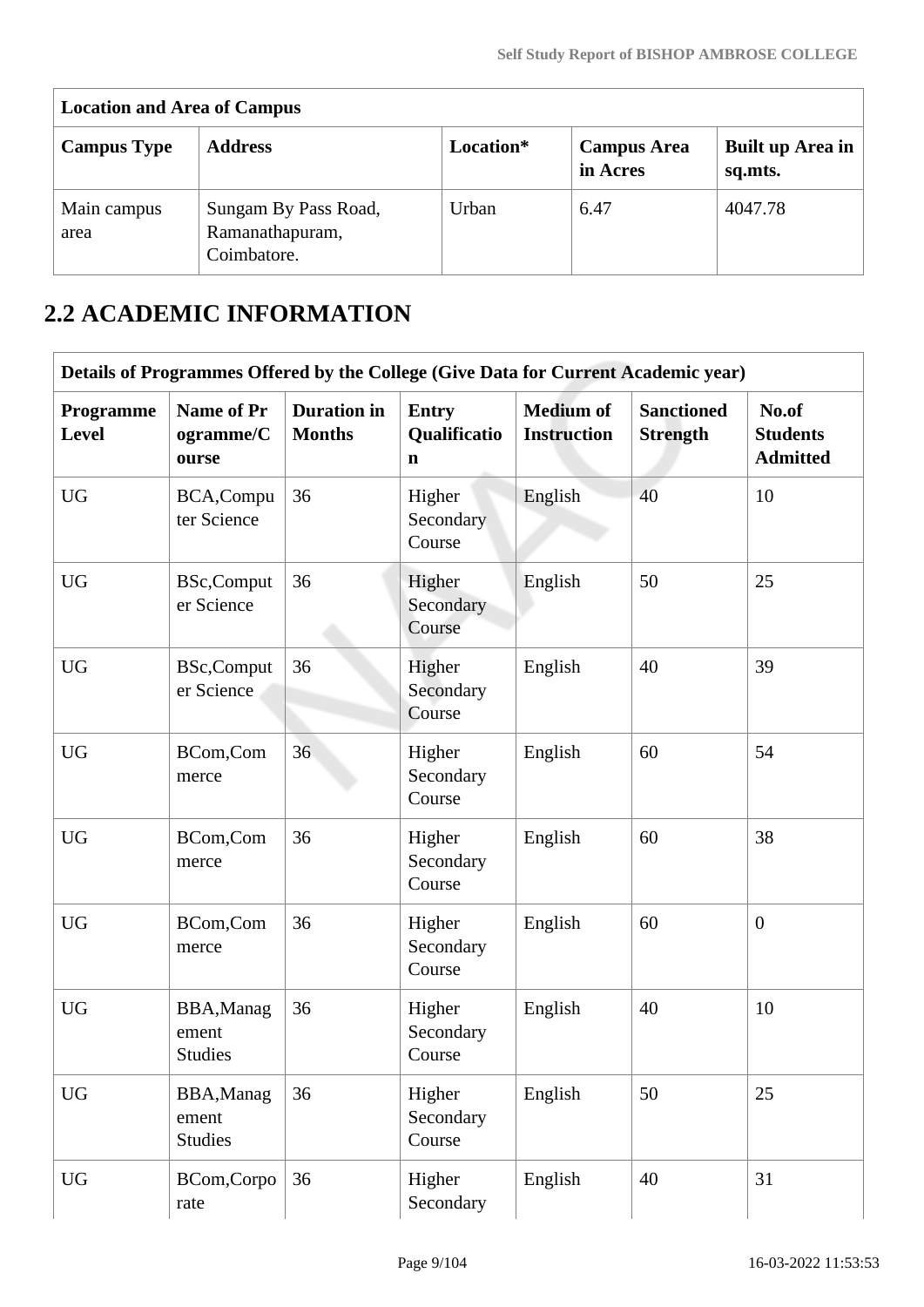|           | Secretaryshi<br>p                        |    | Course                        |         |    |              |
|-----------|------------------------------------------|----|-------------------------------|---------|----|--------------|
| <b>UG</b> | BCom, Corpo<br>rate<br>Secretaryshi<br>p | 36 | Higher<br>Secondary<br>Course | English | 40 | 9            |
| <b>UG</b> | BA, English                              | 36 | Higher<br>Secondary<br>Course | English | 50 | 18           |
| <b>UG</b> | BSc, Mathem<br>atics                     | 36 | Higher<br>Secondary<br>Course | English | 50 | 5            |
| PG        | MCom, Com<br>merce                       | 24 | Higher<br>Secondary<br>Course | English | 30 | 6            |
| PG        | MSW, Social<br>Work                      | 24 | Higher<br>Secondary<br>Course | English | 30 | $\mathbf{1}$ |

### **Position Details of Faculty & Staff in the College**

|                                                                                     | <b>Teaching Faculty</b> |                  |                  |                |                |                            |                  |                  |                            |                |                |                |
|-------------------------------------------------------------------------------------|-------------------------|------------------|------------------|----------------|----------------|----------------------------|------------------|------------------|----------------------------|----------------|----------------|----------------|
|                                                                                     |                         | <b>Professor</b> |                  |                |                | <b>Associate Professor</b> |                  |                  | <b>Assistant Professor</b> |                |                |                |
|                                                                                     | Male                    | Female           | Others           | Total          | Male           | Female                     | Others           | Total            | Male                       | Female         | Others         | Total          |
| Sanctioned by the<br>UGC /University<br><b>State</b><br>Government                  |                         |                  |                  | $\overline{0}$ |                |                            |                  | $\overline{0}$   |                            |                |                | $\theta$       |
| Recruited                                                                           | $\overline{0}$          | $\overline{0}$   | $\overline{0}$   | $\overline{0}$ | $\overline{0}$ | $\overline{0}$             | $\overline{0}$   | $\boldsymbol{0}$ | $\boldsymbol{0}$           | $\overline{0}$ | $\overline{0}$ | $\overline{0}$ |
| Yet to Recruit                                                                      |                         |                  |                  | $\overline{0}$ |                |                            |                  | $\overline{0}$   |                            |                |                | $\Omega$       |
| Sanctioned by the<br>Management/Soci<br>ety or Other<br>Authorized<br><b>Bodies</b> |                         |                  |                  | $\overline{0}$ |                |                            |                  | $\overline{0}$   |                            |                |                | 47             |
| Recruited                                                                           | $\overline{0}$          | $\overline{0}$   | $\boldsymbol{0}$ | $\overline{0}$ | $\overline{0}$ | $\overline{0}$             | $\boldsymbol{0}$ | $\overline{0}$   | 14                         | 33             | $\overline{0}$ | 47             |
| Yet to Recruit                                                                      |                         |                  |                  | $\overline{0}$ |                |                            |                  | $\overline{0}$   |                            |                |                | $\Omega$       |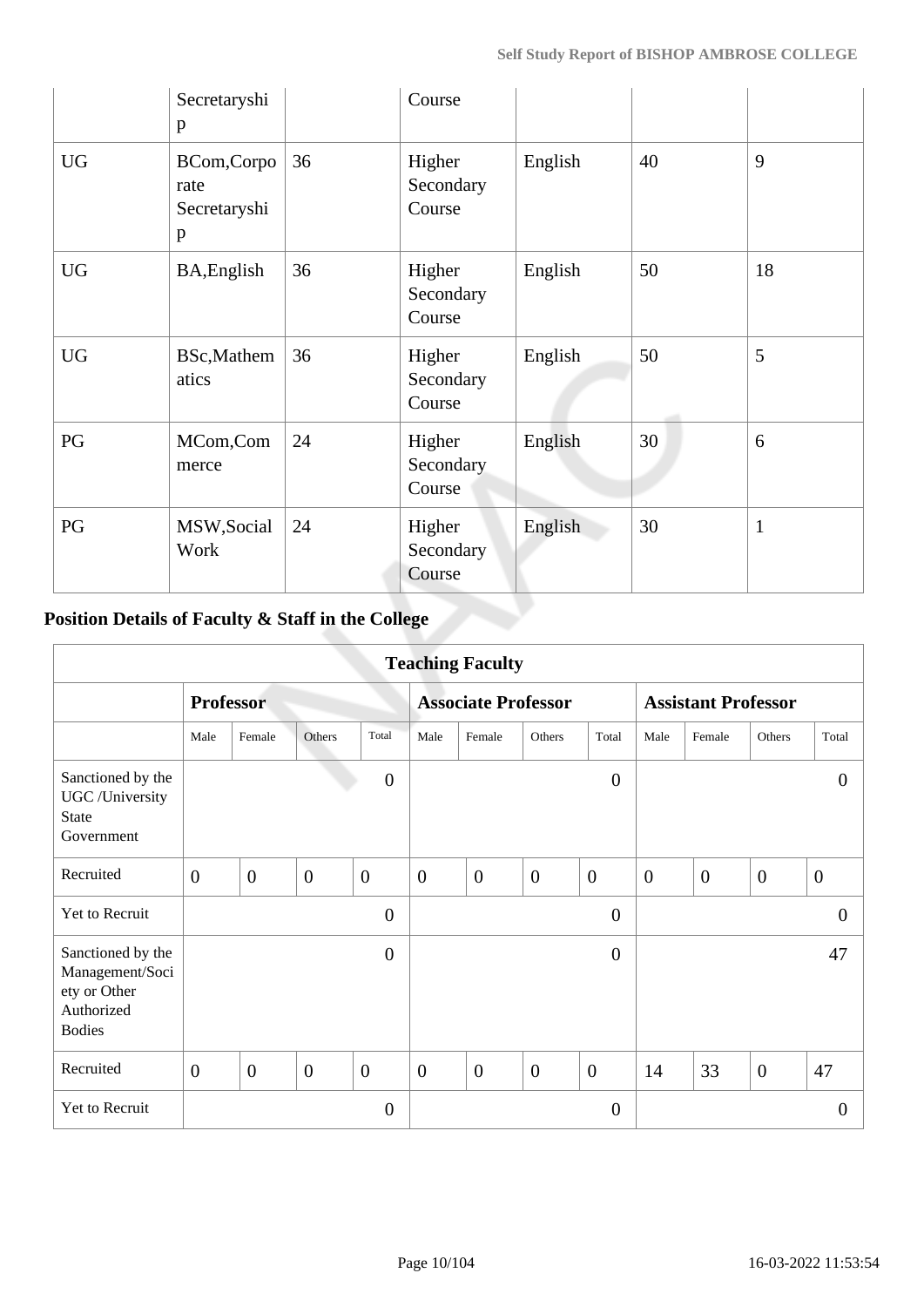|                                                                                 |                  | <b>Non-Teaching Staff</b> |                |                |
|---------------------------------------------------------------------------------|------------------|---------------------------|----------------|----------------|
|                                                                                 | <b>Male</b>      | Female                    | <b>Others</b>  | <b>Total</b>   |
| Sanctioned by the<br><b>UGC</b> / University State<br>Government                |                  |                           |                | $\overline{0}$ |
| Recruited                                                                       | $\boldsymbol{0}$ | $\overline{0}$            | $\overline{0}$ | $\overline{0}$ |
| Yet to Recruit                                                                  |                  |                           |                | $\overline{0}$ |
| Sanctioned by the<br>Management/Society<br>or Other Authorized<br><b>Bodies</b> |                  |                           |                | 13             |
| Recruited                                                                       | 7                | 6                         | $\overline{0}$ | 13             |
| Yet to Recruit                                                                  |                  |                           |                | $\mathbf{0}$   |

|                                                                                 |                | <b>Technical Staff</b> |                  |                |
|---------------------------------------------------------------------------------|----------------|------------------------|------------------|----------------|
|                                                                                 | <b>Male</b>    | <b>Female</b>          | <b>Others</b>    | <b>Total</b>   |
| Sanctioned by the<br><b>UGC</b> / University State<br>Government                |                |                        |                  | $\overline{0}$ |
| Recruited                                                                       | $\overline{0}$ | $\overline{0}$         | $\overline{0}$   | $\overline{0}$ |
| Yet to Recruit                                                                  |                |                        |                  | $\overline{0}$ |
| Sanctioned by the<br>Management/Society<br>or Other Authorized<br><b>Bodies</b> |                |                        |                  | $\overline{2}$ |
| Recruited                                                                       | $\overline{2}$ | $\overline{0}$         | $\boldsymbol{0}$ | $\overline{2}$ |
| Yet to Recruit                                                                  |                |                        |                  | $\overline{0}$ |

### **Qualification Details of the Teaching Staff**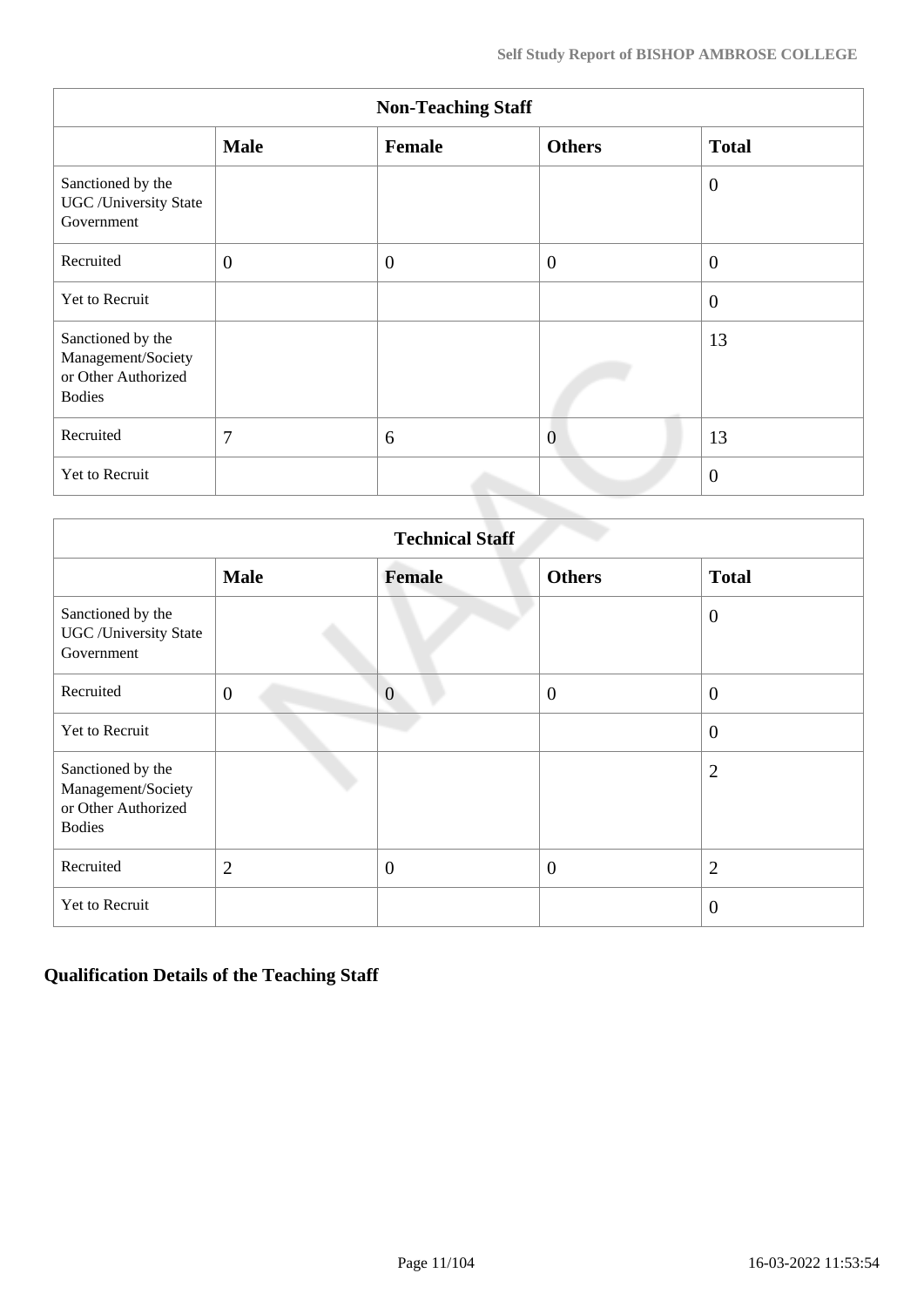| <b>Permanent Teachers</b>                     |                  |                  |                  |                            |                   |                  |                            |                |                |          |  |  |
|-----------------------------------------------|------------------|------------------|------------------|----------------------------|-------------------|------------------|----------------------------|----------------|----------------|----------|--|--|
| <b>Highest</b><br>Qualificatio<br>$\mathbf n$ | <b>Professor</b> |                  |                  | <b>Associate Professor</b> |                   |                  | <b>Assistant Professor</b> |                |                |          |  |  |
|                                               | Male             | Female           | Others           | Male                       | Female            | Others           | Male                       | Female         | Others         | Total    |  |  |
| D.sc/D.Litt/<br><b>LLD</b>                    | $\theta$         | $\boldsymbol{0}$ | $\overline{0}$   | $\boldsymbol{0}$           | $\boldsymbol{0}$  | $\boldsymbol{0}$ | $\theta$                   | $\theta$       | $\mathbf{0}$   | $\theta$ |  |  |
| Ph.D.                                         | $\overline{0}$   | $\overline{0}$   | $\overline{0}$   | $\overline{0}$             | $\boldsymbol{0}$  | $\overline{0}$   | 3                          | $\overline{7}$ | $\theta$       | 10       |  |  |
| M.Phil.                                       | $\overline{0}$   | $\overline{0}$   | $\overline{0}$   | $\boldsymbol{0}$           | $\overline{0}$    | $\mathbf{0}$     | 10                         | 17             | $\mathbf{0}$   | 27       |  |  |
| PG                                            | $\overline{0}$   | $\boldsymbol{0}$ | $\boldsymbol{0}$ | $\boldsymbol{0}$           | $\boldsymbol{0}$  | $\boldsymbol{0}$ | $\overline{2}$             | 8              | $\overline{0}$ | 10       |  |  |
|                                               |                  |                  |                  |                            | <b>COMMERCIAL</b> |                  |                            |                |                |          |  |  |

|                                     | <b>Temporary Teachers</b> |                  |                  |                            |                  |                |                            |                  |                  |                |  |  |  |
|-------------------------------------|---------------------------|------------------|------------------|----------------------------|------------------|----------------|----------------------------|------------------|------------------|----------------|--|--|--|
| <b>Highest</b><br>Qualificatio<br>n | <b>Professor</b>          |                  |                  | <b>Associate Professor</b> |                  |                | <b>Assistant Professor</b> |                  |                  |                |  |  |  |
|                                     | Male                      | Female           | Others           | Male                       | Female           | <b>Others</b>  | Male                       | Female           | Others           | Total          |  |  |  |
| D.sc/D.Litt/<br><b>LLD</b>          | $\overline{0}$            | $\boldsymbol{0}$ | $\boldsymbol{0}$ | $\overline{0}$             | $\overline{0}$   | $\overline{0}$ | $\overline{0}$             | $\overline{0}$   | $\overline{0}$   | $\overline{0}$ |  |  |  |
| Ph.D.                               | $\mathbf{0}$              | $\mathbf{0}$     | $\overline{0}$   | $\overline{0}$             | $\overline{0}$   | $\overline{0}$ | $\theta$                   | $\boldsymbol{0}$ | $\overline{0}$   | $\overline{0}$ |  |  |  |
| M.Phil.                             | $\mathbf{0}$              | $\overline{0}$   | $\overline{0}$   | $\overline{0}$             | $\overline{0}$   | $\overline{0}$ | $\overline{0}$             | $\overline{0}$   | $\overline{0}$   | $\theta$       |  |  |  |
| PG                                  | $\mathbf{0}$              | $\overline{0}$   | $\boldsymbol{0}$ | $\overline{0}$             | $\boldsymbol{0}$ | $\overline{0}$ | $\overline{0}$             | $\overline{0}$   | $\boldsymbol{0}$ | $\theta$       |  |  |  |

| <b>Part Time Teachers</b>           |                  |                |                  |                            |                  |                |                            |                |                  |                |  |
|-------------------------------------|------------------|----------------|------------------|----------------------------|------------------|----------------|----------------------------|----------------|------------------|----------------|--|
| <b>Highest</b><br>Qualificatio<br>n | <b>Professor</b> |                |                  | <b>Associate Professor</b> |                  |                | <b>Assistant Professor</b> |                |                  |                |  |
|                                     | Male             | Female         | Others           | Male                       | Female           | Others         | Male                       | Female         | Others           | Total          |  |
| D.sc/D.Litt/<br><b>LLD</b>          | $\theta$         | $\overline{0}$ | $\boldsymbol{0}$ | $\overline{0}$             | $\boldsymbol{0}$ | $\overline{0}$ | $\overline{0}$             | $\overline{0}$ | $\overline{0}$   | $\overline{0}$ |  |
| Ph.D.                               | $\mathbf{0}$     | $\overline{0}$ | $\overline{0}$   | $\overline{0}$             | $\overline{0}$   | $\theta$       | $\overline{0}$             | $\overline{0}$ | $\theta$         | $\overline{0}$ |  |
| M.Phil.                             | $\theta$         | $\overline{0}$ | $\boldsymbol{0}$ | $\overline{0}$             | $\overline{0}$   | $\overline{0}$ | $\overline{0}$             | $\overline{0}$ | $\boldsymbol{0}$ | $\overline{0}$ |  |
| PG                                  | $\overline{0}$   | $\overline{0}$ | $\overline{0}$   | $\overline{0}$             | $\boldsymbol{0}$ | $\theta$       | $\overline{0}$             | $\overline{0}$ | $\theta$         | $\overline{0}$ |  |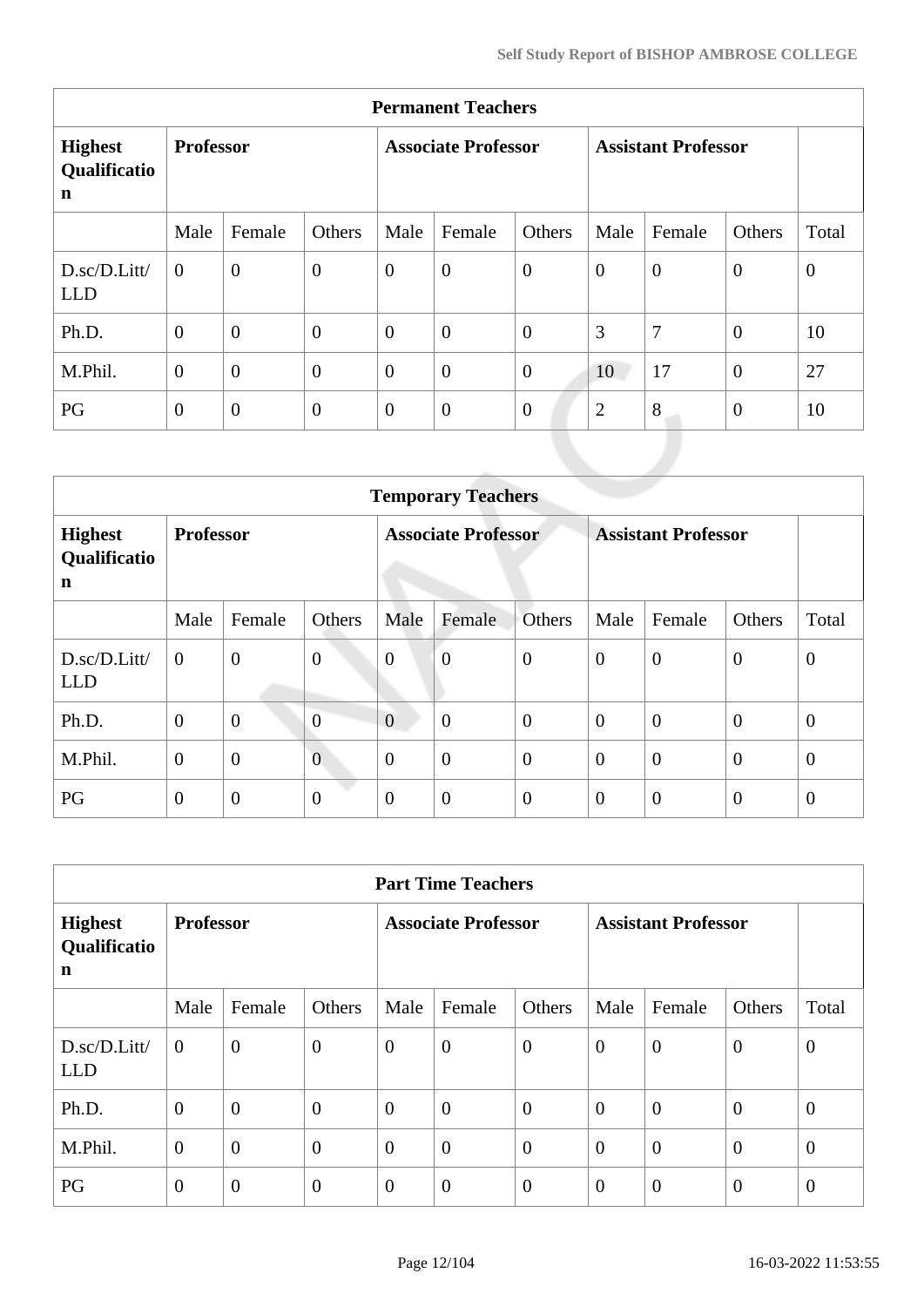| <b>Details of Visting/Guest Faculties</b> |             |        |               |              |  |  |  |  |
|-------------------------------------------|-------------|--------|---------------|--------------|--|--|--|--|
| <b>Number of Visiting/Guest Faculty</b>   | <b>Male</b> | Female | <b>Others</b> | <b>Total</b> |  |  |  |  |
| engaged with the college?                 |             |        |               |              |  |  |  |  |

#### **Provide the Following Details of Students Enrolled in the College During the Current Academic Year**

| <b>Programme</b> |        | <b>From the State</b><br><b>Where College</b><br>is Located | <b>From Other</b><br><b>States of India</b> | <b>NRI Students</b> | Foreign<br><b>Students</b> | <b>Total</b>   |
|------------------|--------|-------------------------------------------------------------|---------------------------------------------|---------------------|----------------------------|----------------|
| <b>UG</b>        | Male   | 116                                                         | $\overline{2}$                              |                     | $\theta$                   | 118            |
|                  | Female | 141                                                         | $\overline{0}$                              | $\theta$            | $\overline{0}$             | 141            |
|                  | Others | $\overline{0}$                                              | $\overline{0}$                              | $\overline{0}$      | $\overline{0}$             | $\overline{0}$ |
| PG               | Male   | 7                                                           | $\overline{0}$                              | $\overline{0}$      | $\theta$                   | 7              |
|                  | Female | 5                                                           | $\overline{0}$                              | $\Omega$            | $\overline{0}$             | 5              |
|                  | Others | 271                                                         | $\overline{0}$                              | $\theta$            | $\theta$                   | 271            |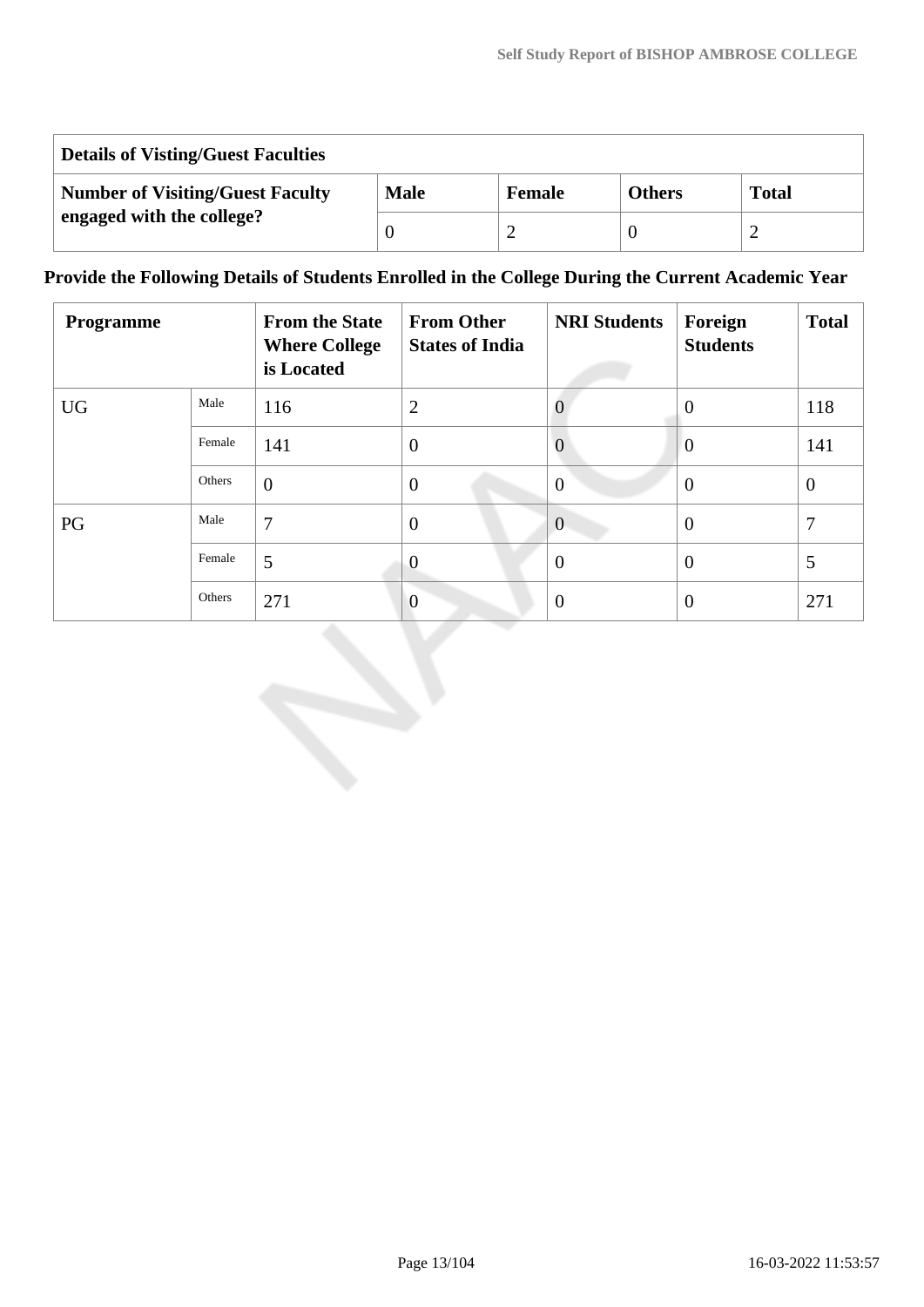| <b>Years</b>        |        |                  |                  |                  |                  |
|---------------------|--------|------------------|------------------|------------------|------------------|
| Programme           |        | Year 1           | Year 2           | Year 3           | Year 4           |
| <b>SC</b>           | Male   | 30               | 39               | 30               | 29               |
|                     | Female | 28               | 39               | 36               | 29               |
|                     | Others | $\overline{0}$   | $\boldsymbol{0}$ | $\overline{0}$   | $\overline{0}$   |
| $\operatorname{ST}$ | Male   | $\overline{0}$   | $\boldsymbol{0}$ | $\boldsymbol{0}$ | $\boldsymbol{0}$ |
|                     | Female | $\overline{0}$   | $\boldsymbol{0}$ | $\overline{0}$   | $\overline{2}$   |
|                     | Others | $\overline{0}$   | $\boldsymbol{0}$ | $\boldsymbol{0}$ | $\overline{0}$   |
| OBC                 | Male   | 91               | 146              | 105              | 90               |
|                     | Female | 101              | 121              | 124              | 99               |
|                     | Others | $\boldsymbol{0}$ | $\boldsymbol{0}$ | $\overline{0}$   | $\overline{0}$   |
| General             | Male   | $\overline{4}$   | $\overline{7}$   | $\overline{7}$   | $10\,$           |
|                     | Female | 14               | 5                | 13               | 16               |
|                     | Others | $\mathbf{0}$     | $\boldsymbol{0}$ | $\overline{0}$   | $\overline{0}$   |
| Others              | Male   | $\overline{0}$   | $\overline{0}$   | $\overline{0}$   | $\overline{0}$   |
|                     | Female | $\overline{3}$   | $\boldsymbol{0}$ | $\boldsymbol{0}$ | $\overline{0}$   |
|                     | Others | $\overline{0}$   | $\boldsymbol{0}$ | $\overline{0}$   | $\overline{0}$   |
| Total               |        | 271              | 357              | 315              | 275              |

**Provide the Following Details of Students admitted to the College During the last four Academic Years**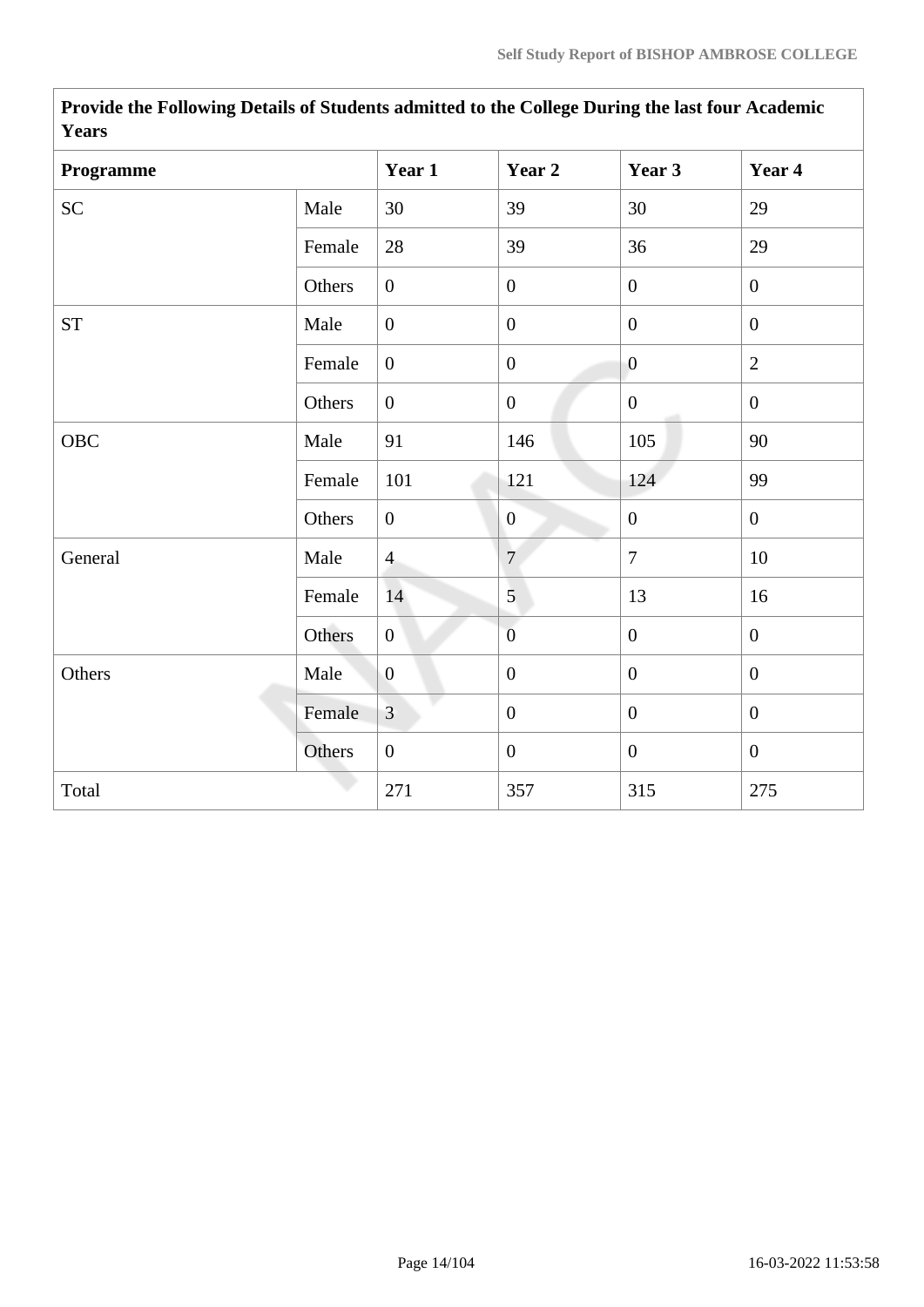## **Extended Profile**

### **1 Program**

#### **1.1**

#### **Number of courses offered by the Institution across all programs during the last five years**

| 2019-20                              | 2018-19 | 2017-18 |          | 2016-17              | 2015-16 |  |
|--------------------------------------|---------|---------|----------|----------------------|---------|--|
| 482                                  | 477     | 477     |          | 466                  | 453     |  |
| <b>File Description</b>              |         |         | Document |                      |         |  |
| Institutional data prescribed format |         |         |          | <b>View Document</b> |         |  |

#### **1.2**

#### **Number of programs offered year-wise for last five years**

| 2019-20 | 2018-19 | 2017-18  | $2016-17$      | 2015-16     |
|---------|---------|----------|----------------|-------------|
| 14      | ⊥ J     | 12<br>10 | 1 <sub>2</sub> | $\sim$<br>┸ |

## **2 Students**

#### **2.1**

#### **Number of students year-wise during last five years**

| 2019-20                                 | 2018-19 | 2017-18 |                      | 2016-17 | 2015-16 |  |
|-----------------------------------------|---------|---------|----------------------|---------|---------|--|
| 943                                     | 948     | 855     |                      | 851     | 842     |  |
| <b>File Description</b>                 |         |         | Document             |         |         |  |
| Institutional data in prescribed format |         |         | <b>View Document</b> |         |         |  |

#### **2.2**

#### **Number of seats earmarked for reserved category as per GOI/State Govt rule year-wise during last five years**

| 2019-20 | 2018-19    | 2017-18 | 2016-17 | 2015-16 |
|---------|------------|---------|---------|---------|
| 305     | 011<br>JII | 308     | 308     | 292     |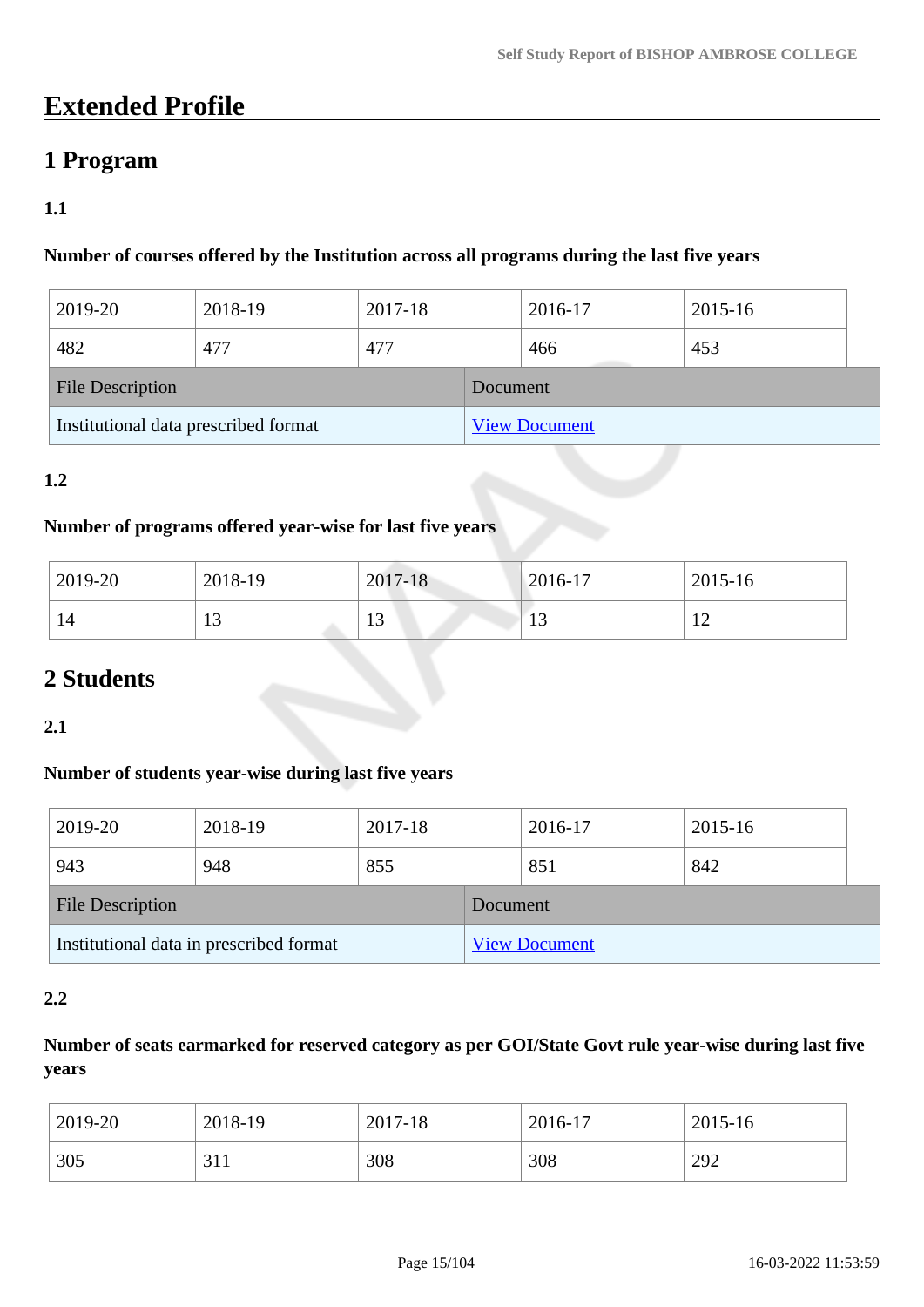| File Description                        | Document             |
|-----------------------------------------|----------------------|
| Institutional data in prescribed format | <b>View Document</b> |

### **2.3**

#### **Number of outgoing / final year students year-wise during last five years**

| 2019-20                 | 2018-19                                 | 2017-18 |          | 2016-17              | 2015-16 |  |
|-------------------------|-----------------------------------------|---------|----------|----------------------|---------|--|
| 253                     | 231                                     | 238     |          | 257                  | 222     |  |
| <b>File Description</b> |                                         |         | Document |                      |         |  |
|                         | Institutional data in prescribed format |         |          | <b>View Document</b> |         |  |

## **3 Teachers**

#### **3.1**

#### **Number of full time teachers year-wise during the last five years**

| 2019-20                                 | 2018-19 | 2017-18  |                      | 2016-17 | 2015-16 |
|-----------------------------------------|---------|----------|----------------------|---------|---------|
|                                         | 49      | 48       |                      | 44      | 47      |
| <b>File Description</b>                 |         | Document |                      |         |         |
| Institutional data in prescribed format |         |          | <b>View Document</b> |         |         |

#### **3.2**

#### **Number of sanctioned posts year-wise during last five years**

| 2019-20                                 | 2018-19 | 2017-18  |                      | 2016-17 | 2015-16 |  |
|-----------------------------------------|---------|----------|----------------------|---------|---------|--|
|                                         | 49      | 48       |                      | 44      | 47      |  |
| <b>File Description</b>                 |         | Document |                      |         |         |  |
| Institutional data in prescribed format |         |          | <b>View Document</b> |         |         |  |

## **4 Institution**

#### **4.1**

**Total number of classrooms and seminar halls**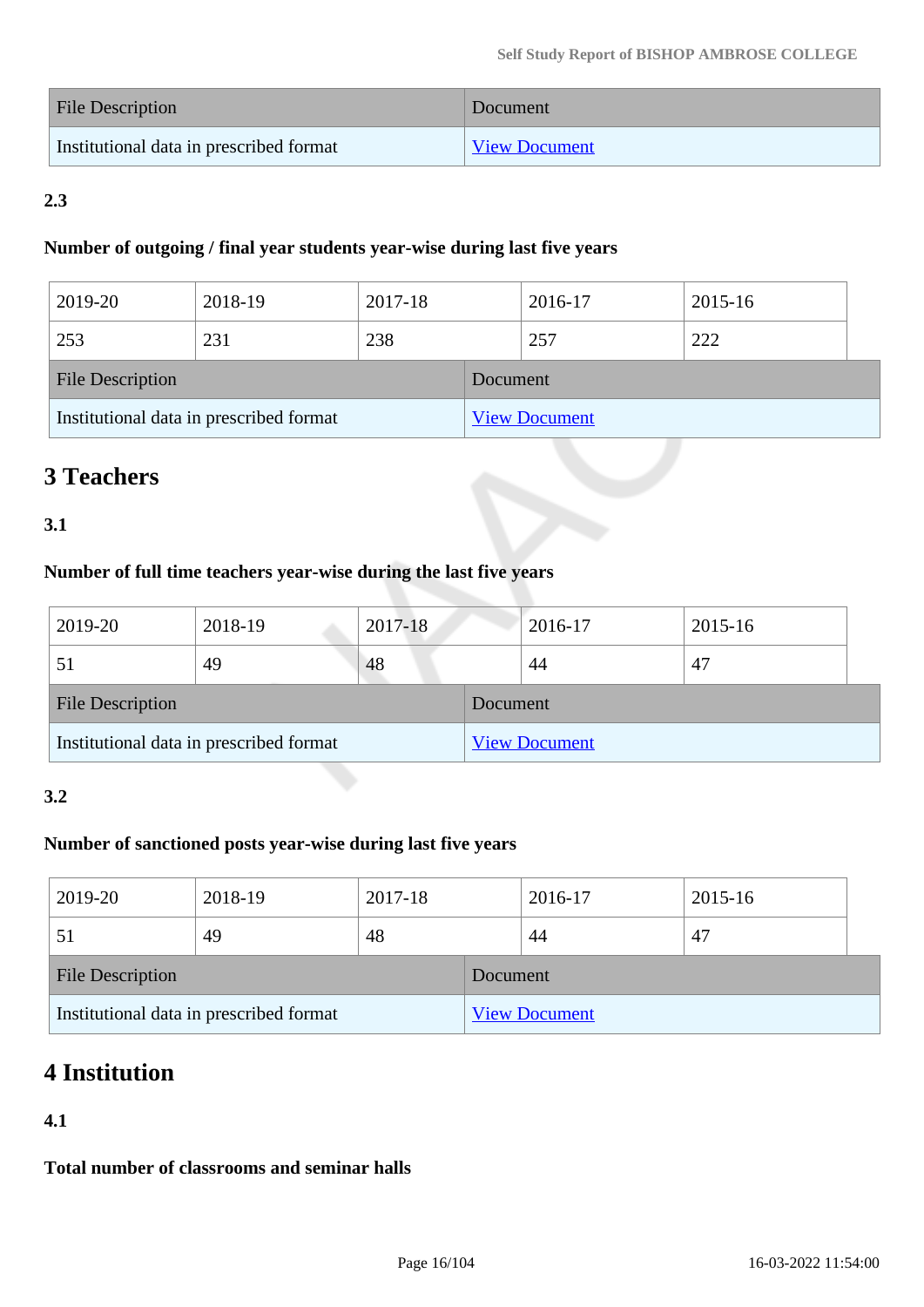#### **Response: 34**

#### **4.2**

#### **Total Expenditure excluding salary year-wise during last five years ( INR in Lakhs)**

| 2019-20 | 2018-19 | 2017-18 | 2016-17 | 2015-16 |
|---------|---------|---------|---------|---------|
| 68.99   | 51.06   | 47.86   | 93.25   | 39.91   |

**4.3**

**Number of Computers**

**Response: 150**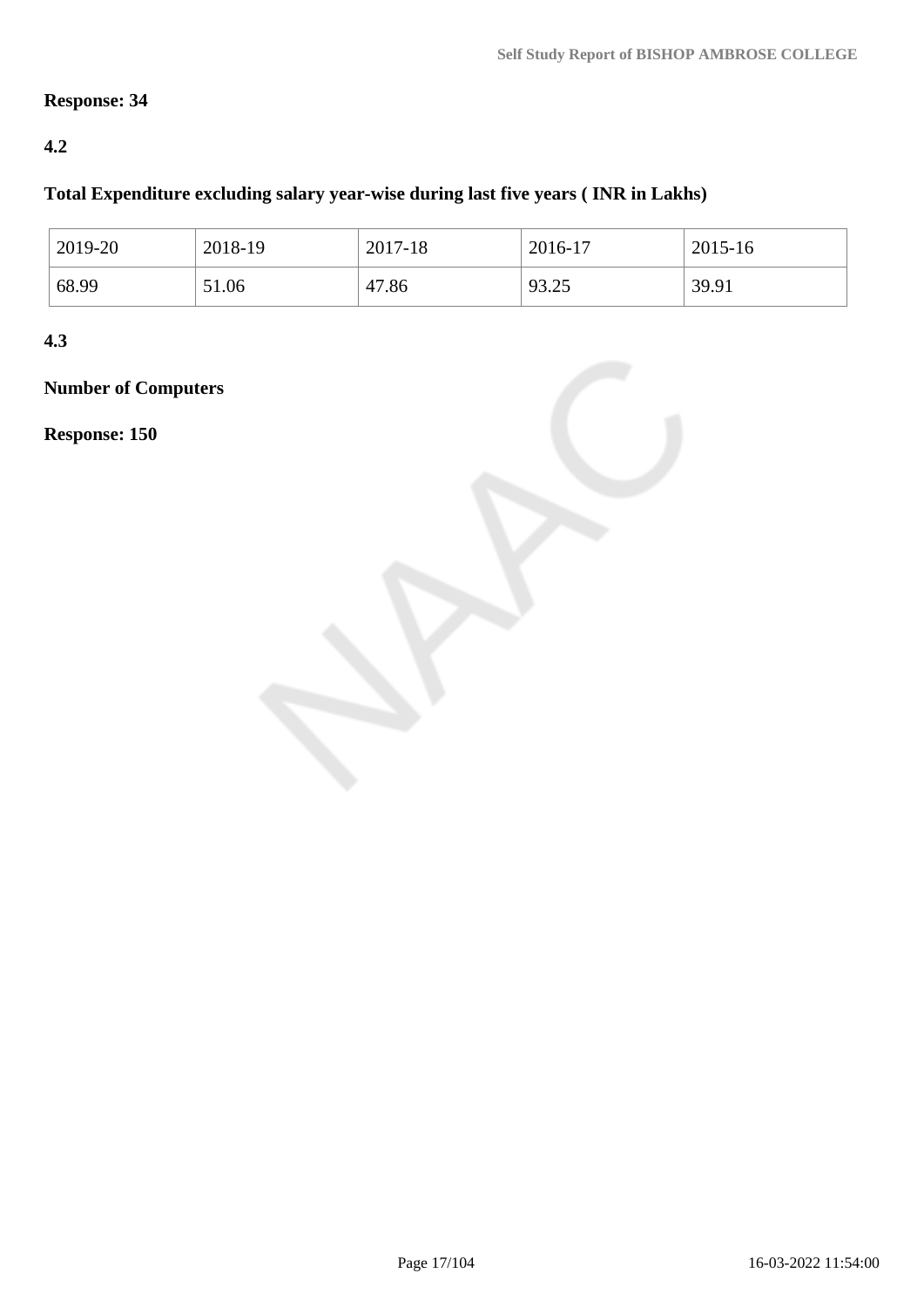## **4. Quality Indicator Framework(QIF)**

## **Criterion 1 - Curricular Aspects**

### **1.1 Curricular Planning and Implementation**

 **1.1.1 The Institution ensures effective curriculum delivery through a well planned and documented process**

#### **Response:**

Bishop Ambrose College being an affiliated institution follows the syllabus prescribed by the Bharathiar University, Coimbatore. However, the college attempts to enrich the curriculum within the limitations of the University norms by including Value-Based Education to align with the objectives of the institution which is well defined through its vision and mission statements. The following procedures are executed by the college for the effective delivery of the curriculum designed by the University.

- The Academic Calendar prepared by the college adheres to the academic schedule of Bharathiar University.
- The tentative dates of the important events, seminars, workshops, departmental activities, Internal Tests, Model Examinations, festivals and celebrations are included in the calendar.
- The college follows a system of planning the academic activities and the sub-activities to enhance the University prescribed syllabus through department meetings at the beginning of every semester.
- The academic allotment is carried out in advance in the preceding semester itself.
- The Heads of Department present the workload, Plan of Action and timetable to ensure effective implementation of the curriculum.
- The Lecture plan prepared every week and verified by the Heads of the departments and Principal provides insight into the portions to be covered.
- To assess and evaluate the learning of students two Internal Assessment Tests and a Model Examination are conducted every semester.
- To maintain an assessment of continuous learning class tests, assignments, seminars and PowerPoint presentations are conducted.
- Academic delivery is carried out through well-planned Lectures, Debates, Guest Lectures, Workshops and Academic projects.
- Regular monitoring of academic progress through staff meetings, Head of the Departments meetings, Department meetings and IQAC meetings.
- The Principal regularly holds meetings with the Heads of the Departments to monitor the progress and execution of tasks.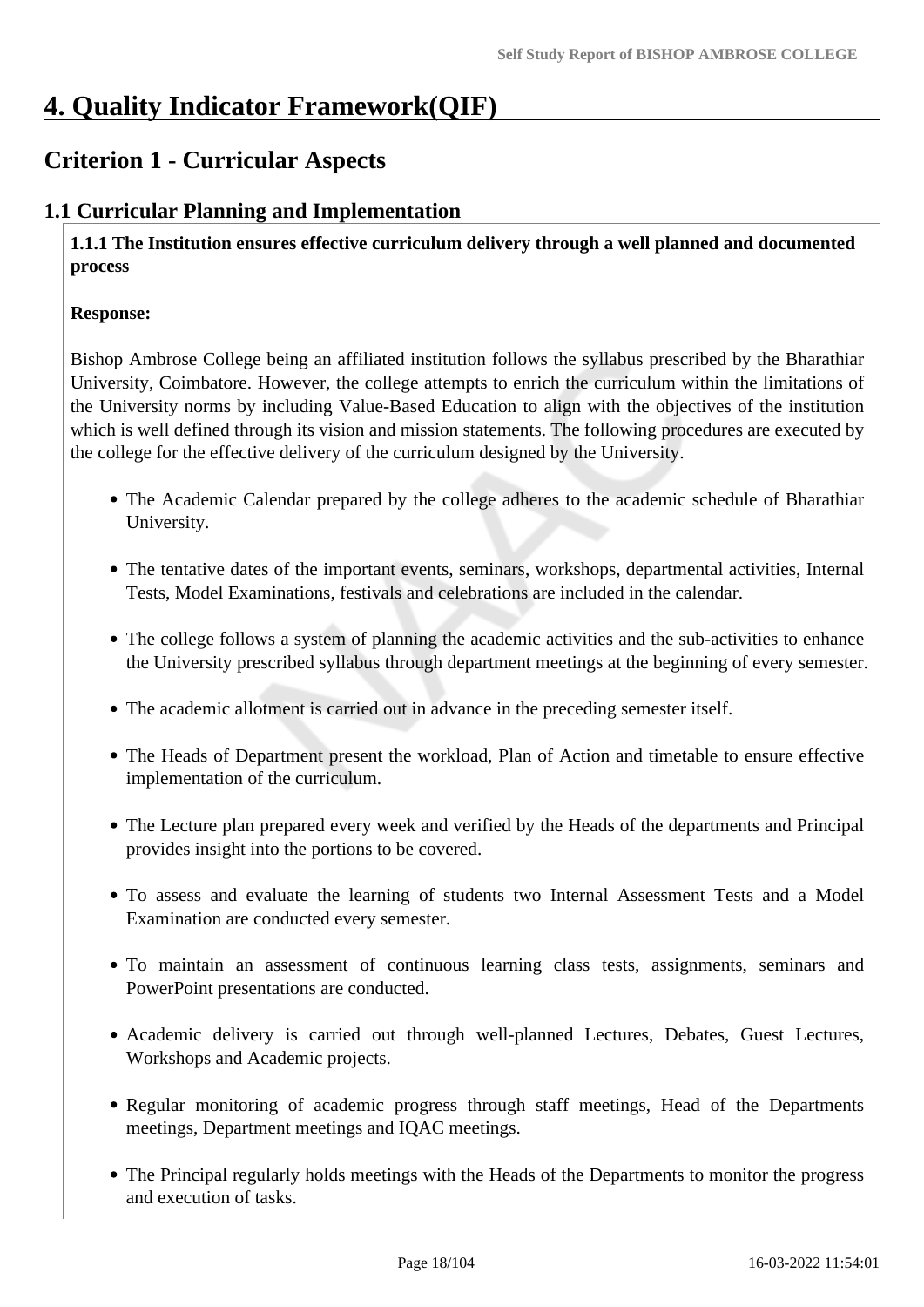- Each department through its Associations organizes invited talks in advancements in their subjects and supportive academic programmes like Quizzes, Debates and Exhibitions that provide practical insights into the curriculum. Developments in ICT are made use of in supplementing the lecture classes with films, documentaries, dramas and expert views. YouTube lectures and Webinars are shared through WhatsApp groups formed for this purpose.
- Certificate courses are given to the students of Commerce, Corporate Secretaryship, Business Administration and Mathematics.
- Industrial Visits, Field Trips and Educational tours provide opportunities to enhance interest in the field of study.
- Internet-based activities, assignments and the contribution of articles for the college magazines help the students to improve their knowledge and creativity.
- Slow Learners are identified and remedial classes are offered to them. For the benefits of slow learners, mentoring sessions and team teaching, peer teaching and extra classes are conducted.
- Well equipped libraries with stocks of textbooks, newspapers, periodicals, magazines with Delnet and Inflibnet facilities contribute to curriculum delivery.
- Feedback from stakeholders especially from Teachers, Students, Employers and Alumni are given prime importance for corrective measures and execution to strengthen effective curriculum delivery.
- Lecture plans are prepared every week to cater to the comprehension of students who are firstgeneration learners.

| <b>File Description</b>              | <b>Document</b>      |
|--------------------------------------|----------------------|
| <b>Upload Additional information</b> | <b>View Document</b> |
| Link for Additional information      | <b>View Document</b> |

#### **1.1.2 The institution adheres to the academic calendar including for the conduct of CIE**

#### **Response:**

- The Academic Calendar fulfils the objectives of curriculum delivery. The Institution adheres to the academic calendar for the execution of all the planned activities.
- The Academic Calendar is prepared every year at the beginning of the academic session in accordance with the academic schedule of Bharathiar University, Coimbatore.
- The Academic Calendar is prepared by the committee which comprises all the Heads of the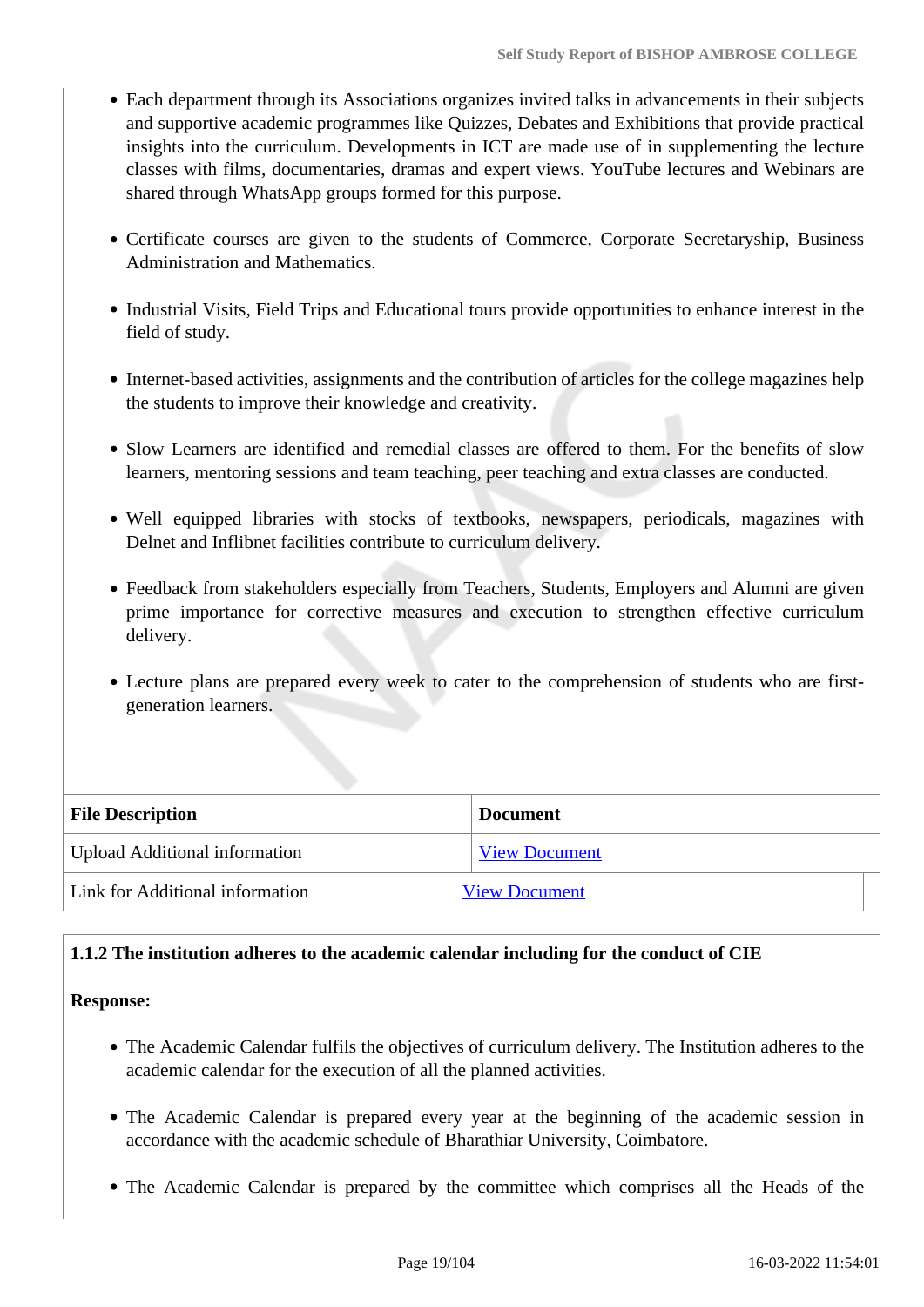Department.

- The college follows Day Order System which was cited in the calendar.
- The calendar of events includes co-curricular and extracurricular activities planned by the departments, field trips, projects and Guest Lectures that are priorly planned.
- The Internal Test and Model Examinations are planned and conducted as per the dates mentioned in the Academic Calendar.
- The Activities of various associations of the departments and the Parents-Teacher Meet are included in the Academic Calendar.
- Events like orientation programmes for faculty and students, inaugural function for first years, Graduation Day, Sports Day, College Day and BAC Fest are scheduled and incorporated in the calendar.

| <b>File Description</b>              | <b>Document</b>      |
|--------------------------------------|----------------------|
| <b>Upload Additional information</b> | <b>View Document</b> |
| Link for Additional information      | <b>View Document</b> |

 **1.1.3 Teachers of the Institution participate in following activities related to curriculum development and assessment of the affiliating University and/are represented on the following academic bodies during the last five years** 

**1.Academic council/BoS of Affiliating university**

- **2.Setting of question papers for UG/PG programs**
- **3.Design and Development of Curriculum for Add on/ certificate/ Diploma Courses**

**4.Assessment /evaluation process of the affiliating University**

**Response:** A. All of the above

| <b>File Description</b>                                                                                      | <b>Document</b>      |
|--------------------------------------------------------------------------------------------------------------|----------------------|
| Institutional data in prescribed format                                                                      | <b>View Document</b> |
| Details of participation of teachers in various<br>bodies/activities provided as a response to the<br>metric | <b>View Document</b> |
| Link for Additional information                                                                              | <b>View Document</b> |

#### **1.2 Academic Flexibility**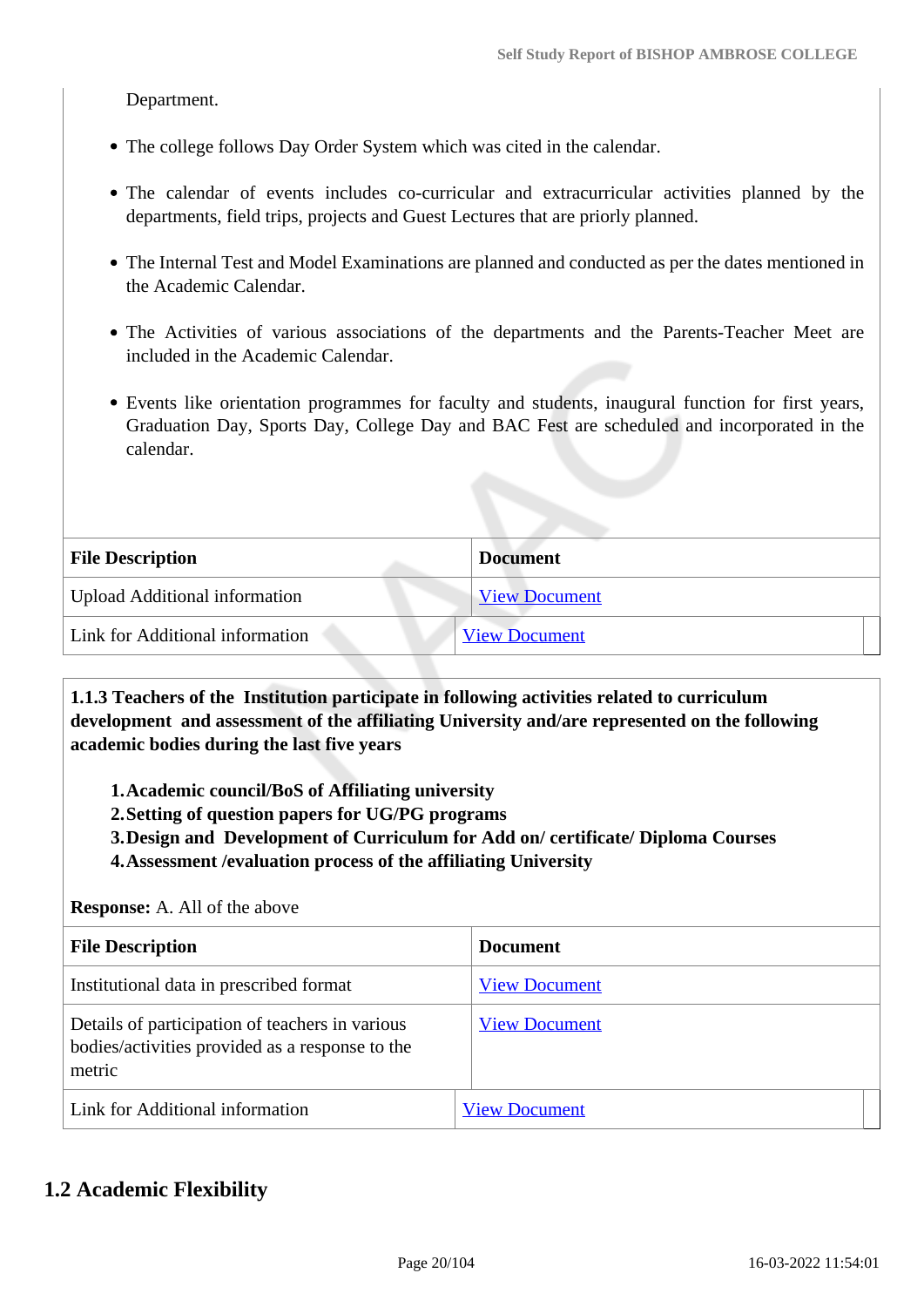#### **1.2.1 Percentage of Programmes in which Choice Based Credit System (CBCS)/ elective course system has been implemented**

#### **Response:** 92.86

#### 1.2.1.1 **Number of Programmes in which CBCS / Elective course system implemented.**

Response: 13

| <b>File Description</b>                               | <b>Document</b>      |
|-------------------------------------------------------|----------------------|
| Minutes of relevant Academic Council/ BOS<br>meetings | <b>View Document</b> |
| Institutional data in prescribed format               | <b>View Document</b> |

#### **1.2.2 Number of Add on /Certificate programs offered during the last five years**

#### **Response:** 5

#### 1.2.2.1 **How many Add on /Certificate programs are offered within the last 5 years.**

| 2019-20 | 2018-19 | 2017-18 | $2016 - 17$ | 2015-16 |
|---------|---------|---------|-------------|---------|
| ∼       |         |         |             |         |

| <b>File Description</b>                                                    | <b>Document</b>      |
|----------------------------------------------------------------------------|----------------------|
| List of Add on /Certificate programs                                       | <b>View Document</b> |
| Brochure or any other document relating to Add on<br>/Certificate programs | <b>View Document</b> |

#### **1.2.3 Average percentage of students enrolled in Certificate/ Add-on programs as against the total number of students during the last five years**

**Response:** 6.75

#### 1.2.3.1 **Number of students enrolled in subject related Certificate or Add-on programs year wise during last five years**

| $12019 - 20$ | 2018-19 | 2017-18 | 2016-17 | 2015-16 |
|--------------|---------|---------|---------|---------|
| 95           | 61      | 66      | 81      | v       |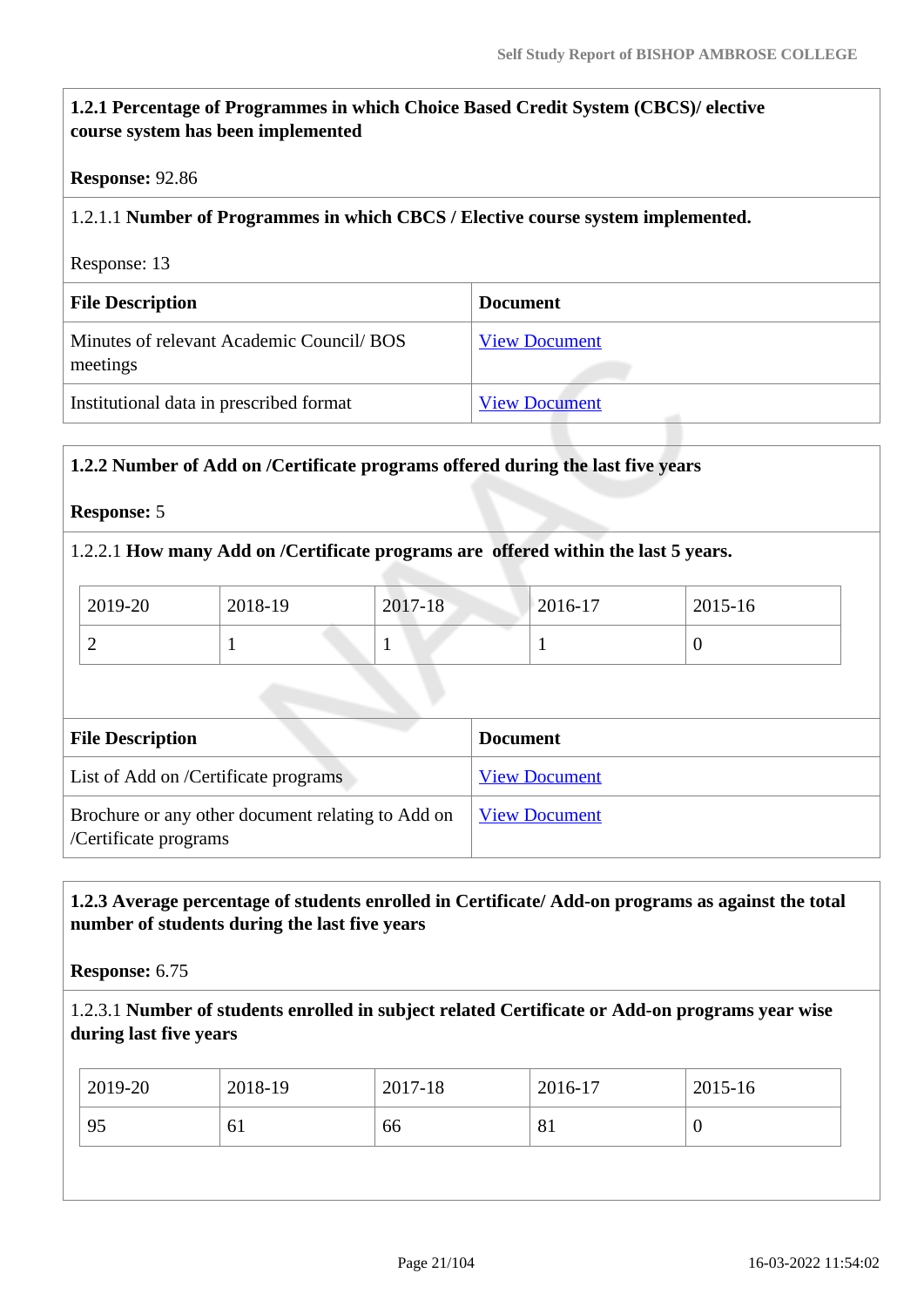| <b>File Description</b>                                                                | <b>Document</b>      |
|----------------------------------------------------------------------------------------|----------------------|
| Details of the students enrolled in Subjects related<br>to certificate/Add-on programs | <b>View Document</b> |
| Any additional information                                                             | <b>View Document</b> |

### **1.3 Curriculum Enrichment**

 **1.3.1 Institution integrates crosscutting issues relevant to Professional Ethics ,Gender, Human Values ,Environment and Sustainability into the Curriculum**

#### **Response:**

Developing the total personality of students emphasizing values and moulding them into socially sensitized useful citizens with the integrity of character is the Institutional objective. The curriculum designed by the Bharathiar University has incorporated Environmental Studies, Human Rights and Yoga into its overall structure and has made these courses mandatory in all undergraduate programs. The curriculum facilitates awareness on health, cleanliness, leadership qualities and rights of individuals through foundation courses.

The Institution offers the following foundation courses for all UG programmes

- 1.Environmental Studies
- 2.Value Education Human Rights
- 3.Yoga for Human Excellence
- 4.Women's Rights
- 5.Constitution of India
- 6.General Awareness

#### **Environmental Studies**

In this course, the student learns about multiple resources like Natural resources, Renewable resources, Non-renewable resources, Forest resources and Mineral Resources, Energy Resources and Land resources. It also emphasizes the individual's role in the conservation of Natural resources, Environmental pollution, biodiversity, and its conservation and Equitable use of resources for sustainable lifestyles.

#### **Value Education-Human Rights**

The concept of human values, character formation towards positive personality, national and international values, comparison and competition and rights related to women and children are taught in this course. It helps the students to know the basic human rights in society and also make them aware of their individual, and social responsibility in family and society.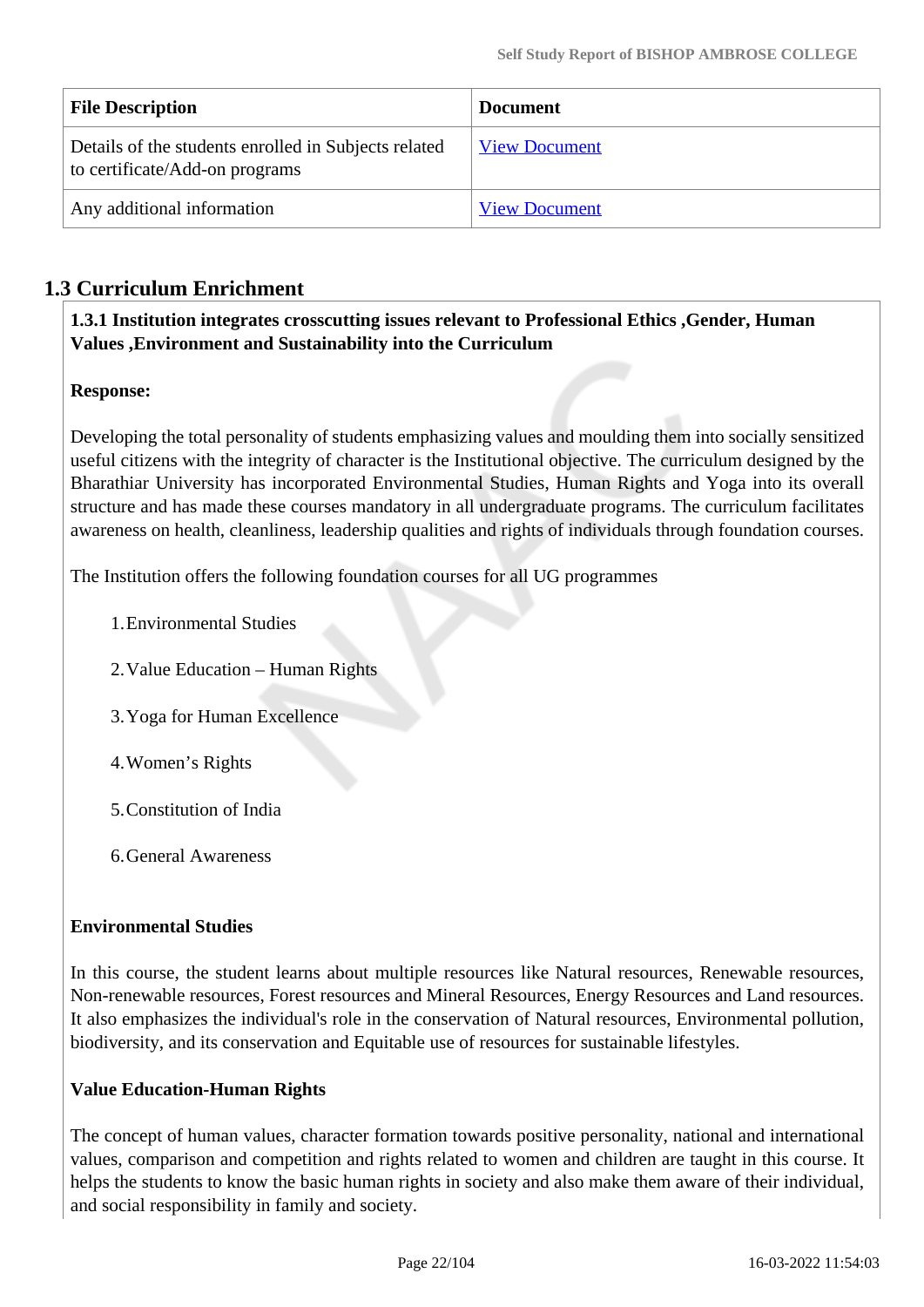#### **Yoga for Human Excellence**

This course helps the students to widen their knowledge about yoga and physical health, yoga asanas, the art of nurturing the life force and mind, the moralization of desires, purity of thought and the law of nature. Through this course, the students develop their desire for peace and healthy life and they have started practising yoga in their daily life.

#### **Women's Rights**

This course helps the students to learn about the laws and legal systems. It also helps them to gain knowledge about crime against women, domestic violence, sexual abuse, women welfare laws and acts enacted for women development and empowerment.

#### **Constitution of India**

This course helps students to gain the fundamental knowledge about the making of the Constitution, Union executive functions, Union legislature functions and powers, Union judiciary, State legislature and judiciary.

#### **General Awareness**

In General Awareness the students are exposed to verbal and numerical aptitude, reasoning, general knowledge and current affairs.

#### **Professional Ethics**

The following Programmes offer courses related to Professional Ethics.

#### **B.Com (CS)**

Office Administration

#### **B.Com (CSCA)**

Corporate Communication

#### **B.Sc. (IT)**

- E-Learning
- Business Intelligence
- E-Learning

**BCA**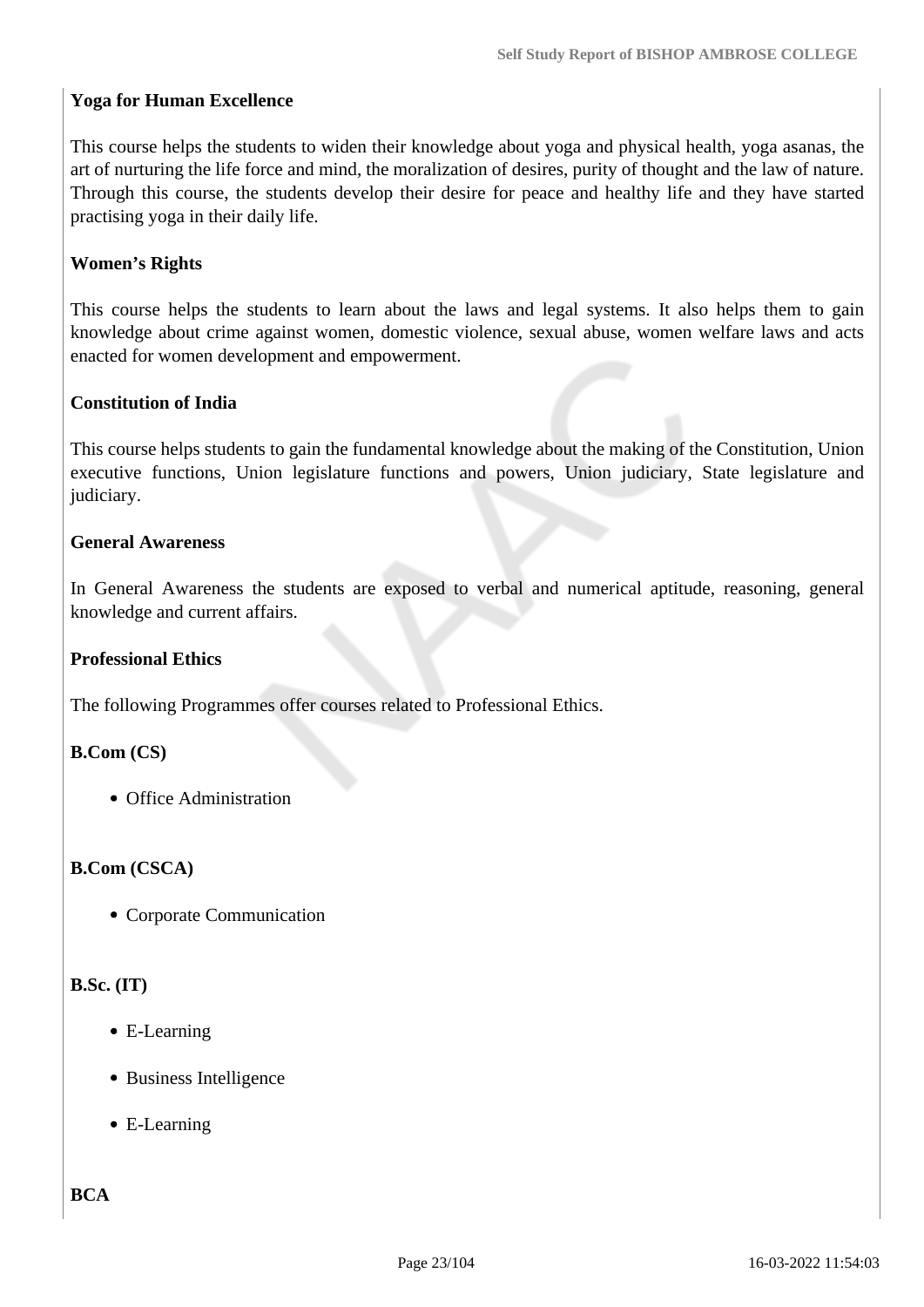• E-commerce

#### **B.Sc. (CS)**

• E-Learning

#### **B.A.English**

- Communicative English I
- Communicative English II
- Communicative English III
- Communicative English IV

#### **BBA & BBA (CA)**

- Communication Skills-I
- Communication Skills-II
- Campus to Corporate
- Soft Skills for Business
- Business Correspondence

#### **B.Com**

Executive Business Communication

#### **B.Com CA**

Executive Business Communication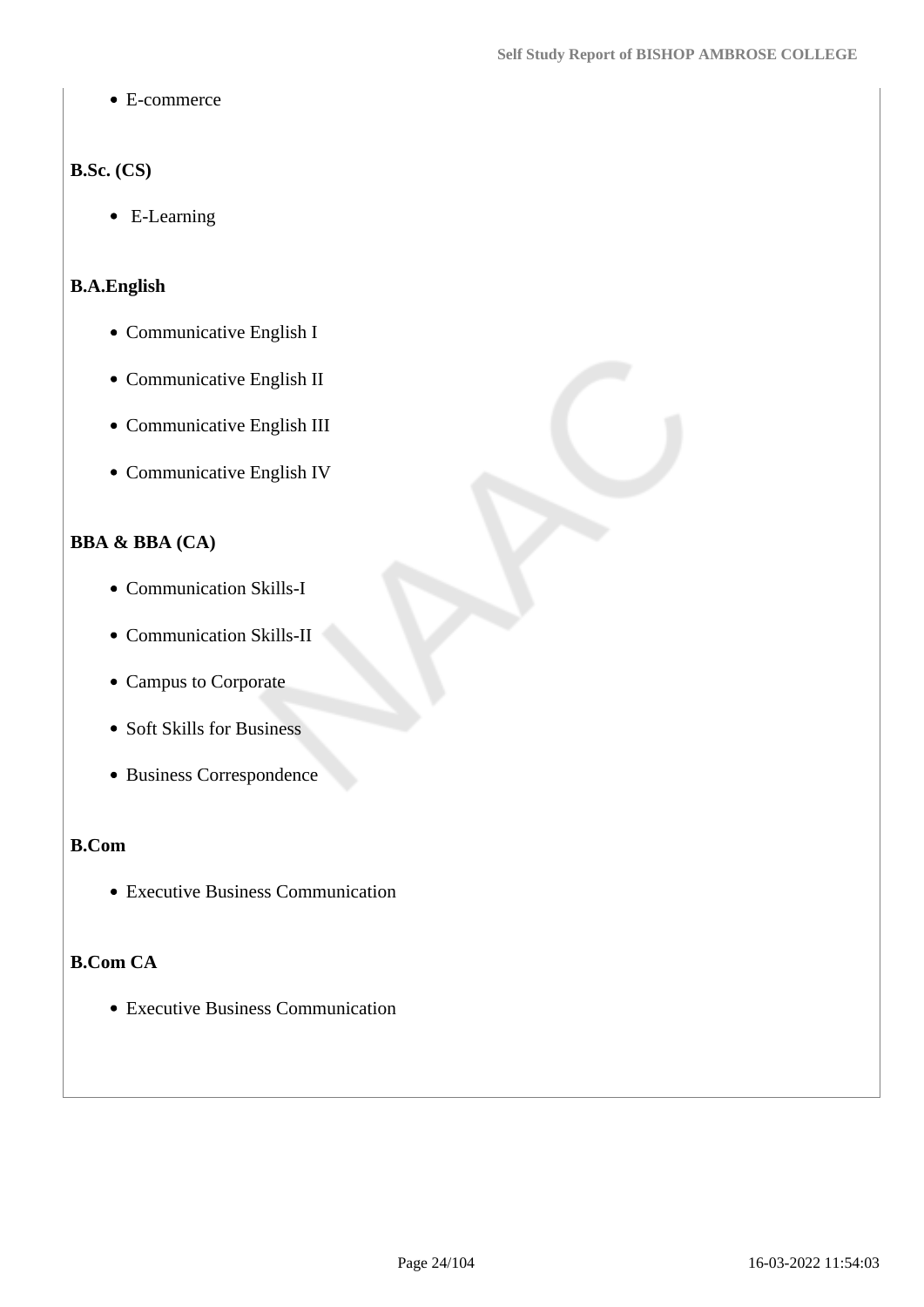| <b>File Description</b>                                                                                                                                              | <b>Document</b>      |
|----------------------------------------------------------------------------------------------------------------------------------------------------------------------|----------------------|
| Upload the list and description of courses which<br>address the Professional Ethics, Gender, Human<br>Values, Environment and Sustainability into the<br>Curriculum. | <b>View Document</b> |
| Any additional information                                                                                                                                           | <b>View Document</b> |

#### **1.3.2 Average percentage of courses that include experiential learning through project work/field work/internship during last five years**

**Response:** 1.14

#### 1.3.2.1 **Number of courses that include experiential learning through project work/field work/internship year-wise during last five years**

| 2019-20 | 2018-19 | 2017-18 | 2016-17 | 2015-16 |
|---------|---------|---------|---------|---------|
| T T     | 06      | 04      | ◡       | ້       |

| <b>File Description</b>                                                                                                                                                          | <b>Document</b>      |
|----------------------------------------------------------------------------------------------------------------------------------------------------------------------------------|----------------------|
| Programme / Curriculum/ Syllabus of the courses                                                                                                                                  | <b>View Document</b> |
| MoU's with relevant organizations for these courses,<br>if any Average percentage of courses that include<br>experiential learning through project work/field<br>work/internship | <b>View Document</b> |

#### **1.3.3 Percentage of students undertaking project work/field work/ internships (Data for the latest completed academic year**

**Response:** 19.3

#### 1.3.3.1 **Number of students undertaking project work/field work / internships**

Response: 182

| <b>File Description</b>                                                                       | <b>Document</b>      |
|-----------------------------------------------------------------------------------------------|----------------------|
| List of programmes and number of students<br>undertaking project work/field work//internships | <b>View Document</b> |
| Any additional information                                                                    | <b>View Document</b> |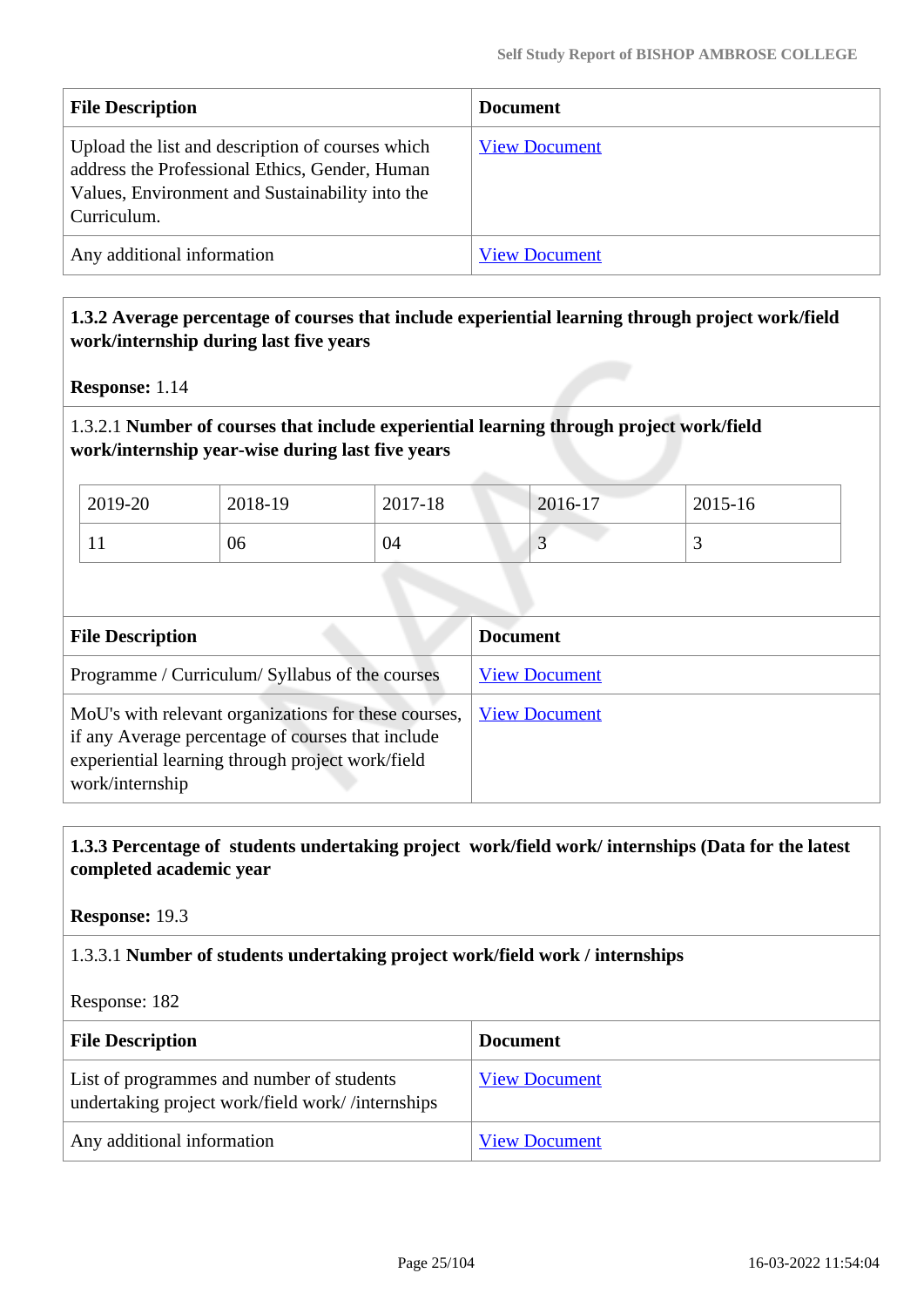#### **1.4 Feedback System**

 **1.4.1** *Institution obtains feedback on the syllabus and its transaction at the institution from the following stakeholders 1) Students 2)Teachers 3)Employers 4)Alumni* 

#### **Response:** A. All of the above

| <b>File Description</b>                                                                                                                                    | <b>Document</b>      |  |  |
|------------------------------------------------------------------------------------------------------------------------------------------------------------|----------------------|--|--|
| Any additional information (Upload)                                                                                                                        | <b>View Document</b> |  |  |
| Action taken report of the Institution on feedback<br>report as stated in the minutes of the Governing<br>Council, Syndicate, Board of Management (Upload) | <b>View Document</b> |  |  |
| URL for stakeholder feedback report                                                                                                                        | <b>View Document</b> |  |  |

**1.4.2 Feedback process of the Institution may be classified as follows: Options:**

- **1.Feedback collected, analysed and action taken and feedback available on website**
- **2.Feedback collected, analysed and action has been taken**
- **3.Feedback collected and analysed**
- **4.Feedback collected**
- **5. Feedback not collected**

**Response:** A. Feedback collected, analysed and action taken and feedback available on website

| <b>File Description</b>           | <b>Document</b>      |
|-----------------------------------|----------------------|
| Upload any additional information | <b>View Document</b> |
| URL for feedback report           | <b>View Document</b> |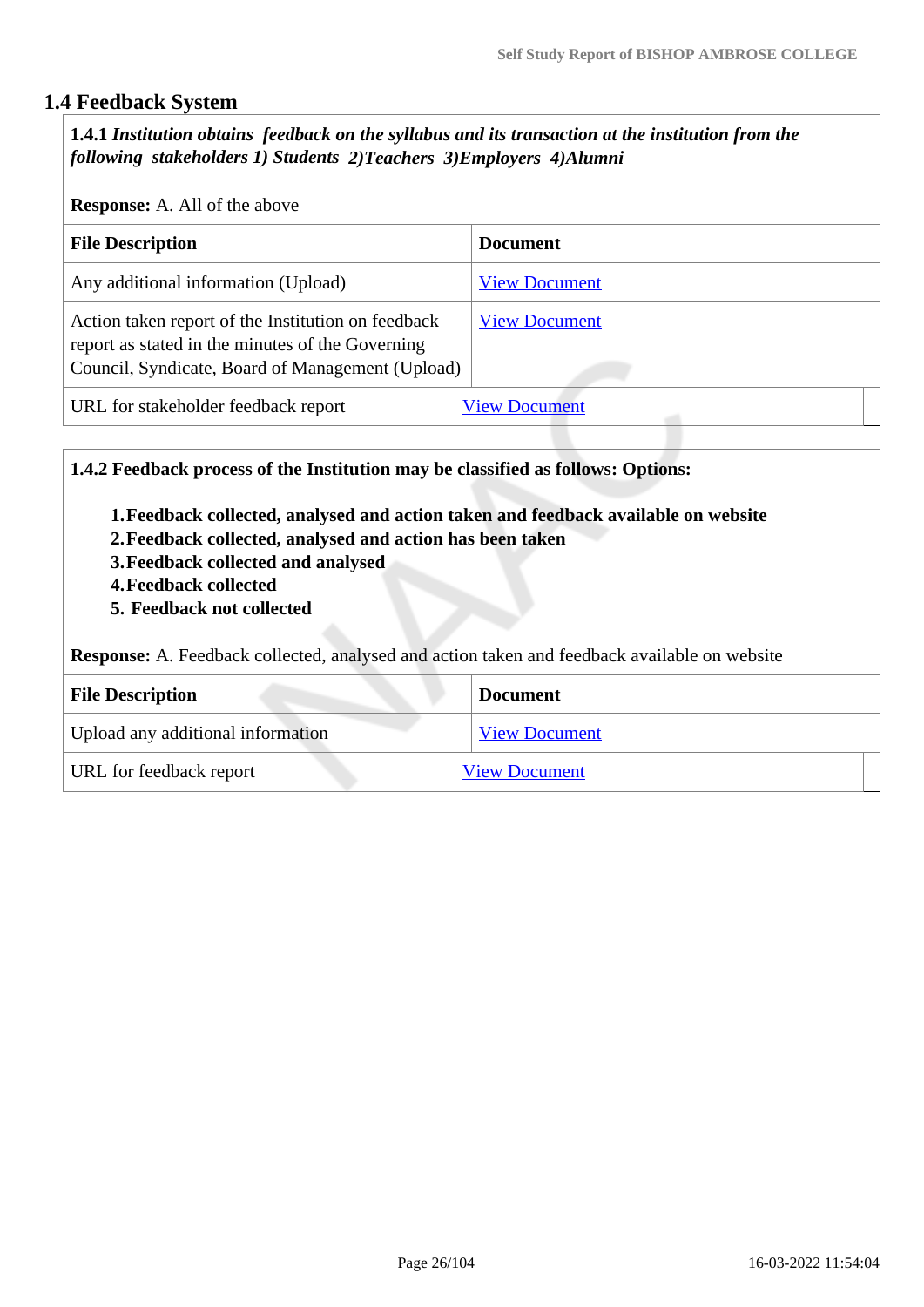## **Criterion 2 - Teaching-learning and Evaluation**

#### **2.1 Student Enrollment and Profile**

| Response: 51.18<br>2.1.1.1 Number of students admitted year-wise during last five years |         |                                                                     |                 |         |  |
|-----------------------------------------------------------------------------------------|---------|---------------------------------------------------------------------|-----------------|---------|--|
|                                                                                         |         |                                                                     |                 |         |  |
| 2019-20                                                                                 | 2018-19 | 2017-18                                                             | 2016-17         | 2015-16 |  |
| 271                                                                                     | 357     | 315                                                                 | 275             | 265     |  |
|                                                                                         |         | 2.1.1.2 Number of sanctioned seats year wise during last five years |                 |         |  |
| 2019-20                                                                                 | 2018-19 | 2017-18                                                             | 2016-17         | 2015-16 |  |
| 580                                                                                     | 592     | 586                                                                 | 586             | 550     |  |
|                                                                                         |         |                                                                     |                 |         |  |
| <b>File Description</b>                                                                 |         |                                                                     | <b>Document</b> |         |  |

| Institutional data in prescribed format | view Document        |
|-----------------------------------------|----------------------|
| Any additional information              | <b>View Document</b> |
|                                         |                      |

 **2.1.2 Average percentage of seats filled against reserved categories (SC, ST, OBC, Divyangjan, etc. as per applicable reservation policy ) during the last five years ( exclusive of supernumerary seats)**

**Response:** 63.66

2.1.2.1 Number of actual students admitted from the reserved categories year-wise during the last five years

| 2019-20 | 2018-19 | 2017-18 | 2016-17 | 2015-16 |
|---------|---------|---------|---------|---------|
| 197     | 202     | 200     | 202     | 170     |

| <b>File Description</b>                                      | <b>Document</b>      |  |
|--------------------------------------------------------------|----------------------|--|
| Average percentage of seats filled against seats<br>reserved | <b>View Document</b> |  |
| Any additional information                                   | <b>View Document</b> |  |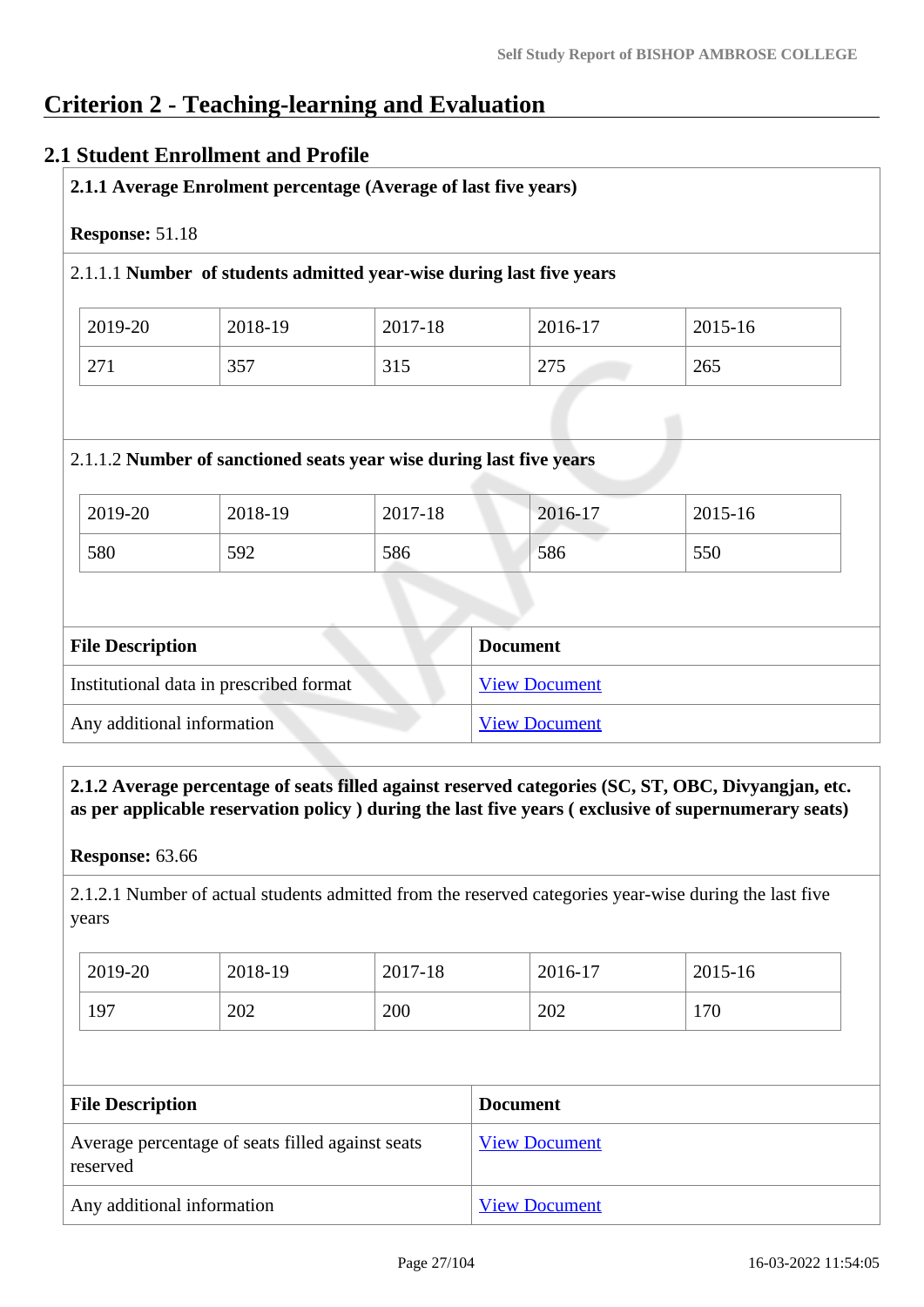#### **2.2 Catering to Student Diversity**

#### **2.2.1 The institution assesses the learning levels of the students and organises special Programmes for advanced learners and slow learners**

#### **Response:**

Students from diverse economical and educational backgrounds are admitted to the college. The Institution attempts to address the requirements of these students. Most of them are first-generation learners. The students are identified as slow learners and advanced learners by their performance in Internal Assessment and interaction in the classroom.

The following are the measures taken by the college to enhance the performance of slow learners:

- Remedial classes for one hour are conducted for the slow learners on all days after the class hours.
- Separate timetables and attendance are maintained for remedial classes.
- Peer learning and group studies are encouraged to make learning easier to create a desirable learning environment.
- Parents are informed about their ward's academic performance.
- Slow learners are encouraged by mentors to attend regular classes. Mentor counselling is given to the students to motivate them to study better.
- Poor performance in the class due to long absenteeism is intimated to the parents through phone calls and meeting the parents in person.
- Slow learners are monitored with periodic tests to increase the confidence level to learn the subjects and perform well.
- Communication in English is a major hurdle since most of the students are from Tamil medium. Slow learners face drawbacks like lack of confidence, shyness, fear of making mistakes, nervousness, anxiety and lack of motivation. To overcome these obstacles and to create a platform to improve their English the Institution in collaboration with Success Talent Centre, Educational Academy conducts Spoken English classes.
- Discussion on old question papers and guidance to present answer papers at theory exams are provided to slow learners.
- In Remedial classes, the bilingual approach is adopted to make the students overcome their inhibitions to comprehend and communicate.
- Staff members provide individual attention to each student in remedial classes as the total strength is comparatively less to the regular class.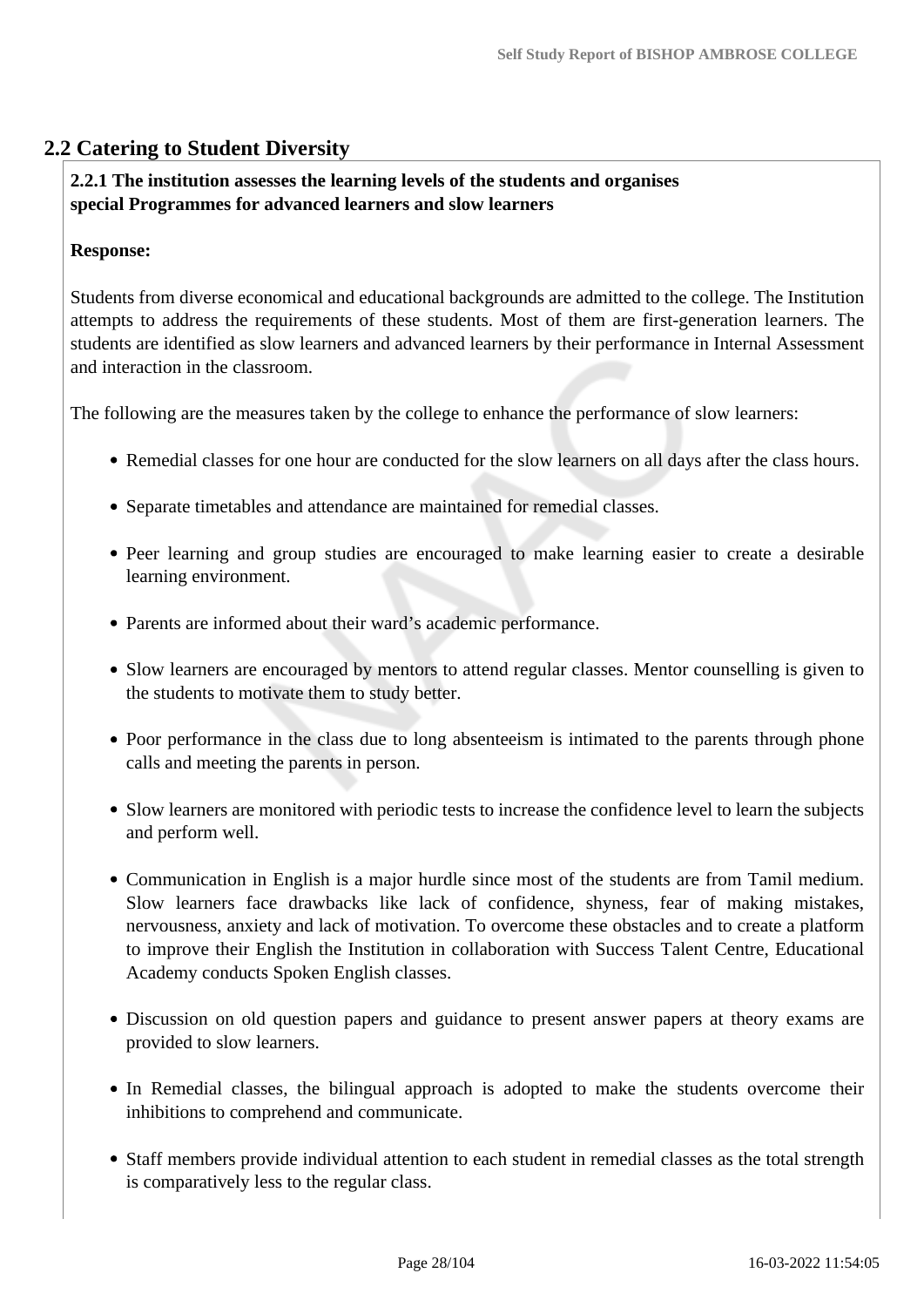In remedial classes efforts are made to make the learning process easy. The teachers explain the theoretical concepts from the basics.

The following activities are conducted to respond to the learning needs of advanced learners.

- A special programme related to career development in association with AIM Rural Educational and Economic Development Trust (an NGO started by employees of cognizant technology solutions) was organized for advanced learners. The career development programme includes aptitude tests, interview techniques, soft skill training and group discussion.
- The students are constantly motivated to secure University ranks.
- Every department has a separate library that provides subject related books for extra learning.
- The top three meritorious students of every class are recognized and appreciated. They are also encouraged with prizes at the College Day.
- Advanced learners are motivated to do NPTEL Swayam online courses. To help the students in joining NPTEL Swayam courses the institution has established a local chapter.
- Advanced Learners are encouraged to participate, present and publish papers at conferences.
- The Institution offers certificate courses to encourage advanced learners.
- Advanced learners are motivated to participate in various technical competitions.

| <b>File Description</b>              | <b>Document</b>      |
|--------------------------------------|----------------------|
| Upload any additional information    | <b>View Document</b> |
| Past link for additional Information | <b>View Document</b> |

#### **2.2.2 Student- Full time teacher ratio (Data for the latest completed academic year)**

#### **Response:** 18:1

| <b>File Description</b>    | <b>Document</b>      |
|----------------------------|----------------------|
| Any additional information | <b>View Document</b> |

#### **2.3 Teaching- Learning Process**

 **2.3.1 Student centric methods, such as experiential learning, participative learning and problem solving methodologies are used for enhancing learning experiences**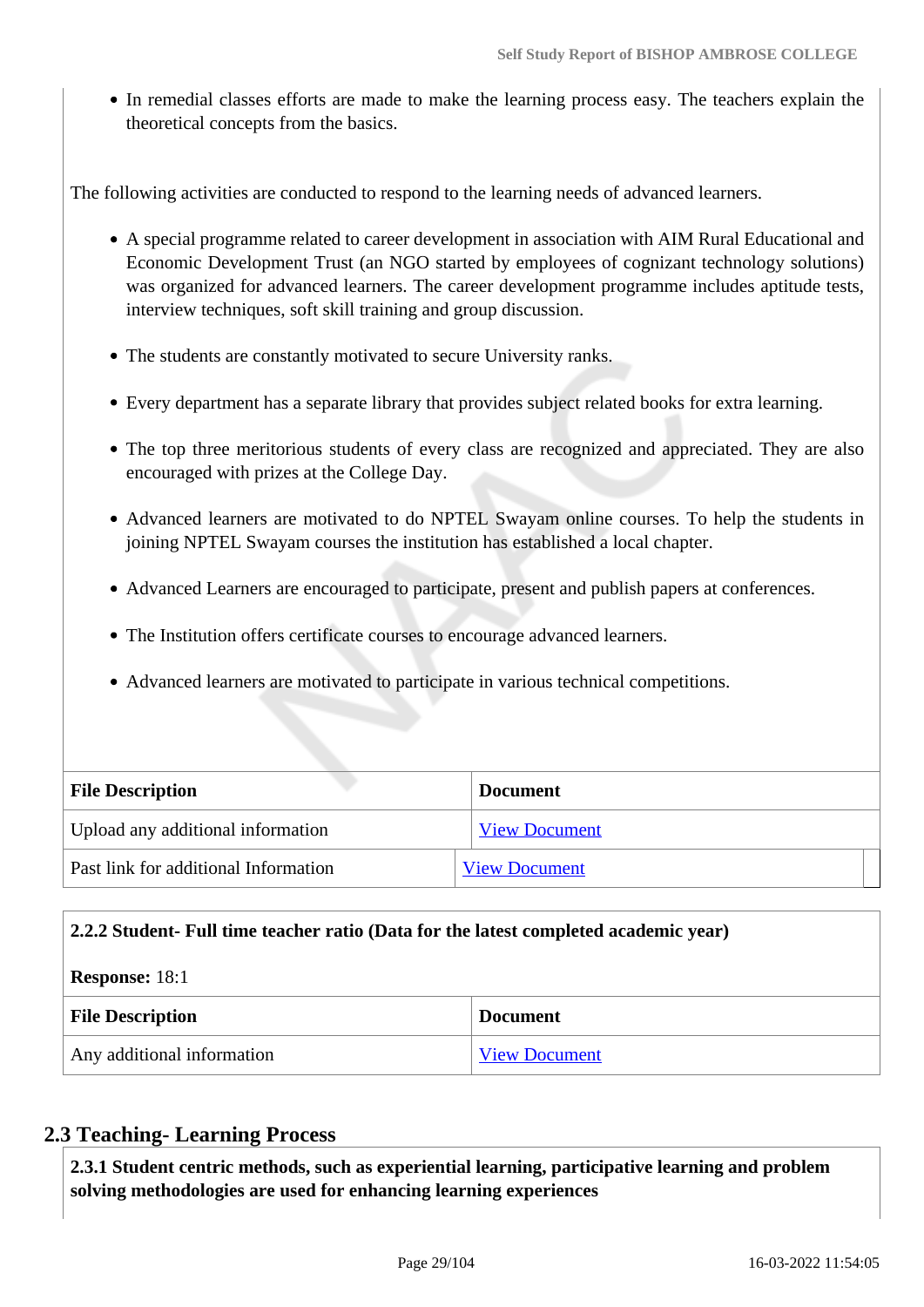#### **Response:**

The Institute adopts student-centric methods to allow the student to meet their learning goals and academic success with required competencies. The faculty motivate and support the students to actively participate and link them to real-time applications to promote wider learning opportunity. This provides the students with a platform to become lifelong self-learners. Approaches such as experiential learning, participative learning and problem-solving methods are used at different levels to enhance learning opportunities for the students.

#### **EXPERIENTIAL LEARNING**

Experiential learning bridges the proficiency of students to develop their knowledge through application. Through learning by doing, the student is exposed to the first-hand experience of practising what has been taught.

The institution provides the platform for experiential learning through the following:

#### **Lab Practical**

Lab Practical helps the students to get a first-hand learning experience by performing various experiments on their own. It improves the students understanding of the topic beyond learning theories.

#### **Skill-Based Courses**

Skill-based courses focus on imparting education through practice and develop learners into independent thinkers.

#### **Seminars and Presentations on various topics**

Seminars and Paper Presentations become a dedicated space for an interactive discussion to promote enhanced learning.

#### **Institutional Training**

Institutional Training enhances the students' skill set and knowledge. It helps them to meet career objectives and obtain hands-on experience to know the real job scenario.

#### **Course-Based Projects**

The Course-Based Projects gives the student hands-on experience in their core area.

#### **PARTICIPATIVE LEARNING METHODOLOGIES**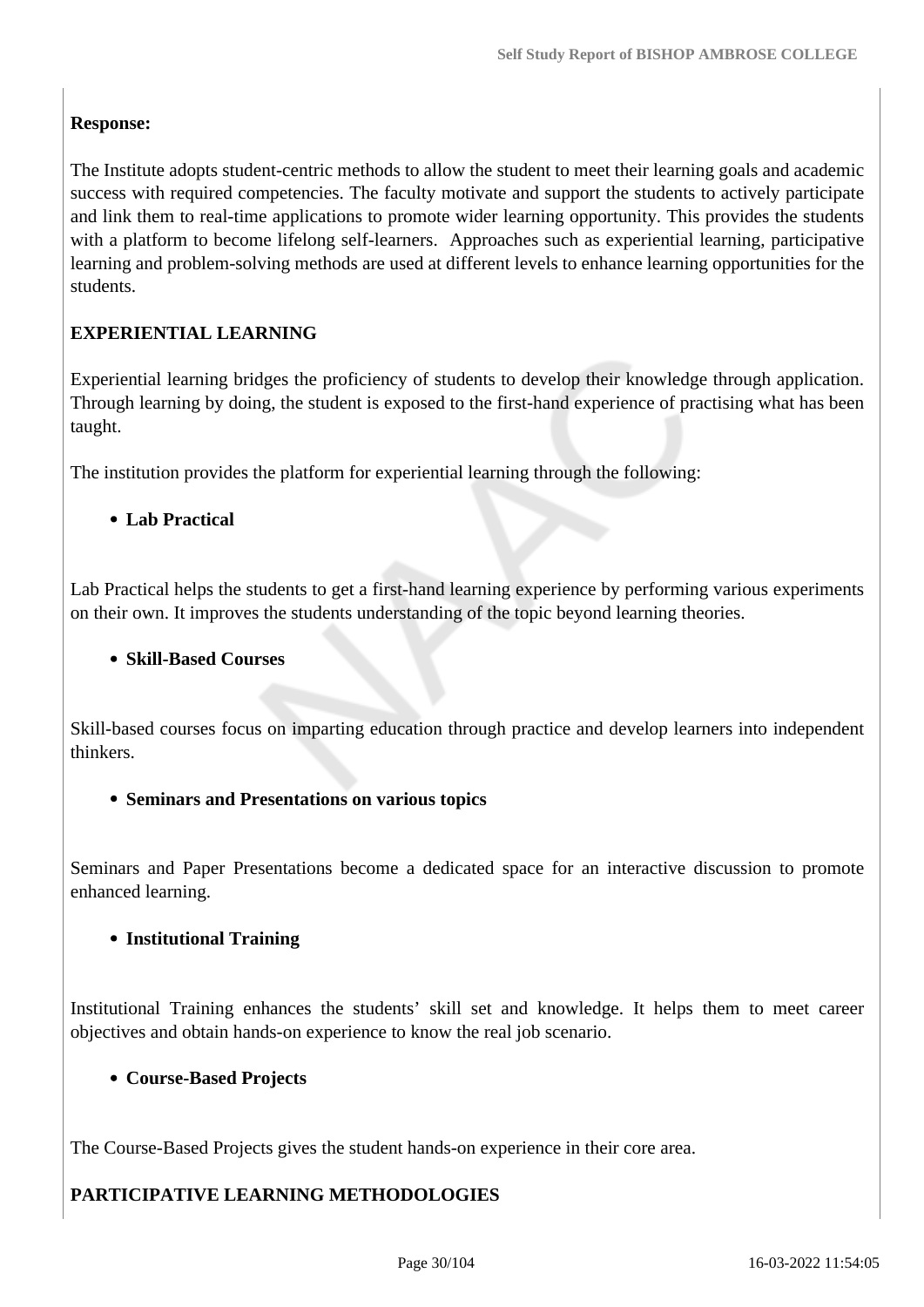Participative learning methodologies include a variety of methods and approaches listed below

#### **Exhibition and Expo**

Exhibition and Expo play a significant role in transforming the concepts and ideas learnt in the classroom as informative and educative applying them to the models exhibited.

**Industrial Visit**

Industrial Visits were organised to expose students to current industrial practices.

#### **Other Participative Learning events in the Institution**

- New Product Development
- Debates
- SWOT Analysis
- Product Launching
- Ad zap
- Board Meeting
- Slogan writing
- Poster making
- Short story narration
- Identify poetical types
- Literary tableau
- Slogan writing
- Logo creation

#### **PROBLEM-SOLVING METHODOLOGIES**

Problem Solving Methodologies followed in the Institution include

• Case Study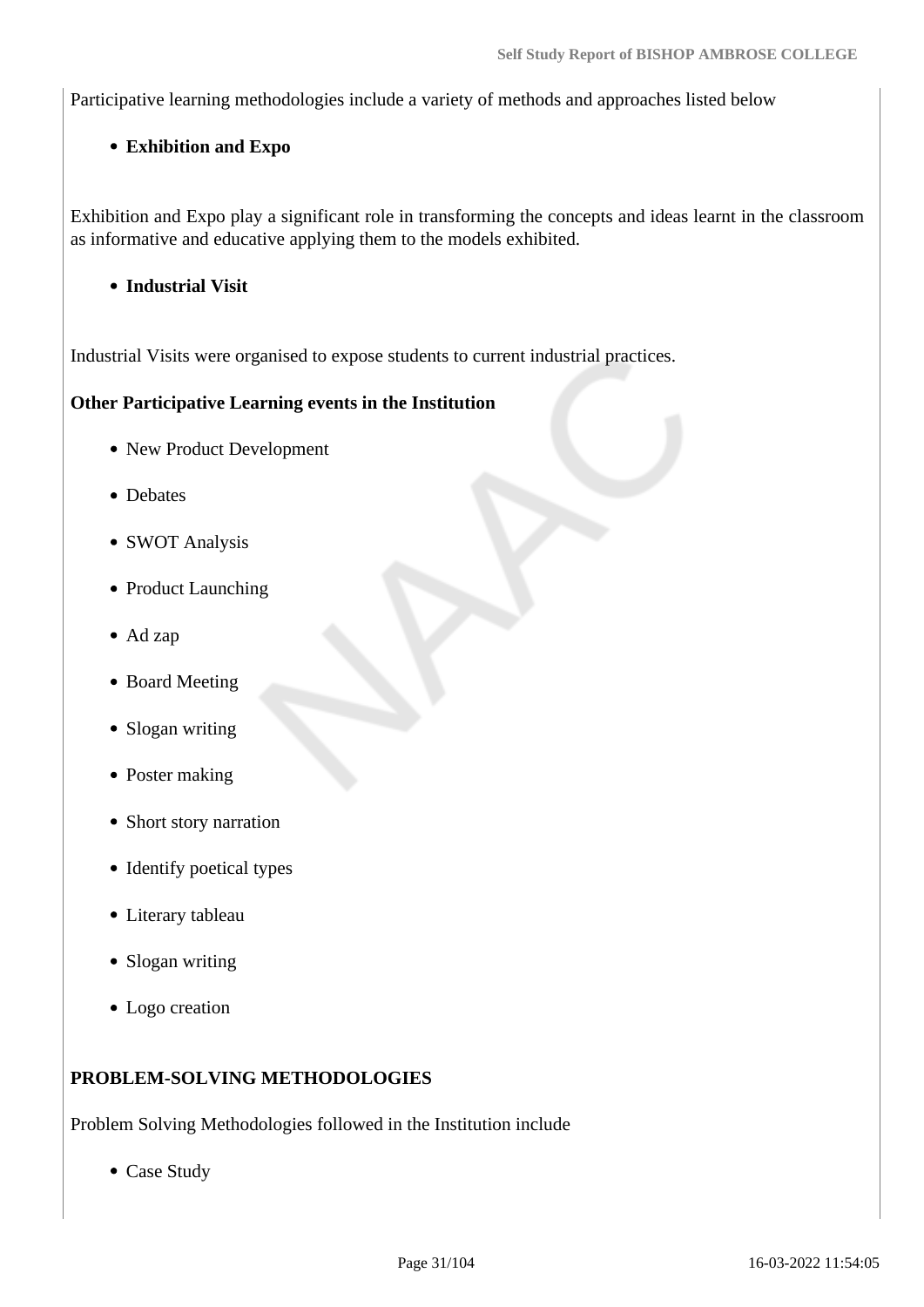- Best Entrepreneur
- One-Minute Secretary
- Situation Problem Solving
- Proverb completion
- Twist a tale

| <b>File Description</b>           | <b>Document</b>      |
|-----------------------------------|----------------------|
| Upload any additional information | <b>View Document</b> |

#### **2.3.2 Teachers use ICT enabled tools for effective teaching-learning process.**

#### **Response:**

- The Institution follows ICT enabled tools for effective teaching and learning in addition to traditional classroom education.
- Apart from the chalk and talk method of teaching, all departments use Powerpoint Presentations, Video clippings, Audio content etc., to update students with advanced knowledge and practical learning.
- Faculty members use ICT tools like LCD Projectors and e-resources to deliver the syllabus in a more meaningful way.
- The Library has access to e-journals and other resources through membership of INFLIBNET and DELNET.
- Teachers encourage the students to refer NDL and Shodhganga references.
- The Institution is established as a Swayam NPTEL local chapter and encourages students to enrol in Swayam NPTEL online courses.
- The Institution upgraded with G suite for education by Google Inc to enable the ICT teachinglearning process.
- Teachers and students use social media platforms like WhatsApp to discuss course-related topics as it provides Synchronous communication and new channels of information and knowledge from anywhere anytime.
- Videos of prescribed novels and dramas related to English courses are screened.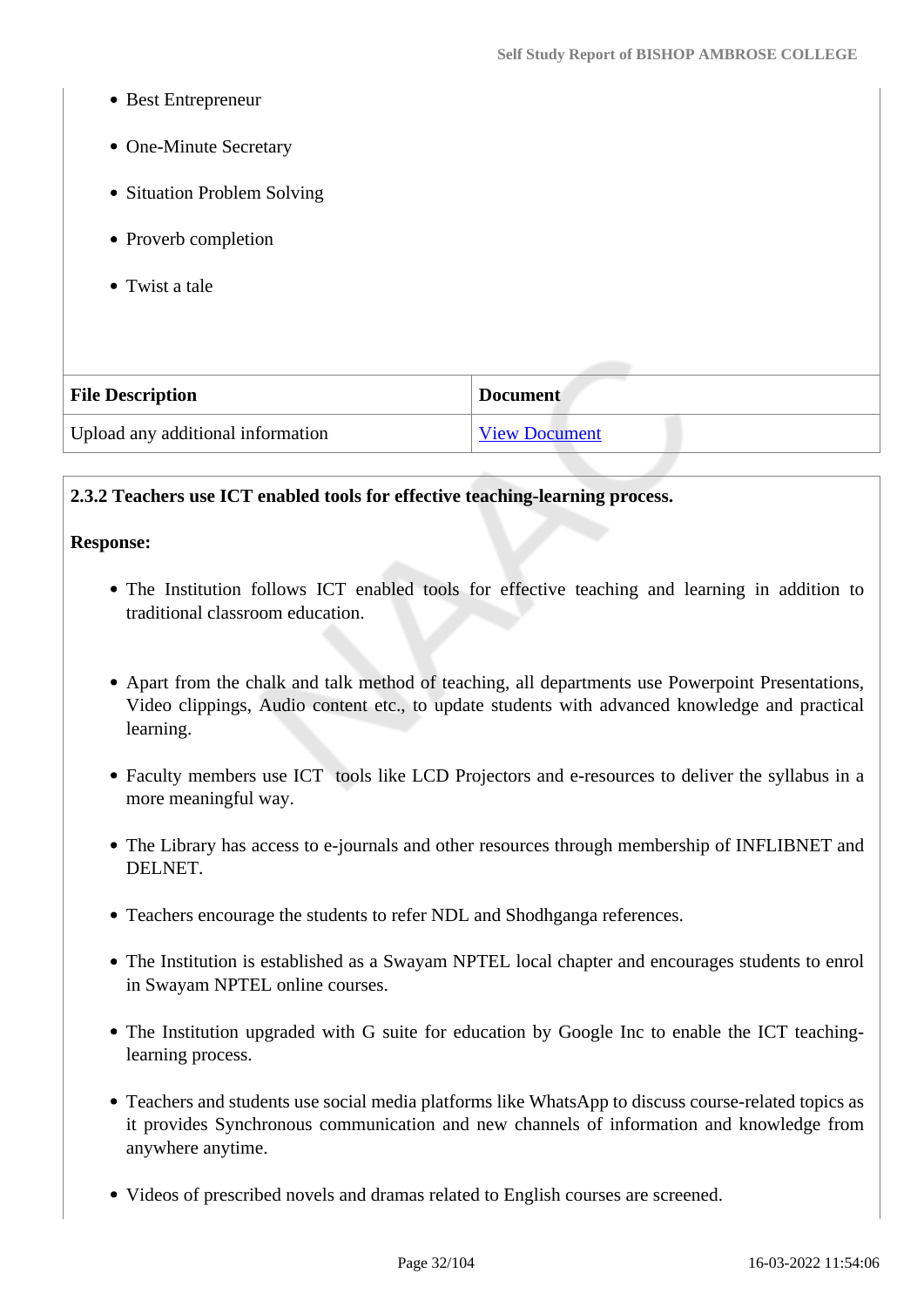• Online tests are conducted and e-assignments are given through Google Forms, Google Classroom.

| <b>File Description</b>                                                                                 | <b>Document</b>      |
|---------------------------------------------------------------------------------------------------------|----------------------|
| Upload any additional information                                                                       | <b>View Document</b> |
| Provide link for webpage describing the ICT<br>enabled tools for effective teaching-learning<br>process | <b>View Document</b> |

| 2.3.3 Ratio of students to mentor for academic and other related issues (Data for the latest completed |
|--------------------------------------------------------------------------------------------------------|
| academic year)                                                                                         |

**Response:** 29:1

2.3.3.1 Number of mentors

Response: 32

| <b>File Description</b>                                                          | <b>Document</b>      |
|----------------------------------------------------------------------------------|----------------------|
| Upload year wise, number of students enrolled and<br>full time teachers on roll. | <b>View Document</b> |
| mentor/mentee ratio                                                              | <b>View Document</b> |
| Circulars pertaining to assigning mentors to mentees                             | <b>View Document</b> |

#### **2.4 Teacher Profile and Quality**

 **2.4.1 Average percentage of full time teachers against sanctioned posts during the last five years Response:** 100 **File Description Document** Year wise full time teachers and sanctioned posts for 5years(Data Template) [View Document](https://assessmentonline.naac.gov.in/storage/app/hei/SSR/110347/2.4.1_1631596082_6460.xlsx) List of the faculty members authenticated by the Head of HEI [View Document](https://assessmentonline.naac.gov.in/storage/app/hei/SSR/110347/2.4.1_1631597117_6460.pdf) Any additional information [View Document](https://assessmentonline.naac.gov.in/storage/app/hei/SSR/110347/2.4.1_1631682793_6460.pdf)

 **2.4.2 Average percentage of full time teachers with Ph. D. / D.M. / M.Ch. / D.N.B Superspeciality / D.Sc. / D.Litt. during the last five years (consider only highest degree for count)**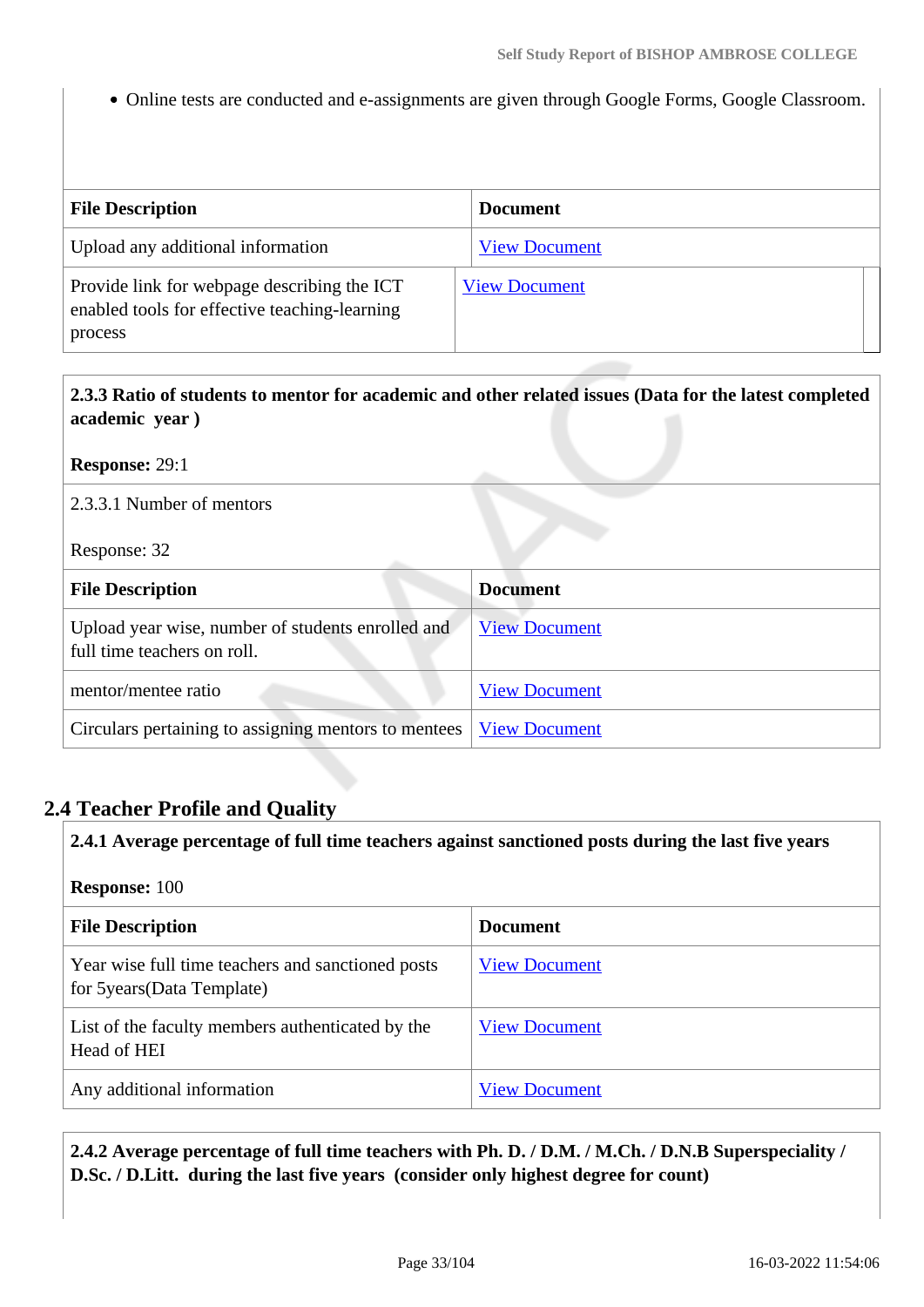#### **Response:** 13.37

#### 2.4.2.1 **Number of full time teachers with** *Ph. D. / D.M. / M.Ch. / D.N.B Superspeciality / D.Sc. / D.Litt.* **year wise during the last five years**

|                                                                                                                                                                                  | 2019-20 | 2018-19 | 2017-18         |                      | 2016-17 | 2015-16 |
|----------------------------------------------------------------------------------------------------------------------------------------------------------------------------------|---------|---------|-----------------|----------------------|---------|---------|
|                                                                                                                                                                                  | 8       | 6       | 6               |                      | 6       | 6       |
|                                                                                                                                                                                  |         |         |                 |                      |         |         |
| <b>File Description</b>                                                                                                                                                          |         |         | <b>Document</b> |                      |         |         |
| List of number of full time teachers with Ph. D. /<br>D.M. / M.Ch. / D.N.B Superspeciality / D.Sc. /<br>D. Litt. and number of full time teachers for 5 years<br>(Data Template) |         |         |                 | <b>View Document</b> |         |         |
| Any additional information                                                                                                                                                       |         |         |                 | <b>View Document</b> |         |         |

#### **2.4.3 Average teaching experience of full time teachers in the same institution (Data for the latest completed academic year in number of years)**

**Response:** 30.41

## 2.4.3.1 **Total experience of full-time teachers** Response: 1551 **File Description Document** List of Teachers including their PAN, designation, dept and experience details(Data Template) [View Document](https://assessmentonline.naac.gov.in/storage/app/hei/SSR/110347/2.4.3_1631596121_6460.xlsx)

#### **2.5 Evaluation Process and Reforms**

**2.5.1 Mechanism of internal assessment is transparent and robust in terms of frequency and mode**

#### **Response:**

- Internal assessment is a process to review and assess the academic performance of the students. Bishop Ambrose College is affiliated to Bharathiar University, adheres to the guidelines for Internal Assessment. Besides the guidelines of the University, the college has also formulated certain modalities to make a Continuous Internal Assessment system transparent and robust.
- The Institution specifies the evaluation methods, assessment details, distribution of marks, rules and regulations relating to examinations in the college handbook.
- The mode of Internal Test and CIA mark calculation as prescribed by Bharathiar University is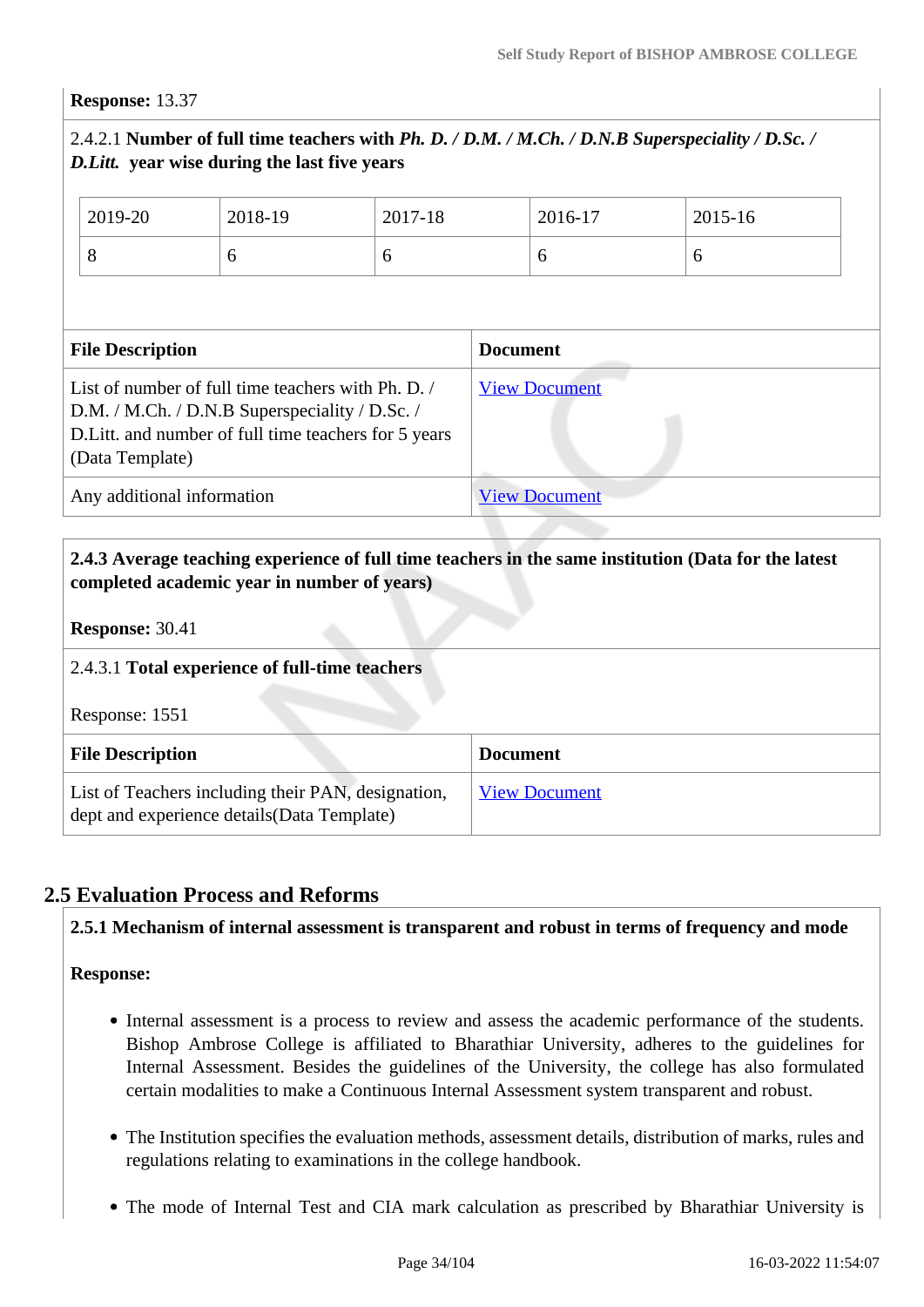explained to the students on the day of the Freshers' Orientation Programme.

- Students are made aware of the internal evaluation process through an orientation at the beginning of every semester by respective course faculty.
- The schedule of the I Internal, II Internal and Model examination is decided at the beginning of the academic year and printed in the Academic Calendar.
- The Institution strictly follows the schedule of Internal Assessment as mentioned in the Academic Calendar.
- The Examination timetable is displayed on the Notice Board at least 15 days before the commencement of the examination.
- A transparent mechanism has been followed to assess the internal marks.
- Continuous Internal Assessment I and II are conducted by covering the first two units and the next two units of the syllabus respectively and the last unit for model examination.
- As per the University prescribed method, the sum of the best out of two CIA, Model Exam and assignment marks are calculated for internal marks.
- There is a provision for counter checking of marks by the students to ensure transparency. Evaluated answer scripts are shown to the students for cross-checking and verification of marks.
- The CIA final split up calculated marks are notified to the students and their signatures are obtained.
- The method of internal assessment is monitored and governed by the Internal Quality Assurance Cell through examination automation software.

| <b>File Description</b>    | <b>Document</b>      |
|----------------------------|----------------------|
| Any additional information | <b>View Document</b> |

#### **2.5.2 Mechanism to deal with internal/external examination related grievances is transparent, timebound and efficient**

#### **Response:**

The Institution follows transparency in the evaluation process of the Continuous Internal Assessment Test. The CIA answer scripts are distributed within three days of completion of the test by the respective course faculty to the students for verification.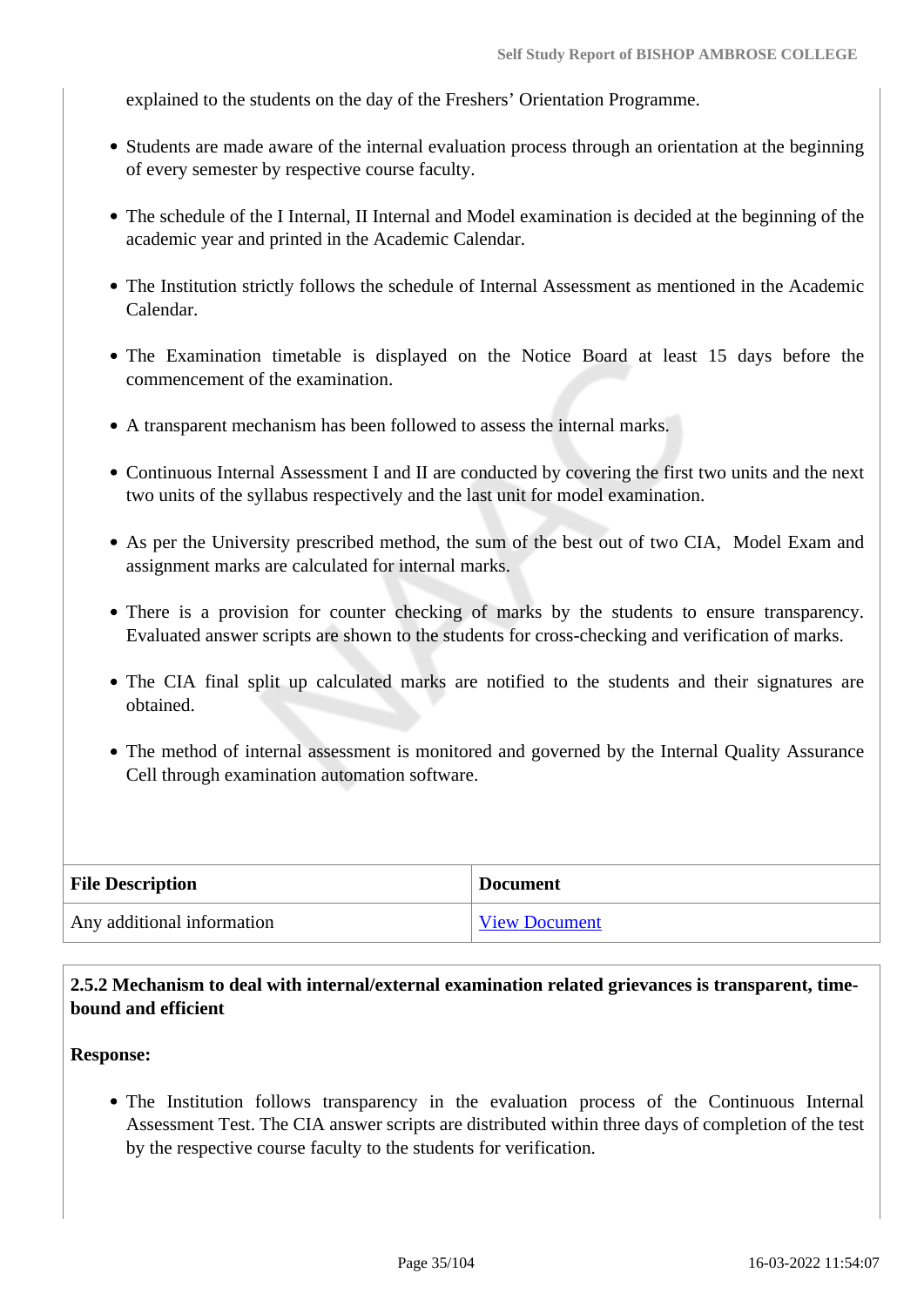- Grievances related to CIA marks are sorted out by the respective faculty handling the course.
- At the end of each semester, students are provided with a detailed split up of CIA mark calculations in each subject. Signature of students are obtained in the course wise detailed internal mark list.
- The Institution maintains separate Internal Examination grievances form for issues relating to internal assessment. The students can express their grievances using the internal grievance form. The forms are forwarded to the respective departments along with their signature and appropriate actions are taken immediately for genuine cases.
- The Institution being affiliated follows the prescribed norms for external examination related grievances.
- Grievances related to Semester Examination question papers especially out of syllabus problems are forwarded to Controller of Examination, Bharathiar University through the HOD and Principal by the respective course faculty.
- The University publishes the semester results on its official website. Students can check their semester marks on the University website after the announcement of the result.
- The Institution supports the students in grievances relating to Semester Examination results. If needed students can apply for revaluation and re-totalling within 15 days of the announcement of the results through the Institution.
- The Institution guides the students to avail the photocopy of the valued answer script for further verification if needed from the University.

| <b>File Description</b>    | <b>Document</b>      |
|----------------------------|----------------------|
| Any additional information | <b>View Document</b> |

#### **2.6 Student Performance and Learning Outcomes**

 **2.6.1 Programme and course outcomes for all Programmes offered by the institution are stated and displayed on website and communicated to teachers and students.**

**Response:** 

• The learning effectiveness of any programme depends on the POs, PSOs and COs. The purpose of outcome-based education makes the expectations and priorities clear to the students, with the awareness about their take away from the courses and programmes.

The main features of learning outcomes are communicated through the following procedures: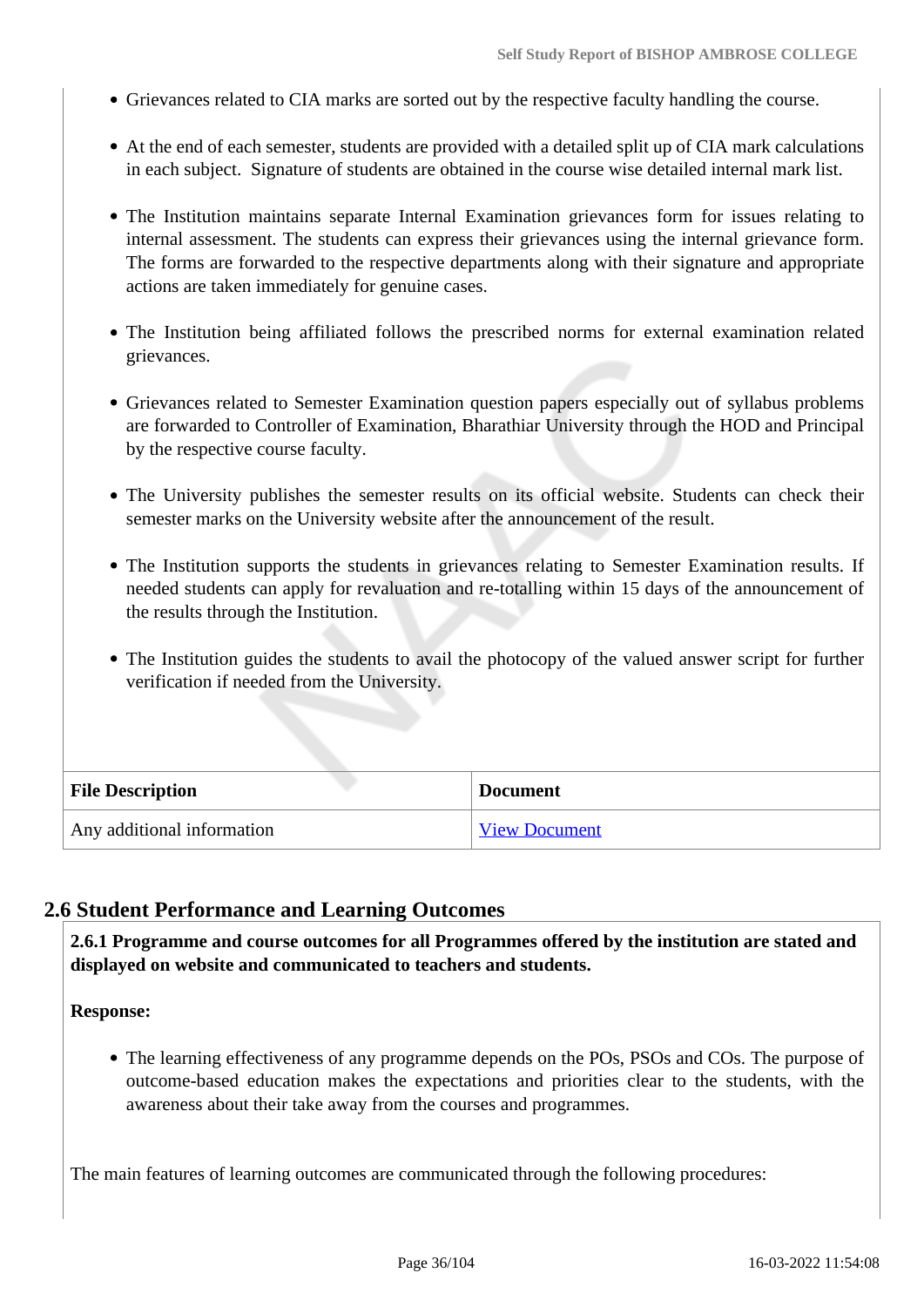- POs, PSOs and COs of all UG and PG programmes offered are displayed on the official website of the Institution for easy access and reference. All departments maintain a copy of POs, PSOs and COs of programmes offered.
- The Institution insists on the significance of the learning outcomes to the faculty members in all IQAC and staff meetings.
- The POs and PSOs of the programme are elucidated to all first-year students by the respective Heads of the Department at the time of department orientation.
- The course faculty design the appropriate pedagogy based on the course outcome.

| <b>File Description</b>                                    | <b>Document</b>      |
|------------------------------------------------------------|----------------------|
| Upload COs for all Programmes (exemplars from<br>Glossary) | <b>View Document</b> |
| Past link for Additional information                       | <b>View Document</b> |

# **2.6.2 Attainment of programme outcomes and course outcomes are evaluated by the institution.**

**Response:** 

- The academic performance of the students is indicative of the level of achievement of the COs of that course.
- Continuous assessment through regular evaluation, assignments, seminars and performance in class level activities provide an opportunity for the faculty to evaluate the learning outcomes.
- Respective course faculty members receive informal feedback from students and change their teaching methods to attain course outcomes accordingly.
- The outcomes related to core concepts are evaluated by the students' performance in the application-oriented courses.
- The marks obtained by the students in the semester examination are used as checkpoints to evaluate the attainment level in POs and PSOs
- The overall CGPA score is another evaluation method for measuring learning outcomes.
- The learning outcomes of the students are evaluated by projects, industrial visits and field study reports. Assessment of the learning outcomes is also done through Viva Voce and Practical Examinations.
- Exhibitions, Paper Presentations, Seminars, Group Discussions, PowerPoint Presentations, Quiz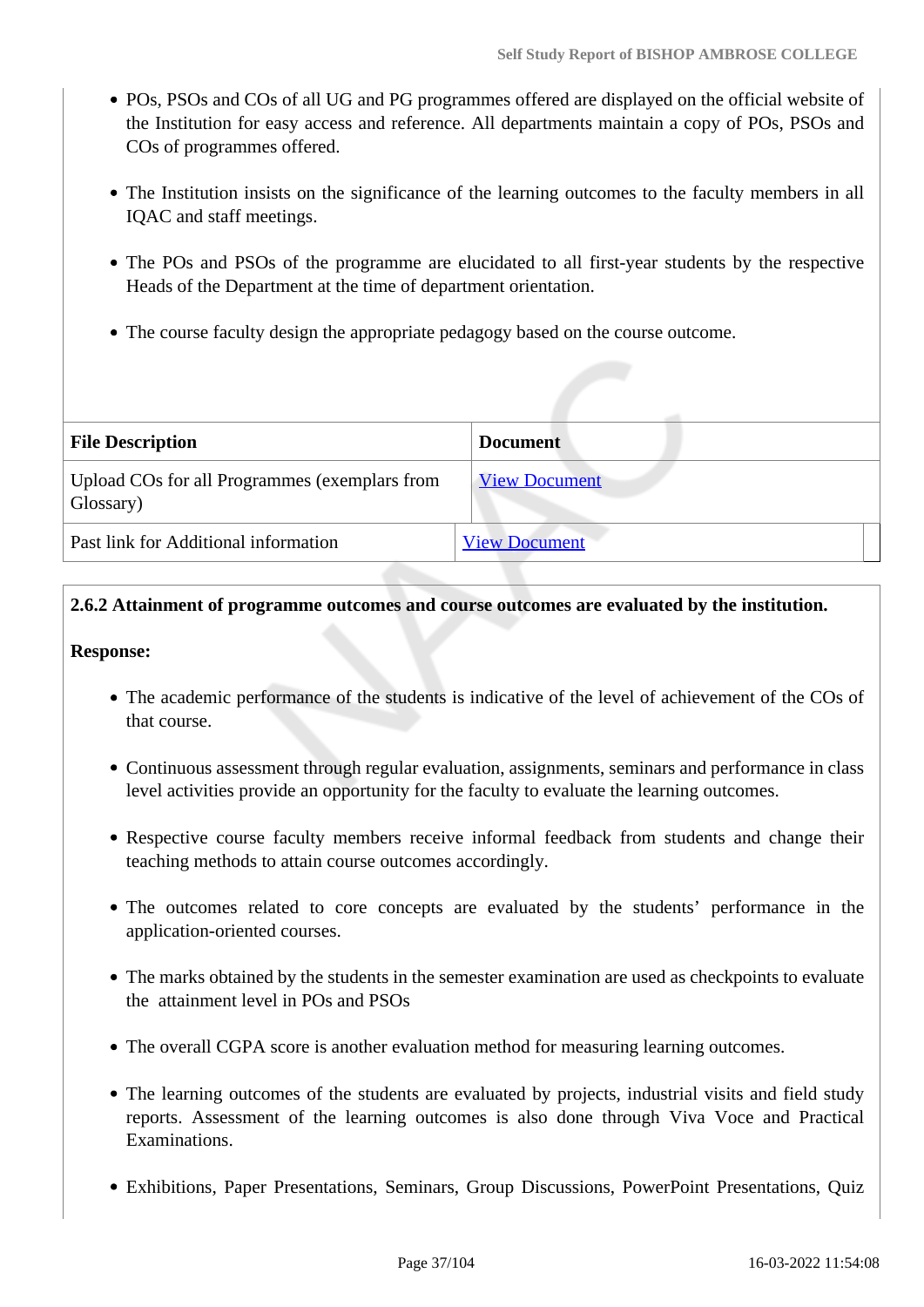Competitions and other Department activities are the tools to measure the outcomes.

- Participation of students in various technical and subject-related Intercollegiate competitions reflect their learning outcome level.
- The outcome is also measured by the assessment done by HIREMEE, a CSR initiative by a reputed group of companies. The assessment was conducted for all the registered final year students on different parameters like Verbal, Logic, Quantitative, Personality, Communication, Computer and Core Technical (core subject). The attainment level of COs, POs and PSOs were evaluated through the parameter wise report of the level of performance of each student.
- Assessing the quality of placements of students is an effective method used by the institution to evaluate the learning outcomes. Feedback received from Placement Organizations helps to assess the level of outcomes.

| <b>File Description</b>           | <b>Document</b>      |
|-----------------------------------|----------------------|
| Upload any additional information | <b>View Document</b> |

## **2.6.3 Average pass percentage of Students during last five years**

**Response:** 79.57

2.6.3.1 **Number of final year students who passed the university examination year-wise during the last five years**

| 2019-20 | 2018-19 | 2017-18 | 2016-17                                  | 2015-16 |
|---------|---------|---------|------------------------------------------|---------|
| 140     | 204     | 208     | $\mathbf{\Omega}$ 1 $\mathbf{\Pi}$<br>41 | 181     |

2.6.3.2 **Number of final year students who appeared for the university examination year-wise during the last five years**

| $\frac{1}{2019}$ -20 | 2018-19 | 2017-18 | $12016 - 17$ | 2015-16 |
|----------------------|---------|---------|--------------|---------|
| 253                  | 227     | 238     | 258          | 223     |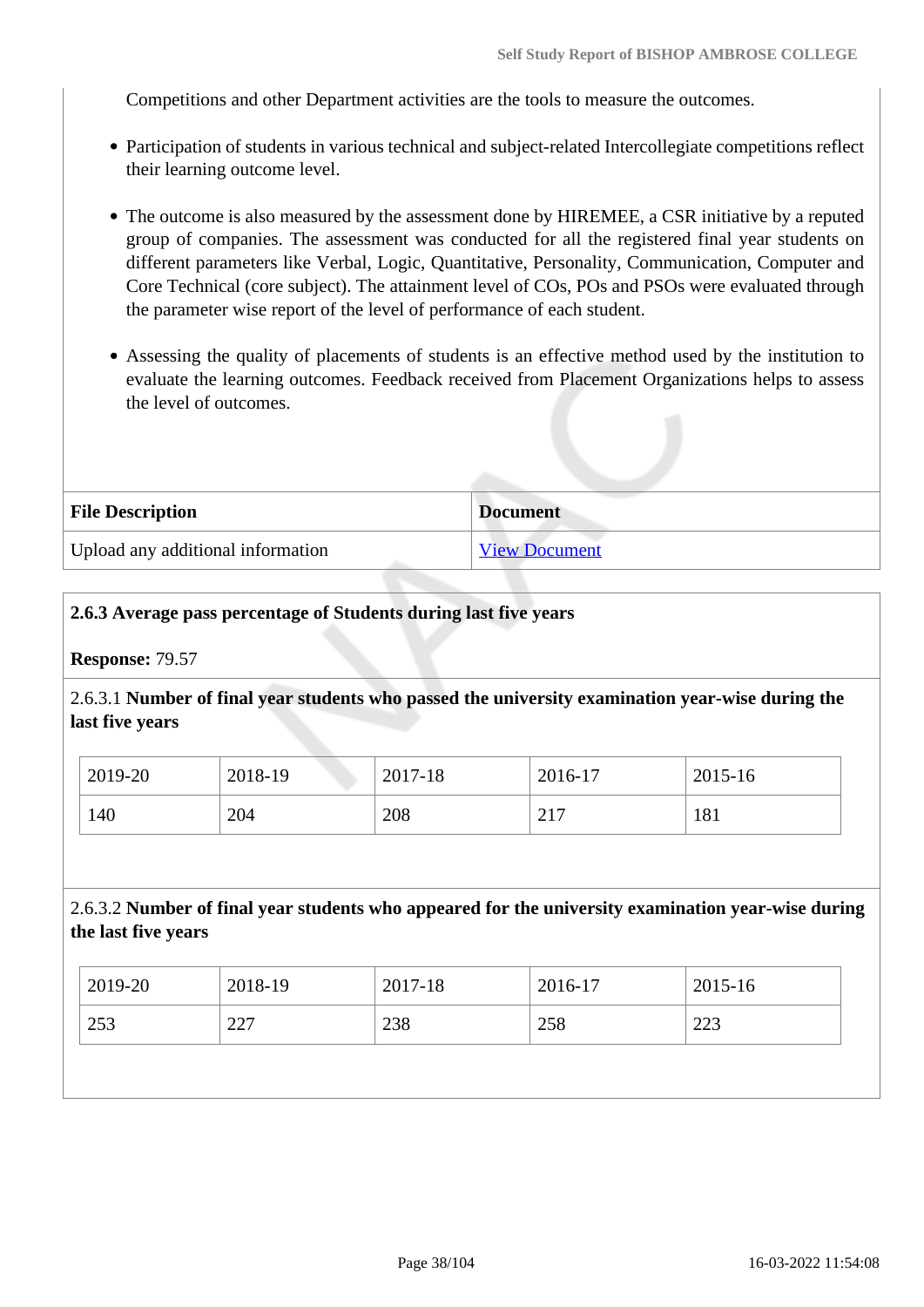| <b>File Description</b>                                                                                                  | <b>Document</b>      |
|--------------------------------------------------------------------------------------------------------------------------|----------------------|
| Upload list of Programmes and number of students<br>passed and appeared in the final year examination<br>(Data Template) | <b>View Document</b> |
| Upload any additional information                                                                                        | <b>View Document</b> |
| Paste link for the annual report                                                                                         | <b>View Document</b> |

# **2.7 Student Satisfaction Survey**

|                       | 2.7.1 Online student satisfaction survey regarding teaching learning process |                      |  |
|-----------------------|------------------------------------------------------------------------------|----------------------|--|
| <b>Response: 3.55</b> |                                                                              |                      |  |
|                       | <b>File Description</b>                                                      | <b>Document</b>      |  |
|                       | Upload database of all currently enrolled students<br>(Data Template)        | <b>View Document</b> |  |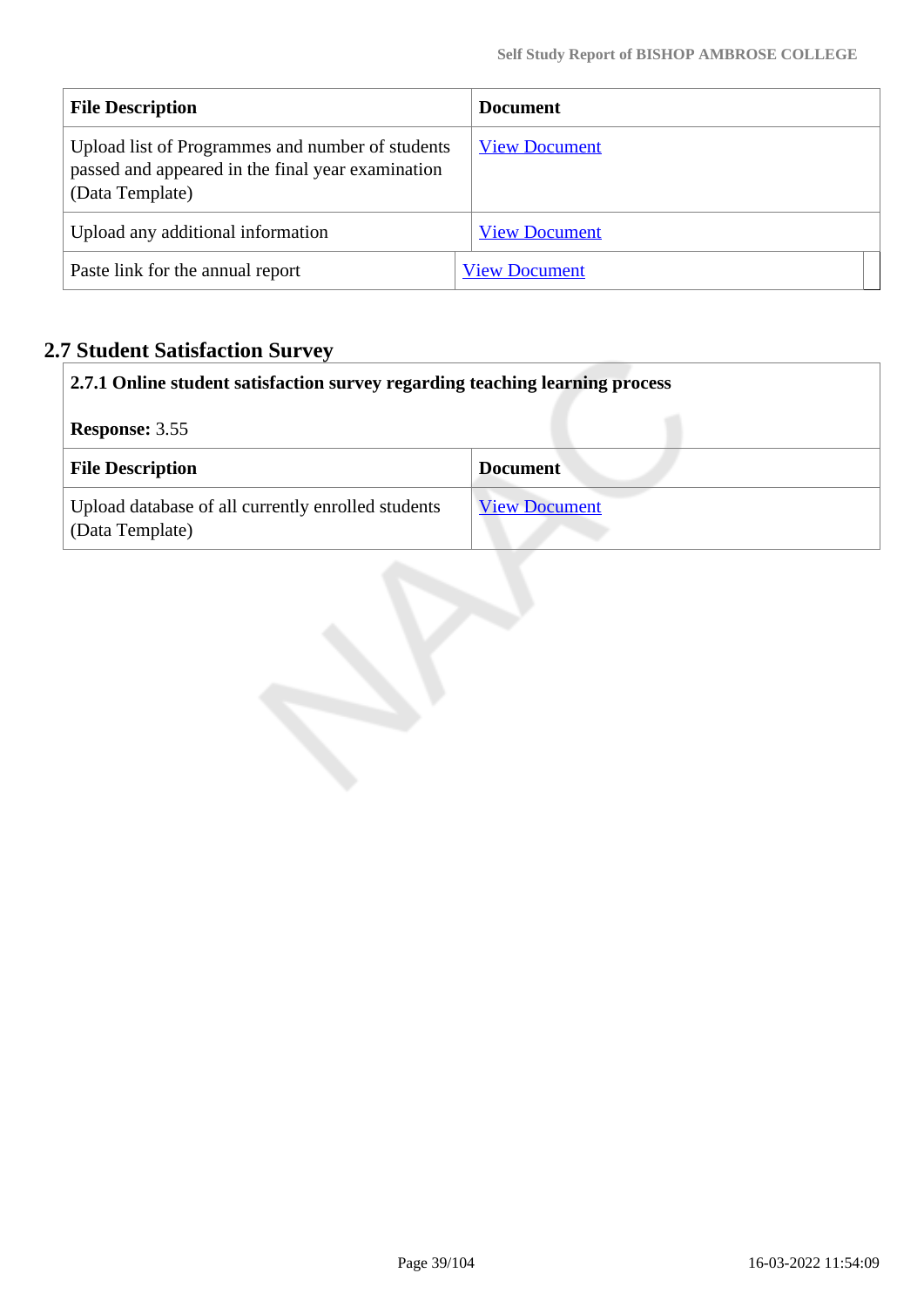# **Criterion 3 - Research, Innovations and Extension**

# **3.1 Resource Mobilization for Research**

 **3.1.1 Grants received from Government and non-governmental agencies for research projects, endowments, Chairs in the institution during the last five years (INR in Lakhs)** 

#### **Response:** 0

3.1.1.1 **Total Grants from Government and non-governmental agencies for research projects , endowments, Chairs in the institution during the last five years (INR in Lakhs)**

| 2019-20 | 2018-19 | 2017-18 | 2016-17 | $2015 - 16$ |
|---------|---------|---------|---------|-------------|
|         |         |         |         |             |

| <b>File Description</b>                                            | <b>Document</b> |
|--------------------------------------------------------------------|-----------------|
| List of endowments / projects with details of grants View Document |                 |

#### **3.1.2 Percentage of teachers recognized as research guides (latest completed academic year)**

#### **Response:** 3.92

#### 3.1.2.1 **Number of teachers recognized as research guides**

Response: 2

| <b>File Description</b>                 | <b>Document</b>      |
|-----------------------------------------|----------------------|
| Institutional data in prescribed format | <b>View Document</b> |

## **3.1.3 Percentage of departments having Research projects funded by government and non government agencies during the last five years**

#### **Response:** 0

3.1.3.1 **Number of departments having Research projects funded by government and nongovernment agencies during the last five years**

| 2019-20 | 2018-19 | 2017-18 | 2016-17 | 2015-16 |
|---------|---------|---------|---------|---------|
|         | ν       |         |         | U       |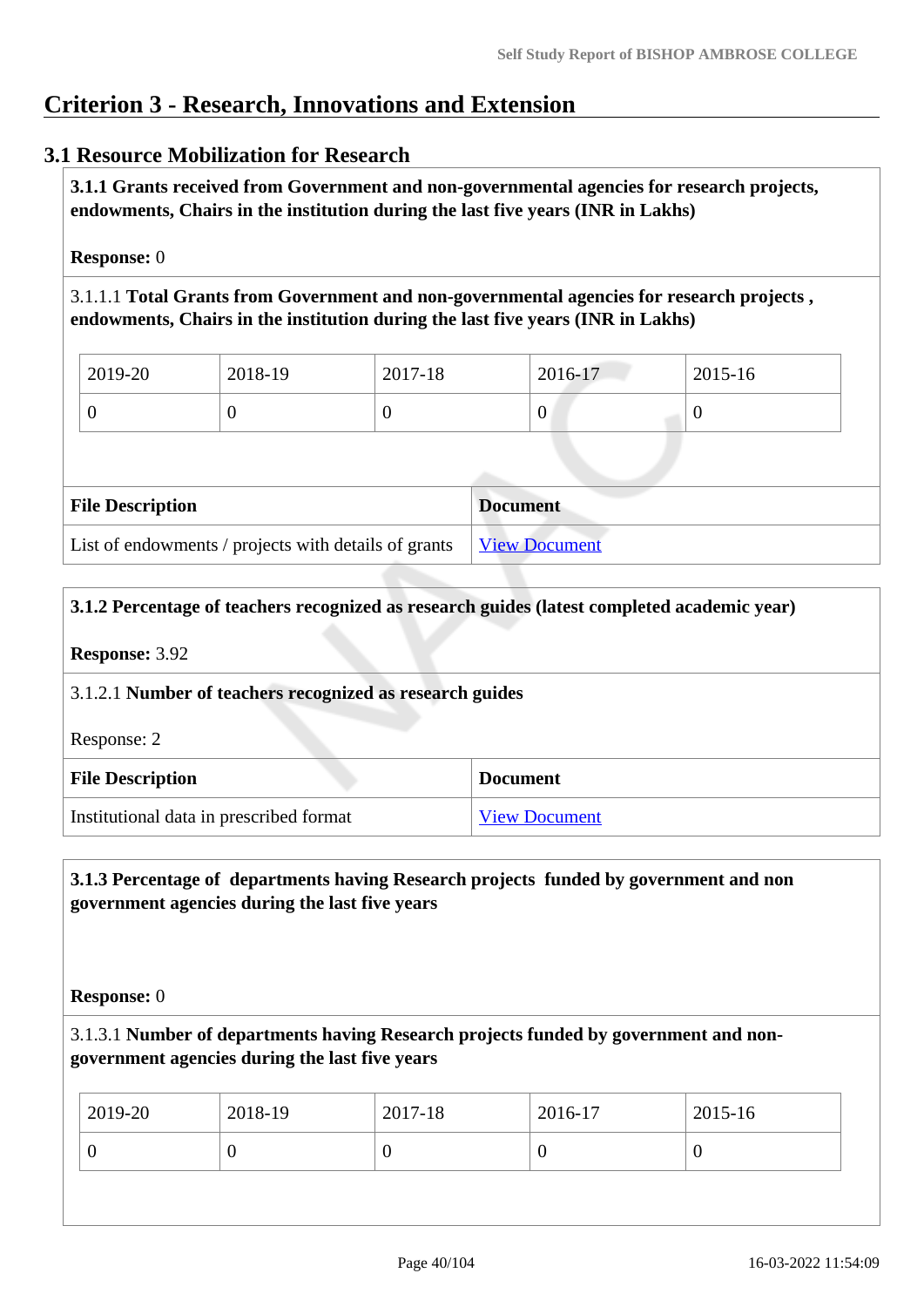| 3.1.3.2 Number of departments offering academic programes |         |         |         |                      |         |             |  |
|-----------------------------------------------------------|---------|---------|---------|----------------------|---------|-------------|--|
|                                                           | 2019-20 | 2018-19 | 2017-18 |                      | 2016-17 | $2015 - 16$ |  |
|                                                           | 7       |         | ┑       |                      |         | 7           |  |
|                                                           |         |         |         |                      |         |             |  |
| <b>File Description</b>                                   |         |         |         | <b>Document</b>      |         |             |  |
| List of research projects and funding details             |         |         |         | <b>View Document</b> |         |             |  |

# **3.2 Innovation Ecosystem**

 **3.2.1 Institution has created an ecosystem for innovations and has initiatives for creation and transfer of knowledge**

**Response:** 

# **Entrepreneurship Development Programme**

The institution conducts Entrepreneurship Development Programme for the students to develop and strengthen their entrepreneurial quality. It also helps them to consider environmental set up relating to small industry and small business, select the product, originate proposal for the product, understand the process and procedure involved in setting up a small enterprise.

# **Association and Fine Arts Club Activities**

The institution fosters innovative thinking and promotes creativity through various programmes organised by the associations and fine arts club.

- The Elite Club of English Department conducts innovative events and competitions like Book Cover Designing, Invitation Card Designing, Wealth from Waste, Twist a Tale and poster preparation to transfer knowledge on recent and relevant issues.
- The Cyber Club association of the Computer Science Department conducts events like Adzap, Photoshop for the students to identify their technical knowledge and skills.
- The Blooming Managers' Association of the Department of Management Studies conducts innovative events like New Product Launch and creative advertisement to bring out the talents and promote Managerial Skills.
- The Comfabian Association of Commerce Department has various innovative competitions like product Launch, Best Entrepreneur, problem solving situation and Logo Creation to promote the knowledge in finance, manufacturing and marketing.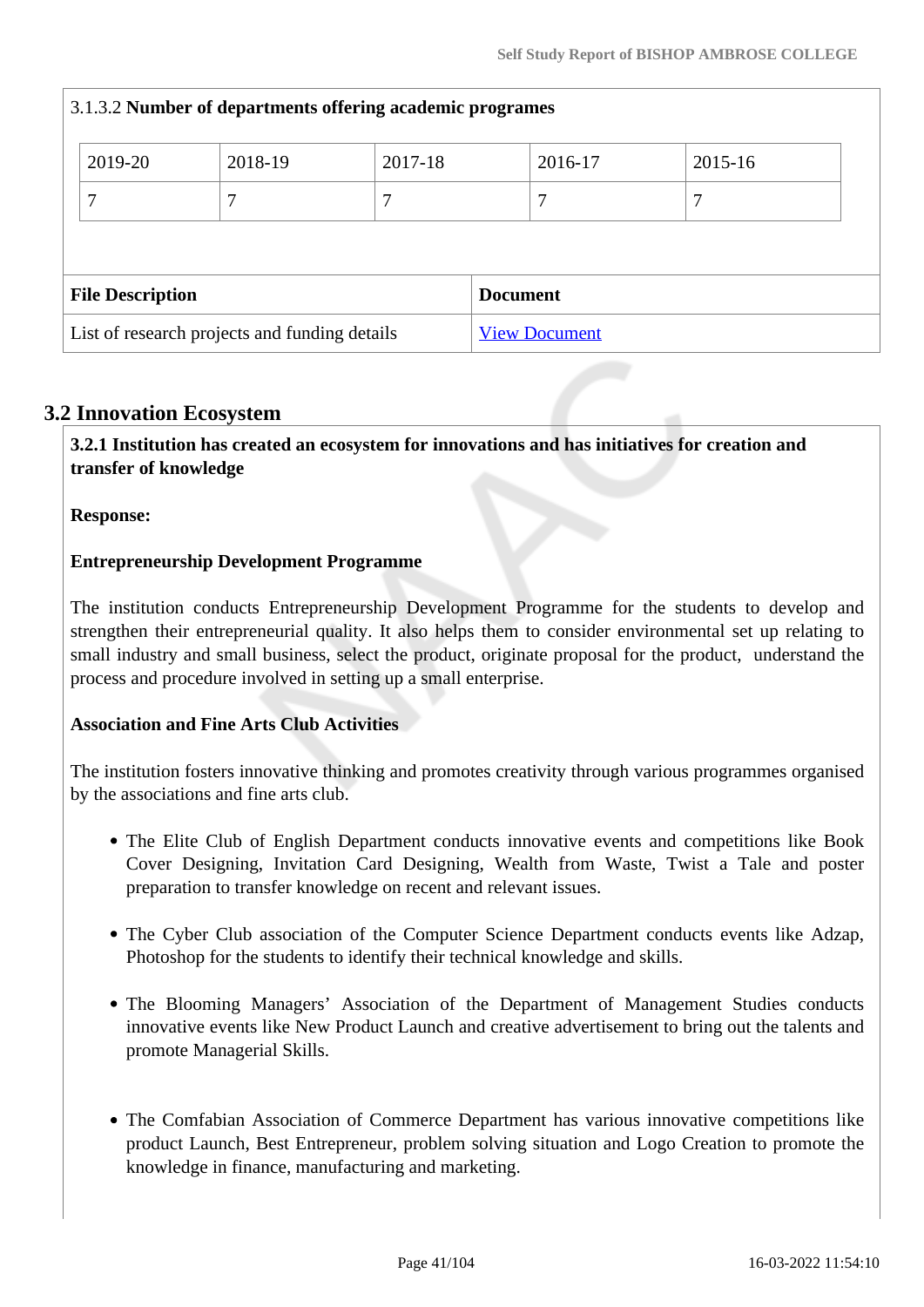- The Infercorp Association of the Department of Corporate Secretaryship conducts innovative competitions like One-minute Secretary and board meetings for their students to foster secretaryship.
- The Enhancing Intellects Association of the Department of Mathematics conducts math modelling and powerpoint presentations to explore the knowledge of maths and to apply the concepts in real life. It enhances problem solving abilities.
- The Fine Arts Club organizes BAC Fest an Inter departmental cultural programme every year to promote innovative thinking and creativity through talents to kindle the innovativeness and spark off creativity.
- The events that provoke the spirit of creation among the students are own composition group song, Adzap( Marketing), Mime, Rangoli, Collage, Flower arrangement,Wealth from Waste, Facial painting and Clay modelling.

# **Other Platforms for Innovations**

The college library offers e- resources to the faculty and students that provides guidance for publication of research papers. Educational tours, field trips and industrial visits help the students to acquire knowledge and widen their thought for innovation. Lab experience enhances the knowledge of the students and helps them to be acquainted with the latest in the field. The project work induces innovative thinking among the students related to their subject area.

The institution thus raises platforms to enrich knowledge, creative as well as innovative ideas.

| <b>File Description</b>           | <b>Document</b>      |
|-----------------------------------|----------------------|
| Upload any additional information | <b>View Document</b> |

# **3.2.2 Number of workshops/seminars conducted on Research Methodology, Intellectual Property Rights (IPR) and entrepreneurship during the last five years**

**Response:** 4

3.2.2.1 **Total number of workshops/seminars conducted on Research Methodology, Intellectual Property Rights (IPR) and entrepreneurship year-wise during last five years** 

| 2018-19 |  |
|---------|--|
|         |  |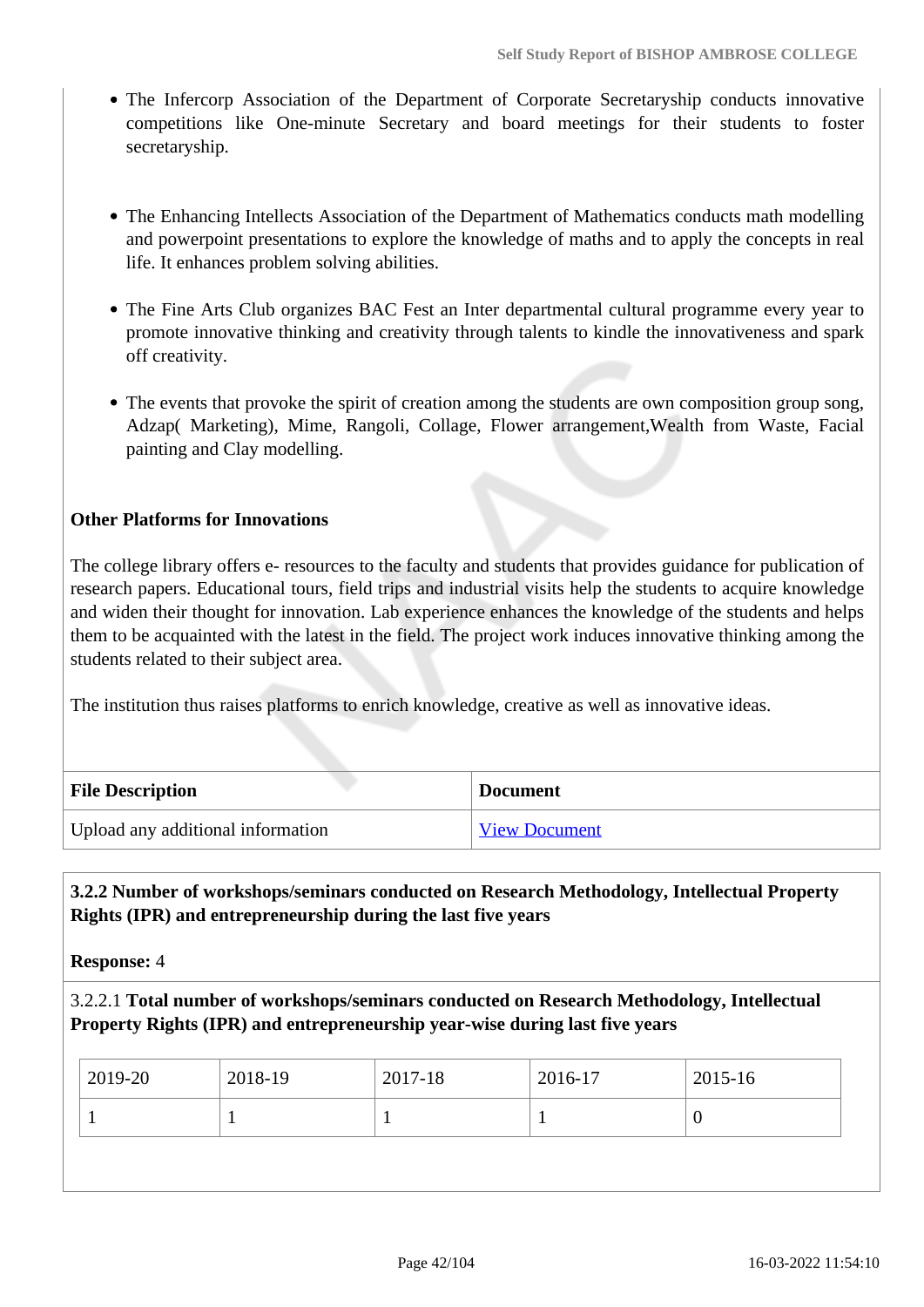| <b>File Description</b>                        | <b>Document</b>      |
|------------------------------------------------|----------------------|
| Report of the event                            | <b>View Document</b> |
| List of workshops/seminars during last 5 years | <b>View Document</b> |

# **3.3 Research Publications and Awards**

| 3.3.1 Number of Ph.Ds registered per eligible teacher during the last five years                     |                      |  |  |  |
|------------------------------------------------------------------------------------------------------|----------------------|--|--|--|
| <b>Response:</b> 0                                                                                   |                      |  |  |  |
| 3.3.1.1 How many Ph.Ds registered per eligible teacher within last five years                        |                      |  |  |  |
| 3.3.1.2 Number of teachers recognized as guides during the last five years                           |                      |  |  |  |
| Response: 2                                                                                          |                      |  |  |  |
| <b>File Description</b>                                                                              | <b>Document</b>      |  |  |  |
| List of PhD scholars and their details like name of<br>the guide, title of thesis, year of award etc | <b>View Document</b> |  |  |  |

# **3.3.2 Number of research papers per teachers in the Journals notified on UGC website during the last five years**

**Response:** 0.65

3.3.2.1 **Number of research papers in the Journals notified on UGC website during the last five years.**

| 2019-20 | 2018-19 | 2017-18 | 2016-17 | 2015-16 |
|---------|---------|---------|---------|---------|
| 26      | ັ       |         |         | ╰       |

| <b>File Description</b>                                                               | <b>Document</b>      |
|---------------------------------------------------------------------------------------|----------------------|
| List of research papers by title, author, department,<br>name and year of publication | <b>View Document</b> |
| Any additional information                                                            | <b>View Document</b> |

## **3.3.3 Number of books and chapters in edited volumes/books published and papers published in national/ international conference proceedings per teacher during last five years**

**Response:** 0.48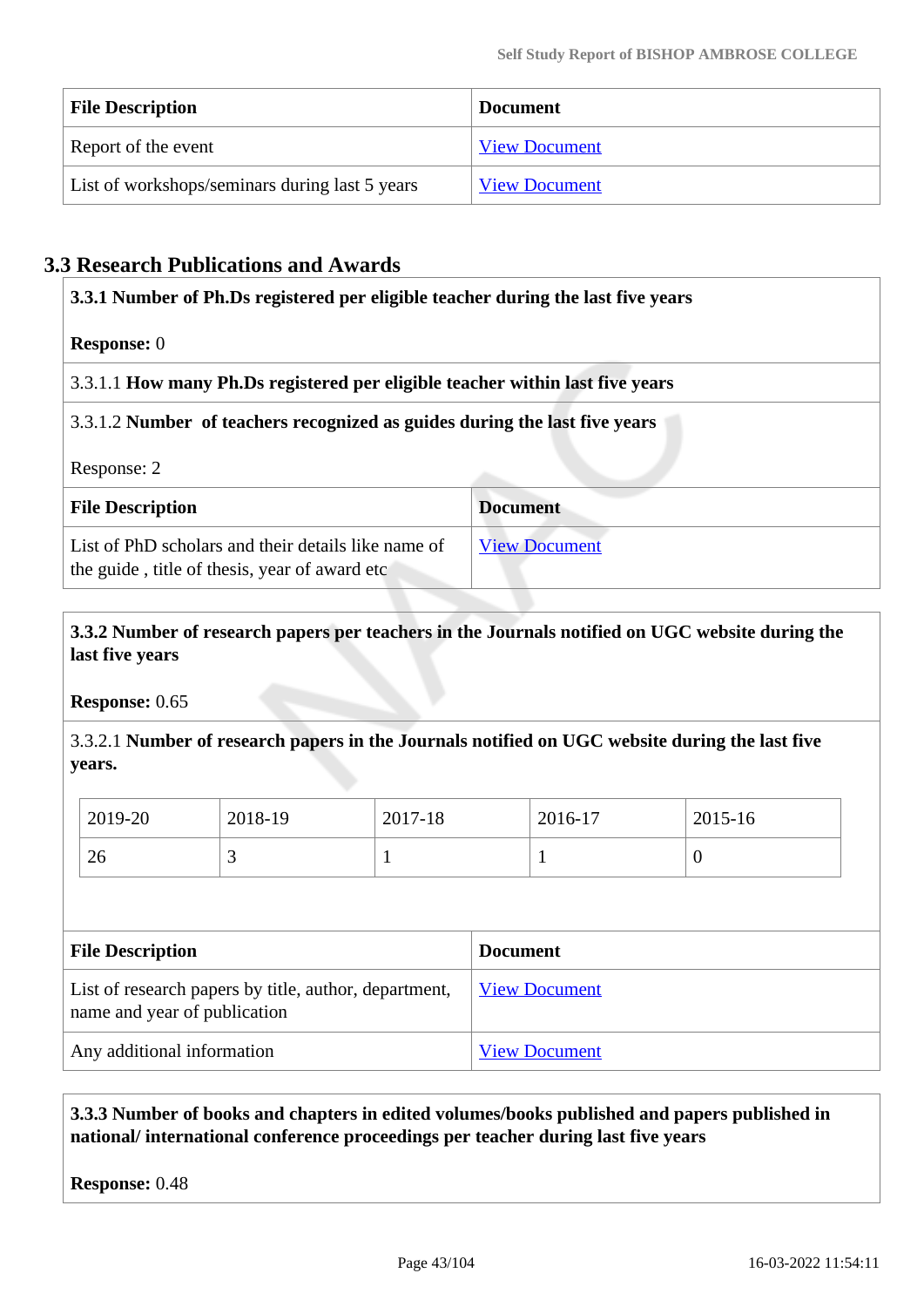# 3.3.3.1 **Total number of books and chapters in edited volumes/books published and papers in national/ international conference proceedings year-wise during last five years**

|                                            | 2019-20                                                    | 2018-19 | 2017-18              | 2016-17 | 2015-16  |  |
|--------------------------------------------|------------------------------------------------------------|---------|----------------------|---------|----------|--|
|                                            | 13                                                         |         | 3                    | 0       | $\theta$ |  |
|                                            |                                                            |         |                      |         |          |  |
| <b>File Description</b><br><b>Document</b> |                                                            |         |                      |         |          |  |
|                                            | List books and chapters edited volumes/ books<br>published |         | <b>View Document</b> |         |          |  |

# **3.4 Extension Activities**

 **3.4.1 Extension activities are carried out in the neighborhood community, sensitizing students to social issues, for their holistic development, and impact thereof during the last five years.**

## **Response:**

The College consistently encourages the participation of students in social friendly extension activities in various ways. The college develops the emotional quotient of the students by exposing them to the rural life of the people. Their interaction with the people inculcates compassionate spirit and leadership qualities in them and helps the students to develop a positive attitude towards life.

The NSS has two units with 200 volunteers who are involved in community services. During the last five years, the NSS has organised 6 road safety awareness programmes, 3 Helmet awareness programmes and rallies, 4 National voter's day awareness programmes, 1 cattle welfare programme, Clean India awareness, 5 World's Mother Tongue Language Rally and 2 Free Medical Camps. These programmes help the students to develop social values, widespread their responsibilities, and knowledge in societal issues and problems by making them involved with the people around them.

To enable the growth and development of a spirit of service and sense of duty with dedication and devotion in the minds of youth, the institution organized 3 blood donation camps, 3 Tobacco awareness programmes, 2 Aids awareness programmes, 2 Dengue awareness programmes and 1 Blood donation awareness programme for the students. Through blood donation camp the students voluntarily donated blood to various people who are in need. the students also participated in Lok Sabha Election Duty for two days and extended their help to the disabled in the job fair organised by Cheshire voluntary service.

To create environmental awareness among the students the Institution organized a Green Awareness Rally, Plastic Awareness Rally and Climate Change Awareness Rally for the students. Through these rallies, they are exposed to various environmental problems, issues and understand the necessity of protecting the environment. They voluntarily joined in the 10,000 Mass tree plantation programme organised by the Bharathiar University and planted the saplings. 40 NSS volunteers joined with kovai kulangal pathukappu amaippu and planted more than 1000 palm seeds from Perur to Nagarajapuram 2km around the lake places to strengthen the bonds of water bodies and to conserve groundwater. The Department of English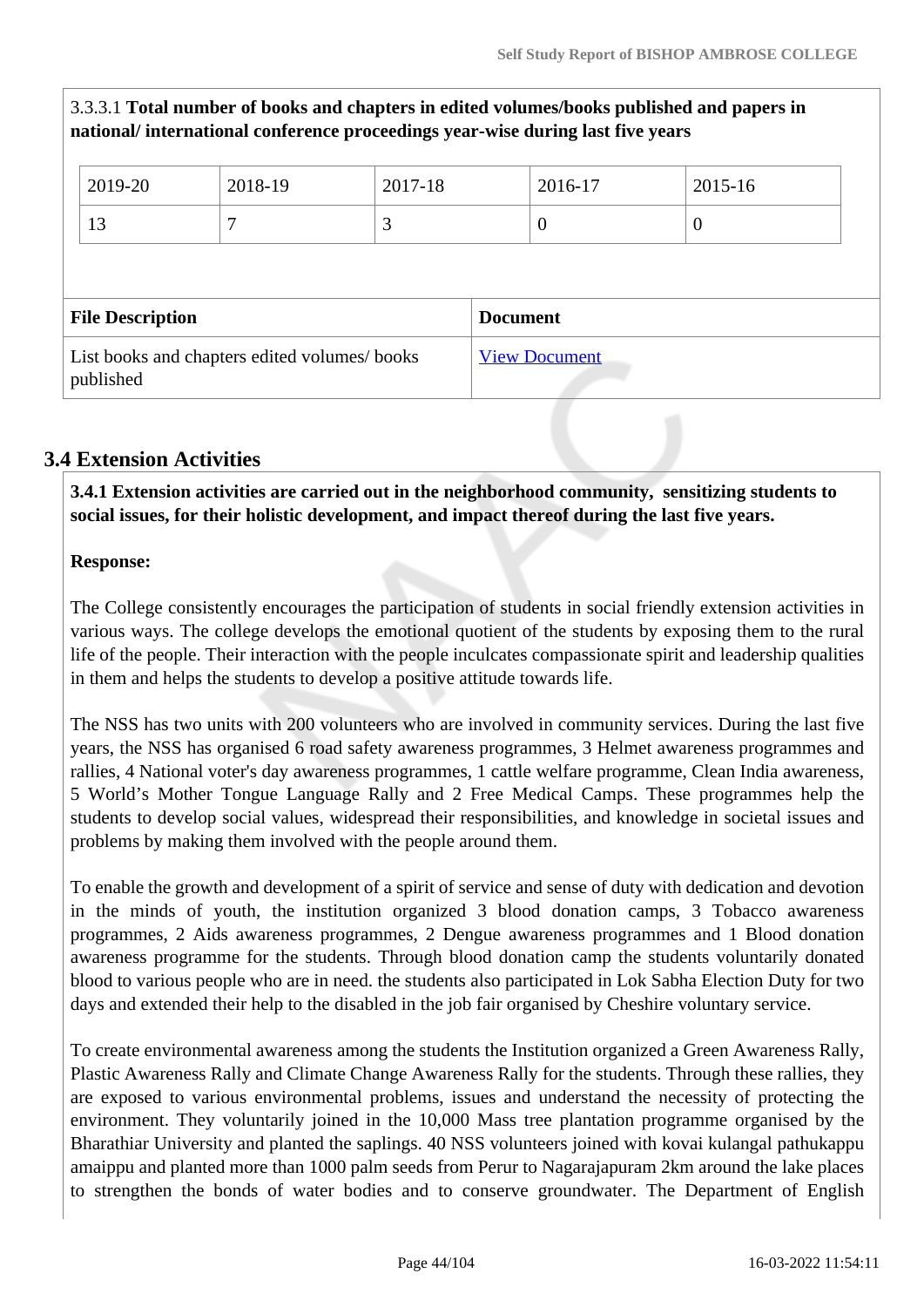organised the Go Green programme and distributed seeds and saplings to the students who are interested in planting trees.

To promote social responsibility among students, the Institution has adopted Karadimadai Village in Coimbatore district and extended its various services to the village. The students have taken Free Computer Education for Schoolchildren and self-employment training for the youth. It also implements rainwater harvesting, Green Environmental awareness, and Tree plantation.

The college students undertook Swaach Bharat Abhiyan Clean India Campaign at karadimadai village and promote awareness regarding Health and Hygiene among the village people by cleaning the village, whitewashing the walls of government schools and writing thirukkural on the walls.

During Covid-19, as a part of the Corona relief programme, the institution distributed free facial masks, kabasura kudineer, hand sanitizers and rice to the people of karadimadai village and to the neighbourhood areas of the college.

| <b>File Description</b>               | <b>Document</b>      |
|---------------------------------------|----------------------|
| Upload any additional information     | <b>View Document</b> |
| Paste link for additional information | <b>View Document</b> |
|                                       |                      |

## **3.4.2 Number of awards and recognitions received for extension activities from government/ government recognised bodies during the last five years**

**Response:** 0

3.4.2.1 **Total number of awards and recognition received for extension activities from Government/ Government recognised bodies year-wise during the last five years.**

| 2019-20 | 2018-19 | 2017-18 | 2016-17 | 2015-16 |
|---------|---------|---------|---------|---------|
|         | ◡       | ິ       |         | 0       |

| <b>File Description</b>                                     | <b>Document</b> |
|-------------------------------------------------------------|-----------------|
| Number of awards for extension activities in last 5<br>year | View Document   |

 **3.4.3 Number of extension and outreach programs conducted by the institution through NSS/NCC, Government and Government recognised bodies during the last five years**

**Response:** 72

3.4.3.1 **Number of extension and outreached Programmes conducted in collaboration with industry,**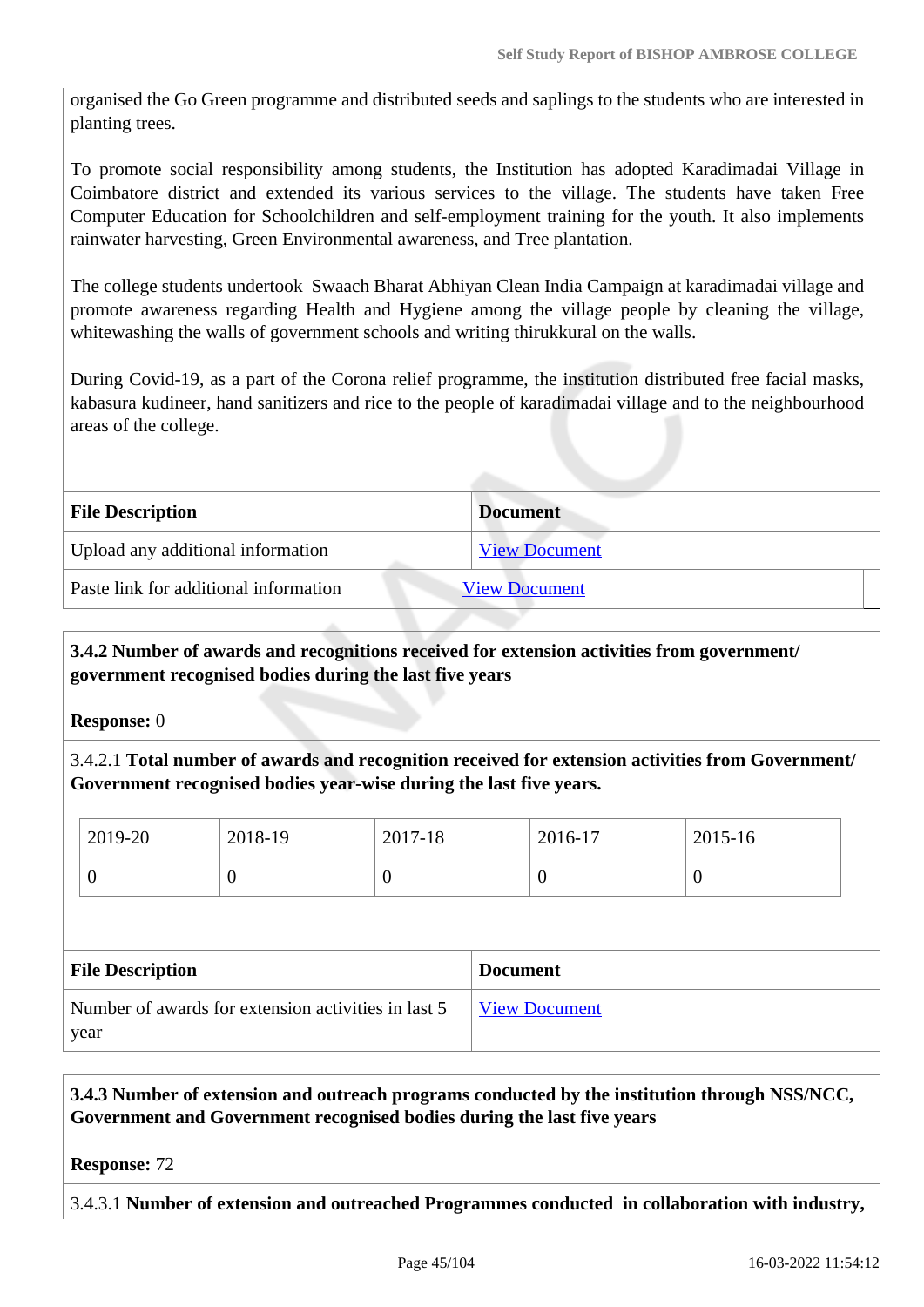**community and Non- Government Organizations through NSS/ NCC/ Red Cross/ YRC etc., yearwise during the last five years**

| 2019-20            | 2018-19 | 2017-18                          | 2016-17 | 2015-16 |
|--------------------|---------|----------------------------------|---------|---------|
| $\sim$<br>$\sim$ 1 | 19      | 1 <sub>0</sub><br>$\overline{1}$ |         | -       |

| <b>File Description</b>                                                                                          | <b>Document</b>      |  |  |  |  |
|------------------------------------------------------------------------------------------------------------------|----------------------|--|--|--|--|
| Reports of the event organized                                                                                   | <b>View Document</b> |  |  |  |  |
| Number of extension and outreach Programmes<br>conducted with industry, community etc for the last<br>five years | <b>View Document</b> |  |  |  |  |

 **3.4.4 Average percentage of students participating in extension activities at 3.4.3. above during last five years**

#### **Response:** 83.12

3.4.4.1 **Total number of Students participating in extension activities conducted in collaboration with industry, community and Non- Government Organizations such as Swachh Bharat, AIDs awareness, Gender issue etc. year-wise during last five years**

| 2019-20 | 2018-19 | 2017-18 | $2016-17$ | 2015-16 |
|---------|---------|---------|-----------|---------|
| 1380    | 002     | 600     | 330       | 460     |

| <b>File Description</b>                                                                      | <b>Document</b>      |
|----------------------------------------------------------------------------------------------|----------------------|
| Report of the event                                                                          | <b>View Document</b> |
| Average percentage of students participating in<br>extension activities with Govt or NGO etc | <b>View Document</b> |

#### **3.5 Collaboration**

 **3.5.1 Number of Collaborative activities for research, Faculty exchange, Student exchange/ internship per year**

#### **Response:** 0

3.5.1.1 **Number of Collaborative activities for research, Faculty exchange, Student exchange/ internship year-wise during the last five years**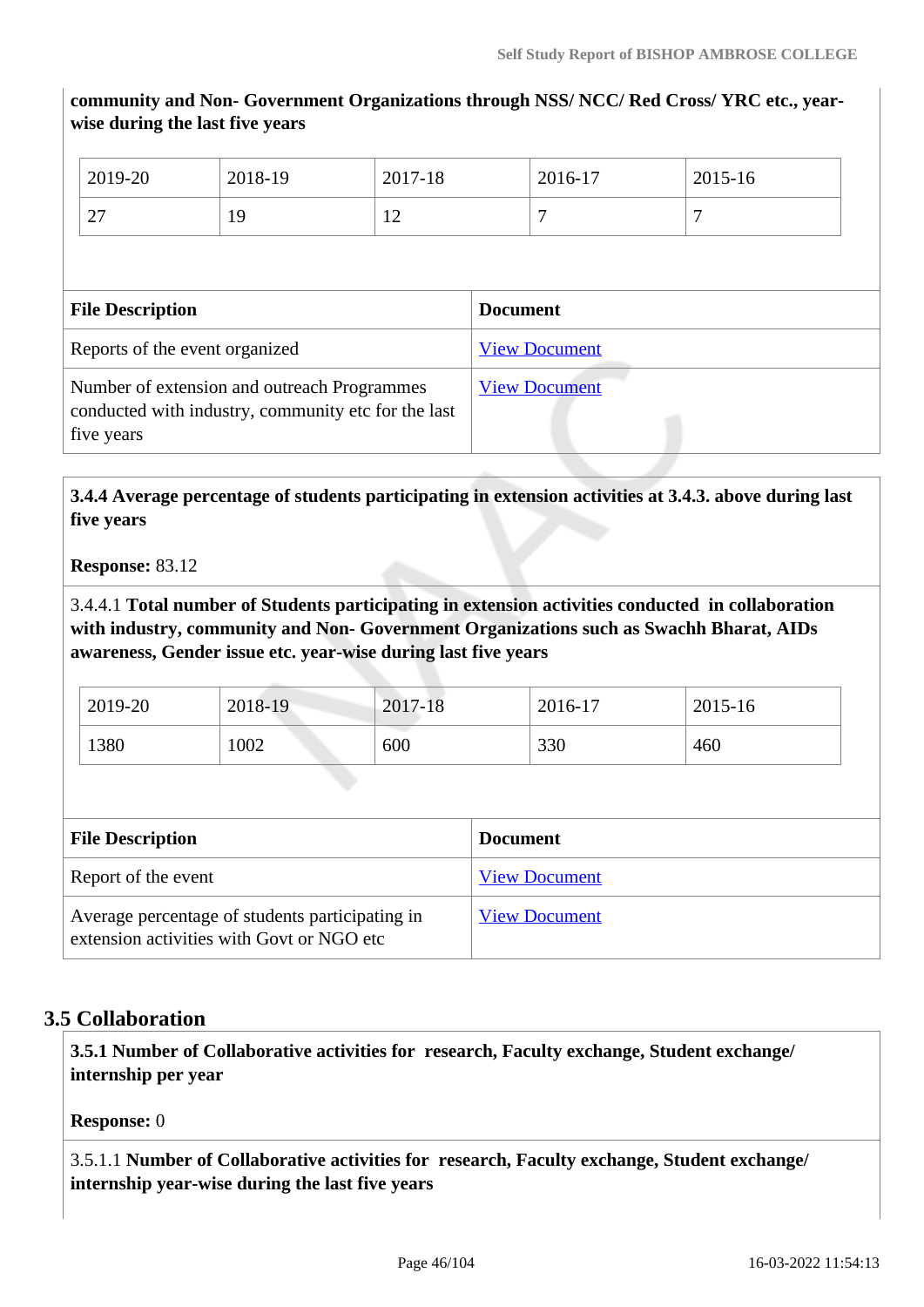| 2019-20                                                                                                                            | 2018-19  | 2017-18         |  | 2016-17  | 2015-16  |
|------------------------------------------------------------------------------------------------------------------------------------|----------|-----------------|--|----------|----------|
| $\theta$                                                                                                                           | $\theta$ | $\theta$        |  | $\theta$ | $\theta$ |
|                                                                                                                                    |          |                 |  |          |          |
| <b>File Description</b>                                                                                                            |          | <b>Document</b> |  |          |          |
| Details of Collaborative activities with<br>institutions/industries for research, Faculty<br>exchange, Student exchange/internship |          |                 |  |          |          |

 **3.5.2 Number of functional MoUs with institutions, other universities, industries, corporate houses etc. during the last five years** 

**Response:** 16

3.5.2.1 **Number of functional MoUs with Institutions of national, international importance, other universities, industries, corporate houses etc. year-wise during the last five years**

| 2019-20 | 2018-19 | 2017-18     | 2016-17 | 2015-16 |
|---------|---------|-------------|---------|---------|
|         | ້       | $\sim$<br>້ | ∽       |         |

| <b>File Description</b>                                                                                                                     | <b>Document</b>      |
|---------------------------------------------------------------------------------------------------------------------------------------------|----------------------|
| e-Copies of the MoUs with institution/<br>industry/corporate houses                                                                         | <b>View Document</b> |
| Details of functional MoUs with institutions of<br>national, international importance, other universities<br>etc during the last five years | <b>View Document</b> |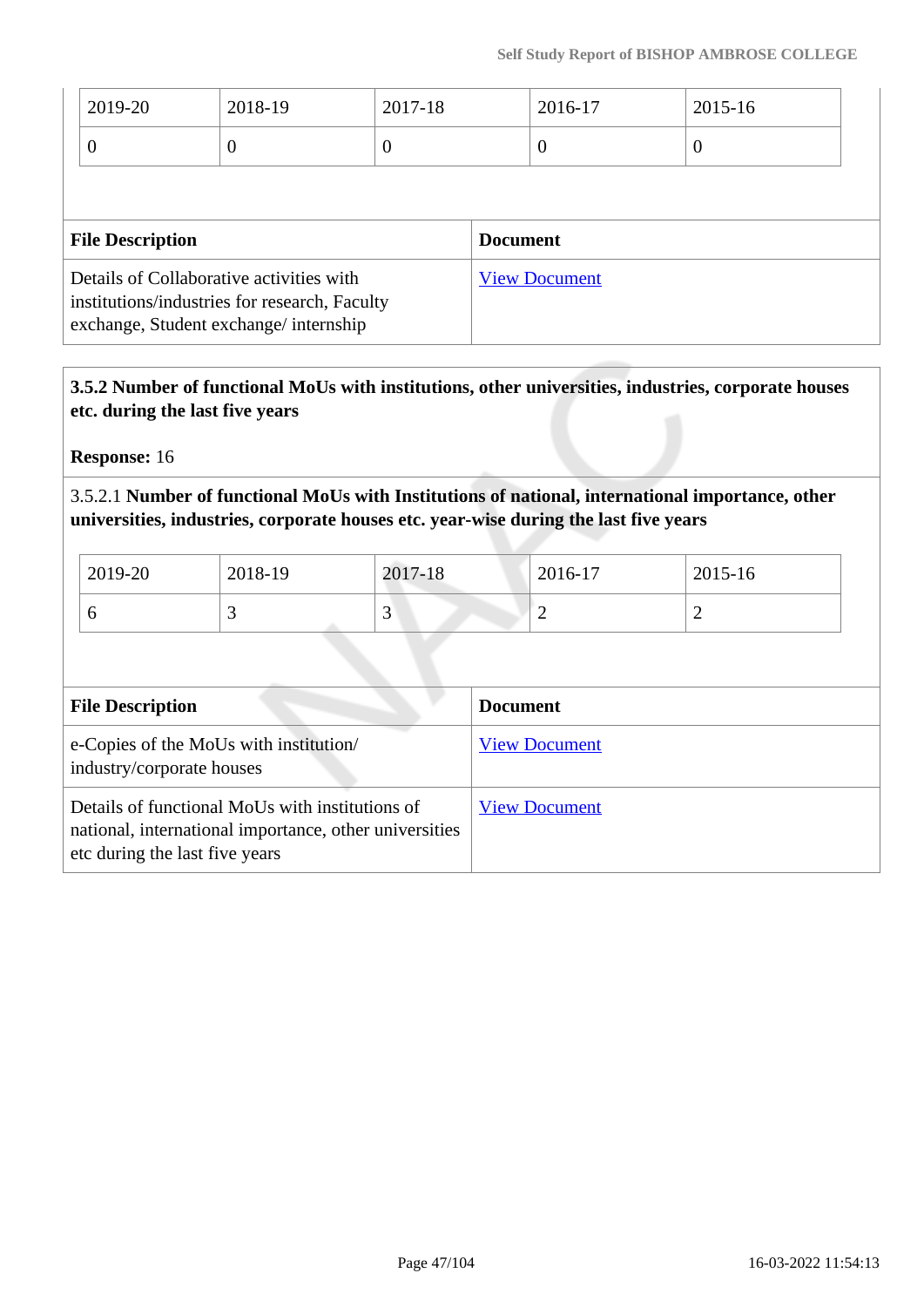# **Criterion 4 - Infrastructure and Learning Resources**

# **4.1 Physical Facilities**

 **4.1.1 The Institution has adequate infrastructure and physical facilities for teaching- learning. viz., classrooms, laboratories, computing equipment etc.** 

#### **Response:**

The institution endows a need-based teaching-learning atmosphere with good and adequate facilities for student enrichment. The institution is located in the heart of the city and is easily reachable. The total land space comprises around 6.47 acres and the build-up surrounds approximately 43,570 sq. feet.

The institution has a total of 7 staff rooms and 32 spacious classrooms with proper ventilation and appropriates seating facilities. Each department has a separate computer with internet and automated software. Most of the departments have their department library which issues reference books for advanced learners. The institution has 3 computer laboratories. The computer lab constitutes around 150 accurately operational computers.

The institution's digital library places a significant role to propel students by enhancing a parallel learning environment towards academics and research. INFLIBNET and DELNET facilities are available. The Library works on OPAC and is equipped with computers with an internet facility.

The institution has a open auditorium, Thomas auditorium and Tony conference hall. All final year Classrooms, Auditorium and Conference hall are equipped with LCD projectors and audio systems to facilitate the conduct of meetings.

| <b>Infrastructure and Physical Facility</b> | <b>Number</b>  |
|---------------------------------------------|----------------|
| Classrooms                                  | 32             |
| <b>Staff Rooms</b>                          | 7              |
| Computer Lab                                | 3              |
| Library                                     | $\mathbf{1}$   |
| <b>Counselling Room</b>                     | $\mathbf{1}$   |
| Conference Hall                             | $\mathbf{1}$   |
| Auditorium                                  | $\mathbf{1}$   |
| Open Auditorium                             | $\mathbf{1}$   |
| <b>IQAC Room</b>                            | 1              |
| Server room                                 | $\mathbf{1}$   |
| Canteen                                     | $\mathbf{1}$   |
| Office Room                                 | $\mathbf{1}$   |
| <b>Physical Education Room</b>              | $\mathbf{1}$   |
| Generator                                   | $\mathbf{1}$   |
| <b>UPS</b>                                  | $\overline{4}$ |
| <b>Water Purifier</b>                       | 6              |
| Three-seater bench and desk                 | 414            |
| <b>Bus</b>                                  | 3              |

# **List of Infrastructure Facilities**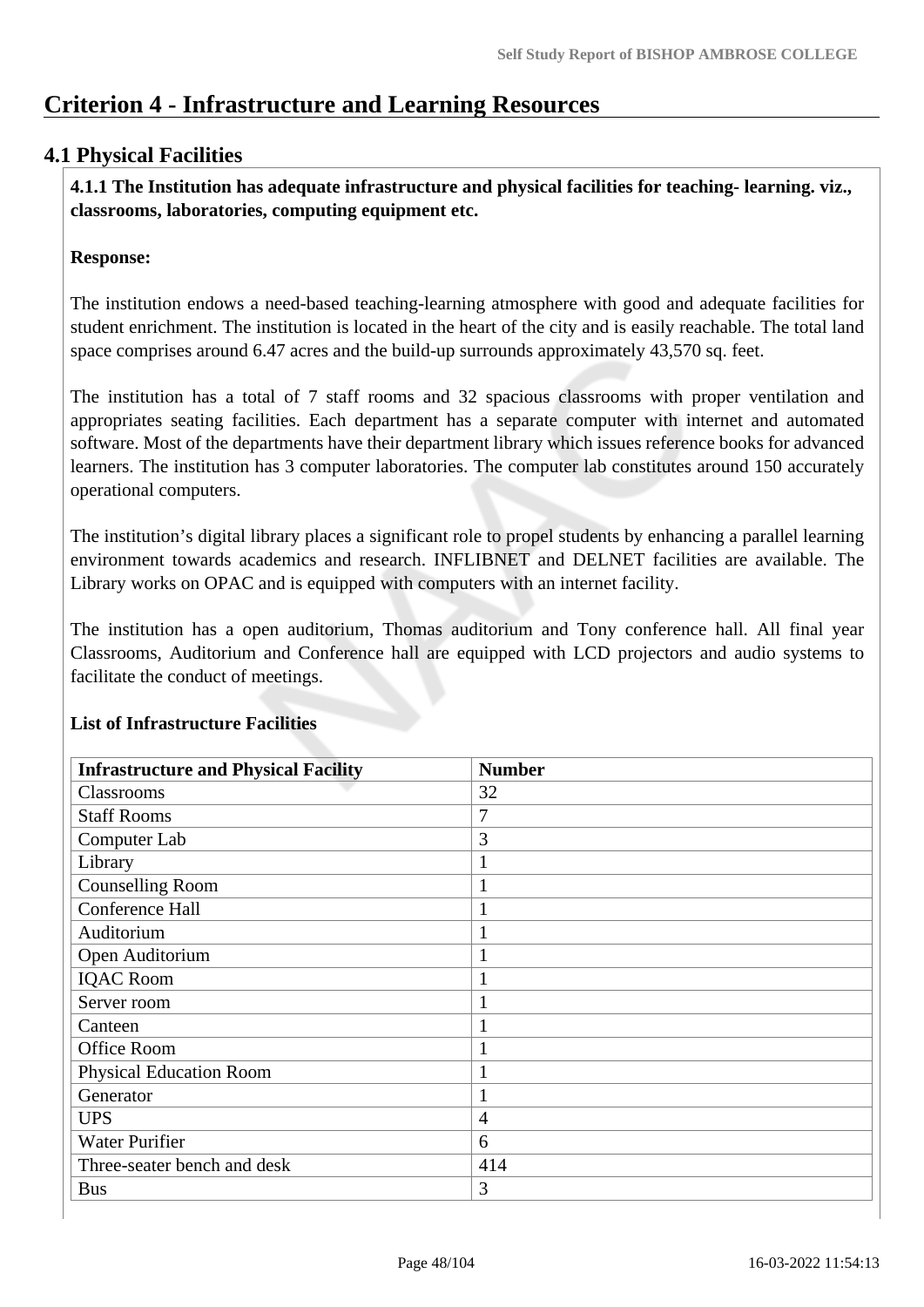| No.                     | <b>Department</b>            | Quantity       |
|-------------------------|------------------------------|----------------|
| 1.                      | Lab 1                        | 42             |
| 2.                      | Lab <sub>2</sub>             | 58             |
| 3.                      | Lab <sub>3</sub>             | 50             |
| $\overline{4}$ .        | Computers in digital library | 5              |
| 5.                      | Department computers         | 7              |
| 6.                      | <b>IQAC</b> computers        | $\overline{2}$ |
| 7.                      | Office computer              | $\overline{4}$ |
| 8.                      | Office printer cum scanner   | $\overline{2}$ |
| 9.                      | LCD projector                | 8              |
| 10.                     | <b>CCTV</b> cameras          | 64             |
| 11.                     | Barcode scanner              | $\overline{2}$ |
| 12.                     | Barcode printer              | $\mathbf{1}$   |
| 13.                     | Intercom -speakers           | 54             |
| 14.                     | Audio system                 | $\overline{4}$ |
|                         |                              |                |
| <b>File Description</b> | <b>Document</b>              |                |

# **List of Computing Equipments**

| <b>File Description</b>           | <b>Document</b>      |
|-----------------------------------|----------------------|
| Upload any additional information | <b>View Document</b> |

# **4.1.2 The Institution has adequate facilities for cultural activities, sports, games (indoor, outdoor), gymnasium, yoga centre etc.**

#### **Response:**

The Quality of the facility impacts the holistic development of the students. Hence the institution focuses on providing adequate facilities.

# **Facilities for Cultural Activities**

The institution has one open Auditorium, one Thomas Hall auditorium, and an A/C Tony conference hall for conducting and practising cultural activities.

The Open Air Auditorium was established in the year 2017. It is 8832 sq. ft with a seating capacity of 1000, which aids as a platform to bring out the ingrained talents of the students. Functions like BAC Fest (An Inter-Departmental cultural meet) Fresher's day, College day, and festivals like Onam, Christmas day and Pongal are celebrated in the open auditorium.

The Thomas hall Auditorium was established in the year 1999. It consists of 3104 sq. ft. with a seating capacity of five hundred and has audio-video aids utilized for practising and conducting cultural events.

The Tony Conference Hall was established in the year 2012 and is 1700 sq. ft. It has a seating capacity of 200 and is used for practising cultural events. The various clubs and Association activities are also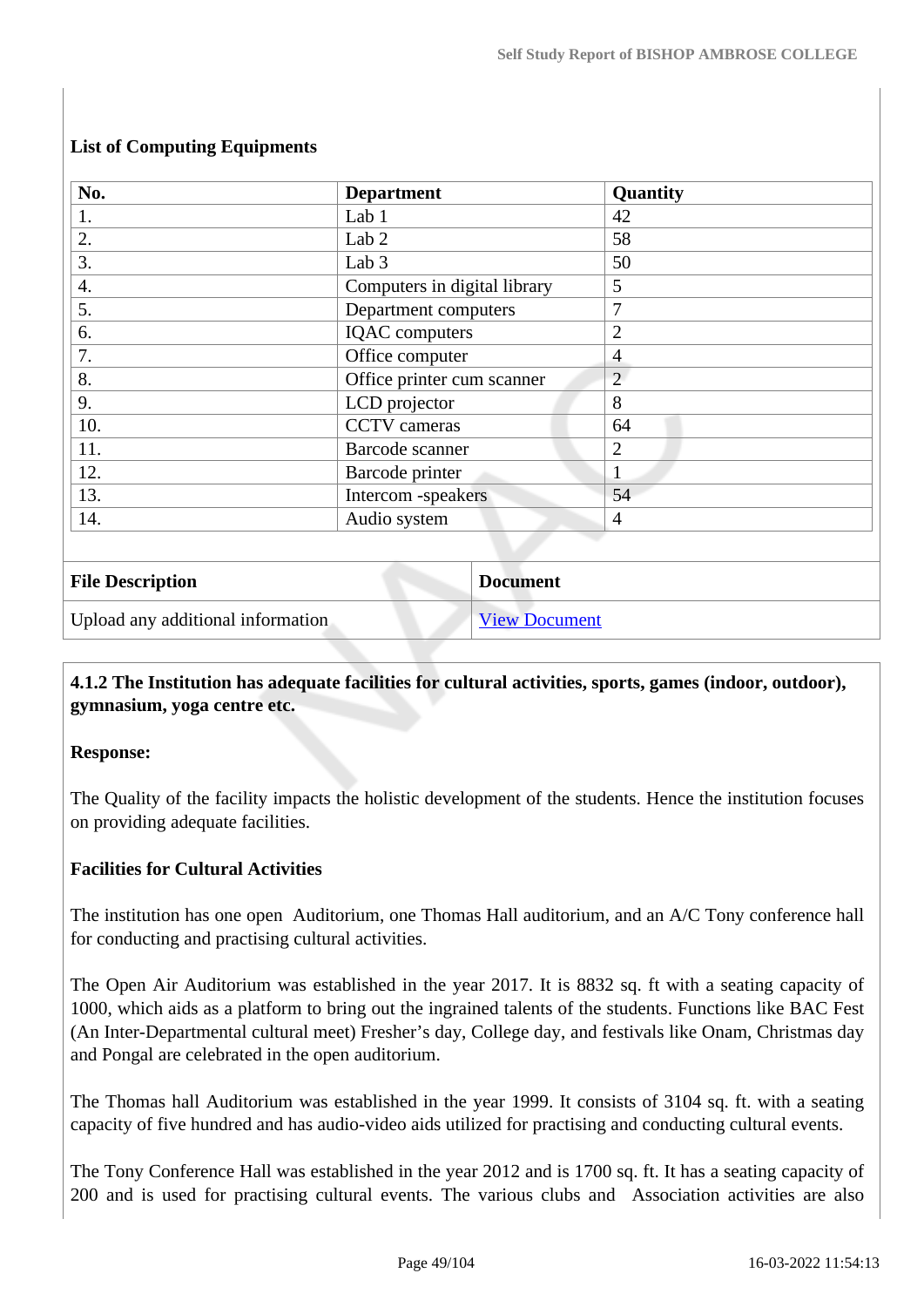conducted in this hall.

# **Facilities for Sports & Games**

The institution offers ample sports facilities for the students to excel in sports. It has a very spacious playground of 1.30.000 sq. ft and was established in the year 1999. Here below is the detailed list of the sports and games facilities available for the students.

| <b>Outdoor (Facilities)</b> | <b>No.of Play Field</b> | Length      | Width       |
|-----------------------------|-------------------------|-------------|-------------|
| Football                    | One Court               | 95 Meter    | 65 Meter    |
| Badminton                   | <b>Two Courts</b>       | 16.40 Meter | 6.10 Meter  |
| <b>Basketball</b>           | One Court               | 28 Meter    | 15 Meter    |
| Cricket(pitch)              | One Ground              | 20.12 Meter | 3.05 Meter  |
| Throwball                   | One Court               | 18.30 Meter | 12.20 Meter |
| Volleyball                  | One Court               | 18 Meter    | 9 Meter     |
| Kho Kho                     | One Court               | 27 Meter    | 16 Meter    |
| Kabaddi                     | One Court               | 12.20 Meter | 5.50 Meter  |
| Tennikoit                   | One Court               | 13.00 Meter | 10 Meter    |

| S.No                                                                                                | <b>Track and Field events</b> | Length      | <b>Breadth</b> |
|-----------------------------------------------------------------------------------------------------|-------------------------------|-------------|----------------|
| $\mathbf{I}$                                                                                        | Long Jump                     | 7.00 Meter  | 3.00 Meter     |
| 2                                                                                                   | High Jump                     | 7.00 Meter  | 3.50 Meter     |
| 3                                                                                                   | Javelin Throw                 | 20 Meter    | 4.00 Meter     |
| 4                                                                                                   | Triple Jump                   | 7.00 Meter  | 3.00 Meter     |
| 5                                                                                                   | Shot Put                      | 2.135 Meter | 34.92          |
| 6                                                                                                   | <b>Discus Throw</b>           | 2.50 Meter  | 34.92          |
| 7                                                                                                   |                               | 200 Meter   | 7.5 Meter      |
|                                                                                                     | Track                         | 100 Meter   | 7.5 Meter      |
|                                                                                                     |                               |             |                |
| $E^{\text{H}}$ . $E^{\text{H}}$ , $E^{\text{H}}$ , $E^{\text{H}}$ , $E^{\text{H}}$ , $E^{\text{H}}$ |                               |             |                |

| <b>File Description</b>           | <b>Document</b>      |
|-----------------------------------|----------------------|
| Upload any additional information | <b>View Document</b> |

 **4.1.3 Percentage of classrooms and seminar halls with ICT- enabled facilities such as smart class, LMS, etc.** *(Data for the latest completed academic year)*

**Response:** 23.53

4.1.3.1 Number of classrooms and seminar halls with ICT facilities

Response: 8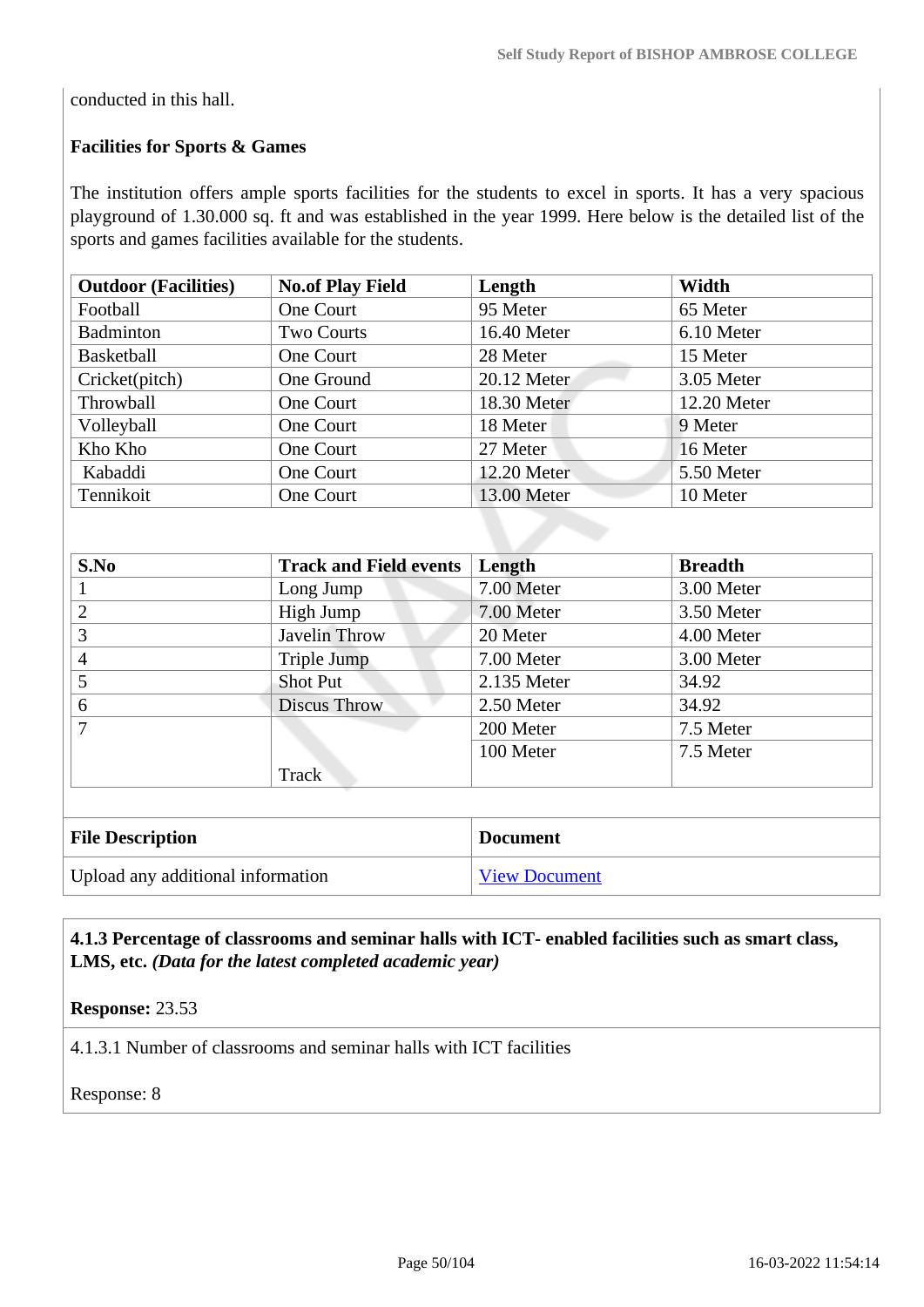| <b>File Description</b>                                                                      | <b>Document</b>      |
|----------------------------------------------------------------------------------------------|----------------------|
| Upload Number of classrooms and seminar halls<br>with ICT enabled facilities (Data Template) | <b>View Document</b> |
| Upload any additional information                                                            | <b>View Document</b> |

## **4.1.4 Average percentage of expenditure, excluding salary for infrastructure augmentation during last five years(INR in Lakhs)**

#### **Response:** 50

4.1.4.1 **Expenditure for infrastructure augmentation, excluding salary year-wise during last five years (INR in lakhs)**

| 2019-20 | 2018-19 | 2017-18 | 2016-17 | 2015-16 |
|---------|---------|---------|---------|---------|
| 30.88   | 85.68   | 0.17    | 1.01    | 14.37   |

| <b>File Description</b>                                                                             | <b>Document</b>      |
|-----------------------------------------------------------------------------------------------------|----------------------|
| Upload Details of budget allocation, excluding<br>salary during the last five years (Data Template) | <b>View Document</b> |
| Upload audited utilization statements                                                               | <b>View Document</b> |
| Upload any additional information                                                                   | <b>View Document</b> |

# **4.2 Library as a Learning Resource**

#### **4.2.1 Library is automated using Integrated Library Management System (ILMS)**

#### **Response:**

- The institution has a well-furnished library with a calm atmosphere.
- The library has more than 6630 books, 20 National and International Journals, 20 magazines, 1442 Back volumes, 8 newspapers, 351 CDs/DVDs, University question banks, Project reports and it regularly updates by increasing its number of books.
- All functions of the library are automated using Integrated Library Management System-ILMS with Logic Launch automation software.
- N-List INFLIBNET and DELNET are provided for the remote access of e-resources to all students and faculty members.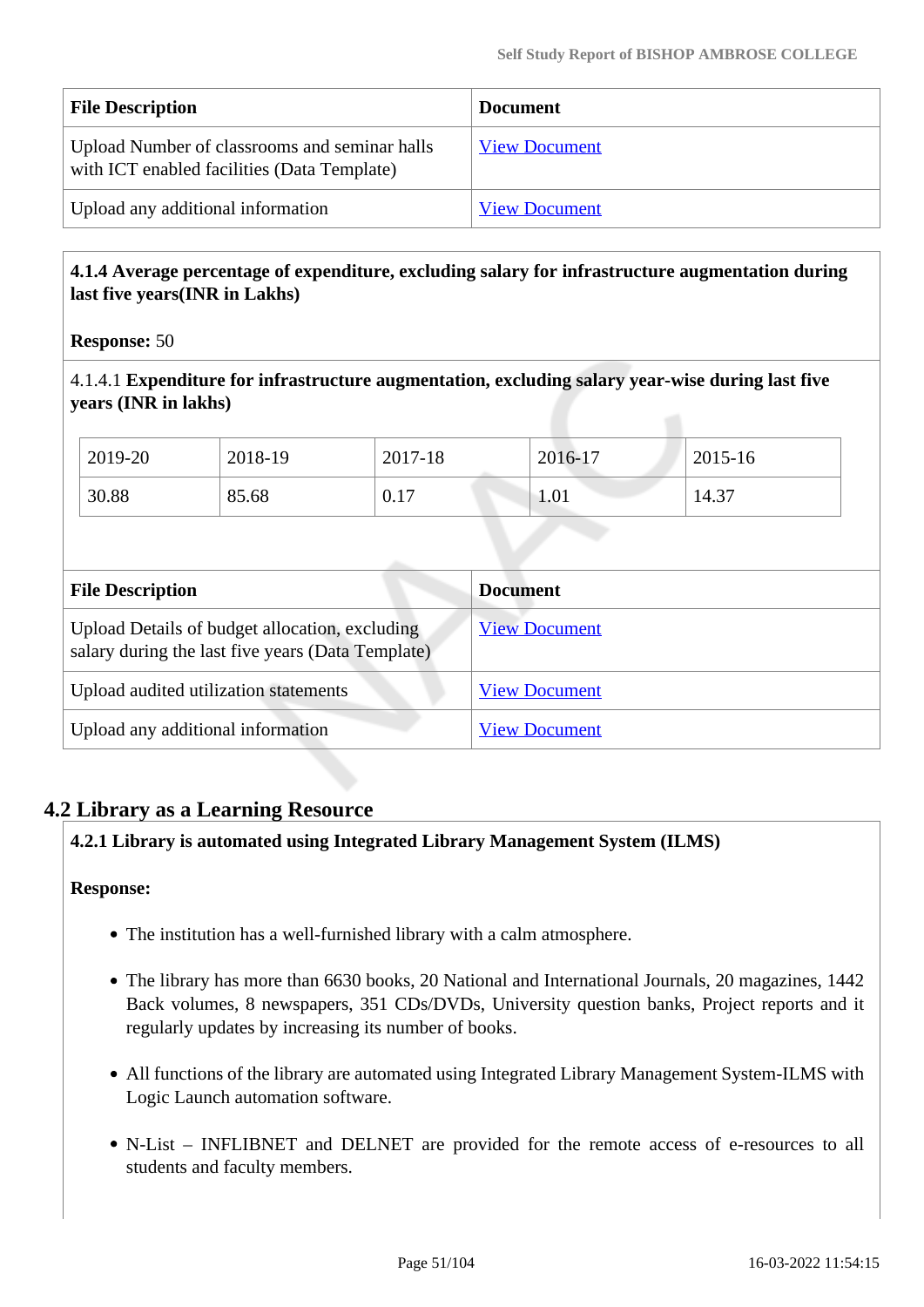- The Library is facilitated with a computerized bar-coded gate register for entry and exit of students and staff.
- Computerized Bar Code system is used for book issues and return.
- All computers are provided with Internet facility.
- For surveillance, CCTV cameras have been installed.
- Name of ILMS software : Logic Launch
- Nature of automation (fully or partially) : Fully
- $\bullet$  Version : 2019
- Year of Automation : 2019

| <b>File Description</b>           | <b>Document</b> |
|-----------------------------------|-----------------|
| Upload any additional information | View Document   |

#### **4.2.2 The institution has subscription for the following e-resources**

**1.e-journals 2.e-ShodhSindhu 3.Shodhganga Membership 4.e-books 5.Databases 6.Remote access to e-resources**

**Response:** A. Any 4 or more of the above

| <b>File Description</b>                                                                                                                                         | <b>Document</b>      |
|-----------------------------------------------------------------------------------------------------------------------------------------------------------------|----------------------|
| Upload any additional information                                                                                                                               | <b>View Document</b> |
| Details of subscriptions like e-journals, e-<br>ShodhSindhu, Shodhganga Membership, Remote<br>access to library resources, Web interface etc (Data<br>Template) | <b>View Document</b> |

## **4.2.3 Average annual expenditure for purchase of books/e-books and subscription to journals/ejournals during the last five years (INR in Lakhs)**

**Response:** 0.9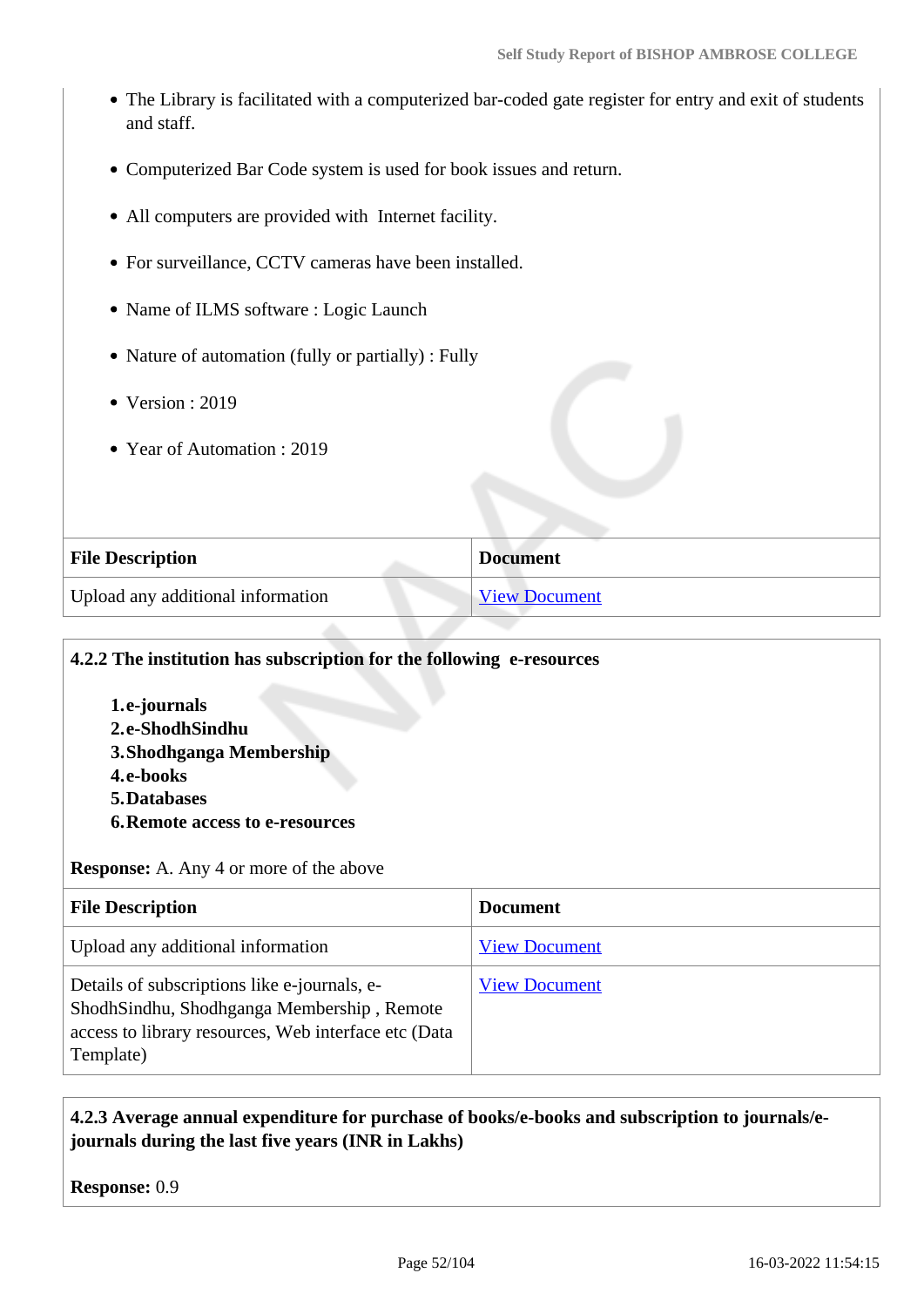# 4.2.3.1 **Annual expenditure of purchase of books/e-books and subscription to journals/e- journals year wise during last five years (INR in Lakhs)**

| 2019-20                                                                                                                               | 2018-19 | 2017-18              | 2016-17         | 2015-16 |
|---------------------------------------------------------------------------------------------------------------------------------------|---------|----------------------|-----------------|---------|
| 1.07                                                                                                                                  | 1.04    | 0.62                 | 0.73            | 1.02    |
|                                                                                                                                       |         |                      |                 |         |
| <b>File Description</b>                                                                                                               |         |                      | <b>Document</b> |         |
| Details of annual expenditure for purchase of<br>books/e-books and journals/e- journals during the<br>last five years (Data Template) |         | <b>View Document</b> |                 |         |
| Audited statements of accounts                                                                                                        |         | <b>View Document</b> |                 |         |
| Any additional information                                                                                                            |         | <b>View Document</b> |                 |         |

# **4.2.4 Percentage per day usage of library by teachers and students ( foot falls and login data for online access) during the latest completed academic year**

#### **Response:** 1.51

4.2.4.1 Number of teachers and students using library per day over last one year

Response: 15

| <b>File Description</b>                           | <b>Document</b>      |
|---------------------------------------------------|----------------------|
| Details of library usage by teachers and students | <b>View Document</b> |

#### **4.3 IT Infrastructure**

#### **4.3.1 Institution frequently updates its IT facilities including Wi-Fi**

#### **Response:**

The institution upgrades its IT facilities frequently.

- The institution has a web team that monitors and updates the website regularly.
- The campus has been under 24/7 surveillance since November 2018. A total of 64 CCTV cameras were installed all around the college premises including classrooms, corridors, office, laboratories, library, conference hall, auditorium, and all other important points.
- The institution replaced 8 computers with internet facilities, in all the departments and IQAC in June 2019.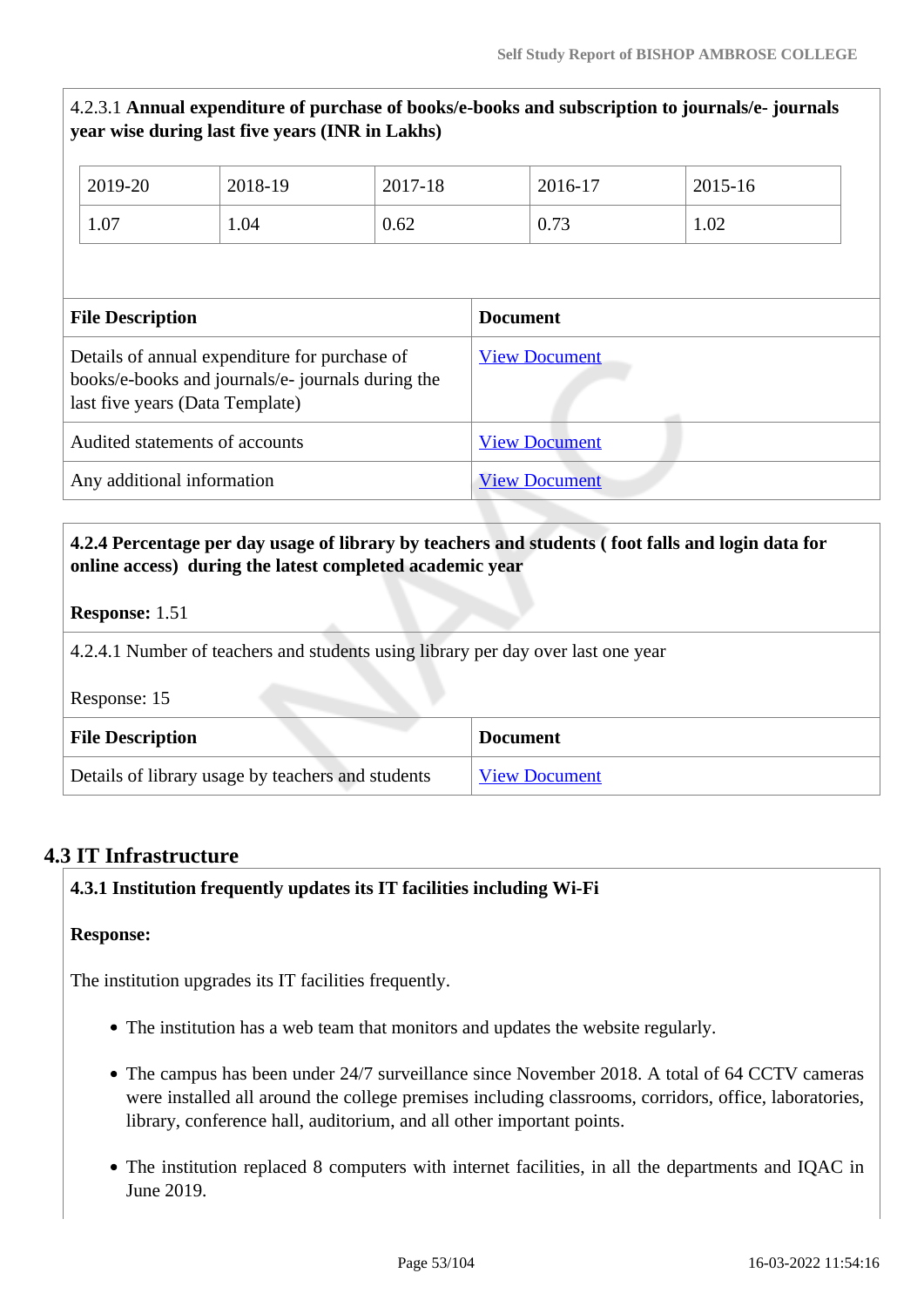- A Multi-functional digital printer was purchased on 30.08.2018 for clerical purposes.
- The institution procured Google Suite for Education in April 2020 that facilitates cloud-based collaboration for teaching and learning.
- The Identity Card issued for staff and students is bar-coded from June 2019.

## **LIBRARY**

- The library was fully automated with ILMS software in 2019.
- The digital library facilitates 7 computers with an internet connection for staff and students to access the e-resources through N-list and other modes.
- The institution purchased a barcode printer and two scanners for issuing books and gate entry-exit on 22 July 2019. The library has a computer-enabled ID barcode reader for gate entry-exit of staff and students. The library has a barcode printer for labelling books and a barcode scanner for books.

# **AUTOMATION**

- The new server was purchased for automation purposes in 2019.
- Logic Launch automation software was purchased in 2019.
- This software is used for admission, administration, academic, examination, billing and accounting.

# **LAB DETAILS**

- 30 Tubular batteries were purchased in 08.03.2016.
- 20 computers were purchased in the year 24.07.2018.
- 25 New computers were purchased on 14.06.2019.

| <b>File Description</b>           | <b>Document</b>      |
|-----------------------------------|----------------------|
| Upload any additional information | <b>View Document</b> |

## **4.3.2 Student - Computer ratio (Data for the latest completed academic year)**

#### **Response:** 6:1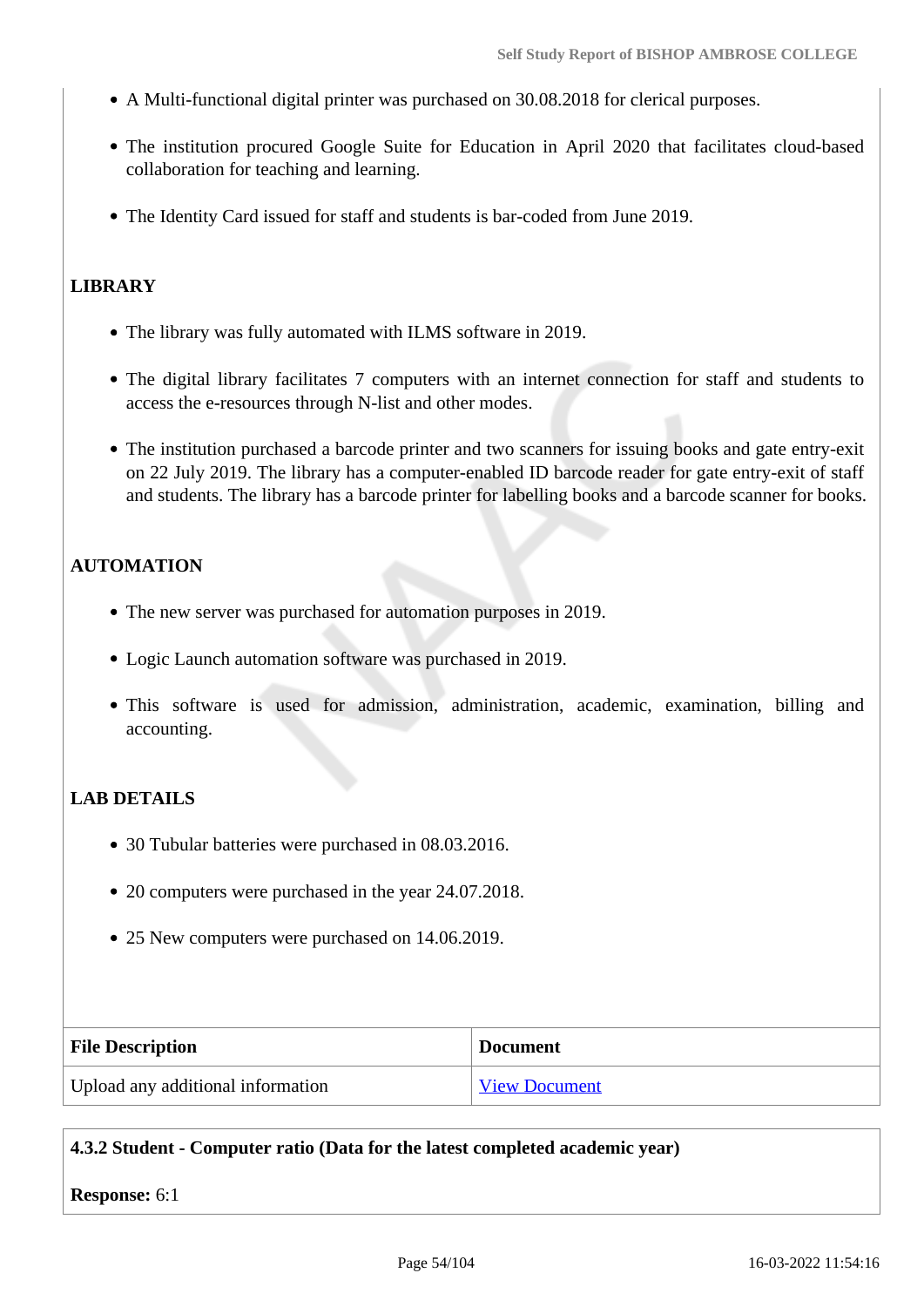| <b>File Description</b>  | <b>Document</b>      |
|--------------------------|----------------------|
| Student – computer ratio | <b>View Document</b> |

| 4.3.3 Bandwidth of internet connection in the Institution                   |                      |  |
|-----------------------------------------------------------------------------|----------------------|--|
| <b>Response: A. ?50 MBPS</b>                                                |                      |  |
| <b>File Description</b><br><b>Document</b>                                  |                      |  |
| Upload any additional Information                                           | <b>View Document</b> |  |
| Details of available bandwidth of internet<br>connection in the Institution | <b>View Document</b> |  |

# **4.4 Maintenance of Campus Infrastructure**

 **4.4.1 Average percentage of expenditure incurred on maintenance of infrastructure (physical and academic support facilities) excluding salary component during the last five years(INR in Lakhs)**

**Response:** 84.22

4.4.1.1 **Expenditure incurred on maintenance of infrastructure (physical facilities and academic support facilities) excluding salary component year-wise during the last five years (INR in lakhs)**

| 2019-20 | 2018-19 | 2017-18 | 2016-17 | 2015-16 |
|---------|---------|---------|---------|---------|
| 61.76   | 56.04   | 44.55   | 36.59   | 35.73   |

| <b>File Description</b>                                                                                                     | <b>Document</b>      |  |
|-----------------------------------------------------------------------------------------------------------------------------|----------------------|--|
| Upload any additional information                                                                                           | <b>View Document</b> |  |
| Details about assigned budget and expenditure on<br>physical facilities and academic support facilities<br>(Data Templates) | <b>View Document</b> |  |
| Audited statements of accounts                                                                                              | <b>View Document</b> |  |

 **4.4.2 There are established systems and procedures for maintaining and utilizing physical, academic and support facilities - laboratory, library, sports complex, computers, classrooms etc.**

#### **Response:**

The college has a fine-tuned mechanism to coordinate the maintenance of the various facilities and infrastructure so that they are readily available whenever sought by the beneficiaries.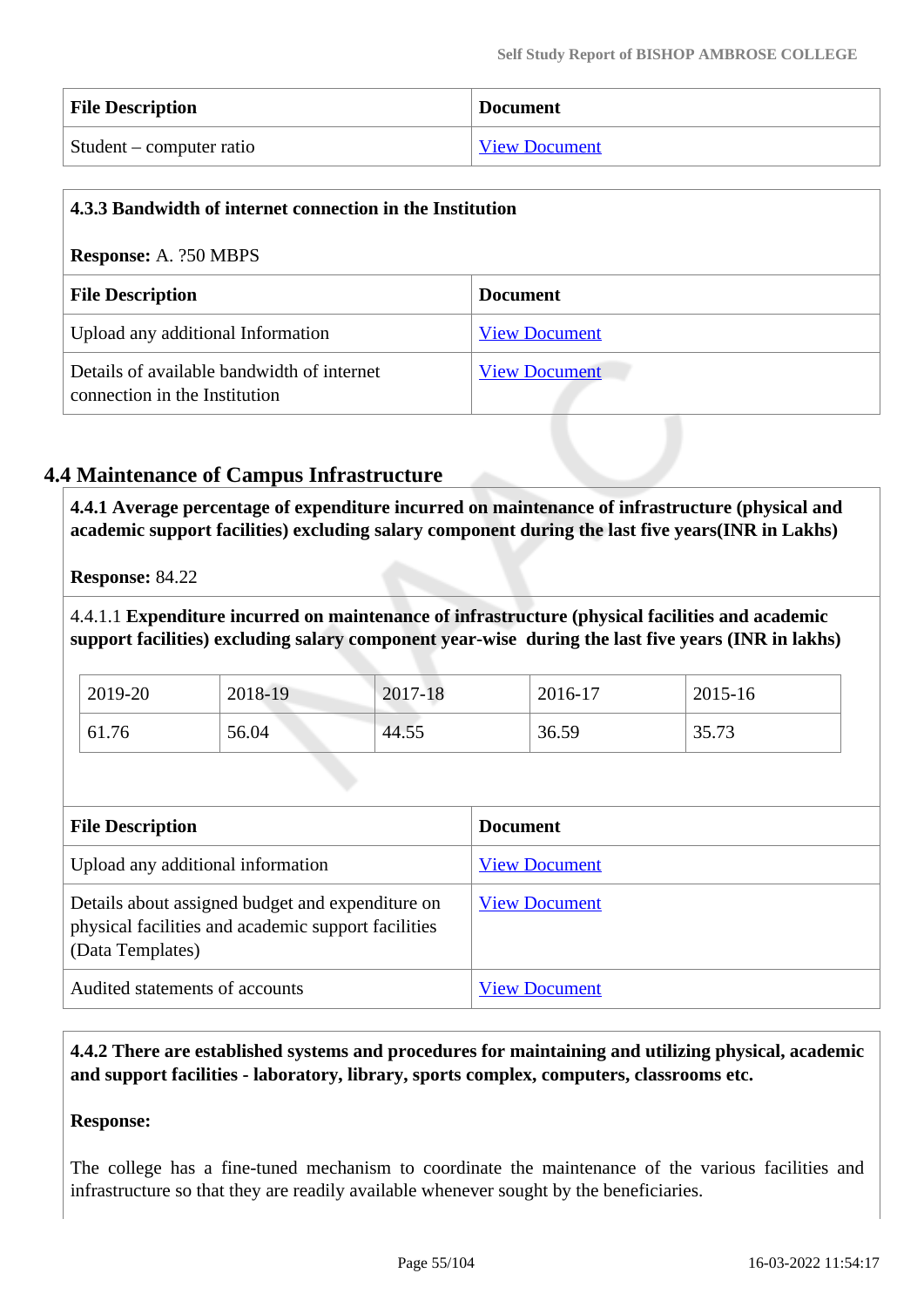#### **Management Team**

The team comprises the Secretary, Principal, Vice Principal and Dean of Academics. Under the Headship of the Secretary, the team meets frequently and discusses matters relevant to the improvement and modernization of the academic and infrastructural needs of the college.

#### **Campus**

The Administrative Officer(AO) monitors the campus maintenance under the supervision of the Management team. AO maintains the stock register. Cleaning of the campus, library, laboratories, corridors and common areas are undertaken by the support staff. Maintenance of gardening is done on a regular basis.

#### **Classroom Maintenance**

AO monitors the support staff in maintaining classrooms. Classrooms are cleaned daily. Classrooms with furniture and teaching aids are maintained properly. The Department Heads report periodically for all the maintenance works.

#### **Library**

The librarian maintains the library resources, shelving of documents. The librarian records the log and footfall register daily. E-Gate register is maintained. The librarian purchases the books at the beginning of every academic year based on the requirements of the Departments. A computerized bar code system is followed for book issues and return. Internal stock verification is done periodically. The library is under the surveillance of CCTV.

#### **Computer Lab**

The fully equipped computer lab is maintained by the Lab Assistant. Stock details, users register and logbooks are maintained properly. The uninterrupted Power supply is available 24/7 with an Internet facility. Lab Assistant maintains computers in the laboratory,library administrative, and the computers in the library. The maintenance comprises actions taken to replace worn-out assets.

#### **Conference Hall and Auditorium**

For Academic meetings, Seminars, Cultural programmes, Curricular and co-curricular activities Conference hall and Auditorium are effectively utilised. The halls are booked in advance and accessed on priority basis. Its cleanliness is taken care of by support staff.

#### **Sports Amenities**

Sports equipment and playgrounds are maintained by the Physical Director with the help of support staff. Ground-level maintenance is done annually during vacation. The stock register for sports and games equipment is maintained by the Physical Director.

#### **Power and Water Supply**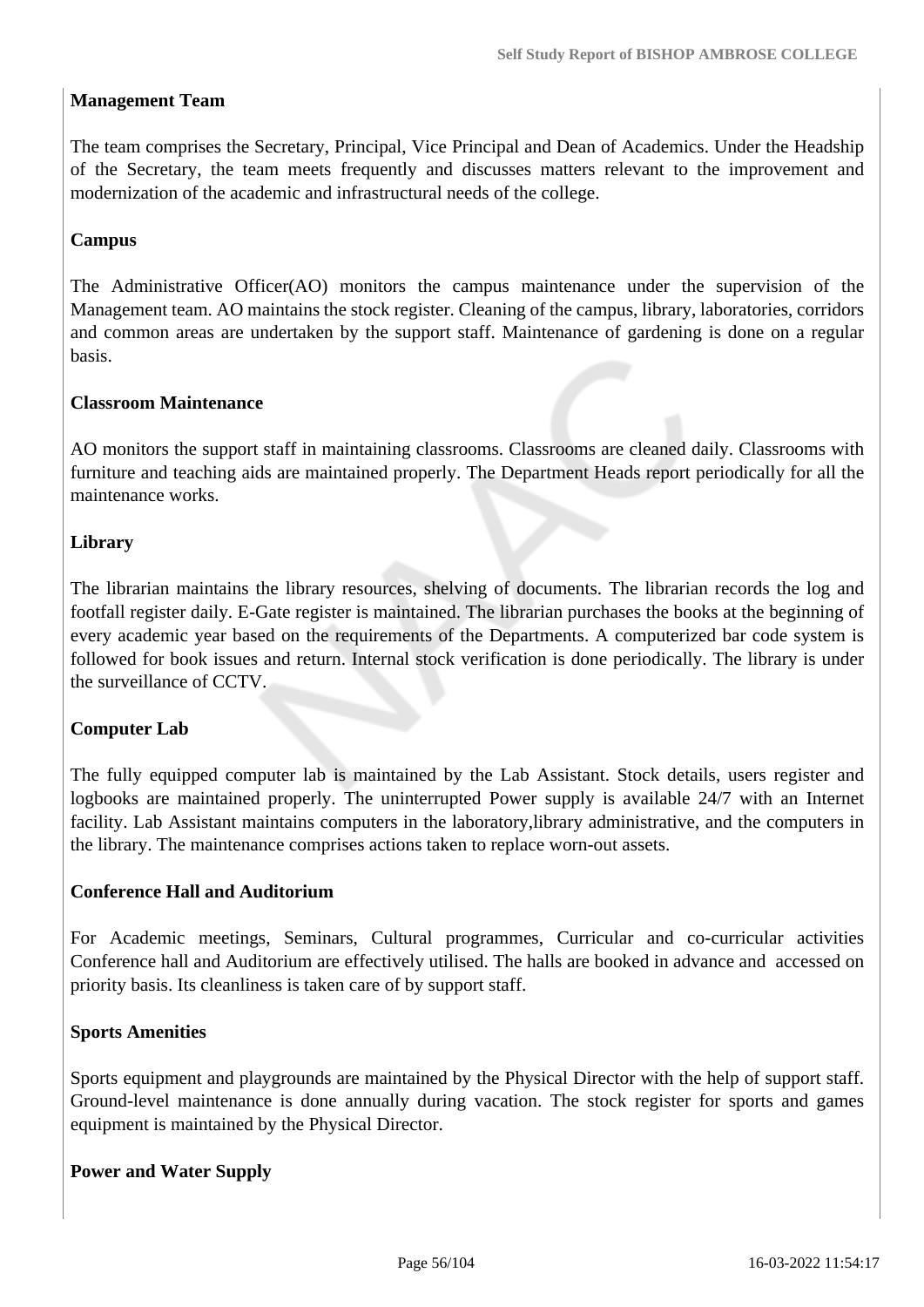Water purifier are provided to the staff and students on all floors and maintained through AMC. Plumbing and electrical services are available round the clock on the campus. Restrooms are cleaned regularly. The electrician oversees uninterrupted power supply and maintenance of equipment like generator general lighting,and power distribution. Air conditioners are maintained by the technicians.

#### **Security System and Website**

Security guards for the college are outsourced. CCTV maintenance of the college is carried out by Foresight Technologies. Fire extinguishers installed in the campus are maintained by the respective departments with the support of ABC Fire India company. The college Web team regularly updates in the website.

#### **Transport Maintenance**

Annual maintenance of all buses are done regularly and it is monitored by the Administrative officer.

| <b>File Description</b>               | <b>Document</b> |
|---------------------------------------|-----------------|
| Paste link for additional information | View Document   |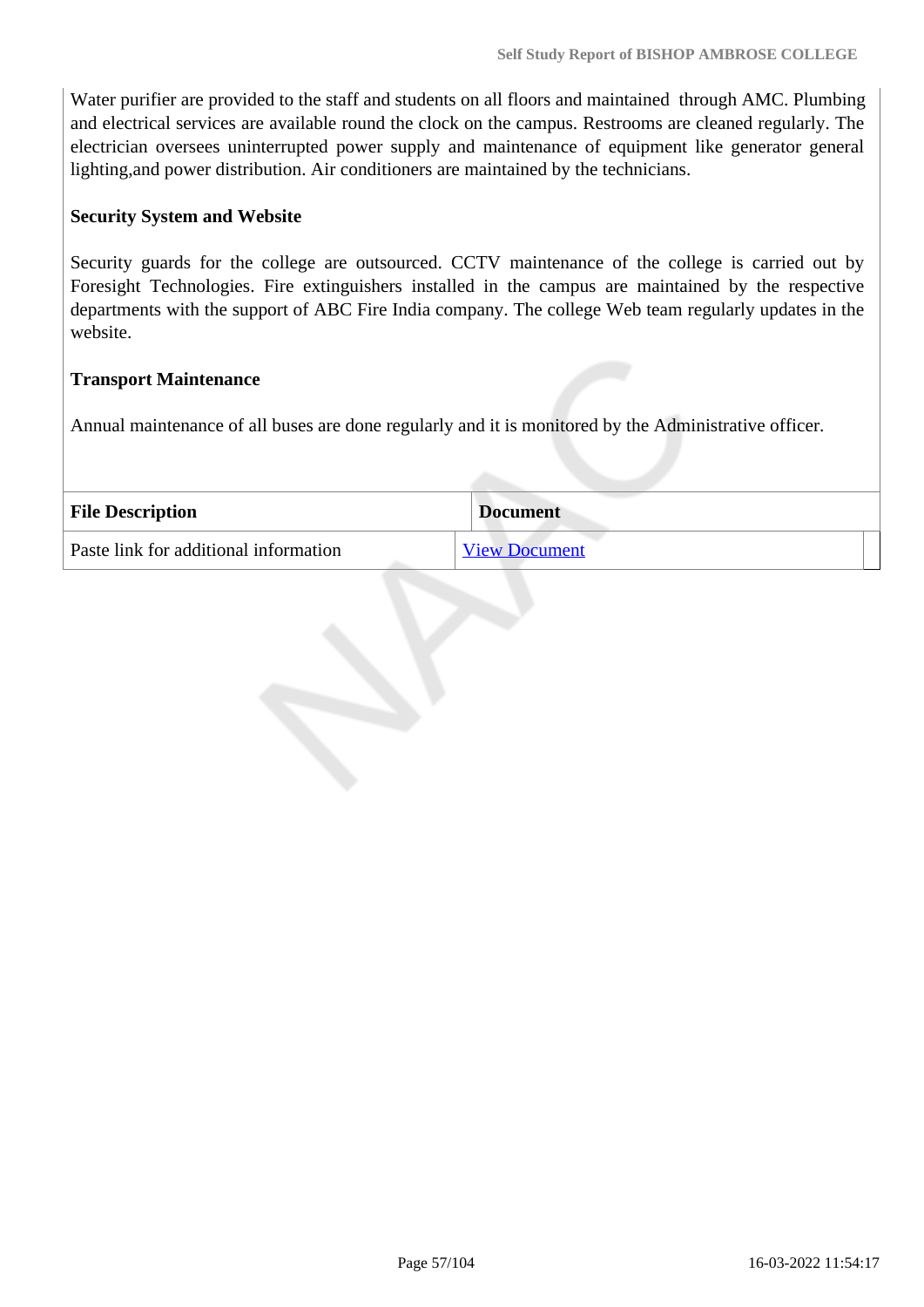# **Criterion 5 - Student Support and Progression**

# **5.1 Student Support**

 **5.1.1 Average percentage of students benefited by scholarships and freeships provided by the Government during last five years** 

**Response:** 10.25

5.1.1.1 **Number of students benefited by scholarships and free ships provided by the institution, Government and non-government bodies, industries, individuals, philanthropists during the last five years (other than students receiving scholarships under the government schemes for reserved categories)** 

| 2019-20 | 2018-19   | 2017-18               | 2016-17 | 2015-16 |
|---------|-----------|-----------------------|---------|---------|
| 54      | 75<br>ر ، | $\mathbf{O}$ .<br>0 T | 114     | 124     |

| <b>File Description</b>                                                                                                                                                                 | <b>Document</b>      |
|-----------------------------------------------------------------------------------------------------------------------------------------------------------------------------------------|----------------------|
| upload self attested letter with the list of students<br>sanctioned scholarship                                                                                                         | <b>View Document</b> |
| Upload any additional information Average<br>percentage of students benefited by scholarships and<br>freeships provided by the Government during the<br>last five years (Data Template) | <b>View Document</b> |

 **5.1.2 Average percentage of students benefitted by scholarships, freeships etc. provided by the institution / non- government agencies during the last five years**

**Response:** 0

5.1.2.1 **Number of students benefited by scholarships and free ships provided by the institution, Government and non-government bodies, industries, individuals, philanthropists during the last five years (other than students receiving scholarships under the government schemes for reserved categories)** 

| $\frac{1}{2019}$ -20 | 2018-19 | 2017-18 | 2016-17 | $2015 - 16$ |
|----------------------|---------|---------|---------|-------------|
| ν                    |         | U       |         | ν           |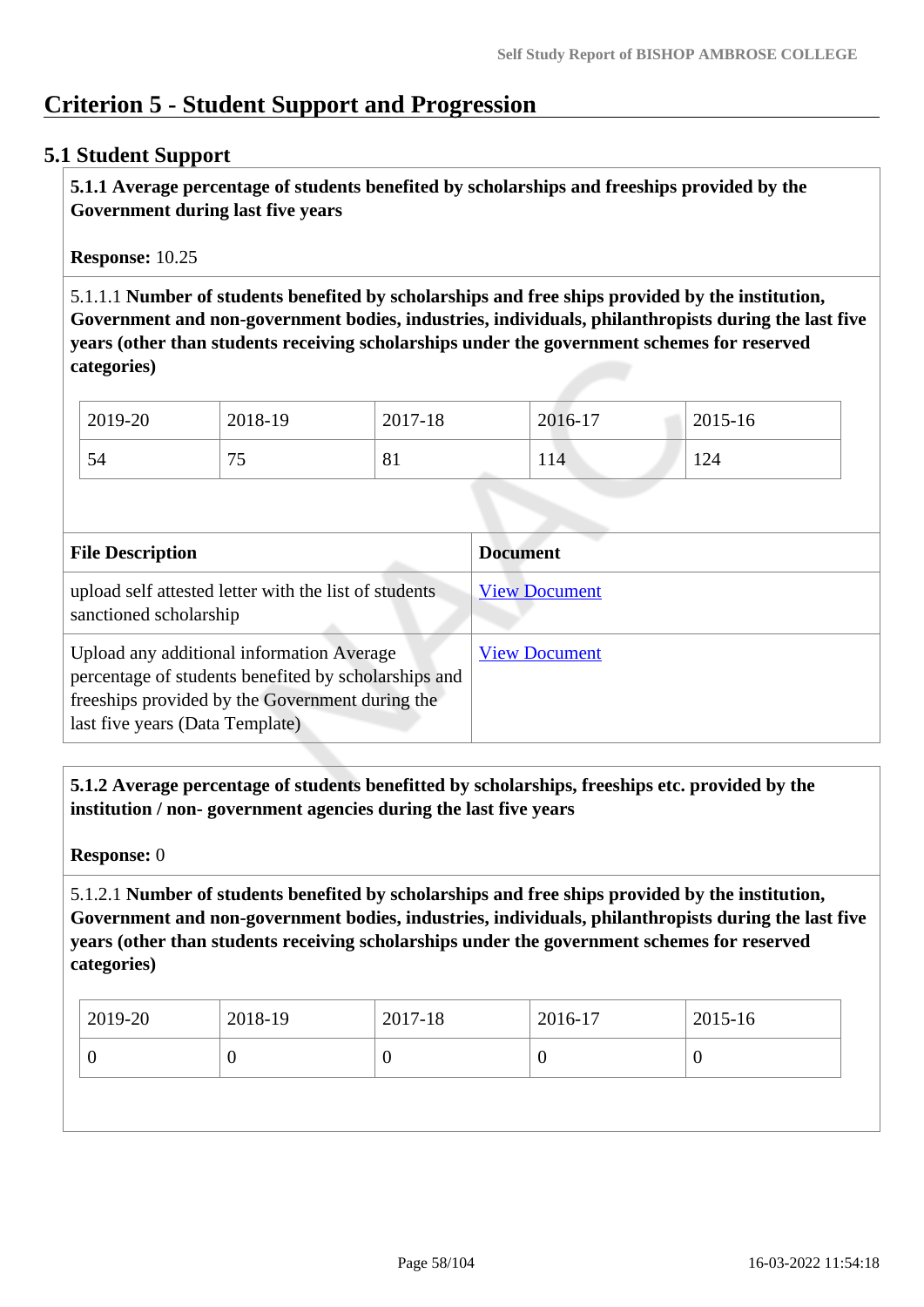| <b>File Description</b>                                                                                                                | <b>Document</b>      |
|----------------------------------------------------------------------------------------------------------------------------------------|----------------------|
| Number of students benefited by scholarships and<br>freeships institution / non-government agencies in<br>last 5 years (Date Template) | <b>View Document</b> |

 **5.1.3 Capacity building and skills enhancement initiatives taken by the institution include the following**

- **1.Soft skills**
- **2.Language and communication skills**
- **3.Life skills (Yoga, physical fitness, health and hygiene)**
- **4.ICT/computing skills**

**Response:** A. All of the above

| <b>File Description</b>                                                              | <b>Document</b>      |
|--------------------------------------------------------------------------------------|----------------------|
| Details of capability building and skills<br>enhancement initiatives (Data Template) | <b>View Document</b> |
| Any additional information                                                           | <b>View Document</b> |

 **5.1.4 Average percentage of students benefitted by guidance for competitive examinations and career counselling offered by the Institution during the last five years**

**Response:** 14.12

5.1.4.1 **Number of students benefitted by guidance for competitive examinations and career counselling offered by the institution year wise during last five years**

| 2019-20 | 2018-19 | 2017-18 | 2016-17 | 2015-16 |
|---------|---------|---------|---------|---------|
| 78      | 339     | ິ       | 226     | ν       |

| <b>File Description</b>                                                                                                       | <b>Document</b>      |
|-------------------------------------------------------------------------------------------------------------------------------|----------------------|
| Number of students benefited by guidance for<br>competitive examinations and career counselling<br>during the last five years | <b>View Document</b> |
| Any additional information                                                                                                    | <b>View Document</b> |

## **5.1.5 The Institution has a transparent mechanism for timely redressal of student grievances including sexual harassment and ragging cases**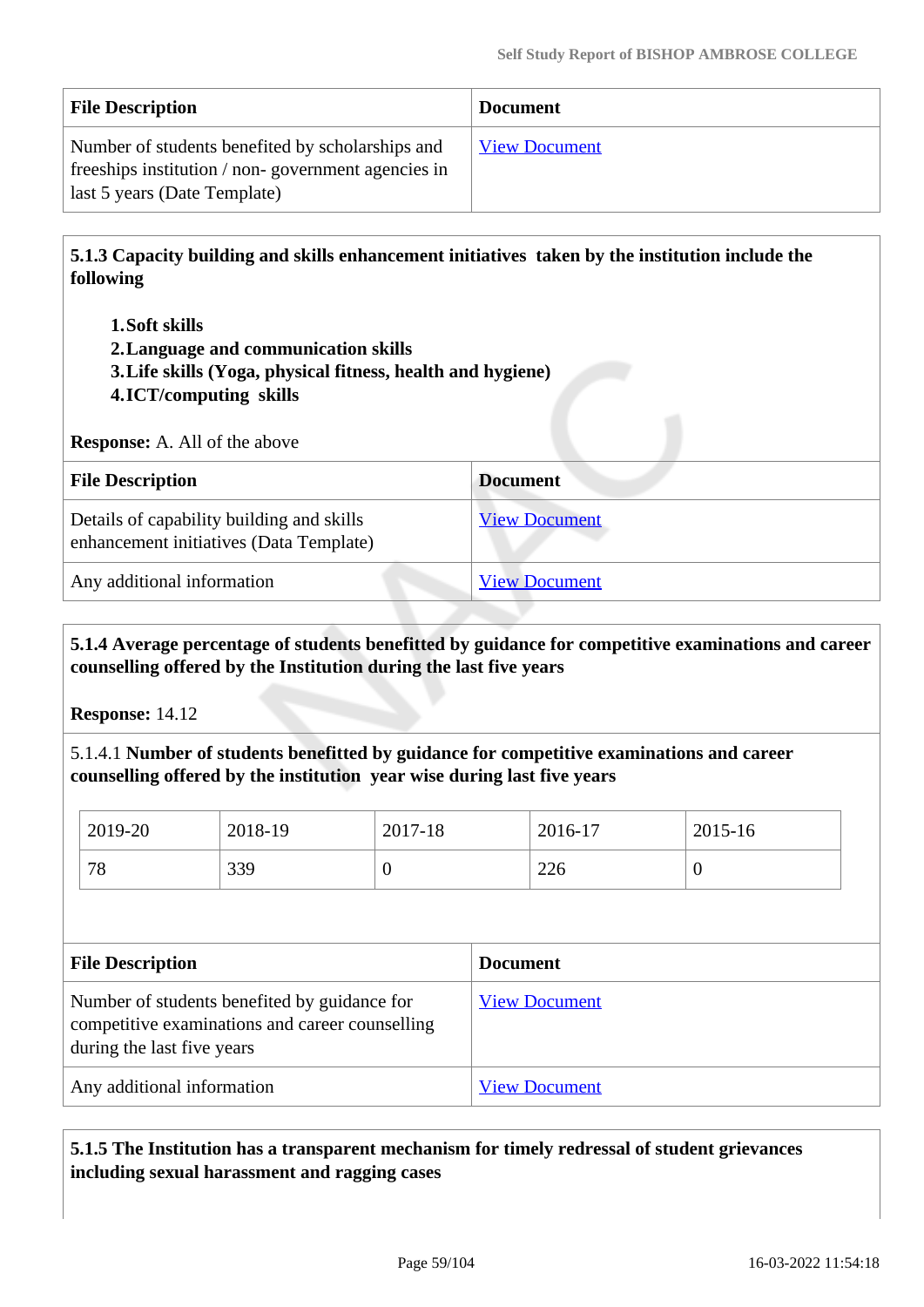**1.Implementation of guidelines of statutory/regulatory bodies**

- **2.Organisation wide awareness and undertakings on policies with zero tolerance**
- **3.Mechanisms for submission of online/offline students' grievances**
- **4.Timely redressal of the grievances through appropriate committees**

| <b>Response:</b> A. All of the above                                                                                               |                      |  |  |  |
|------------------------------------------------------------------------------------------------------------------------------------|----------------------|--|--|--|
| <b>File Description</b>                                                                                                            | <b>Document</b>      |  |  |  |
| Upload any additional information                                                                                                  | <b>View Document</b> |  |  |  |
| Minutes of the meetings of student redressal<br>committee, prevention of sexual harassment<br>committee and Anti Ragging committee | <b>View Document</b> |  |  |  |
| Details of student grievances including sexual<br>harassment and ragging cases                                                     | <b>View Document</b> |  |  |  |

#### **5.2 Student Progression**

|                                   | 5.2.1 Average percentage of placement of outgoing students during the last five years |                      |  |                      |         |
|-----------------------------------|---------------------------------------------------------------------------------------|----------------------|--|----------------------|---------|
| <b>Response: 7.24</b>             |                                                                                       |                      |  |                      |         |
|                                   | 5.2.1.1 Number of outgoing students placed year - wise during the last five years.    |                      |  |                      |         |
| 2019-20                           | 2018-19                                                                               | 2017-18              |  | 2016-17              | 2015-16 |
| 21                                | 22                                                                                    | 19                   |  | 14                   | 11      |
|                                   |                                                                                       |                      |  |                      |         |
| <b>File Description</b>           |                                                                                       | <b>Document</b>      |  |                      |         |
| Upload any additional information |                                                                                       | <b>View Document</b> |  |                      |         |
| years (Data Template)             | Details of student placement during the last five                                     |                      |  | <b>View Document</b> |         |

#### **5.2.2 Average percentage of students progressing to higher education during the last five years**

**Response:** 34.78

#### 5.2.2.1 **Number of outgoing student progression to higher education during last five years**

Response: 88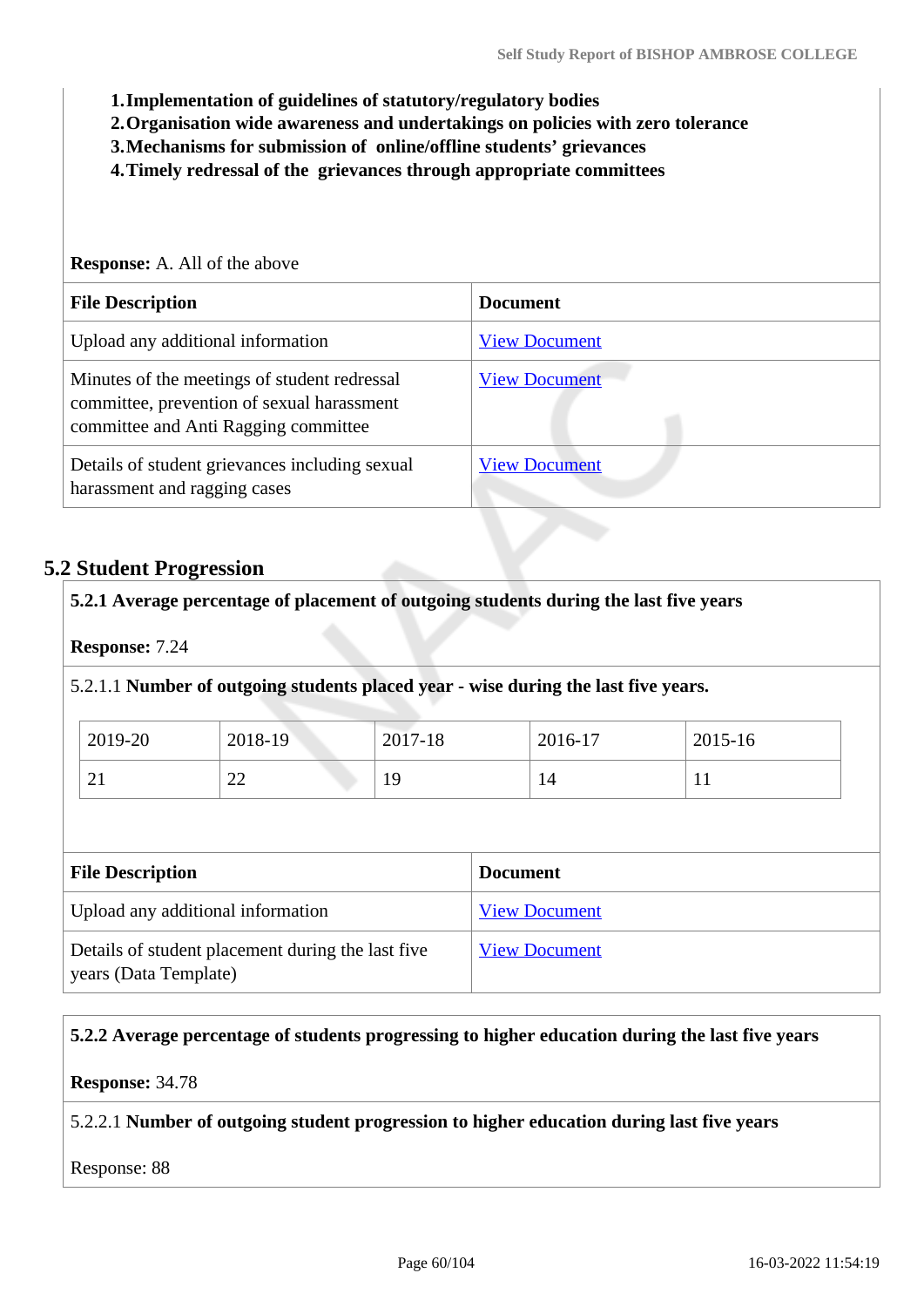| <b>File Description</b>                                               | <b>Document</b>      |
|-----------------------------------------------------------------------|----------------------|
| Upload supporting data for student/alumni                             | <b>View Document</b> |
| Details of student progression to higher education<br>(Data Template) | <b>View Document</b> |

# **5.2.3 Average percentage of students qualifying in state/national/ international level examinations during the last five years (eg: IIT-JAM/CLAT/ NET/SLET/GATE/ GMAT/CAT/GRE/ TOEFL/ Civil Services/State government examinations, etc.)**

**Response:** 0

5.2.3.1 **Number of students qualifying in state/ national/ international level examinations (eg: IIT/JAM/ NET/ SLET/ GATE/ GMAT/CAT/GRE/ TOEFL/ Civil Services/ State government examinations***, etc.)***) year-wise during last five years**

| 2019-20 | 2018-19 | 2017-18 | 2016-17 | 2015-16 |
|---------|---------|---------|---------|---------|
|         | ν       | v       |         |         |

# 5.2.3.2 **Number of students appearing in state/ national/ international level examinations (eg: JAM/CLAT/NET/ SLET/ GATE/ GMAT/CAT,GRE/ TOFEL/ Civil Services/ State government examinations) year-wise during last five years**

| Number of students qualifying in state/national/ |          | <b>View Document</b> |                 |          |  |
|--------------------------------------------------|----------|----------------------|-----------------|----------|--|
| <b>File Description</b>                          |          |                      | <b>Document</b> |          |  |
|                                                  |          |                      |                 |          |  |
| $\theta$                                         | $\bf{0}$ | $\Omega$             | O               | $\theta$ |  |
| 2019-20                                          | 2018-19  | 2017-18              | 2016-17         | 2015-16  |  |

# **5.3 Student Participation and Activities**

international level examinations during the last five

 **5.3.1 Number of awards/medals won by students for outstanding performance in sports/cultural activities at inter-university/state/national / international level (award for a team event should be counted as one) during the last five years.**

**Response:** 15

years (Data Template)

5.3.1.1 **Number of awards/medals for outstanding performance in sports/cultural activities at**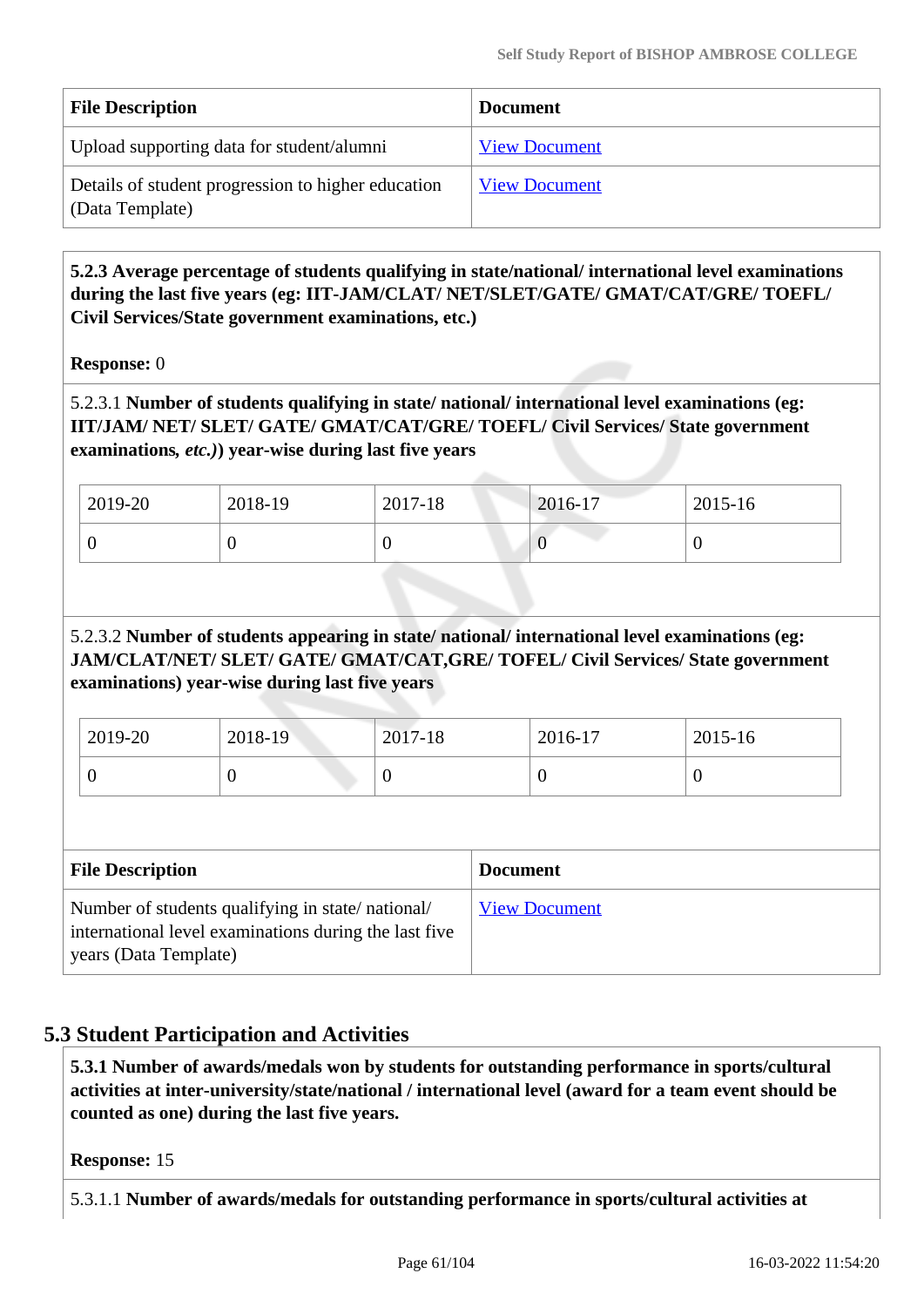**university/state/national / international level (award for a team event should be counted as one) yearwise during the last five years.**

| 2019-20 | 2018-19 | 2017-18 | 2016-17 | 2015-16 |
|---------|---------|---------|---------|---------|
| 10      | ∼       | ັ       |         | v       |

| <b>File Description</b>                                                                                                                                                | <b>Document</b>      |  |
|------------------------------------------------------------------------------------------------------------------------------------------------------------------------|----------------------|--|
| Number of awards/medals for outstanding<br>performance in sports/cultural activities at<br>university/state/ national/international level during<br>the last five year | <b>View Document</b> |  |
| e-copies of award letters and certificates                                                                                                                             | <b>View Document</b> |  |

# **5.3.2 Institution facilitates students' representation and engagement in various administrative, cocurricular and extracurricular activities following duly established processes and norms (student council, students representation on various bodies)**

#### **Response:**

The Institution strives to empower the students by engaging them effectively in student council, cocurricular, extra-curricular activities to acquire leadership qualities, organisational and managerial skills with greater self-esteem and self-reliance.

- The Institution encourages and supports the participation of the Student Council by acknowledging their ideas and suggestions towards academic and administrative improvement.
- All students' related activities are carried out with the assistance of the student council. The Student Council is formed every year by electing the office bearers.
- The Council comprises of Chairman, Vice-Chairman, Secretary and two Joint Secretaries.
- The college adopts the ballot method for election. The class representatives comprising of a boy and a girl students from each class elect the council members.
- Class representatives of each class aid in organising Department Activities.
- Every Department Association elects student secretaries and other office-bearers. The student secretaries partake and assist all the department association functions, activities and events under the guidance of the faculty.
- The Sports Secretary and student representatives for sports from every department efficiently participate, organise and conduct various sports and games.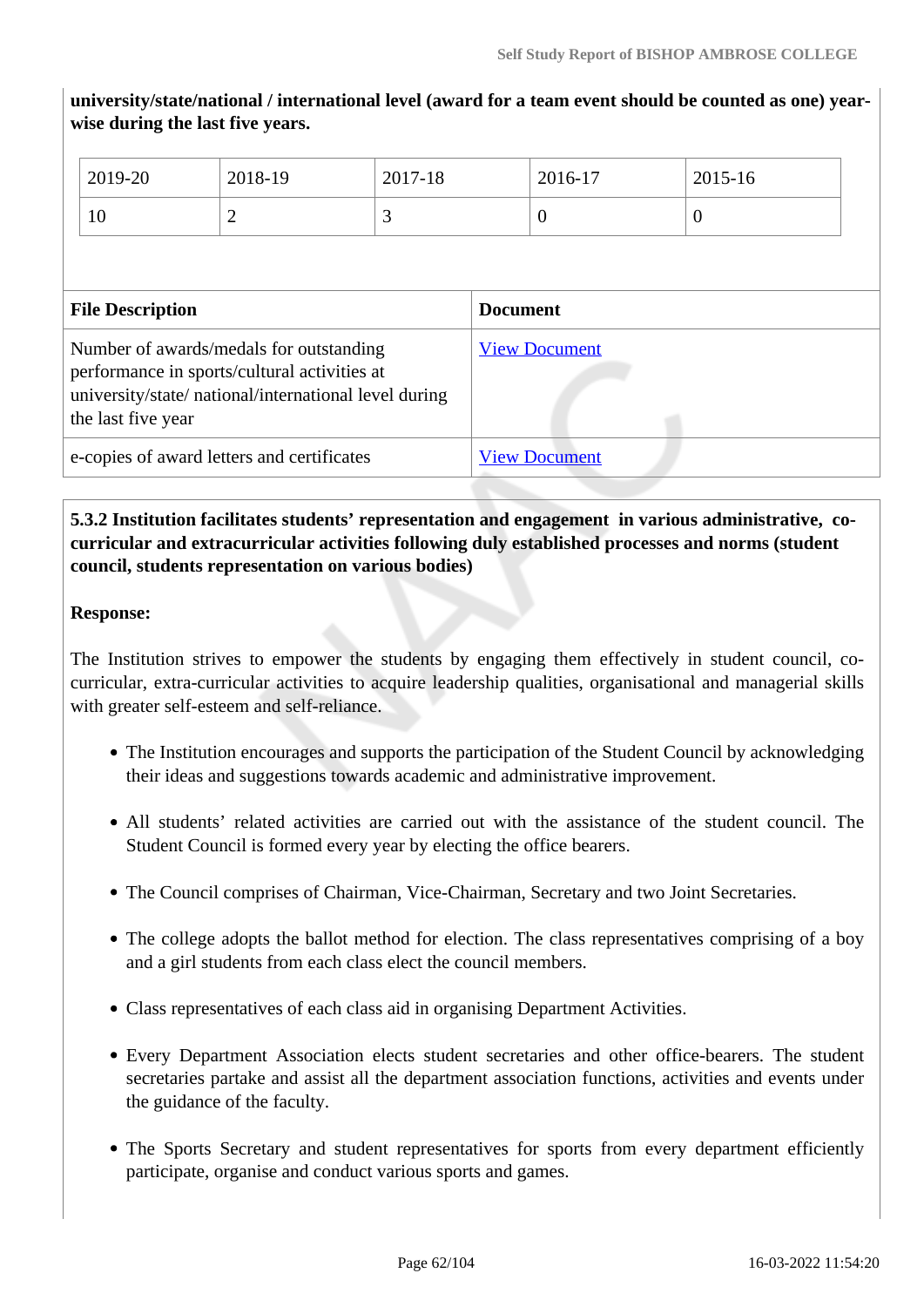The Institution provides ample opportunities for students to represent and engage themselves in various activities through extension activity clubs. The Institution provides a platform for developing their leadership qualities and active involvement in extracurricular activities.

#### **Representation in Co-Curricular Activities**

- Veeramamunivar Tamil Peravai Department of Tamil
- Elite Club Department of English
- Cyber Club Department of Computer Science
- Blooming Managers' Association Department of Management Studies
- Comfabian Association Department of Commerce
- Infercorp Association Department of Corporate Secretaryship
- Enhancing Intellects Association Department of Mathematics
- Social Work Association Department of Social Work

Each of the clubs has a student body consisting of a secretary who works together for outreach programmes and activities.

#### **Representation in Extra-Curricular Activities**

- National Service Scheme
- Fine Arts
- Youth Red Cross
- Consumer Club
- Eco Club
- Women's Cell
- Sports Committee
- Magazine Committee

#### **Administrative Bodies**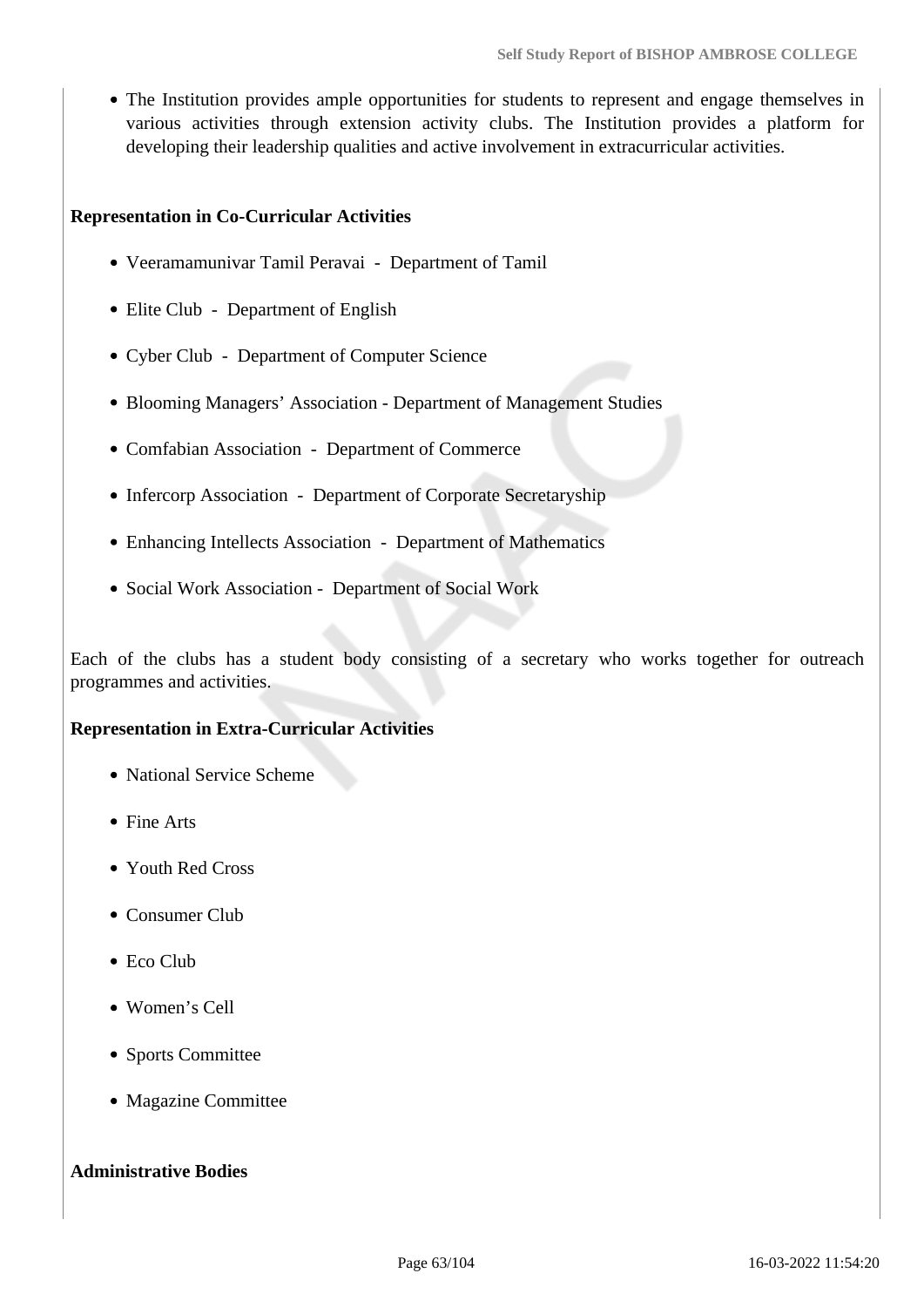- Student representation in student council
- Student office bearers in sports and games
- Student office bearers in cultural committees

| <b>File Description</b>           | <b>Document</b>      |
|-----------------------------------|----------------------|
| Upload any additional information | <b>View Document</b> |

 **5.3.3 Average number of sports and cultural events/competitions in which students of the Institution participated during last five years (organised by the institution/other institutions)**

**Response:** 40.2

5.3.3.1 **Number of sports and cultural events/competitions in which students of the Institution participated year-wise during last five years**

| 2019-20           | 2018-19 | 2017-<br>7-18 | 2016-17  | 2015-16     |
|-------------------|---------|---------------|----------|-------------|
| $\epsilon$<br>ے ب | 44      | 39            | റ<br>ر ب | $\sim$<br>ັ |

| <b>File Description</b>                                                                                                                                                                              | <b>Document</b>      |
|------------------------------------------------------------------------------------------------------------------------------------------------------------------------------------------------------|----------------------|
| Report of the event                                                                                                                                                                                  | <b>View Document</b> |
| Number of sports and cultural events/competitions<br>in which students of the Institution participated<br>during last five years (organised by the<br>institution/other institutions (Data Template) | <b>View Document</b> |

# **5.4 Alumni Engagement**

 **5.4.1 There is a registered Alumni Association that contributes significantly to the development of the institution through financial and/or other support services**

#### **Response:**

The Institution has produced successful graduates for more than 20 years. The passed out students maintain good relationships with the college. The institution is proud of its strong and well-settled alumni who are working in various fields.

There is an active Alumni group in contact through social networking. To strengthen the ties with alumni,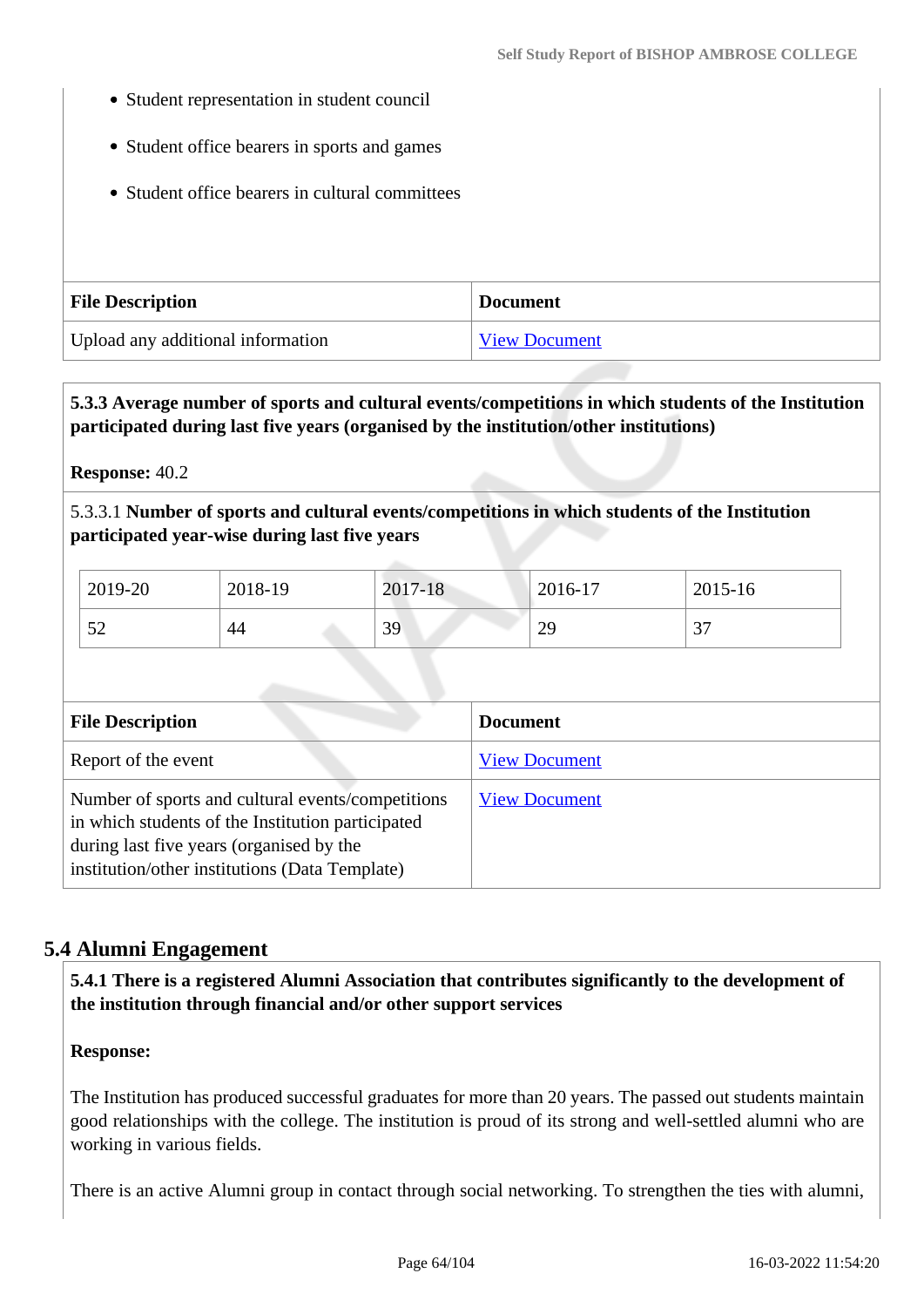meetings are conducted once a year.

Alumni are invited as resource persons for guest lectures, seminars and workshops to share their professional knowledge and experience.

The college magazine offers a dedicated space for the Alumni to encourage interaction with the institution.

Activities of the college are informed to Alumni through regular updates on its official website.

Alumni support the Institution by providing their valuable feedback about the curriculum and other academic and administrative activities.

| <b>File Description</b>           | <b>Document</b>      |  |
|-----------------------------------|----------------------|--|
| Upload any additional information | <b>View Document</b> |  |
|                                   |                      |  |

#### **5.4.2 Alumni contribution during the last five years (INR in lakhs)**

**Response:** E. <1 Lakhs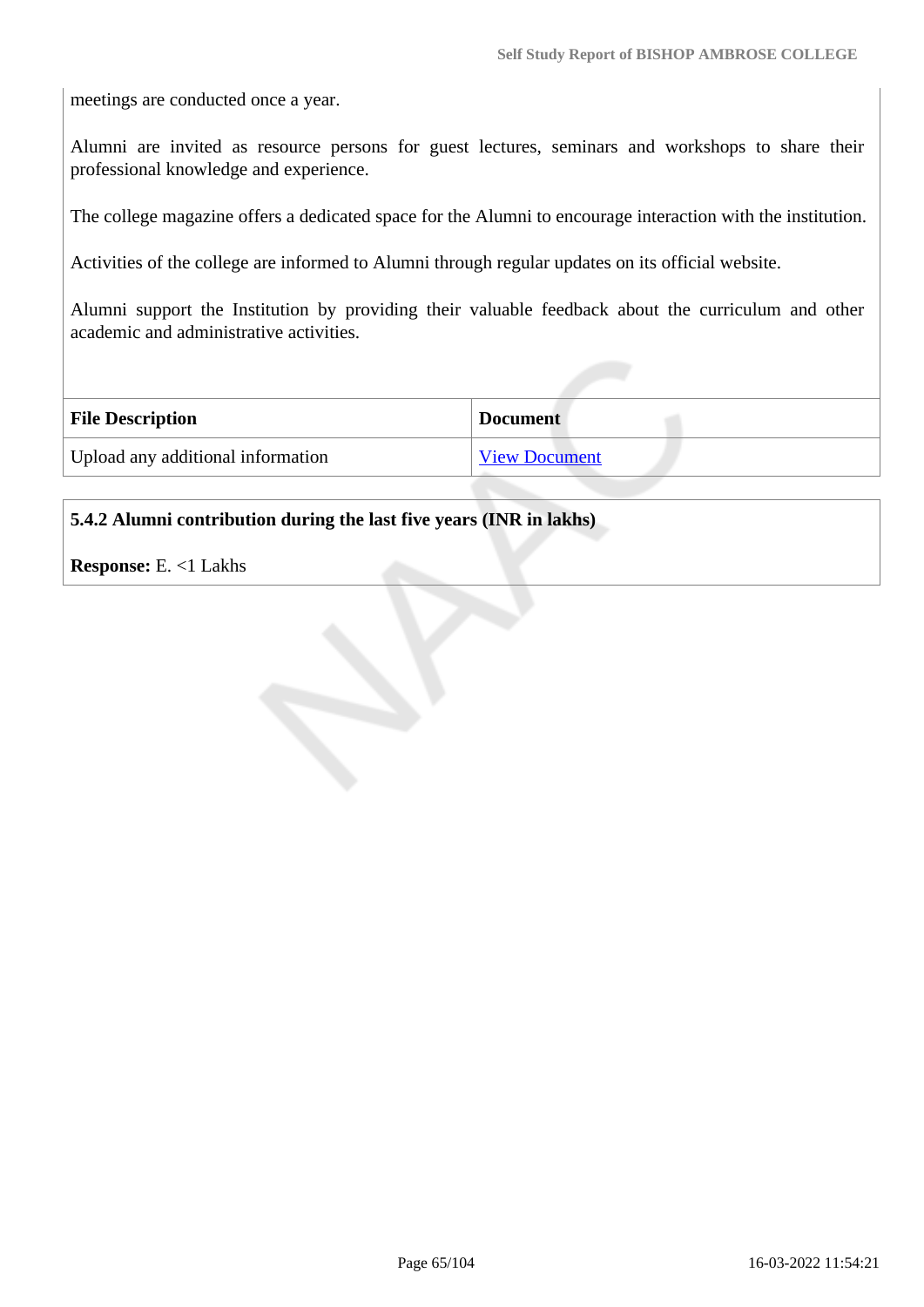# **Criterion 6 - Governance, Leadership and Management**

# **6.1 Institutional Vision and Leadership**

 **6.1.1 The governance of the institution is reflective of and in tune with the vision and mission of the institution**

#### **Response:**

#### **Vision**

Provide quality education focusing on values and formation of character to enable the youth to meet economic, social and environmental challenges.

#### **Mission**

- Creating an educational environment of integrity and performance.
- Seeking spiritual, social and moral values.
- Imbibing courage and confidence for personal growth.
- Fostering patriotic zeal and social responsibility.
- Promoting awareness for environmental concerns.

The concept of effective leadership is enshrined at all levels which reflect the governance of the college.

All plans and processes in the progress of college are accelerated by the Governing Body which is the highest decision-making body.

The governing body meets periodically to discuss the plans for the growth and development of the college. The development and implementation of the policies are carried out in tandem with the vision and mission of the college.

The Secretary of the college provides effective leadership to enhance the quality of education and performance of the institution which is the primary vision of the college.

The Principal, Vice-Principal and the Dean attend to the overall progress of the college in Academic and Administrative activities. They regularly meet to plan, discuss and implement academic and co-curricular activities of the college.

The next level of the circle of leadership encompasses the Heads of the Department with the team of faculty who take initiative to plan academic and extracurricular programmes which reflect the institution's goal.

Under the governance and guidance of IQAC, the faculty members actively involve themselves in the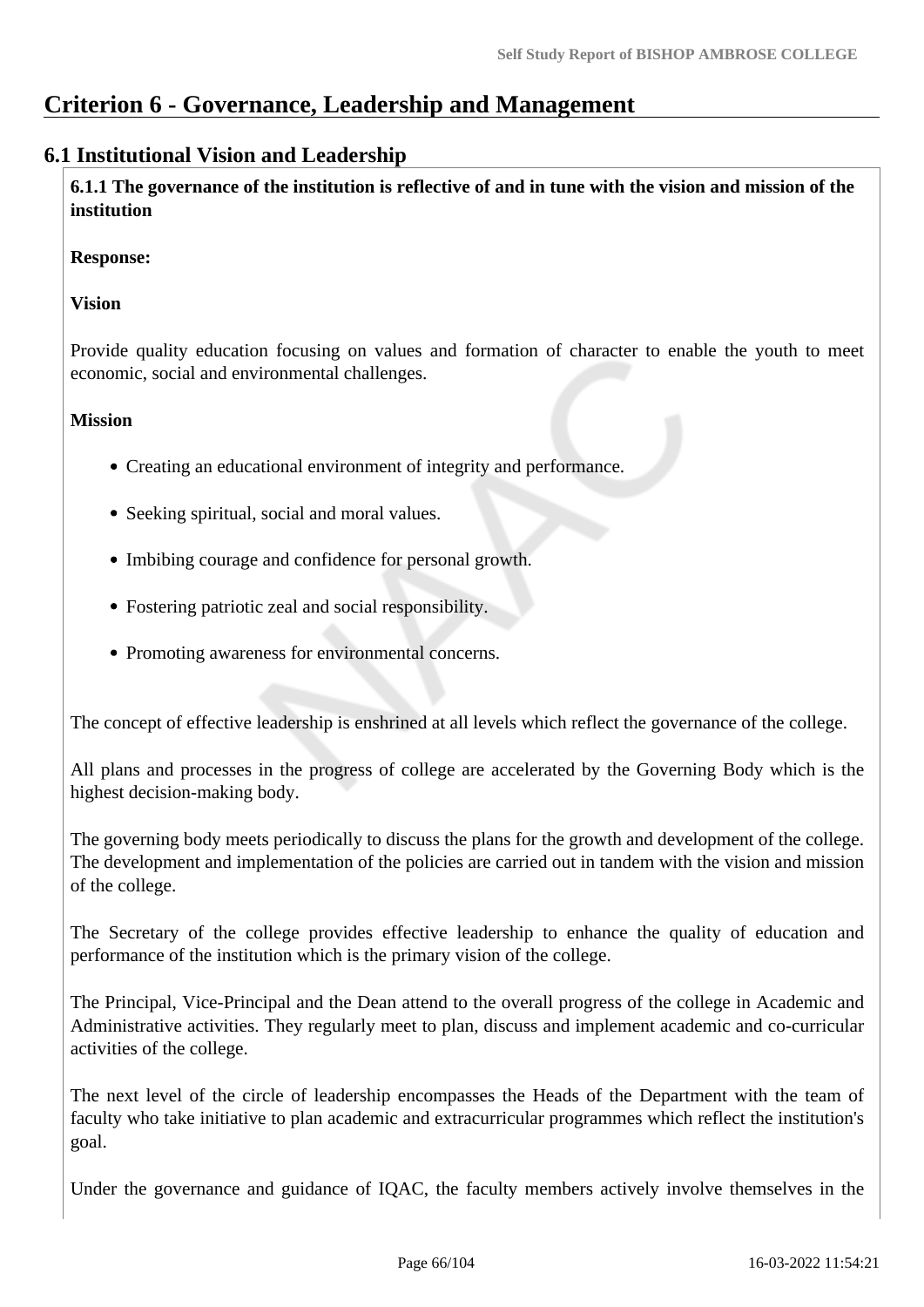activities of the college be it academic or administrative.

Important development and plans are discussed by the Principal along with the committee members.

The coordinators of various extensions conduct programmes and events with the student secretaries under the Headship of the Vice-Principal.

The Dean of Academics takes care of curricular aspects of Internal Assessments, model examination and induction of new Programmes.

The Heads of the Department manage the academic and administrative work of the Department.

The staff execute various activities of the department under the guidance of the Head.

The student's Council takes an active part in student affairs and in the execution of activities on campus.

Decisions about various Co-curricular and Extracurricular activities are taken in the meetings of the committees by the Principal.

The Principal constitutes various committees and clubs delegating the staff in charge for the smooth functioning of these committees.

The Student Council coordinates with class representatives for the organisation of various festivals, Sports Day, Annual day and other programmes.

| <b>File Description</b>           | <b>Document</b>      |
|-----------------------------------|----------------------|
| Upload any additional information | <b>View Document</b> |

# **6.1.2 The effective leadership is visible in various institutional practices such as decentralization and participative management**

#### **Response:**

The Institution makes all decisions regarding Administrative and Academics, Student and Faculty by adopting decentralization and participative management practices. This practice promotes a sense of belongingness among staff and students to execute efficient planning, improvising and developing oneness with the institution.

The Management implements Decentralisation by incorporating the following practices

- The College Secretary takes the lead in the Governance and Management of the institution.
- The College Council plays a major role in the decision making of academic and administrative affairs.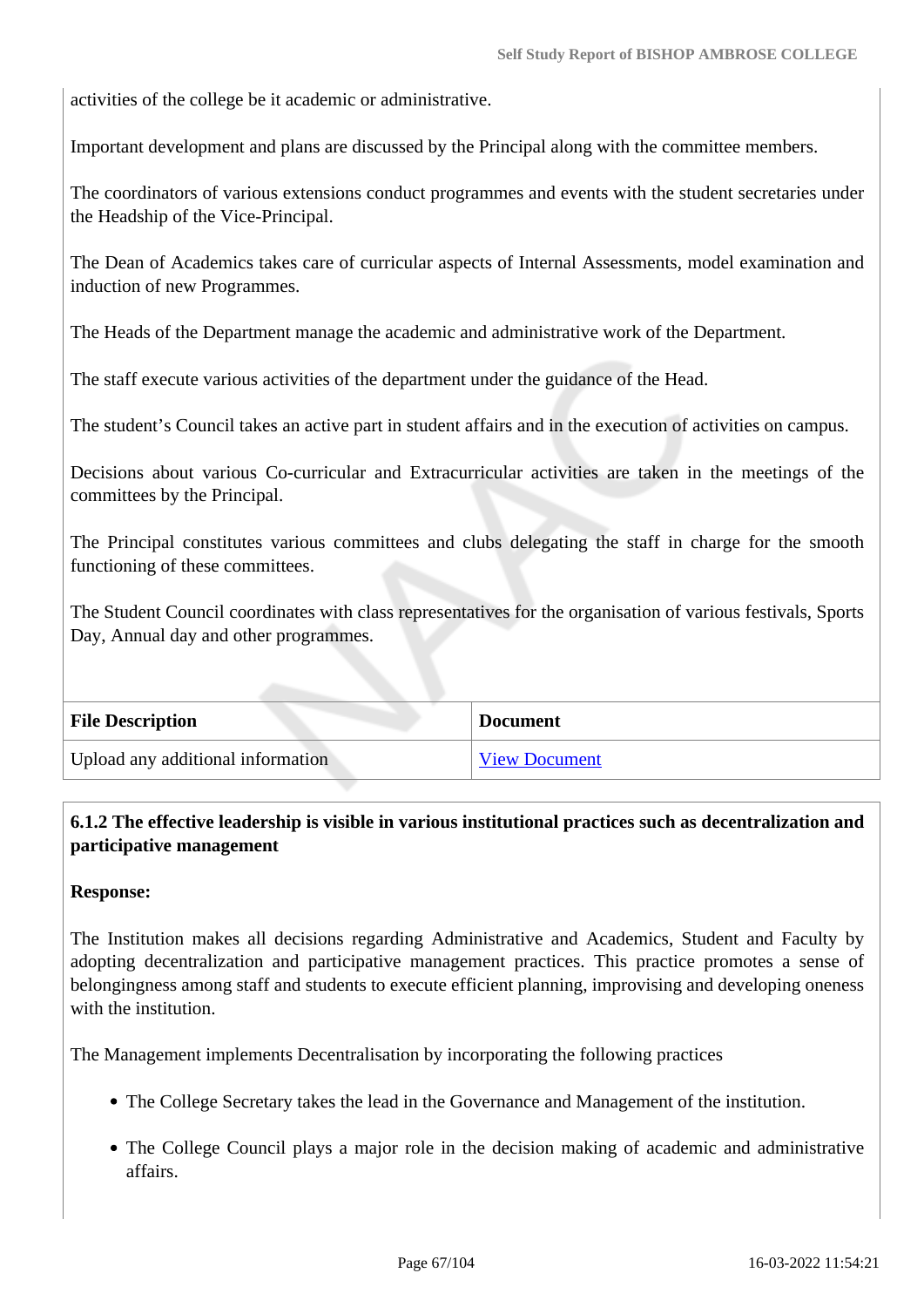- The Principal coordinates with the teaching, non-teaching and student council members for the effective functioning of the college.
- The coordinators of various extensions execute programmes and events with the student secretary under the headship of the Vice-Principal.
- The academic affairs discussed and finalised during HOD meetings are brought in the academic calendar.
- The Heads of the department hold regular meetings and decide matters on student activities and discipline.
- Involvement of Student Council on matters relating to student affairs.
- The quality circle of IQAC is an example of decentralisation and participative management of the college.
- The Principal assigns the staff various responsibilities by forming committees for college events.

## **Committees**

- The committees include IQAC, Student Union Council, Fine Arts Committee, Discipline Committee, Anti-ragging Committee, Grievance Redressal Committee, Internal Complaints Committee, Women's Cell, Sports Committee, NSS, YRC, and Placement Cell.
- The College assembly is conducted by the Departments in rotation.
- The faculty members actively carry out the activities of the Committees assigned.
- The coordinators of the extension activities exhibit involvement and responsibility for all the activities of the Extension Program.

#### **Case Study**

The institution faced an issue in regulating the late-comers to the college. The Principal, Heads and faculty members decided to deal with this matter by forming a Committee comprising a Student council and few staff members.

#### **Solutions suggested by the committee**

- 1.Late Register
- The committee recommended maintaining a late register for every department wise to identify regular latecomers.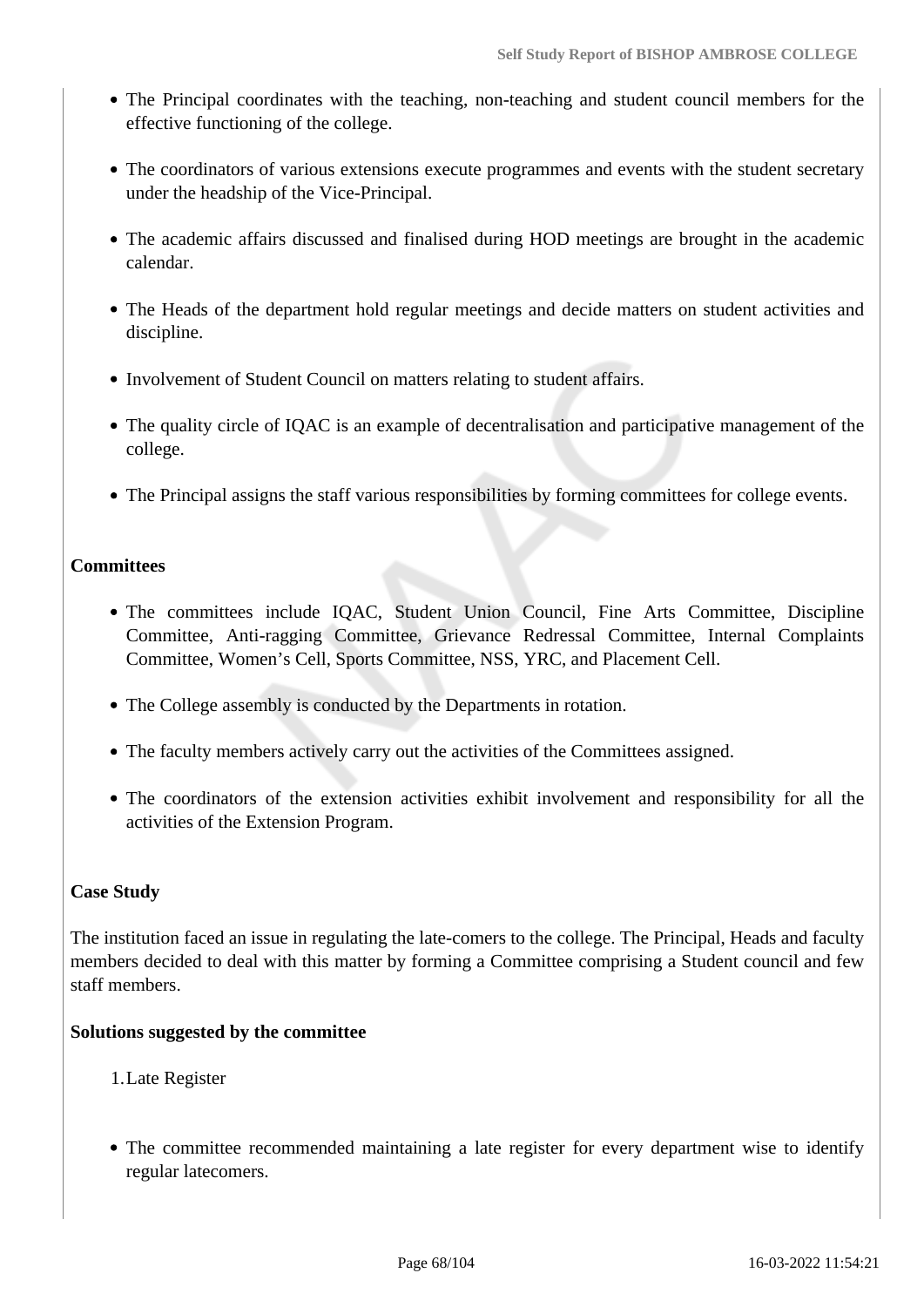- Maintaining the late register stimulated the students' self-consciousness of being identified as regular latecomers.
- 1.Peer group motivation
- The members of the Student Council took Peer-group motivation as another strategy to reduce the number of latecomers.

The suggestions of the committee were implemented. This strategy resulted positively and the number of students coming late gradually reduced.

| <b>File Description</b>           | <b>Document</b>      |
|-----------------------------------|----------------------|
| Upload any additional information | <b>View Document</b> |

# **6.2 Strategy Development and Deployment**

#### **6.2.1 The institutional Strategic / Perspective plan is effectively deployed**

#### **Response:**

The strategic plan of the college is aligned with the vision and mission of the institution. It is implemented through the following series of action plans.

| <b>Strategic Plan</b>                           | <b>Action Plan</b>                                                              |
|-------------------------------------------------|---------------------------------------------------------------------------------|
| To improve the quality of teaching and learning | • Focusing on Outcome-Based Education                                           |
|                                                 | • Promoting participative learning                                              |
|                                                 | • Exclusive activities for advanced learners<br>and slow learners               |
| To enhance the quality of staff                 | • Emphasis on research by publication in<br>journals and conference proceedings |
|                                                 | • Encouraging to participate in Faculty<br>Development Programmes.              |
|                                                 | • Motivating to complete online Faculty<br>Development Programmes through NPTEL |
|                                                 | • Encouraging faculty to complete Ph.D,                                         |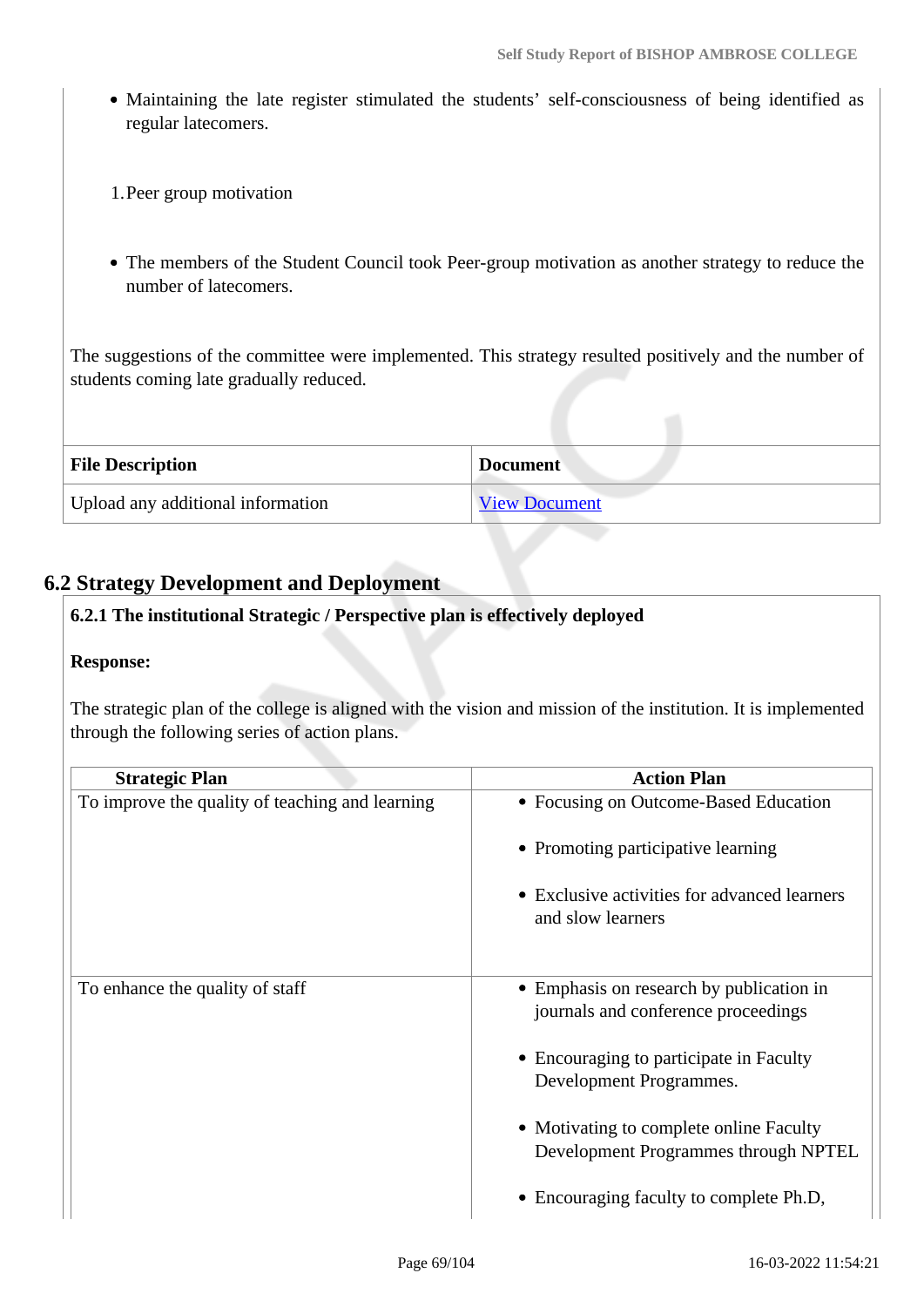|                                                              | NET, SET                                                                          |
|--------------------------------------------------------------|-----------------------------------------------------------------------------------|
| Concentration on value-based education                       | • Incorporating value education along with<br>regular curriculum                  |
|                                                              | • Focus on counselling and mentoring                                              |
| Imbibing social responsibility among students and<br>faculty | • Village adoption                                                                |
|                                                              | • Encouraging students to participate in<br>extension activities                  |
|                                                              | • Instructing the faculty to incorporate more<br>social responsibility activities |
| <b>Environmental Concerns</b>                                | Gardening on the college campus                                                   |
|                                                              | Activities through Eco Club and NSS                                               |

#### **Imbibing social responsibility among students**

The Management and the College place social responsibility as the fulcrum of its objective. Education without social justice produces entrenched hierarchies which exploit knowledge for personal gain. As a remedial measure, the college instils in the students the awareness about the socially underprivileged, the environmental degradation and the necessity of the student's community to ameliorate the ill effects. The college is stirring the social responsibility of the students to contribute their effort in creating a better world.

The institution adopted Karadimadai village, Coimbatore on 21st August 2019. The following are the social activities rendered by the students and staff in the village.

#### **1. Free Computer Education**

The children in the Karadimadai village are mostly from less privileged background and are ignorant about the use of computers and English. The students from the Department of Computer Science volunteered for free computer and English classes for the children twice a month. More than 100 students benefited from the free classes.

#### **2. Rainwater Harvesting**

The Karadimadi village lacks the facility for rainwater harvesting. The volunteers of the National Service Scheme helped to construct rainwater storage.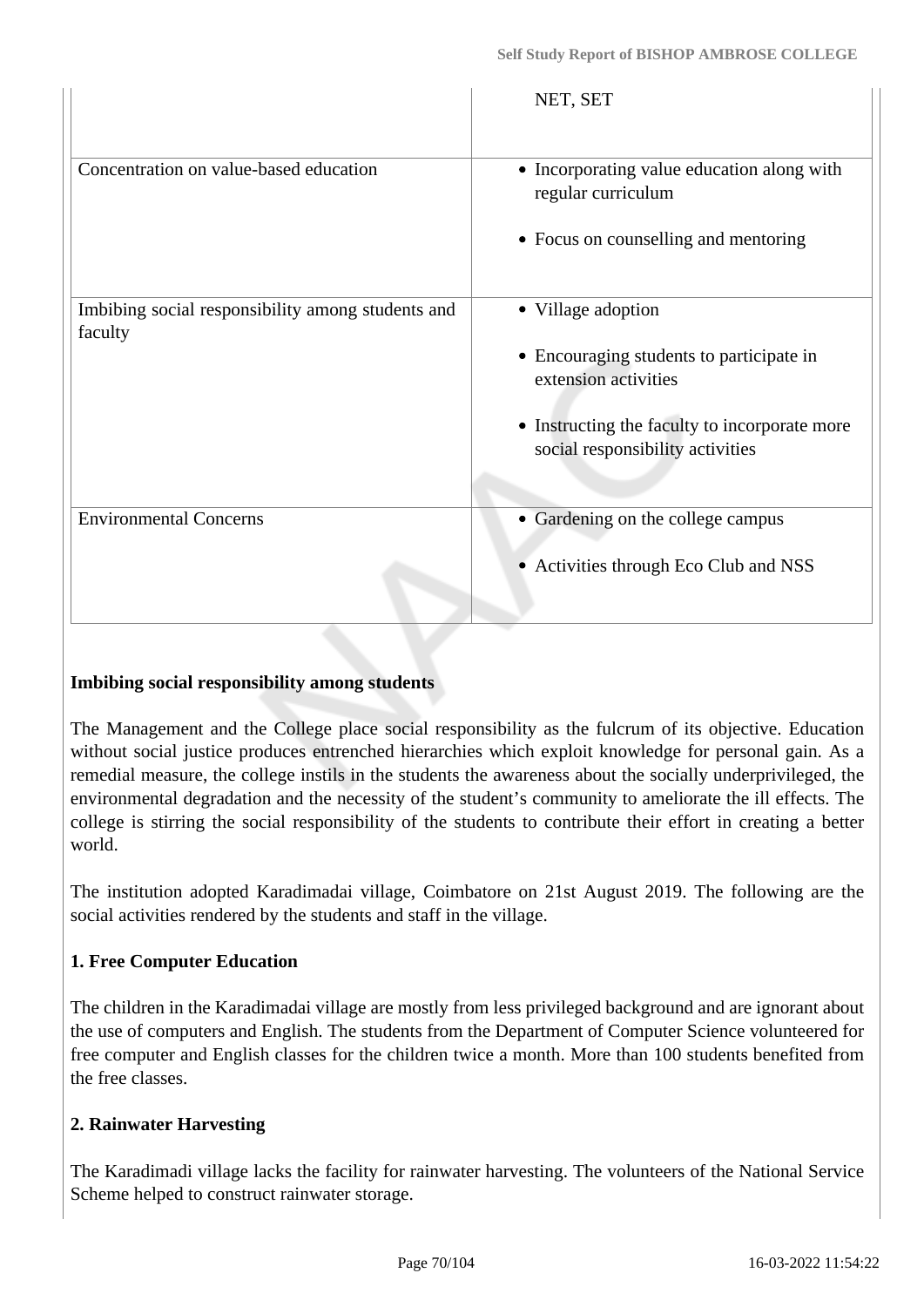# **3. Swachh Bharat Activities**

Through Swachh Bharat Internship Programme the students cleaned the Karadimadai village, painted the walls of the Government School and wrote Thirukkural on it.

#### **4. Green Environmental Awareness and Tree plantation**

The Institution organised Green Environmental awareness and tree plantation programmes in the village. Students and Staff planted more than 200 saplings.

#### **5. Covid-19 Relief and Awareness**

During Covid -19 the students and staff distributed free masks, Kabasura Kudineer, Hand Sanitizers and rice to the people of Karadimadi village and to the neighbourhood areas of the college.

These apart, the institution organises self-employment training, free medical camps and awareness programmes related to health and hygiene for the village people. The students and staff participate energetically and help the people to get benefit from it.

Developing an individual's social responsibility not only has its impact on the community but also, simultaneously triggers economic development, creating a holistic prospect.

| <b>File Description</b>                                   | <b>Document</b>      |
|-----------------------------------------------------------|----------------------|
| Upload any additional information                         | <b>View Document</b> |
| strategic Plan and deployment documents on the<br>website | <b>View Document</b> |

 **6.2.2 The functioning of the institutional bodies is effective and efficient as visible from policies, administrative setup, appointment, service rules and procedures, etc.**

#### **Response:**

#### **Organisational Structure of the College**

Bishop Ambrose College is an affiliated institution managed by the Coimbatore Diocesan Society. The Chairman holds the primary leadership position in the organogram. He supervises the overall activities of the college. The major financial decisions, Annual budget plan, Infrastructural development plan and policies are all approved by him.

The Secretary holds the second position next to the Chairman. He decides the strategic, perspective plans and functioning of the institution. The recruitment of teaching faculty and Principal is made by the Secretary following the policies laid down by the UGC from time to time.

The Principal, next to the Secretary is the Academic and Administrative Head of the institution. He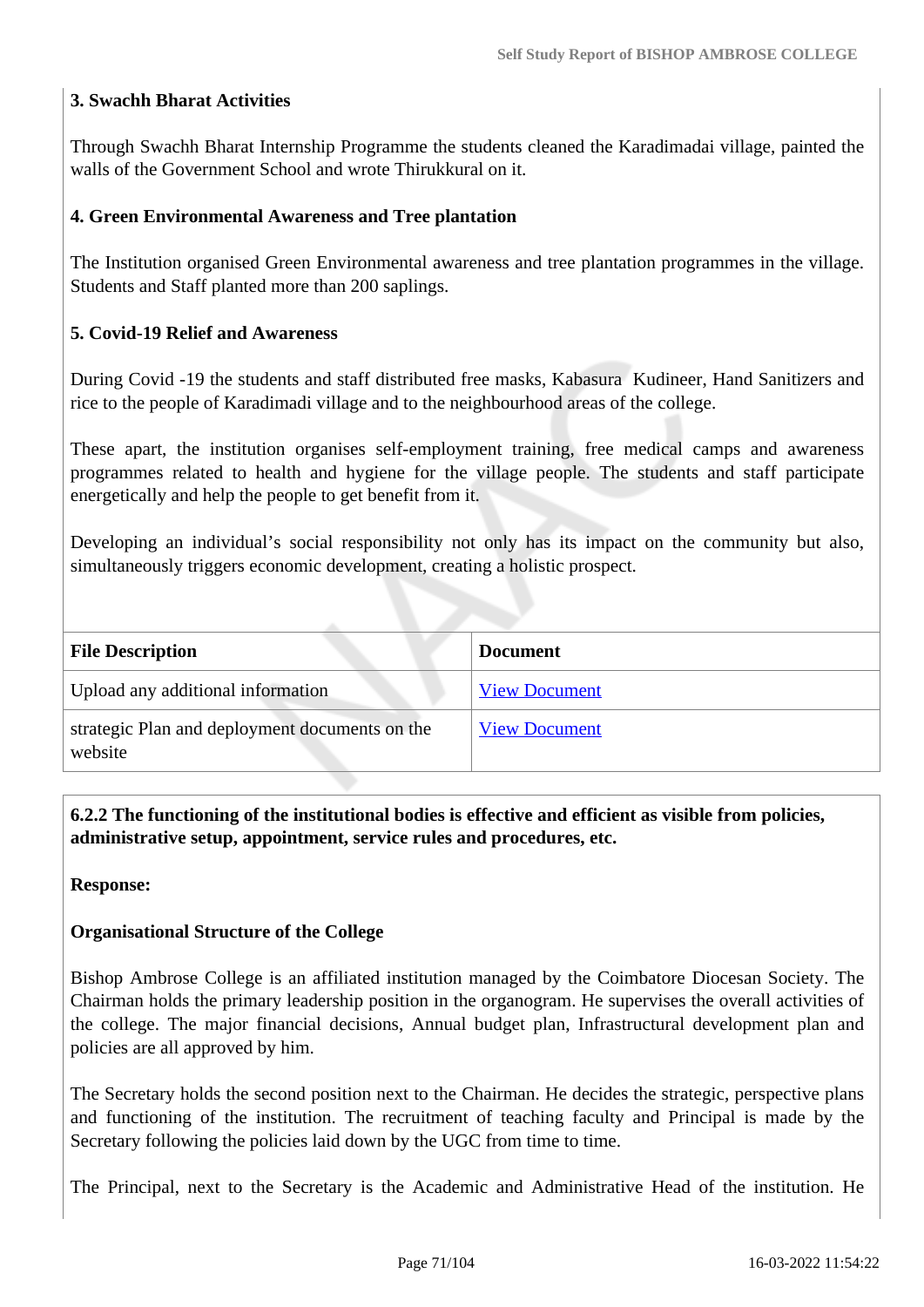provides direction to the entire organisation. He supervises the teaching and non-teaching staff, students ensuring discipline, attendance, punctuality, etc. He also supervises the academic activities conducted in the college, assigns various duties and controls the order and discipline of the college.

Vice –Principal assists the Principal in administration and facilitates Curricular, Co-curricular, and Extracurricular Activities. He aids in framing new policies, getting new courses, projects and UGC grants. He also guides the Placement cell of our college.

The Dean of Academics acts as a liaison in the institution and maintains effective communication among students, faculty, within the academic unit and with the administration. She helps in promoting the scholastic growth of the college as well as leads and coordinates the Department Heads in all academic matters, issuing necessary directions for implementation of the ordinances in academics and other decisions of the Principal.

The Heads of the Department carry out the Administrative and Academic responsibilities of the Departments with the help of faculty members.

The Administrative Officer provides administrative support and looks into day-to-day maintenance activities, checking and maintaining the stock room with the help of the Office Superintendent and Accountant.

The IQAC cell of the institution serves as a nodal agency for coordinating quality-related activities, including the adoption and dissemination of best practices. The feedback responses from students, parents and other stockholders on quality-related institutional processes are initiated by the cell. It prepares documents for the various activities of the institution.

The Physical Director of the institution assists the Principal in maintaining discipline. He assists in organizing the celebrations of National Festivals on the campus, conducts Intra college events, coaches and accompanies the players for all Intercollegiate, Inter-University tournaments.

The Librarian looks after the administration of the Library, cataloguing books, maintaining library materials, collecting, organizing and issuing library resources.

The various Extension and Association activities are planned and carried out effectively with the guidance of the heads, staff and association secretaries.

The Institution strictly relies and functions upon the policies, administrative set-up, appointment and service rules, procedures framed by the institutional bodies.

| <b>File Description</b>                       | <b>Document</b>      |
|-----------------------------------------------|----------------------|
| Link to Organogram of the Institution webpage | <b>View Document</b> |

#### **6.2.3 Implementation of e-governance in areas of operation**

#### **1.Administration**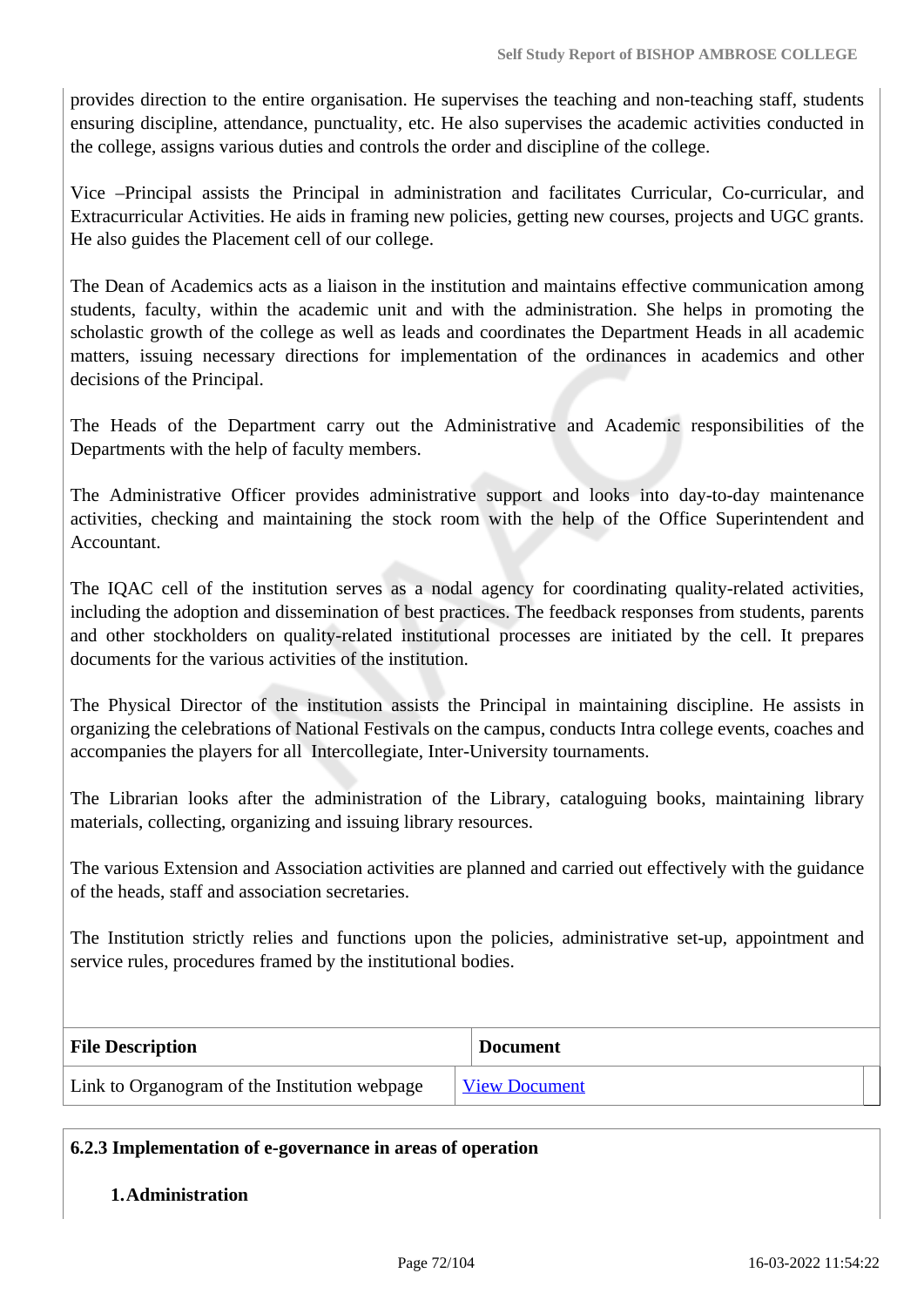# **2.Finance and Accounts 3.Student Admission and Support**

# **4.Examination**

**Response:** A. All of the above

| <b>File Description</b>                                                                | <b>Document</b>      |
|----------------------------------------------------------------------------------------|----------------------|
| Screen shots of user interfaces                                                        | <b>View Document</b> |
| ERP (Enterprise Resource Planning) Document                                            | <b>View Document</b> |
| Details of implementation of e-governance in areas<br>of operation, Administration etc | <b>View Document</b> |

# **6.3 Faculty Empowerment Strategies**

**6.3.1 The institution has effective welfare measures for teaching and non-teaching staff**

# **Response:**

The college recognizes the commitment and dedication of the staff.

The Institution has the following welfare measures for teaching and non-teaching:

# **Welfare Measures for teaching staff:**

- Employee Provident Fund (EPF) is provided to staff
- Employee State Insurance (ESI) applies to eligible staff
- Group Insurance is provided to all the staff by the Institution.
- Free transportation facility is provided for Teaching Staff.
- A festival Bonus is offered to all staff.
- The institution encourages staff to pursue higher education by motivating them to register and complete PhD and other courses.
- Faculty members are recognized and awarded for their academic achievements.
- The Faculty Development Programme is organized for staff members at the beginning of every academic year.
- The Institution conducts sports events for staff members and encourages them to participate.
- A separate parking facility is provided for staff members.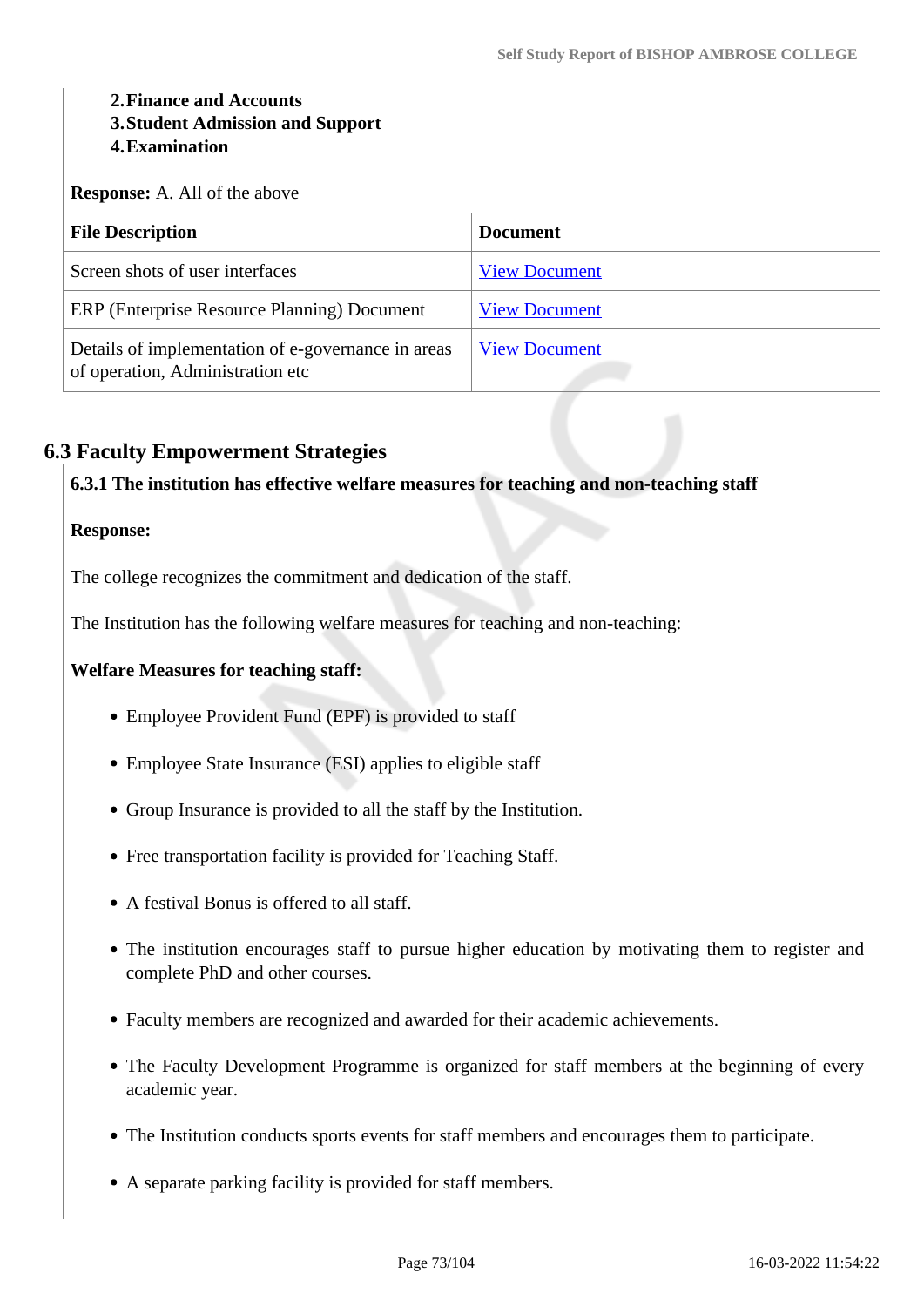### **Welfare Measures for Non-teaching staff:**

- Employee Provident Fund (EPF) is available to Non-teaching staff.
- Employee State Insurance (ESI) applies to eligible Non-teaching staff.
- Group Insurance is provided to all Non-teaching staff.
- All Non-teaching staff are also provided with Festival Bonus.

| <b>File Description</b>           | <b>Document</b>      |
|-----------------------------------|----------------------|
| Upload any additional information | <b>View Document</b> |

 **6.3.2 Average percentage of teachers provided with financial support to attend conferences/workshops and towards membership fee of professional bodies during the last five years**

#### **Response:** 0

6.3.2.1 **Number of teachers provided with financial support to attend conferences/workshops and towards membership fee of professional bodies year wise during the last five years**

| 2019-20 | 2018-19 | 2017-18 | 2016-17 | 2015-16 |
|---------|---------|---------|---------|---------|
|         |         | ν       |         |         |

| <b>File Description</b>                                                                                                  | <b>Document</b>      |
|--------------------------------------------------------------------------------------------------------------------------|----------------------|
| Details of teachers provided with financial support<br>to attend conference, workshops etc during the last<br>five years | <b>View Document</b> |

# **6.3.3 Average number of professional development /administrative training programs organized by the institution for teaching and non teaching staff during the last five years**

**Response:** 1

6.3.3.1 **Total number of professional development /administrative training Programmes organized by the institution for teaching and non teaching staff year-wise during the last five years**

| 2019-20 | 2018-19 | 2017-18 | 2016-17 | $2015 - 16$ |
|---------|---------|---------|---------|-------------|
|         |         |         |         | ∽           |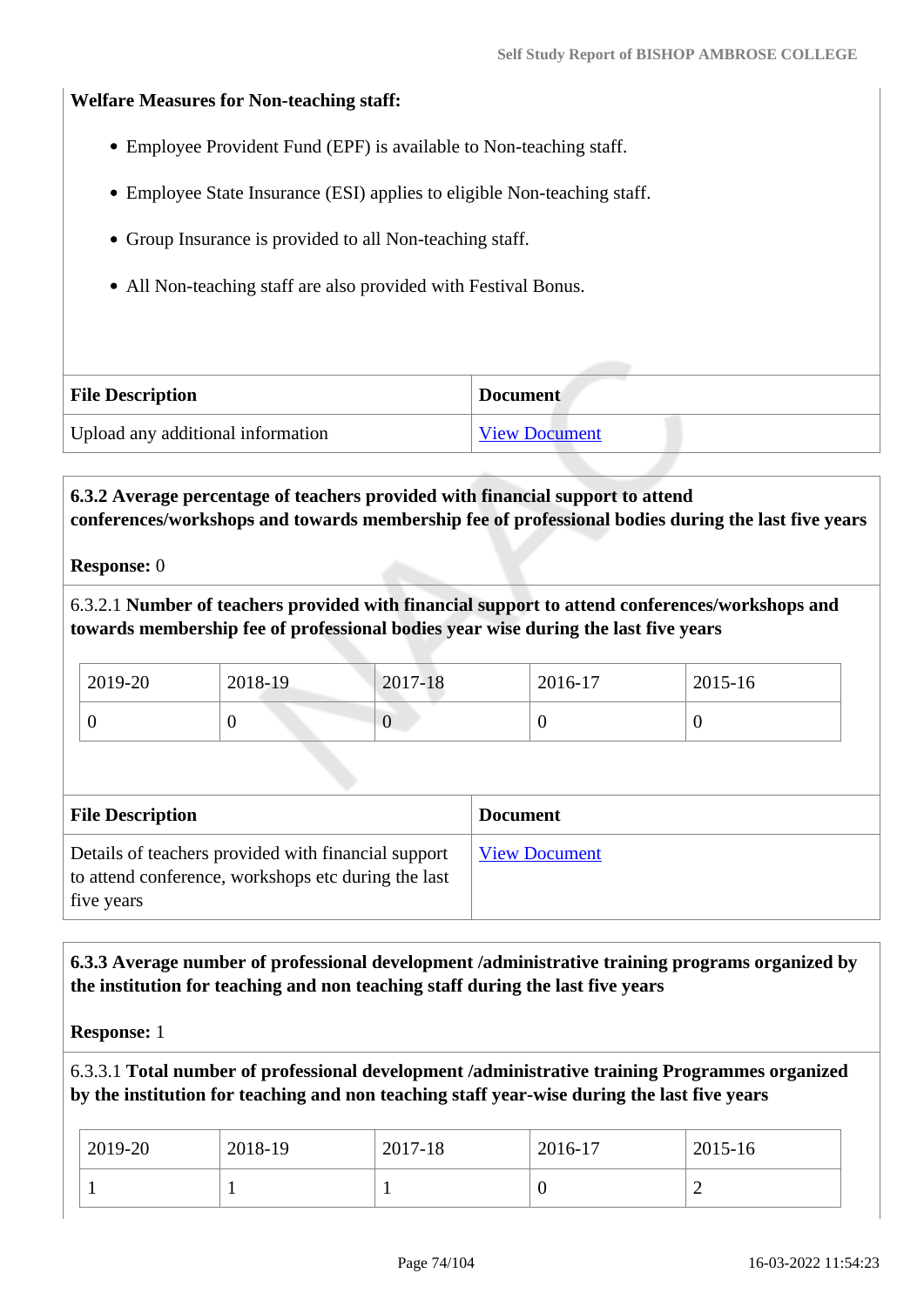| <b>File Description</b>                                                                                                                        | <b>Document</b>      |
|------------------------------------------------------------------------------------------------------------------------------------------------|----------------------|
| Upload any additional information                                                                                                              | <b>View Document</b> |
| Details of professional development / administrative<br>training Programmes organized by the University<br>for teaching and non teaching staff | <b>View Document</b> |

 **6.3.4 Average percentage of teachers undergoing online/ face-to-face Faculty Development Programmes (FDP)during the last five years (Professional Development Programmes, Orientation / Induction Programmes, Refresher Course, Short Term Course ).**

**Response:** 14.15

6.3.4.1 **Total number of teachers attending professional development Programmes viz., Orientation / Induction Programme, Refresher Course, Short Term Course year-wise during the last five years**

| 2019-20        | 2018-19 | 2017-18          | $2016 - 17$ | 2015-16 |
|----------------|---------|------------------|-------------|---------|
| $\Omega$<br>υJ |         | $\boldsymbol{0}$ | ◡           |         |

| <b>File Description</b>                                                                         | <b>Document</b>      |
|-------------------------------------------------------------------------------------------------|----------------------|
| Upload any additional information                                                               | <b>View Document</b> |
| Details of teachers attending professional<br>development programmes during the last five years | <b>View Document</b> |

# **6.3.5 Institutions Performance Appraisal System for teaching and non-teaching staff**

# **Response:**

To enhance the professional growth and development of teaching and non-teaching staff the institution implements various Performance Appraisal measures.

# **Performance Appraisal System for Teaching staff**

- Feedback is obtained from students
- Self appraisal form of teaching faculty
- Hod evaluation about their respective department teaching faculty
- Result analysis of semester exams are considered as a parameter for their academic performance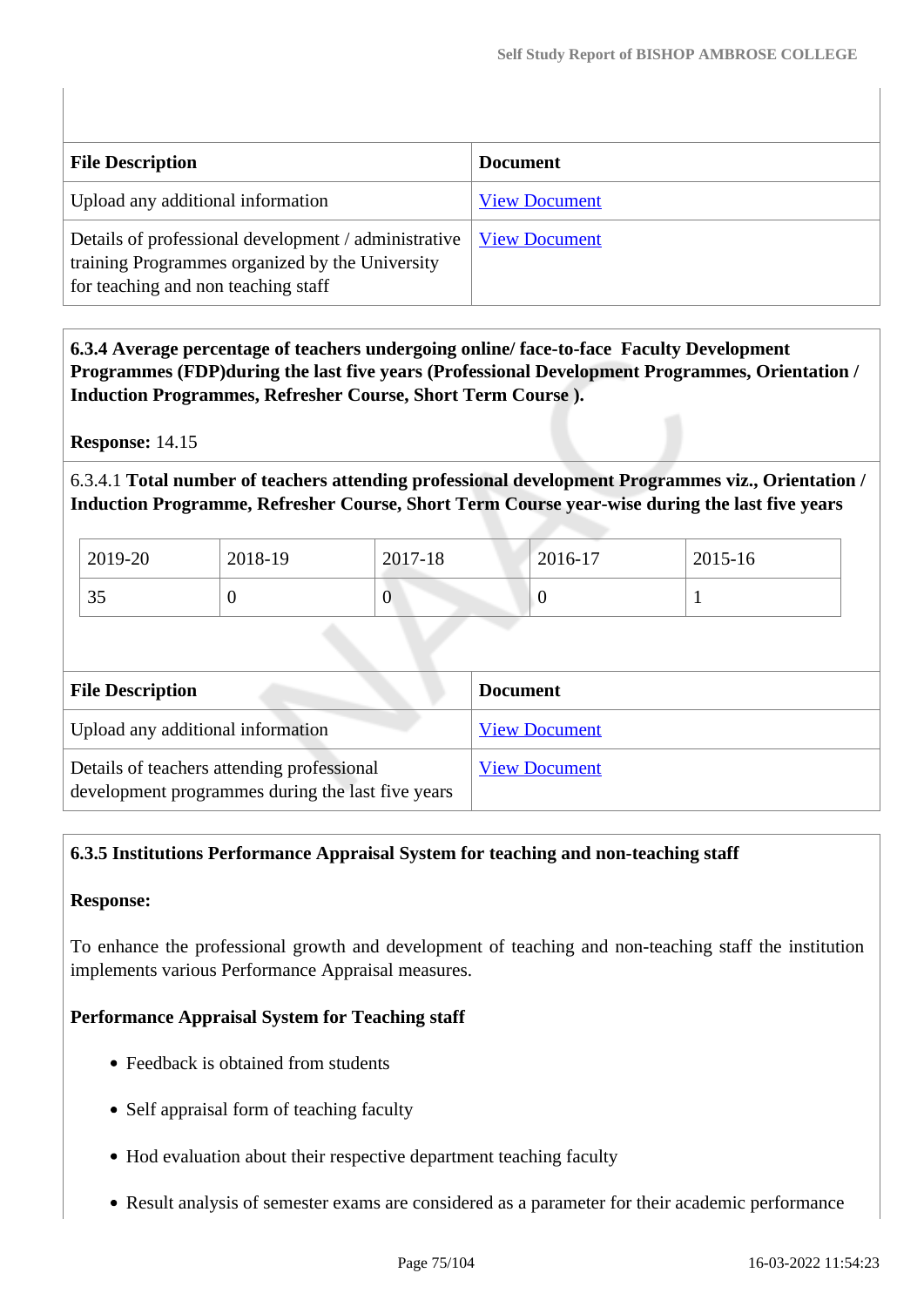- The number of publications in journals and conference proceedings by the staff
- Participation in various academic and administrative activities within the institution and other institutions
- Membership in Academic bodies
- Class control, subject knowledge and relationship with students are considered
- Upgrading their knowledge by enrolling New Programme or Diplomas, registering in online FDP such as Swayam-NPTEL
- Staff are also stirred to adopt Innovation in teaching methods
- Rapport with peer
- Awards and recognition related to academic excellence and achievements

### **Performance Appraisal System for Non-Teaching staff**

- Timely completion of work
- Efficiency in work
- Creativity
- Error-free work
- Relationship with teaching staff and students
- Willingness to learn technical skills like automation, accounting software

| <b>File Description</b>           | <b>Document</b>      |
|-----------------------------------|----------------------|
| Upload any additional information | <b>View Document</b> |

#### **6.4 Financial Management and Resource Mobilization**

# **6.4.1 Institution conducts internal and external financial audits regularly**

#### **Response:**

The Audits of the institution are done in two layers.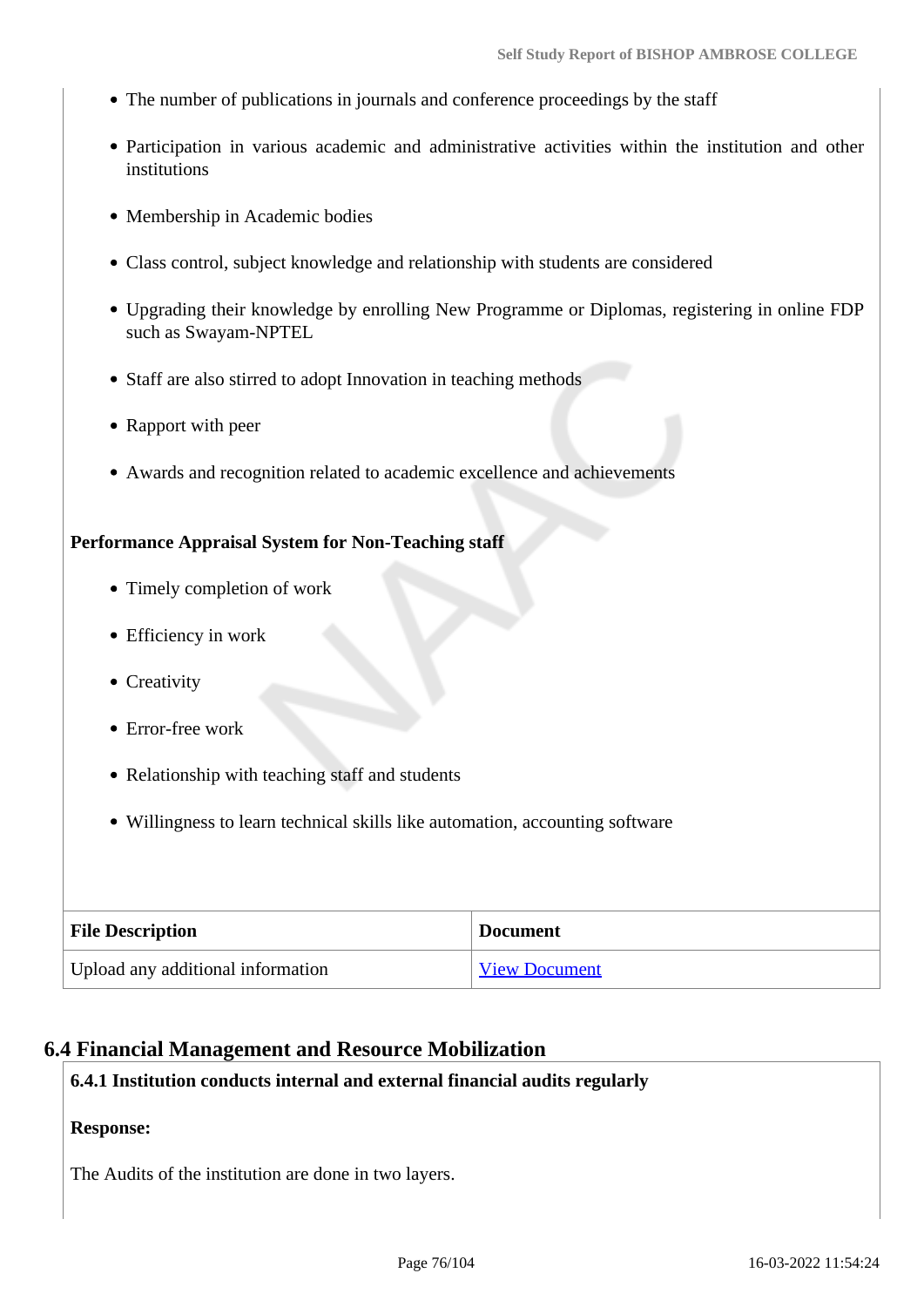# **Internal Audit:**

- Audit of the accounts of the college is done every year.
- The administrator Officer (AO) conducts the internal audit once in six months.
- Internal audit reports are maintained by AO.
- Bills, payments, vouchers and all transaction details maintained by AO are verified by the college Secretary.
- The audit report is prepared and submitted to the Secretary after the verification of the documents.
- The doubtful matters are consulted with external auditors.
- Errors if found are rectified instantly.

# **External Audit:**

- The External Auditor is appointed by the Coimbatore Roman Catholic Society.
- The auditor analyses all the income and expenditure of the institution.
- The institution adopts a proper mechanism for settling audit objections that arise during the process of auditing.
- Follow-up actions are initiated for the audit objections.

| <b>File Description</b>           | <b>Document</b>      |
|-----------------------------------|----------------------|
| Upload any additional information | <b>View Document</b> |

# **6.4.2 Funds / Grants received from non-government bodies, individuals, philanthropers during the last five years (not covered in Criterion III)**

# **Response:** 0

6.4.2.1 Total Grants received from non-government bodies, individuals, Philanthropers year wise during the last five years (INR in Lakhs)

|             | $2015 - 16$ |
|-------------|-------------|
| 0<br>ν<br>U | ν           |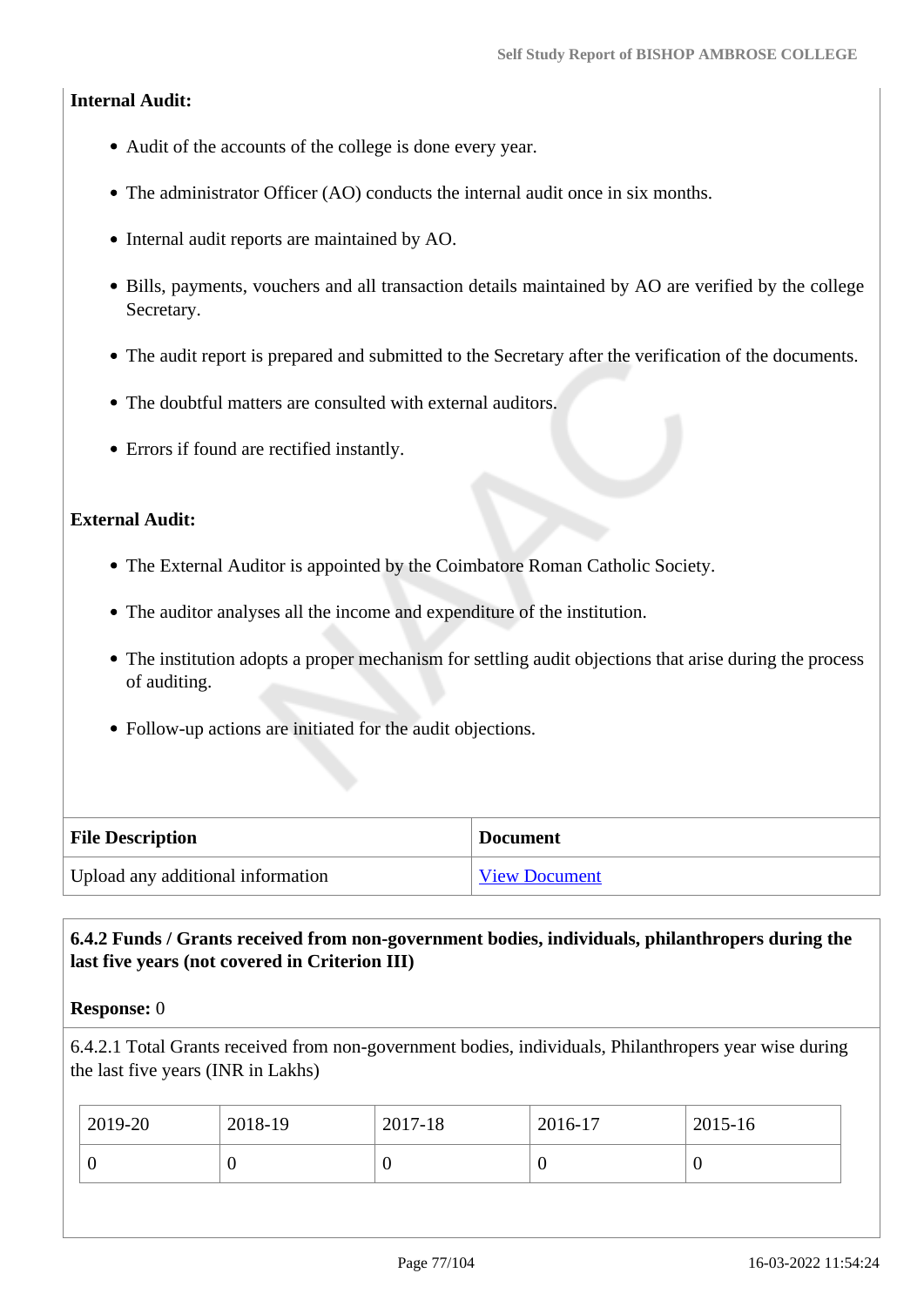| <b>File Description</b>                                                                                                             | <b>Document</b>      |
|-------------------------------------------------------------------------------------------------------------------------------------|----------------------|
| Details of Funds / Grants received from of the non-<br>government bodies, individuals, Philanthropers<br>during the last five years | <b>View Document</b> |

## **6.4.3 Institutional strategies for mobilisation of funds and the optimal utilisation of resources**

#### **Response:**

# **Mobilisation:**

The Institution mobilises its funds through the following means

The major source of funds for the institution is from the student's tuition fee. Another source of funds is the collection of Bus fees. Other sources include the voluntary contribution of funds from Philanthropists and registration fees collected from staff and students during Regional and National Level Seminars.

# **Utilization:**

The institution prepares a budget at the beginning of every year and submits the same to the Governing Body. The budget is verified at the Governing Body meeting. After the approval the institution utilises its resources for the following:

- Development of Infrastructure
- E-Library Subscription to E-Journals
- Purchase of library books
- College day academic prizes
- Automation
- Purchase of Teaching and Learning equipment
- Faculty Development Programme, Workshop and Conferences
- Introduction of New programmes
- Procurement of lab consumables
- Staff Salary
- Fund allocation to Clubs and Extension activities
- Fund allocation for sports and cultural competitions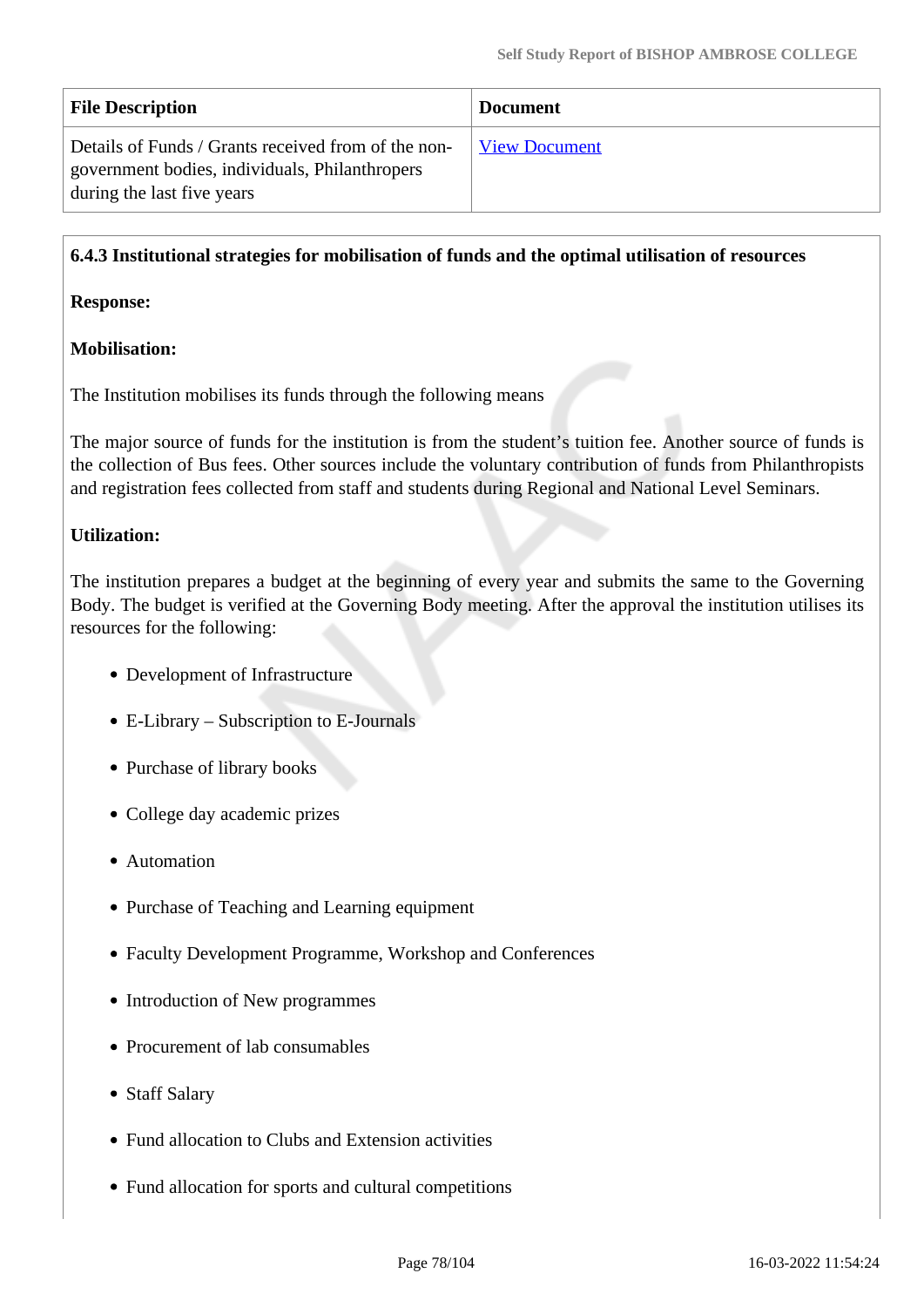• Providing support to the adopted village

| <b>File Description</b>           | <b>Document</b>      |
|-----------------------------------|----------------------|
| Upload any additional information | <b>View Document</b> |

# **6.5 Internal Quality Assurance System**

 **6.5.1 Internal Quality Assurance Cell (IQAC) has contributed significantly for institutionalizing the quality assurance strategies and processes**

# **Response:**

The IQAC strives continuously to promote and ensure quality in all its endeavours. For the enhancement of quality, the IQAC has consciously and consistently initiated the following activities.

- Village Adoption
- Paperless Communication
- Providing online proforma and template for report and data
- Documentation of all activities
- Digitalization of Library
- Upgradation of the College Website
- Establishment of the local chapter for Swayam NPTEL
- Accreditation process
- Enhancement of staff quality
- Digitalization of Institution's activities

The IQAC has implemented the following two practices in addition to the above

- Automation of Academic and Administrative activities
- Formation of Quality Circle

#### **Practice 1**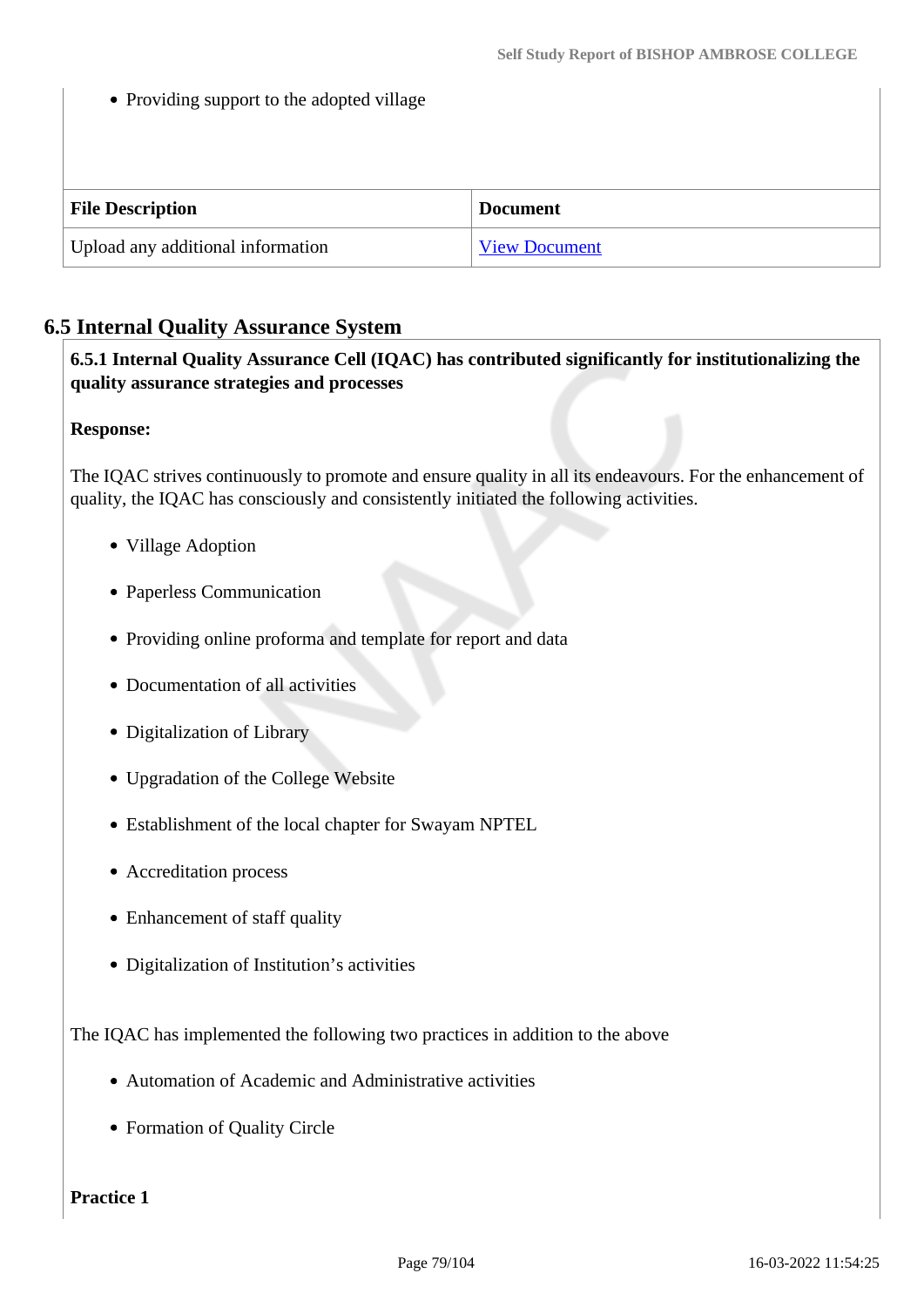# **Automation of Academic and Administrative activities**

To ensure the quality of the institution, Internal Quality Assurance Cell took the initiative to computerize academic and administrative work. Automation software Logic Launch was purchased in 2019. The Institution uses it for administration, finance, accounts, admission, academic and examination details with optimum operational effectiveness.

E-documentation of academic work is transparent and sustainable. It has minimized manual labour and paperwork. Faculty members are provided with an individual login ID for academic work. Maintenance of attendance and calculation internal marks are made simple by user-friendly automation. It ensures that the data of the institution is safe and protected from external threats and provides easy access to the users. The IQAC monitors the systematic, smooth flow, retrieval and efficacy of data.

The software supports audits, accounts and compliances. It helps in maintaining the registers and all clerical activities. It also aids in the digitalization process of the library. Reports can be generated for automated documents.

### **Practice 2**

### **Formation of Quality Circle**

The IQAC initiated the formation of the Ambrosian Quality Circle (AQC). It was formed with a perspective of providing information concerning quality-related matters. The Ambrosian Quality Circle consists of Heads of the Department and the coordinators from each Department. AQC focuses on improving the overall quality of the institution and overcoming difficulties related to teaching-learning.

The Ambrosian Quality Circle meets twice every month. It discusses quality initiatives by generating ideas through brainstorming and suggest Strategies for strengthening the NAAC criteria. The team identifies the initiative opportunities and diagnose various possibilities to derive a feasible solution through mutual and collaborative approaches.

The members of AQC coordinate with their respective department staff to execute the proposals and activities of the IQAC.

| <b>File Description</b>           | <b>Document</b>      |
|-----------------------------------|----------------------|
| Upload any additional information | <b>View Document</b> |

 **6.5.2 The institution reviews its teaching learning process, structures & methodologies of operations and learning outcomes at periodic intervals through IQAC set up as per norms and recorded the incremental improvement in various activities ( For first cycle - Incremental improvements made for the preceding five years with regard to quality For second and subsequent cycles - Incremental improvements made for the preceding five years with regard to quality and post accreditation quality initiatives )** 

**Response:**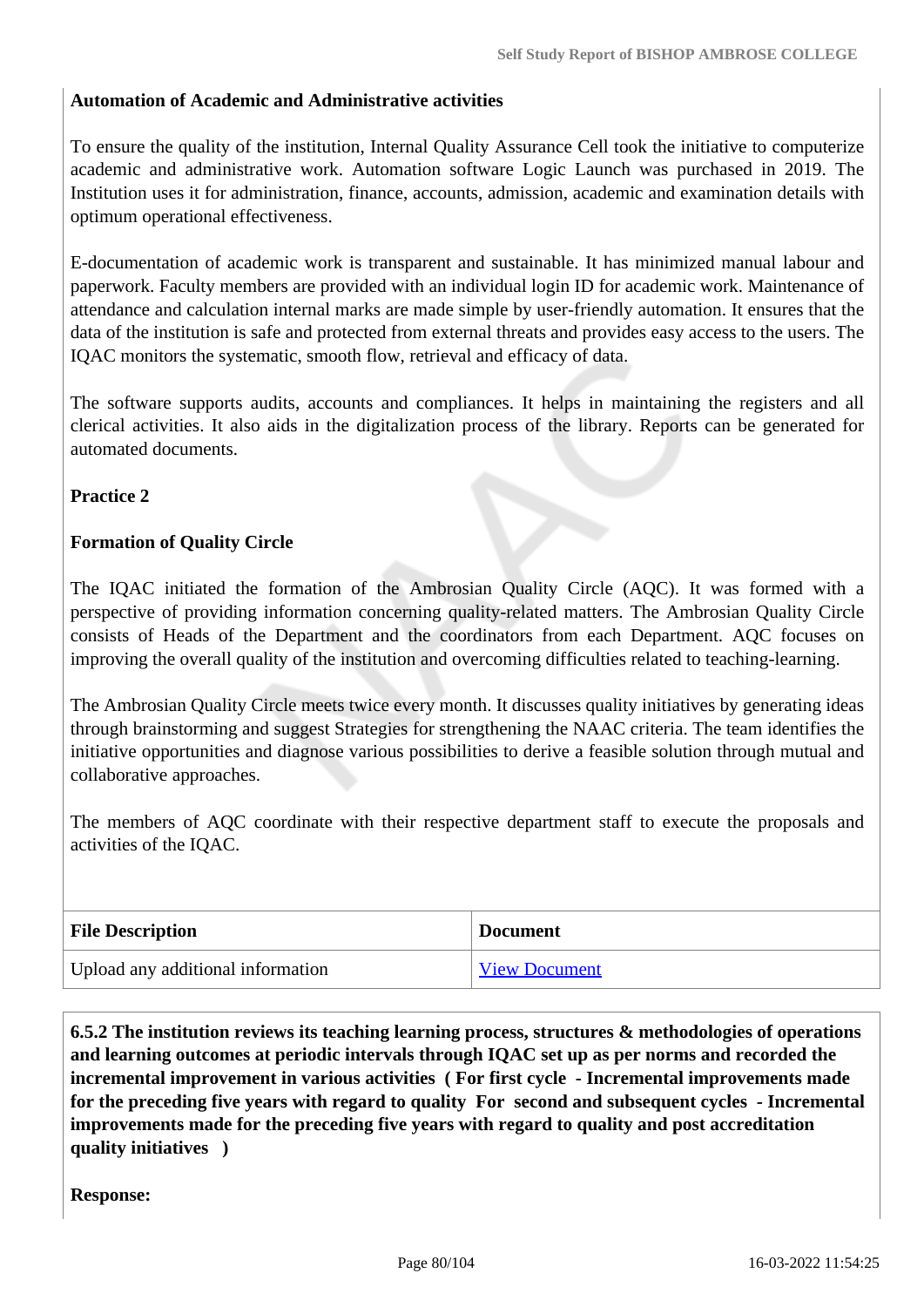# **1. Staff Quality Development**

The institution facilitates the professional approach to staff progression. The institution follows all procedures, policies to enhance the competencies of staff members. Through IQAC, the institution supports and motivates the staff and stresses that quality development of staff plays a crucial role in building the institution's potentiality.

IQAC monitors the development of staff members regularly by collecting reports from the respective Head of the Department. It implements the performance appraisal by the following criteria

- Publishing books and chapters in edited volumes.
- Paper presentation in conferences.
- Publishing research papers in National and International Journals.
- Attending FDP, Professional Development Programmes, Orientation, Induction programmes, Refresher Course, Short Term Course etc.
- Attending seminars and workshops in other institutions.
- Clearing FDP in NPTEL with awards.
- Pursuing/Completing Higher Studies.
- Holding membership in Academic Council, Board of Studies and other university representation.
- Usage of ICT enabled tools for teaching and learning.
- Participation in academic and administrative activities of the institution.

#### **2. Effective implementation of outcome-based education**

To propel quality education into higher standards, IQAC promotes outcome-based education in the following ways:

- Reviews the programme outcome and course outcome of all programmes.
- IQAC emphasizes all staff members into considering the following points on POs, PSOs and COs:
- Course oriented Outcomes.
- Ensure outcomes meet the understanding level of Undergraduate and Postgraduate students.
- Outcomes should match the current Industry Requirement.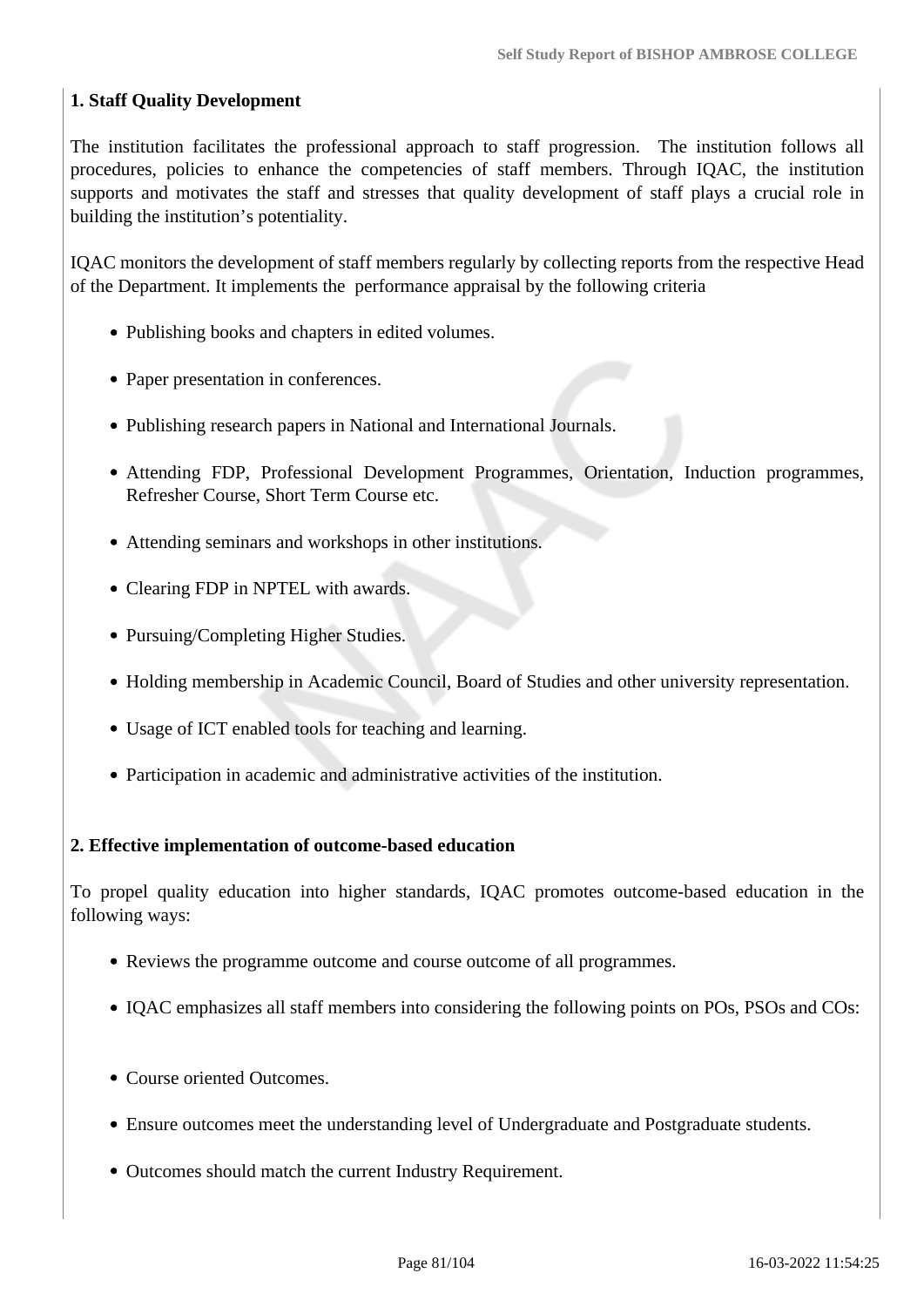- Should be reliable and attainable.
- Staff evaluation is done during and after the completion of each course.
- Emphasis is given on student-centric teaching and learning.
- Evaluate the progress of graduates.
- Adopting appropriate pedagogical tools for course outcome delivery
- Instruct the staff to attend seminars on topics related to OBE.

| <b>File Description</b>           | <b>Document</b>      |
|-----------------------------------|----------------------|
| Upload any additional information | <b>View Document</b> |

#### **6.5.3 Quality assurance initiatives of the institution include:**

- **1.Regular meeting of Internal Quality Assurance Cell (IQAC); Feedback collected, analysed and used for improvements**
- **2.Collaborative quality intitiatives with other institution(s)**
- **3.Participation in NIRF**
- **4.any other quality audit recognized by state, national or international agencies (ISO Certification, NBA)**

#### **Response:** B. 3 of the above

| <b>File Description</b>                                                                    | <b>Document</b>      |
|--------------------------------------------------------------------------------------------|----------------------|
| Upload details of Quality assurance initiatives of the <u>View Document</u><br>institution |                      |
| Upload any additional information                                                          | <b>View Document</b> |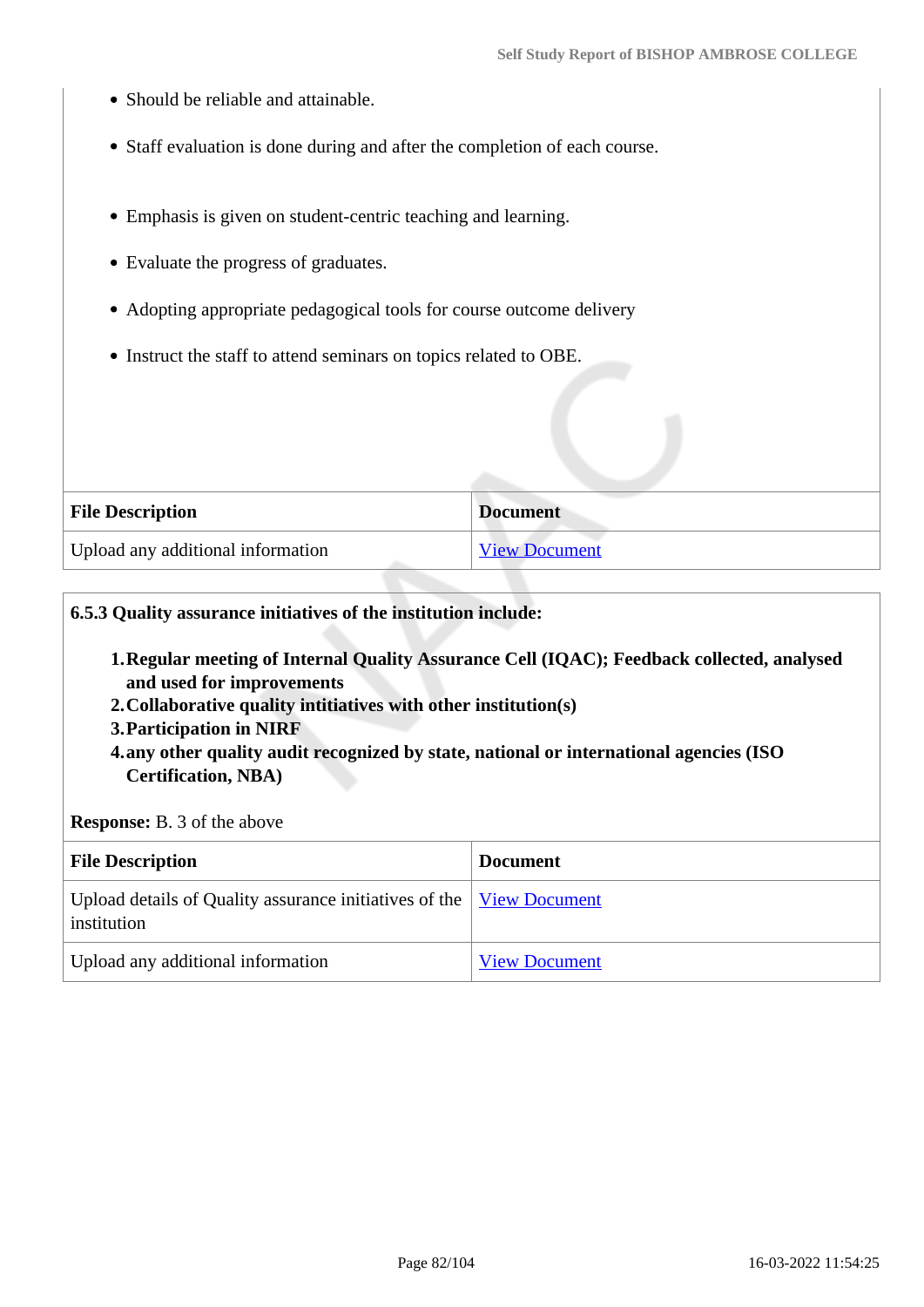# **Criterion 7 - Institutional Values and Best Practices**

# **7.1 Institutional Values and Social Responsibilities**

 **7.1.1 Measures initiated by the Institution for the promotion of gender equity during the last five years.**

# **Response:**

Securing gender equity is not empowering oneself or one's own status but working together to eliminate power hierarchies. The Institution practices gender sensitivity by providing equal opportunities to men and women in all academic and administrative activities. The gender sensitization action plan is prepared every year. Gender equity initiatives of the institution help the students to access and enjoy equality in opportunities, resources and in rewards.

- The institution assures equal representation of men and women in curricular and co-curricular activities.
- The institution provides a fair representation of leadership roles to both boys and girls. Girl students are given an equal chance to participate and nominate in the Student Union.
- Women's Cell empowers the girl students by organising motivating programmes and self-defence training classes.
- The NSS renders service to the society through a separate wing for boys and girls.
- Equal opportunity is practised in the election of office bearers for the Associations.
- In sports, equal opportunity is given to boys and girls for carrying the Olympic Torch.
- Equal opportunity is given to participate in all cultural events.
- Students Union, Grievance Redressal Cell, Internal Complaint Cell, Anti-ragging committee and Women's Cell play vital roles in ensuring gender equity.
- A Grievance box is available in the college for students to raise their grievances. The grievance redressal committee immediately attends to grievances expressed.

# **Safety and Security**

The institution is very sensitive to the safety and security of the students and highly concerned about providing a healthy academic atmosphere free of stress, fear and discomfort. To achieve this goal various facilities are provided.

64 CCTV cameras have been installed in the college covering the entire premises 24/7 to ensure the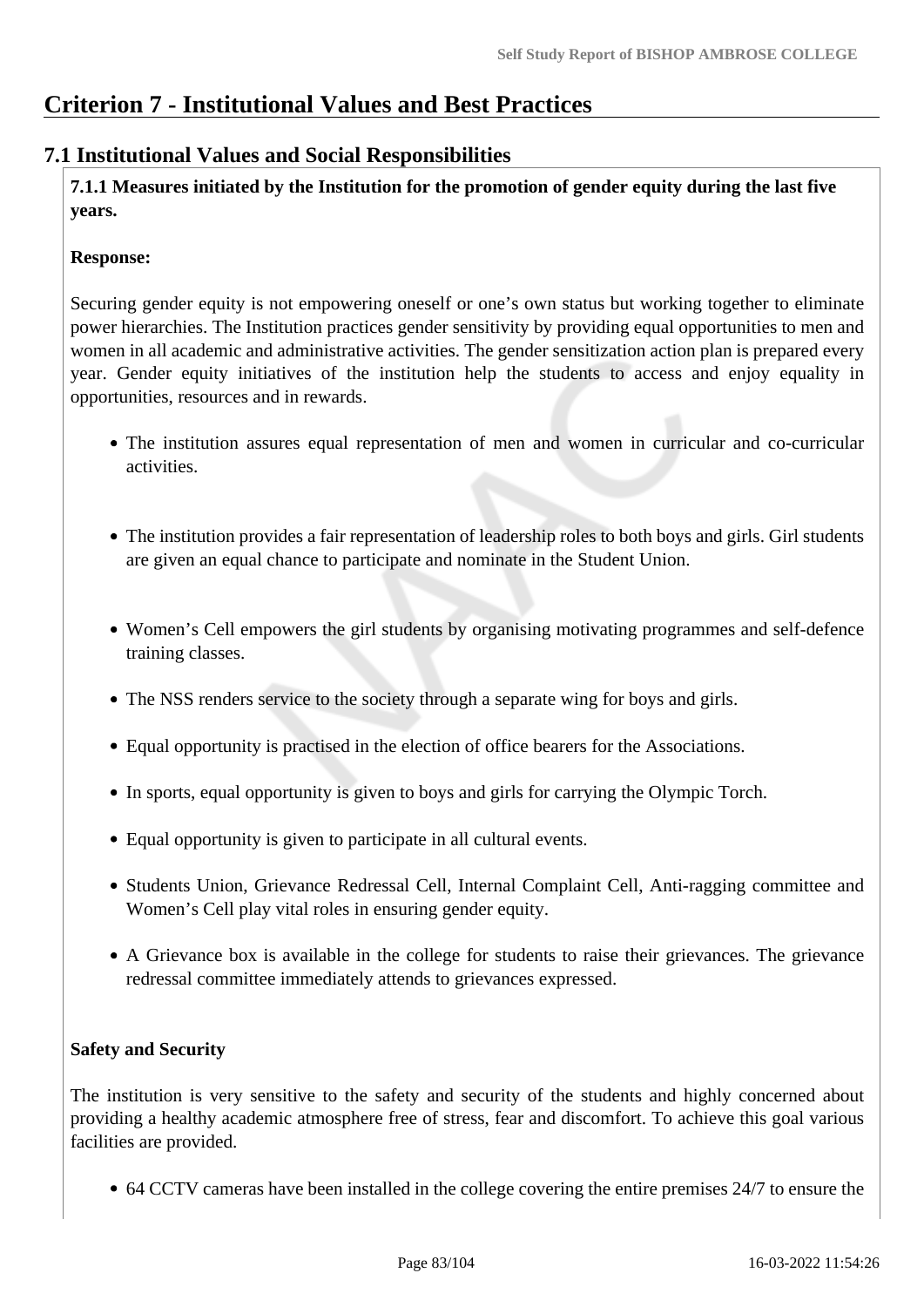safety of students on campus. There are cameras in the corridors, library, labs and classrooms. This makes the campus completely safe.

- A Sanitary napkin vending machine has been fixed on campus to help the girl students. Pollutionfree and hygienic napkin incinerators have also been fixed at the girl's restroom for disposing of soiled napkins.
- The Institution facilitates separate parking facilities for girl students.
- The women staff are mandatorily accompanied with the students for Industrial Visits, Study Tours and Field Trips.
- Awareness programmes on safety and security for girl students are organized by the Women's Cell every year.
- To maintain a safe and secure campus college has employed security guards 24/7.
- Diesel-powered Generators are installed for an uninterrupted power supply.
- Fire Extinguishers are installed on the campus for safety.
- The Anti-ragging Committee and Internal Complaint Cell constantly keep vigil to ensure safety and security.

#### **Counselling**

- The mentors are being counselled and thereby they provide counselling to the students on a needbased.
- Individual Counseling is given to weak students to plan effectively for the examination.
- A counselling room is available on campus. The personal and psychological problems of the students are attended to and counselled by counsellors appointed.

#### **Common Room**

A common room is available for girl students to take rest in case of Emergency.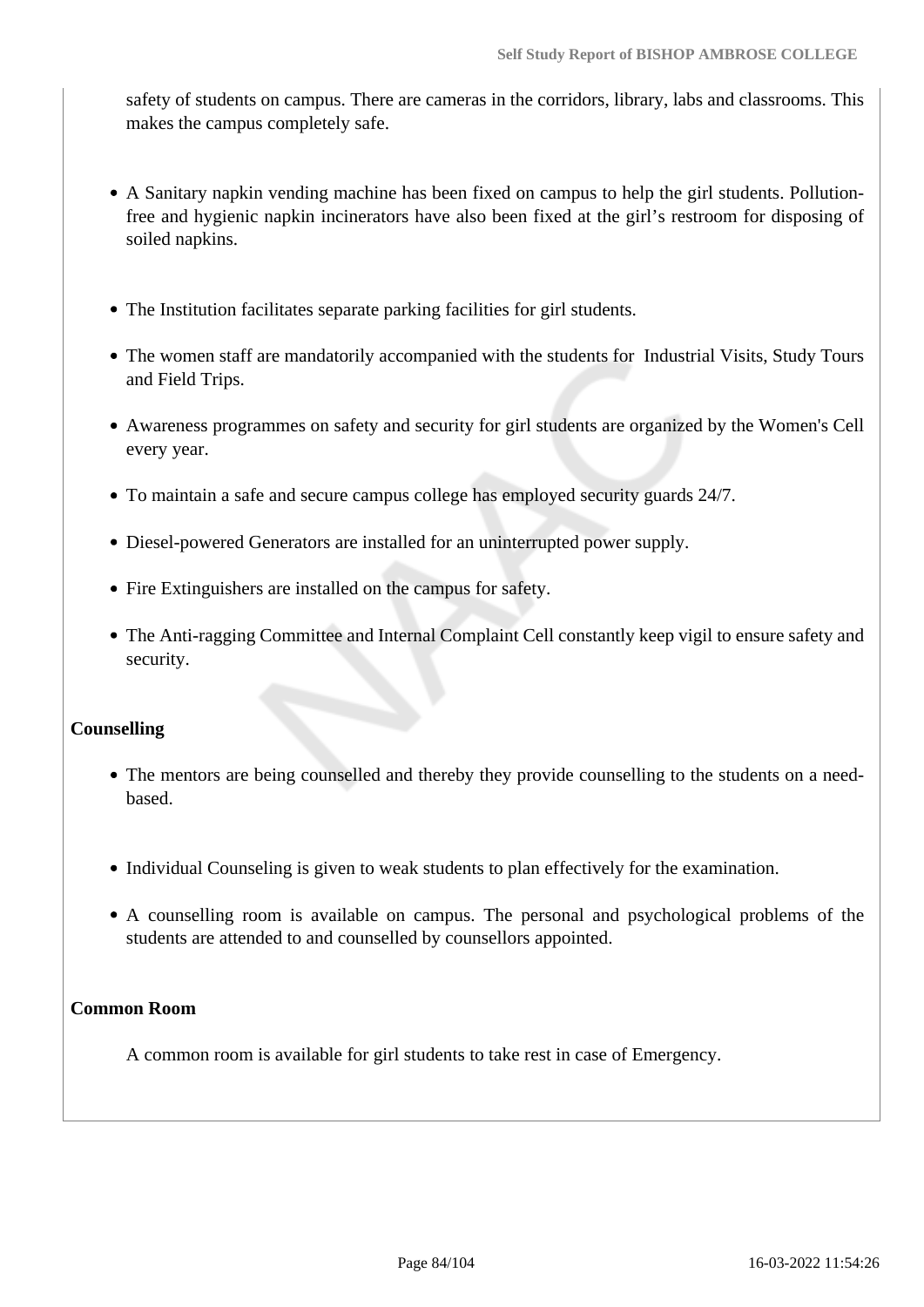| <b>File Description</b>                                                                                                                                                                             | <b>Document</b>      |
|-----------------------------------------------------------------------------------------------------------------------------------------------------------------------------------------------------|----------------------|
| Link for annual gender sensitization action plan                                                                                                                                                    | <b>View Document</b> |
| Link for specific facilities provided for women in<br>terms of: a. Safety and security b. Counselling c.<br>Common Rooms d. Day care center for young<br>children e. Any other relevant information | <b>View Document</b> |

# **7.1.2 The Institution has facilities for alternate sources of energy and energy conservation measures**

- **1.Solar energy**
- **2.Biogas plant**
- **3.Wheeling to the Grid**
- **4.Sensor-based energy conservation**
- **5.Use of LED bulbs/ power efficient equipment**

**Response:** E. None of the above

 **7.1.3 Describe the facilities in the Institution for the management of the following types of degradable and non-degradable waste (within 500 words)**

- **Solid waste management**
- **Liquid waste management**
- **Biomedical waste management**
- **E-waste management**
- **Waste recycling system**
- **Hazardous chemicals and radioactive waste management**

#### **Response:**

#### **Solid Waste Management**

- Students are guided to dispose of waste only in the bins provided.
- All classrooms are provided with dustbins for solid waste disposal.
- Solid waste like plastic and papers are collected on all floors.
- Separate bins are placed in common places.
- The collected wastes are disposed of by supporting staff.
- Solid Waste management workshops are conducted.
- Used notebooks, Newspapers and used plastic bottles are sold to vendors for recycling.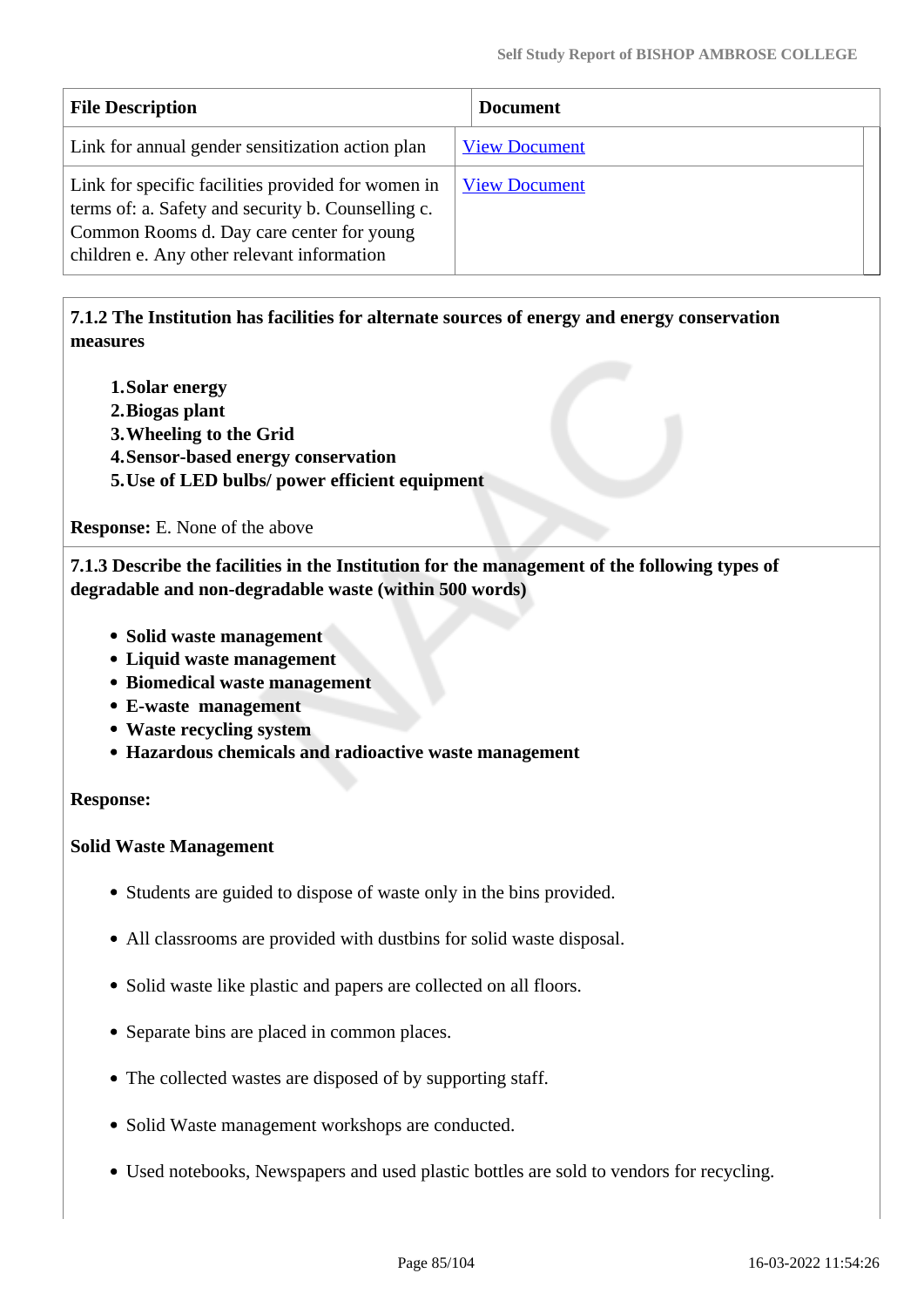The college is striving to make the campus plastic-free in the near future.

## **Liquid Waste Management**

Liquid waste is used for watering plants, trees on the campus. It is mainly used for gardening.

### **Biomedical Waste Management**

Sanitary napkin incinerators are fixed to manage bio-medical waste.

| <b>File Description</b>                          | <b>Document</b>      |
|--------------------------------------------------|----------------------|
| Link for Geotagged photographs of the facilities | <b>View Document</b> |

# **7.1.4 Water conservation facilities available in the Institution:**

- **1.Rain water harvesting**
- **2.Borewell /Open well recharge**
- **3.Construction of tanks and bunds**
- **4.Waste water recycling**

# **5.Maintenance of water bodies and distribution system in the campus**

#### **Response:** A. Any 4 or all of the above

| <b>File Description</b>                 | <b>Document</b>      |
|-----------------------------------------|----------------------|
| Link for any other relevant information | <b>View Document</b> |

#### **7.1.5 Green campus initiatives include:**

- **1.Restricted entry of automobiles**
- **2.Use of Bicycles/ Battery powered vehicles**
- **3.Pedestrian Friendly pathways**
- **4.Ban on use of Plastic**
- **5.landscaping with trees and plants**

#### **Response:** Any 4 or All of the above

| <b>File Description</b>      | <b>Document</b>      |
|------------------------------|----------------------|
| Any other relevant documents | <b>View Document</b> |

**7.1.6 Quality audits on environment and energy are regularly undertaken by the Institution and any**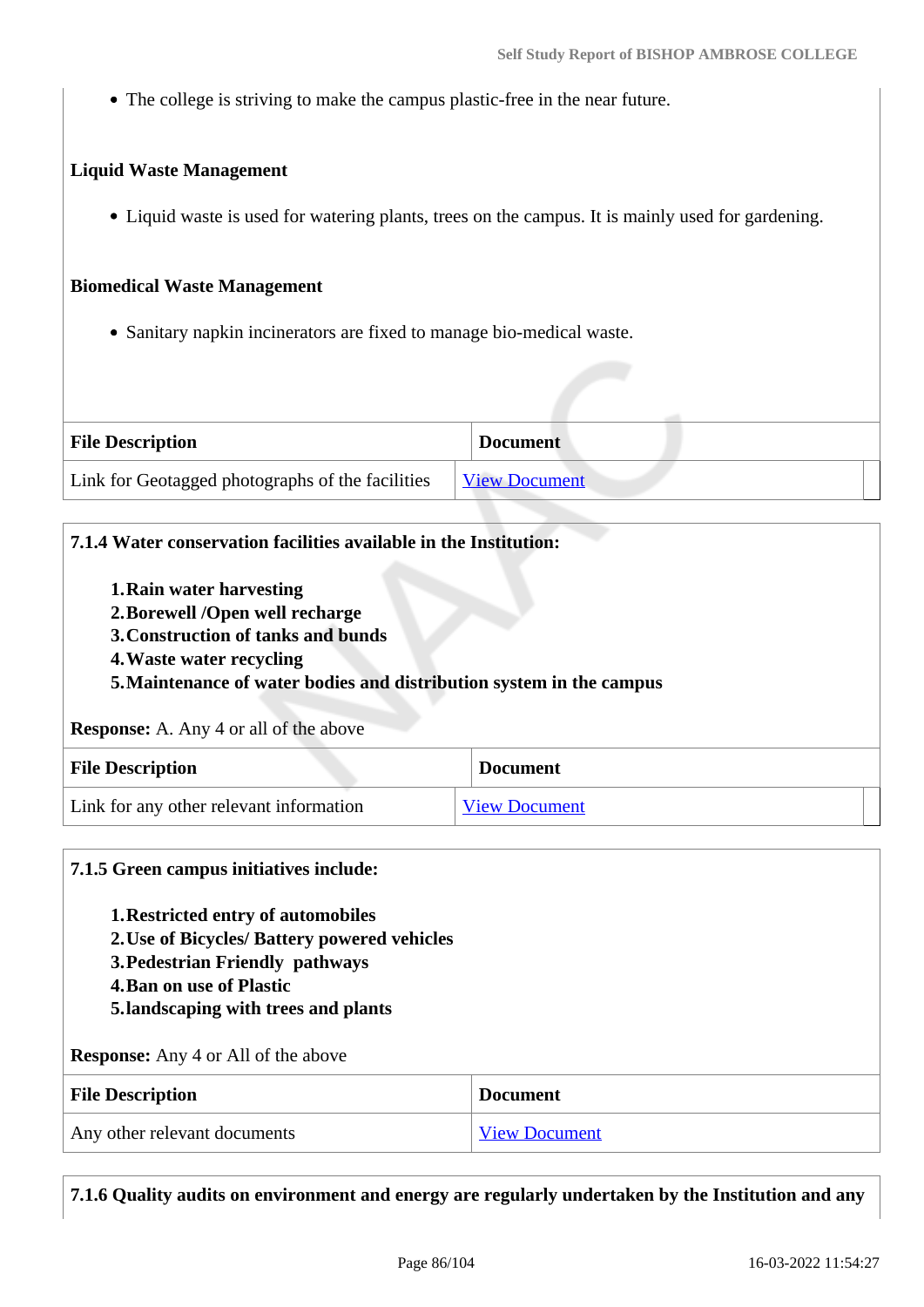**awards received for such green campus initiatives:**

- **1.Green audit**
- **2.Energy audit**
- **3.Environment audit**
- **4.Clean and green campus recognitions / awards**
- **5.Beyond the campus environmental promotion activities**

**Response:** A. Any 4 or all of the above

| <b>File Description</b>                                                      | <b>Document</b>      |
|------------------------------------------------------------------------------|----------------------|
| Reports on environment and energy audits<br>submitted by the auditing agency | <b>View Document</b> |
| Certification by the auditing agency                                         | <b>View Document</b> |
| Any other relevant information                                               | <b>View Document</b> |

#### **7.1.7 The Institution has disabled-friendly, barrier free environment**

- **1.Built environment with ramps/lifts for easy access to classrooms.**
- **2.Divyangjan friendly washrooms**
- **3.Signage including tactile path, lights, display boards and signposts**
- **4.Assistive technology and facilities for Divyangjan accessible website, screen-reading software, mechanized equipment**
- **5.Provision for enquiry and information : Human assistance, reader, scribe, soft copies of reading material, screen reading**

**Response:** B. 3 of the above

| <b>File Description</b>                 | <b>Document</b>      |
|-----------------------------------------|----------------------|
| Link for any other relevant information | <b>View Document</b> |

 **7.1.8 Describe the Institutional efforts/initiatives in providing an inclusive environment i.e., tolerance and harmony towards cultural, regional, linguistic, communal socioeconomic and other diversities (within 500 words).**

#### **Response:**

Bishop Ambrose College also known as an Ambrosian family offers a conducive atmosphere for the students coming from various places.

 The curriculum admits the students to choose languages like Hindi, Malayalam, Kannada, Telugu, Urdu, Sanskrit, Arabic and French under part I Language.

The foundational courses like Value Education, Women's Rights, Human's Rights imparts tolerance and communal harmony among the students.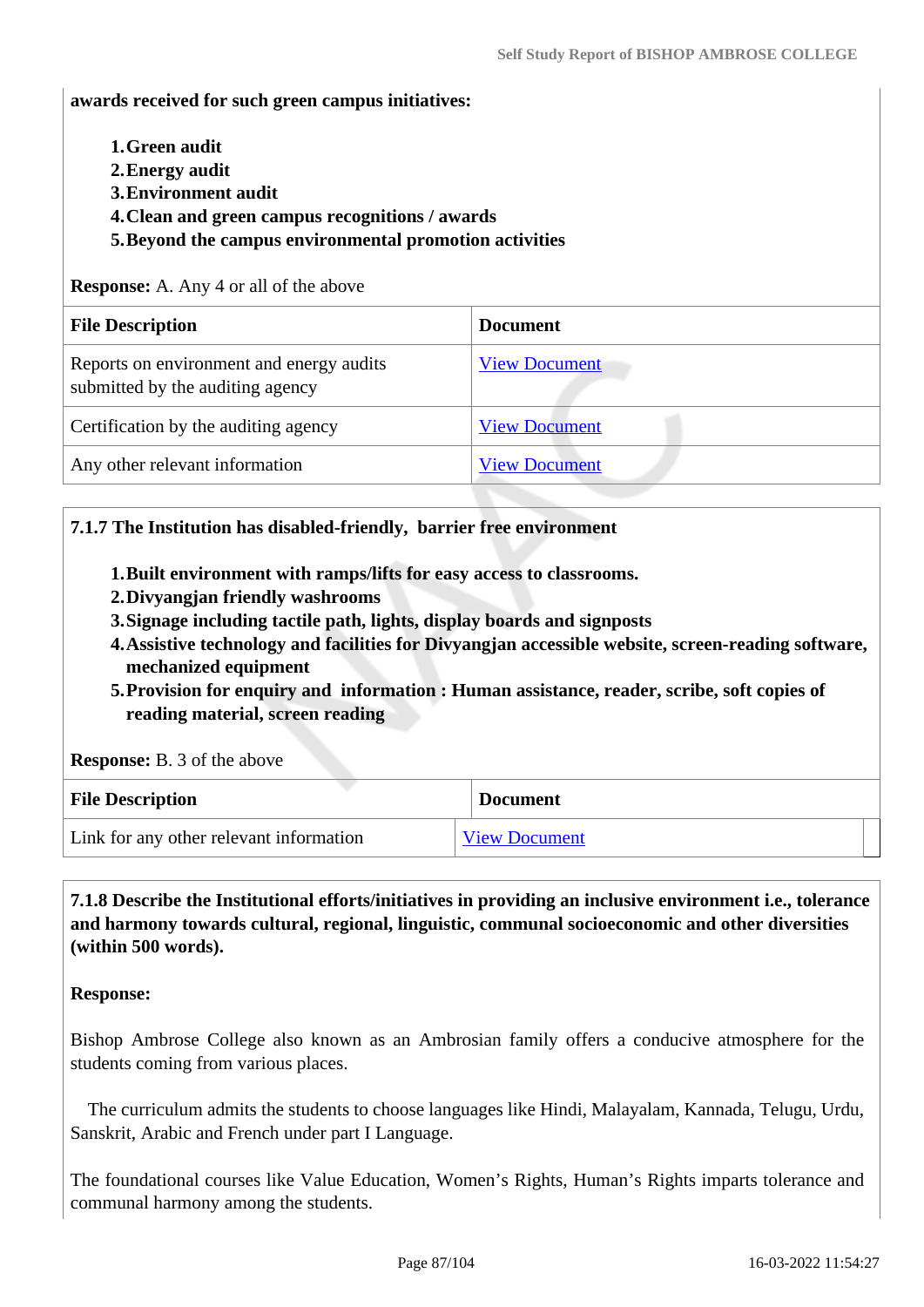The Anti-ragging team and the Faculty members go on rounds every day to see that there is no incident of discrimination or ragging on any basis that takes place on the campus. Celebrations like Fresher's day and Farewell day promote brotherhood and friendliness.

 To foster unity in diversity different cultural, regional and religious festivals like Pongal, Onam, and Christmas are celebrated. The students of different religions actively participated in all the events irrespective of their caste, creed and religion.

 To create an understanding of the different cultures of Indian states the institution conducts National Integration as one of the interdepartmental cultural competitions conducted every year. In that, the students present various things like dress, food, Language, occupation, regional festival etc. of the state allotted to them.

 National festivals like Independence Day and Republic day are celebrated every year to instil patriotic spirit among the students.

 The various clubs and associations of the Institution celebrate Peace conferences, Youth day, Youth Awakening day, Workshops on Youth volunteering committees to build resilience among students and support them to transform the world into an equitable, inclusive, sustainable, and healthier environment.

The Value Education course offered to all the first-year students inculcating a set of values related to societal, religious and cultural ethics. The Institution also conducts Moral Science and Catechism classes to impart values to the students. The classes are conducted every Monday from 9.30 a.m. to 10.30.a.m. with the following objectives.

- To inculcate a strong moral base and ethical values
- To build the students' behaviour physically, mentally, spiritually and emotionally.
- To instil social responsibilities and good manners.
- To ingrain the qualities like tolerance, harmony, patience, Honesty and gratitude.

The Institution conducts all-religion prayers at all important occasions to promote National Integration and Secularism among the students. The college magazine comprises articles in various languages that indicates that the Institution nourishes communal harmony and demote linguistic differences.

Through the motto Knowledge, Charity, Formation in brotherly love, it is evident that the Institution always strives to provide an inclusive environment for the students.

| <b>File Description</b>                                                                                                                                         | <b>Document</b> |
|-----------------------------------------------------------------------------------------------------------------------------------------------------------------|-----------------|
| Link for supporting documents on the information   View Document<br>provided (as reflected in the administrative and<br>academic activities of the Institution) |                 |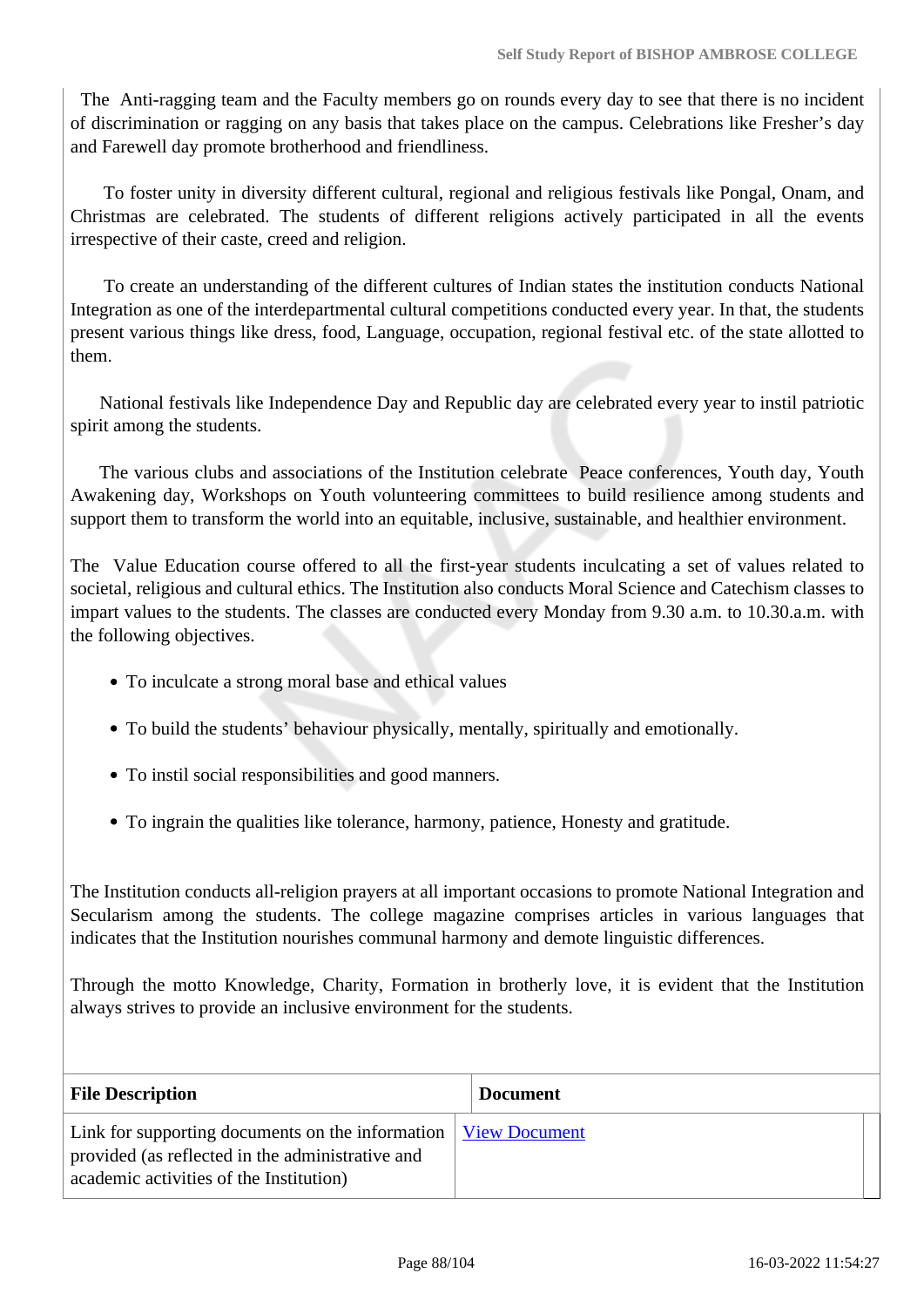**7.1.9 Sensitization of students and employees of the Institution to the constitutional obligations: values, rights, duties and responsibilities of citizens (within 500 words).**

## **Response:**

The Institution initiates students and staff as responsible citizens by sensitizing them to the Constitution of India. All the activities of the college stand tall in character formation and emphasis on value creation. The students are encouraged and motivated to have active participation in all the activities.

- Every year the institution observes various Commemorative days, National and International days.
- Independence Day and Republic Day are celebrated to foster patriotic zeal to uphold the duty as a responsible citizen and respect the nation.
- The students are encouraged to volunteer community works in support of the Coimbatore City Police to provoke their citizenship.
- The Institution facilitates students to take part in volunteering activities at Lok Sabha Election Duty alongside Coimbatore Corporation.
- The inclusion of Value-based courses such as Women's Rights, Human Rights and Constitution of India into the curriculum facilitates the students on awareness and responsiveness towards one's surroundings.
- The curriculum includes the concepts of social responsibilities that strengthen constitutional obligations among students that are necessary for sustaining one's life.
- To make the environment clean and green, the institution celebrates World Environment Day by motivating the students to take up plantation drives, plastic awareness rallies and workshops.
- The Institution as part of the Clean India movement initiated the Swachh Bharat campaign by cleaning the campus and other public places. They have also organised awareness programmes and rallies with students.
- The Institution observes National Voters day by Oath-taking and organising awareness programmes on the voting rights and duties through plays, songs and mime. The students also volunteer in election duties.
- To inculcate selfless service for society the Institution organises a blood donation camp for staff and students to donate blood.
- Lectures on Road Safety awareness are conducted to create awareness on the Road Safety Rules.
- The Institution also conducts various Awareness programmes such as No-Tobacco Awareness Programme, Helmet Awareness, AIDS Awareness, Dengue Awareness, Traffic Awareness, Anti-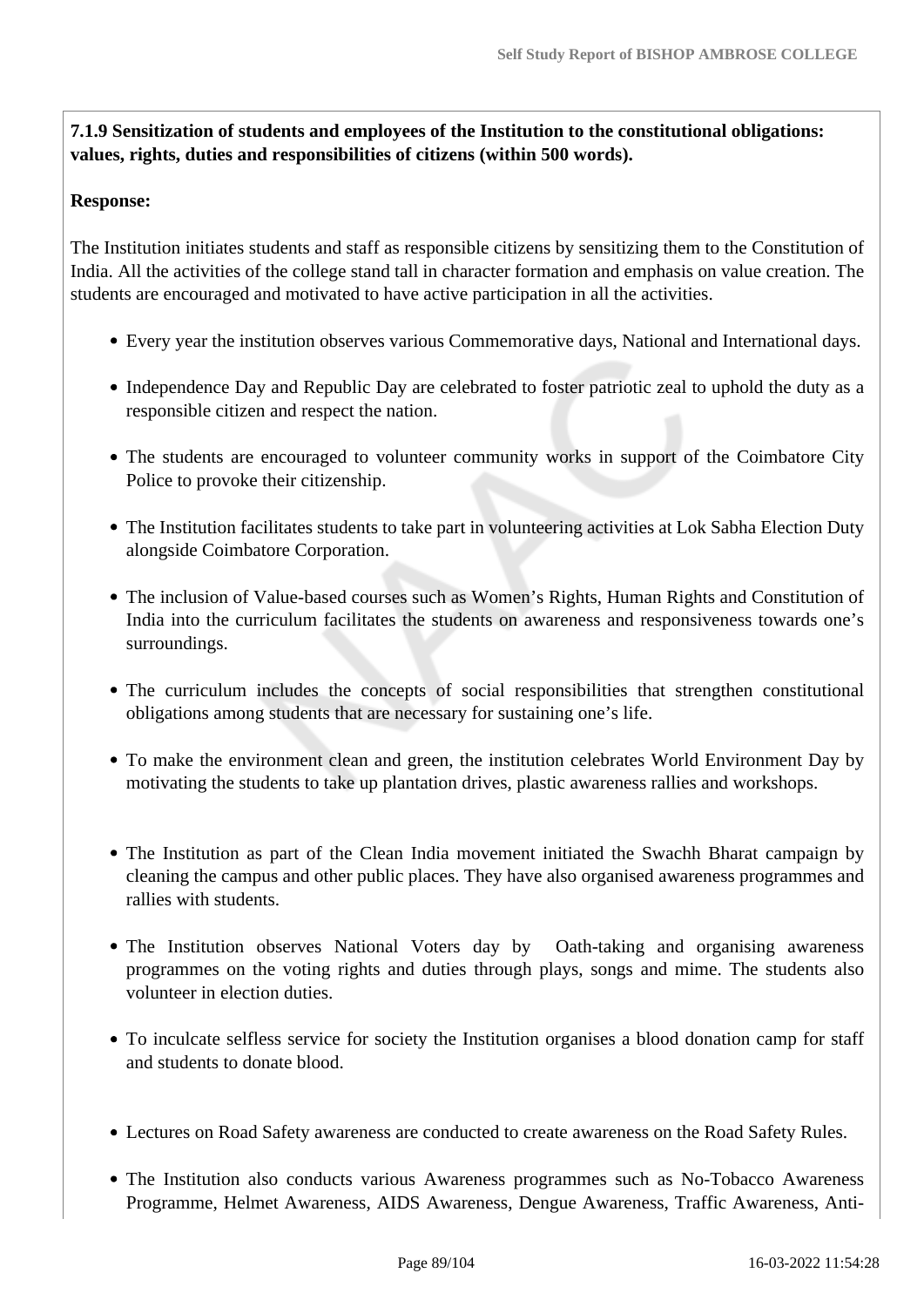Corruption and Corona Relief.

| <b>File Description</b>                                                                                            | <b>Document</b>      |
|--------------------------------------------------------------------------------------------------------------------|----------------------|
| Link for details of activities that inculcate values<br>necessary to render students in to responsible<br>citizens | <b>View Document</b> |

 **7.1.10 The Institution has a prescribed code of conduct for students, teachers, administrators and other staff and conducts periodic programmes in this regard.** 

- **1.The Code of Conduct is displayed on the website**
- **2.There is a committee to monitor adherence to the Code of Conduct**
- **3.Institution organizes professional ethics programmes for students, teachers, administrators and other staff**
- **4.Annual awareness programmes on Code of Conduct are organized**

#### **Response:** A. All of the above

| <b>File Description</b>                                                                                                                                                                   | <b>Document</b>      |
|-------------------------------------------------------------------------------------------------------------------------------------------------------------------------------------------|----------------------|
| Details of the monitoring committee composition<br>and minutes of the committee meeting number of<br>programmes organized reports on the various<br>programs etc in support of the claims | <b>View Document</b> |
| Code of ethics policy document                                                                                                                                                            | <b>View Document</b> |
| Any other relevant information                                                                                                                                                            | <b>View Document</b> |

# **7.1.11 Institution celebrates / organizes national and international commemorative days, events and festivals (within 500 words).**

#### **Response:**

The Institution celebrates and observes commemorative days of famous personalities, and conducts events, festivals to foster social and moral values among students and staff.

- Every year Independence Day and Republic Day are celebrated to drive and strengthen patriotic zeal among students.
- The college embraces traditions, customs and cultures by celebrating Regional and National festivals like Pongal, Onam and Christmas irrespective of caste, creed and religion.
- To commemorate the birth anniversary of the great Indian Mathematician Srinivasa Ramanujam, National Mathematics Day was celebrated by organising Guest Lectures and conducting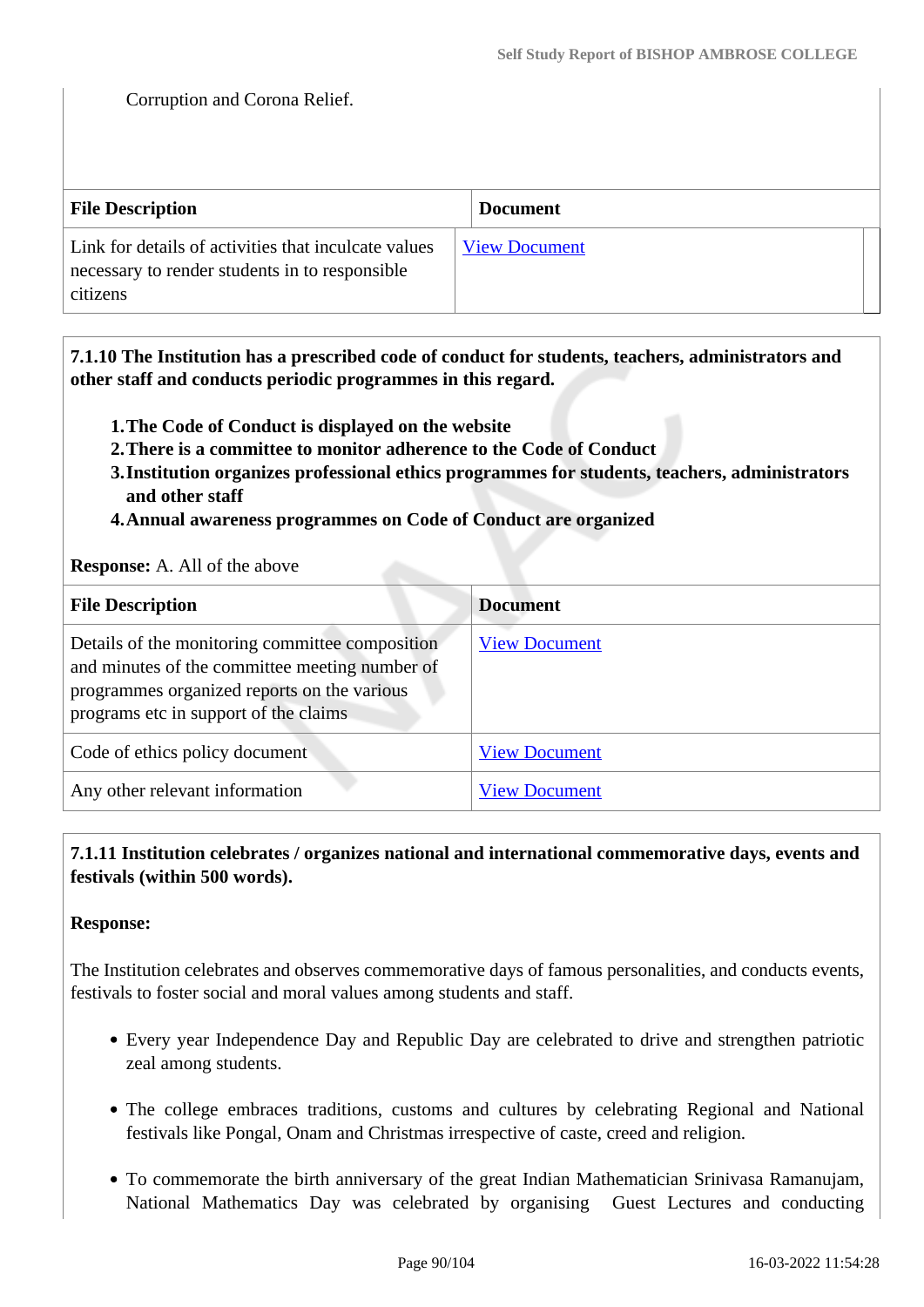Competitions for the students.

- To mark the birth anniversary of Mahatma Gandhi, Gandhi Jayanthi is observed on 2nd October by planting seeds.
- To commemorate the birth anniversary of former Indian President Dr Sarvepalli Radhakrishnan, Teacher's Day is celebrated on 5th September.
- National Voter's Day is celebrated on 25th January by Oath taking to spread awareness about the responsibilities among students and staff.
- National Unity Day is celebrated on 31st October to commemorate the birthday of Iron Man of India Sardar Vallabhai Patel.
- National Minority Rights Day is celebrated on 18th December by conducting awareness programmes.
- International Youth Day is observed on 12th August to celebrate the potential of youth and to bring issues of youth to our student's attention.
- The college celebrates International Yoga Day on 21st June to spread peace, harmony and happiness among the students.
- The Birth Anniversary of former President Dr A.P.J Abdul Kalam is observed as Youth Awakening Day on 15th October and competitions are conducted for the students.
- The Institution conducts National Integration as one of the competitions in BAC fest every year. Enacting different cultures in the competition creates strong bonds between students as they understand each one's traditions.
- The other events are International Volunteers Day, World Environment Day, Road Safety Week, International Mother Language Day, International Women's Day, World Aids Day, NSS Day.

The Institution gives them the right direction to be responsible citizens.

| <b>File Description</b>                                                                        | <b>Document</b>      |  |
|------------------------------------------------------------------------------------------------|----------------------|--|
| Link for Annual report of the celebrations and<br>commemorative events for the last five years | <b>View Document</b> |  |

# **7.2 Best Practices**

 **7.2.1 Describe two best practices successfully implemented by the Institution as per NAAC format provided in the Manual.**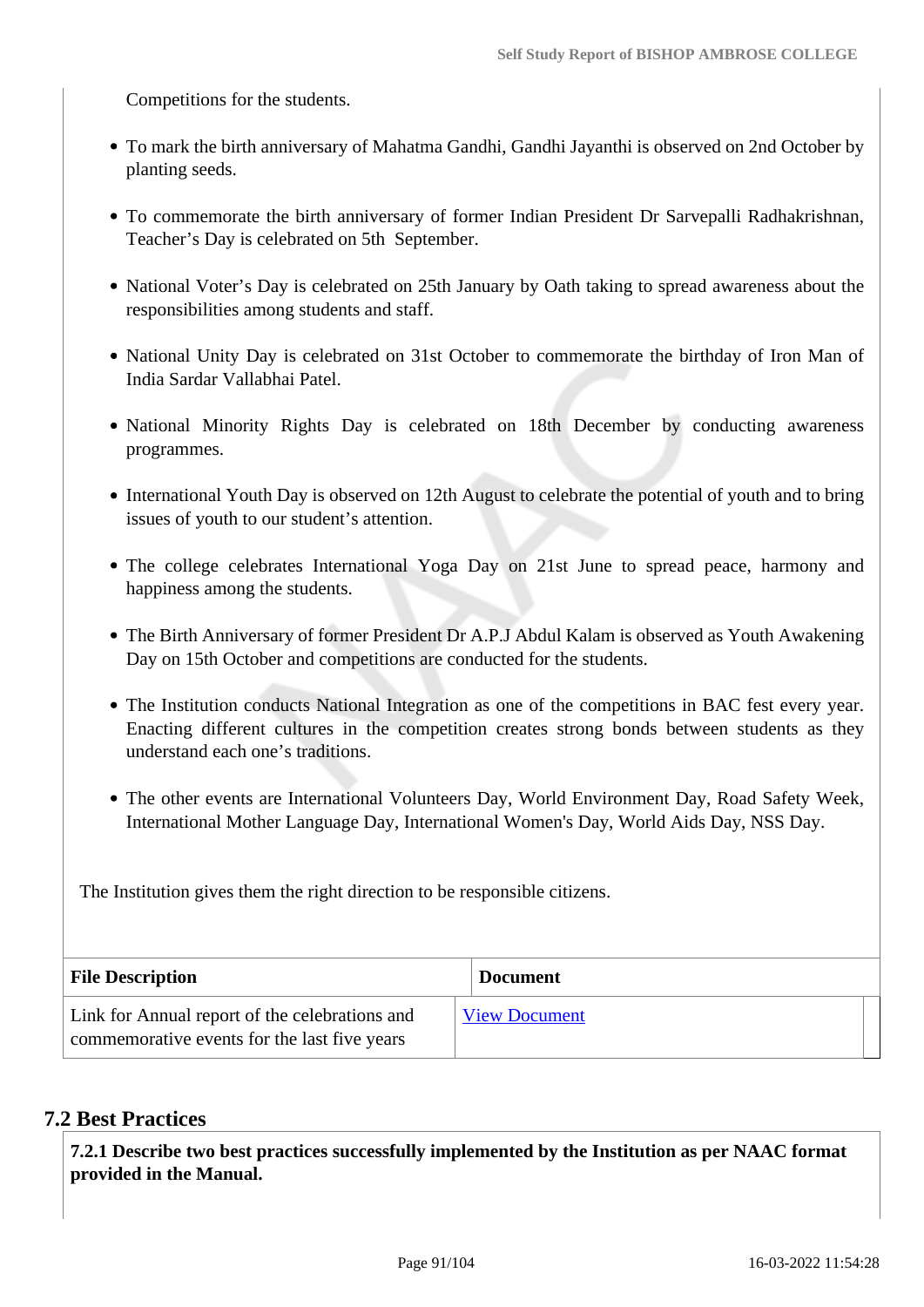# **Response:**

# **Best Practice - 1**

# **1. Title of the practice**

Authentic Learning

# **2. Objectives of the practice**

The students of the institution are mostly from a less privileged background and when they are exposed to unfamiliar situations they lack the ability to solve problems and make decisions. To prepare students to face real-life situations and to develop their abilities the institution adopted Authentic Learning and designed the below objectives for practice.

- To make involved in learning rather than merely listening to lectures and memorizing notes.
- To help acquire higher-order thinking skills easily and faster.
- To encourage divergent thinking by offering authentic tasks.
- To emphasize cooperation and collaboration through peer learning.

# **3. The Context**

The institution always strives to promote Quality Education to the students. It implements various methods of teaching-learning such as lecture, discussion, and demonstration from time to time. Through all these methods the understanding level of the students increased whereas the involvement, interest, participation, and quest for learning in the classroom were comparatively low. In today's trend, the students expect that the teaching to be student-centric learning. The institution also constantly focuses on the attainment of learning outcomes of the students and outcome-based education. To augment the learning level of the students the practice of Authentic Learning was implemented. In that, the students are learning by doing rather than learning by listening or observing. It allows the students to explore, discuss, and enhance their critical thinking and creativity. It prepares the students for the real world and helps them to make career decisions for the future.

# **4. The Practice**

The association activities of the various Departments enrich Authentic Learning.

The Department of Computer Science widens the programming skills of the students through programming languages like C, C++, and Java through practical. The association yearly conducts Debugging and web designing activities for the students to exhibit their technical skills, proficiency in programming language and creativity. The final year students are made compulsorily to undergo projects to assess their understanding level of the subject, creativity, critical thinking and problem-solving abilities.

The Department of Management Studies professionally trains the students to develop their managerial and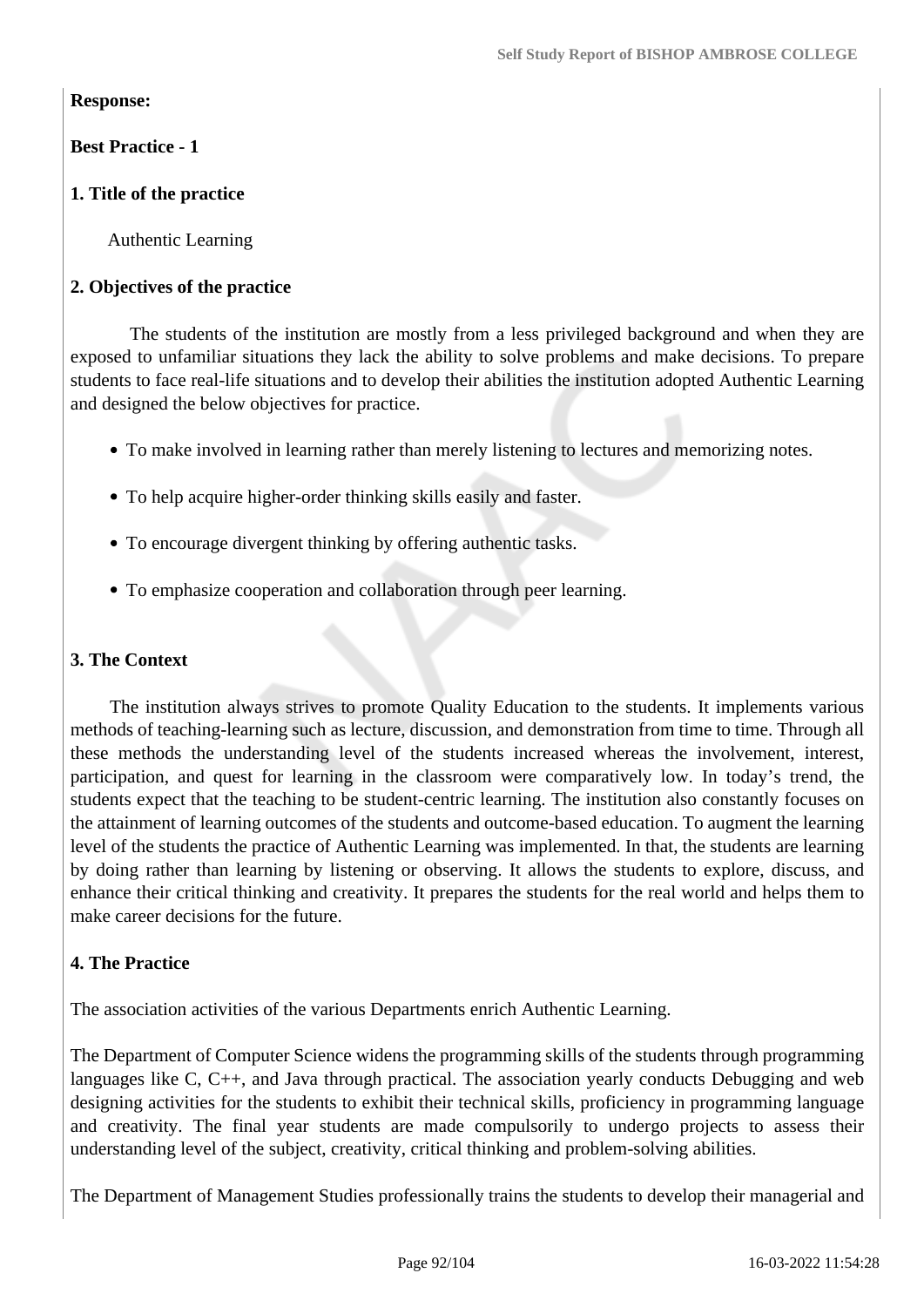marketing skills, leadership qualities, decision-making abilities, organising and analysing skills through the activities SWOT analysis, Case Studies, New Product Development and Management Games. Through Industrial Visits, Industrial training and Projects students are exposed to real-life industrial environments rather than classroom theoretical learning.

The students of Commerce learn financial literacy, marketing skills, tax planning and administration skills by participating in activities such as Best Entrepreneur, New Product Launch, Commerce Exhibition, Logo Creation, Slogan Writing and Situation Problem-Solving. These activities enhance the students' understanding level and pave the way for creativity.

The Department of Corporate Secretaryship practices the analytical and secretarial skills of the students in the field of accounting, taxation, company law and general law through the activities One Minute Secretary, Mock Board Meeting, Paper Presentation, and Exhibition. They also undergo Institutional Training and Industrial Visits.

The Department of English creates a student-centred environment through a lot of activities. The communicative skills are polished through activities like Essay Writing, Poetry Writing, Oratorical, and Proverb Recitation. Their critical thinking and sense of imagination are enhanced through the activities like Invitation Card Designing, Poster Designing and Collage. Literary Tableau help students to connect with the characters and their conflicts in a meaningful way.

The Department of Mathematics not only teaches the basics, fundamentals, concepts and theories of mathematics, it makes the students apply, analyze and demonstrate through Math Exhibitions and PowerPoint Presentations.

The Institution provides Event Management Training for the students through Elite Circle to inculcate leadership skills and team spirit.They are given training in the areas of event management planning, organizing and execution of events.

# **5. Evidence of Success**

The achievement of authentic learning among students is gauged by the observation of the staff at various levels. At the end of each course and programme the students' understanding level, analyzing skill, critical thinking, creativity, problem-solving attitude, organising skill, peer learning and participation was observed.

- The understanding level and analyzing skill of the students is evident through effective paper presentations, seminars, project reports and industrial training reports.
- The analytical and creative thinking of the students is obvious through the exhibitions. In math modelling and subject-related exhibitions, students apply the various concepts and problems learned as theories and demonstrate the skills which they have acquired through the learning process.
- The students' problem-solving ability is identified through case study analysis.
- The critical thinking of the students has been recognized through the activities essay writing, debates, oratory and collage.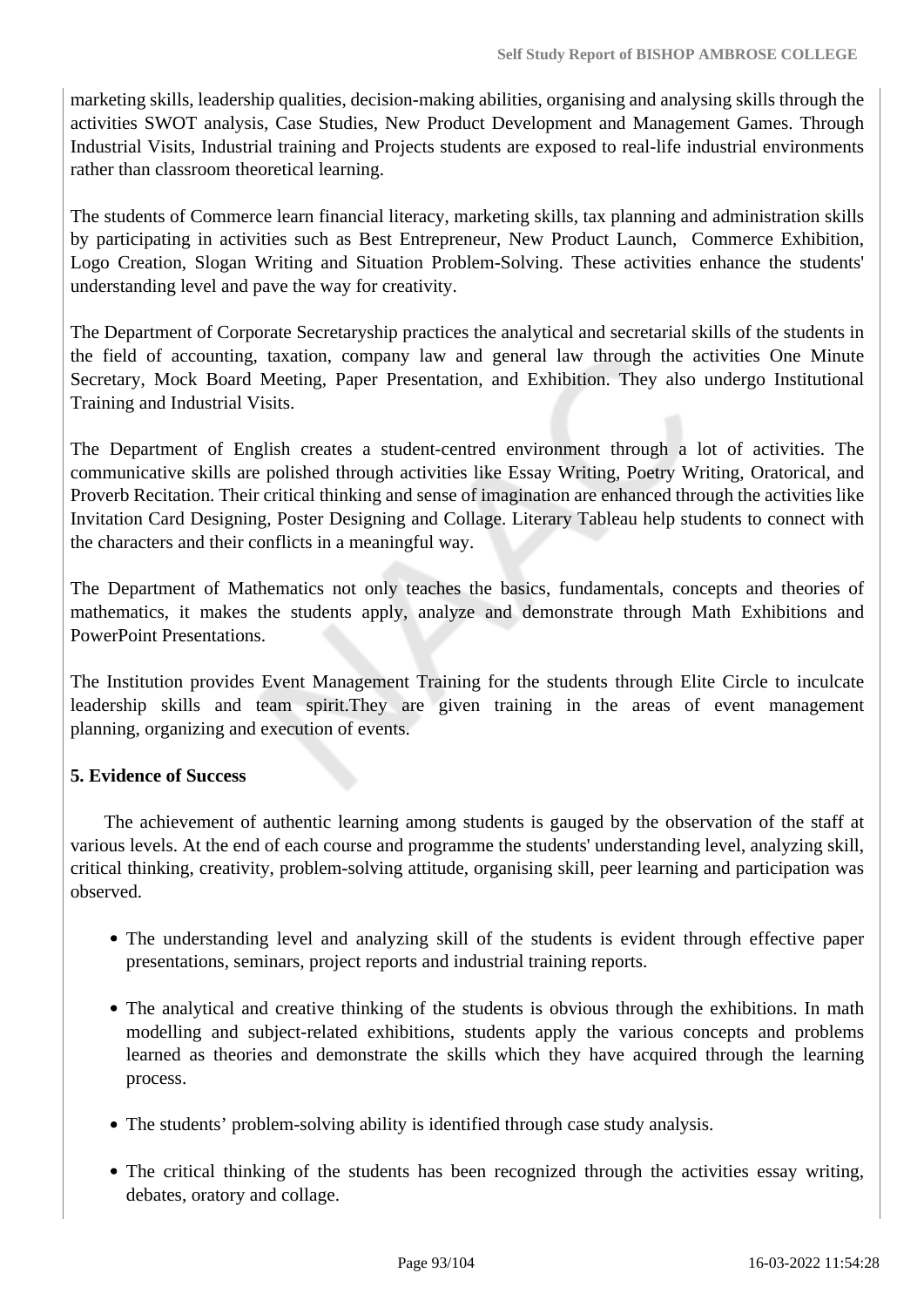- The quick decision-making ability and leadership qualities are revealed through management games, mock board meetings and case analysis.
- The organising skill, team spirit, coordination and participation of the students is clearly exposed through the event management programme, in which the students organised and conducted an Interschool Literary and Cultural Meet for more than 80,000 school children from 10,603 schools across India.

# **6. Problems Encountered and Resources Required**

# **Time**

The transition from a content-driven system to the students performing system is not only challenging but also time-consuming.

# **Faculty Guidance**

Authentic Learning is real-life education, when it is implemented can provide optimal learning opportunities to students. The faculty should understand the concept and should not misrepresent the term authentic to qualify the student's inferred learning in a classroom only referencing them with real-world situation aids as examples. The faculty should be a life skilled co-creator.

# **Space**

In traditional teaching methods learning was confined to the physical classroom. In Authentic Learning students were exposed to new learning environment to interact, collaborate, explore ideas and strategies. Increasing the learning space is a requirement to engage students with learning about the world around them.

# **Teamwork**

Enormous work, dedication, planning, consultation, flexibility and networking are required for Authentic Learning. The faculty should coordinate, coach, consult and communicate for this significant goal.

# **Best Practice - 2**

# **1. Title of the practice**

# **Creating Competitive Environment to Enhance the Student Quality**

# **2. Objectives of the practice**

The institution focuses on creating an ecosystem for the enrichment of student quality through competitions. Thus the following objectives were designed. By creating a competitive environment the students will be able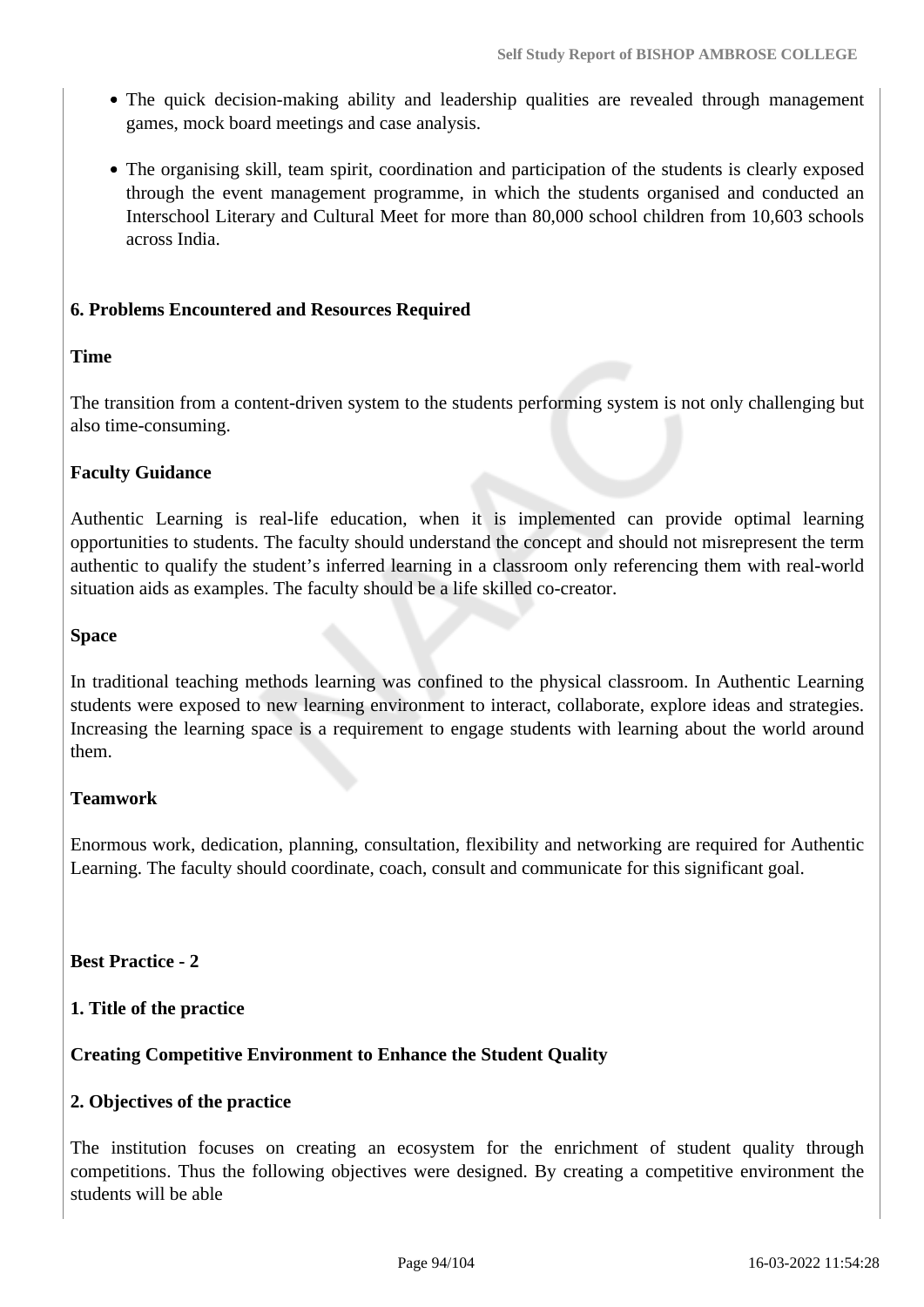- To identify their ability, skill and knowledge.
- To develop self-confidence and communication skills.
- To make them realise their potential through active participation.
- To acquire team spirit, leadership qualities and organising skills.
- To build a strong character and aid to handle failure, disappointment and stress.
- To stimulate critical thinking ability and problem-solving capability

# **3. The Context**

The institution's student population predominantly constitutes a segment on different levels and backgrounds from the society. The majority of the students are either first graduates or with single-parent, thus the societal background they live and mode of their lifestyle highly influences the behaviour and attitude towards learning.

The students' medium of language is primarily regional, Tamil medium and communication in English are minimal. This has become a major obstacle resulting in a lack of self-confidence, stage fear and inferiority complex among students.

The institution identified the students faced a lack of interest, involvement and volunteering in activities due to fear of failure. So the institution provides an opportunity to the students by creating a competitive environment and help them to bounce back from failure to face life positively through all pressures and challenges. The institution adopts competition as one of its strategies to improve the quality of students.

# **4. The Practice**

The institution initiates the quality improvement of students through competitions via department associations and extension programmes.

# **Association activities**

The department associations conduct all their activities as competitions. The competitions supplement with the programme they undergo thus widening their standard and also link academic knowledge with practical experience

Quizzes like Literary Quiz, Business Quiz, Math Quiz etc., Exhibitions related to the core area, Essay writing, Short Story Writing, Poetry Writing, Proverb completion, Slogan writing, Debugging, PhotoShop, Best Entrepreneur, New Product Development, SWOT Analysis, Case Studies, Management Games, Math Modelling, Paper Presentations and Adzap are conducted as competitions and ensure optimal student participation. This imparts students an opportunity to explore their comprehension towards subjects parallel to departmental events thus improving their calibre in co-curricular activities, strengthening their academic self-concept, managerial potential and leadership qualities.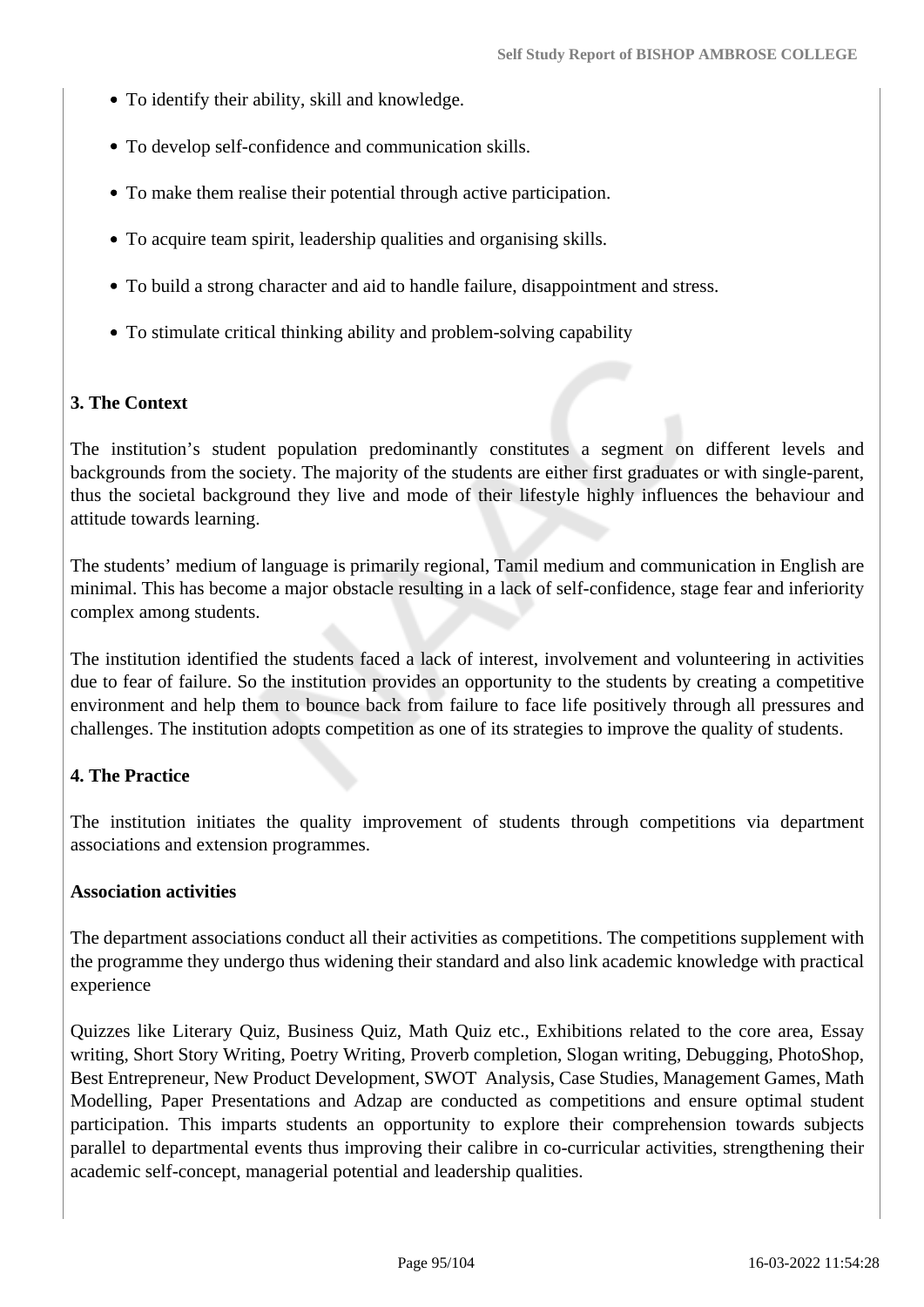# **Cultural**

The institution conducts an Interdepartmental cultural competition, BAC fest every year. The institution offers a chance for students to demonstrate their dramatic knacks through On Stage events like Group Dance for boys and girls, Solo Song, Group Song, Mime, Adzap, Comedy Time and offer Off Stage events like Wealth from Waste, Pencil Sketching, Mehandi, Flower Arrangement, Collage, Rangoli, National Integration and Clay modelling for students to learn and enjoy. Through these competitions, the institution supports the students to bring out their intrinsic talents. It provides a sense of achievement to accomplish goals, inspiration to be the best, a critique to move forward and an attitude to accept defeat.

# **Sports**

All sports, games and athletics are conducted Department wise as interdepartmental competitions. Through team sports, the students learn to drive resilience and persistence. Sports events like Basketball, Volleyball, Throw Ball, Cricket, Football, Kabaddi, Kho-Kho, Shuttle and Tennikoit aid students to learn to handle situations and induce their sportsman spirit by developing social skills, companionship, learning to work in teams and valuable life lessons. Through athletics, ample opportunity is provided to engrain selfconfidence, build discipline and improve self-esteem.

# **Christmas Carols**

Every year inter-department Christmas Carols are conducted as is a friendly competition to share the joy and nurture their keenness irrespective of religion, culture, and background. This captures the beautiful emotional crossover of remembrance and celebration.

# **Gardening**

As a healthy competition, the garden in front of the office was divided and allocated to every department for maintenance.

The students are acknowledged, appreciated and recognised with prizes and awards for their participation and involvement in all the competitions.

# **5. Evidence of Success**

Success for the enhancement of quality through the competitive environment is perceived by the following

- The augmentation of students is recognised from the inception of their participation in all the events. The students are observed based on their participation in association events and involvement in class and academic accomplishments.
- The students have won many prizes at various intercollegiate competitions and sports events.
- They are also perused on initiation and volunteering responsibility on co-curricular and extracurricular activities.
- The appreciation from external examiners during practical exams and viva voce is taken as positive feedback for student quality improvement.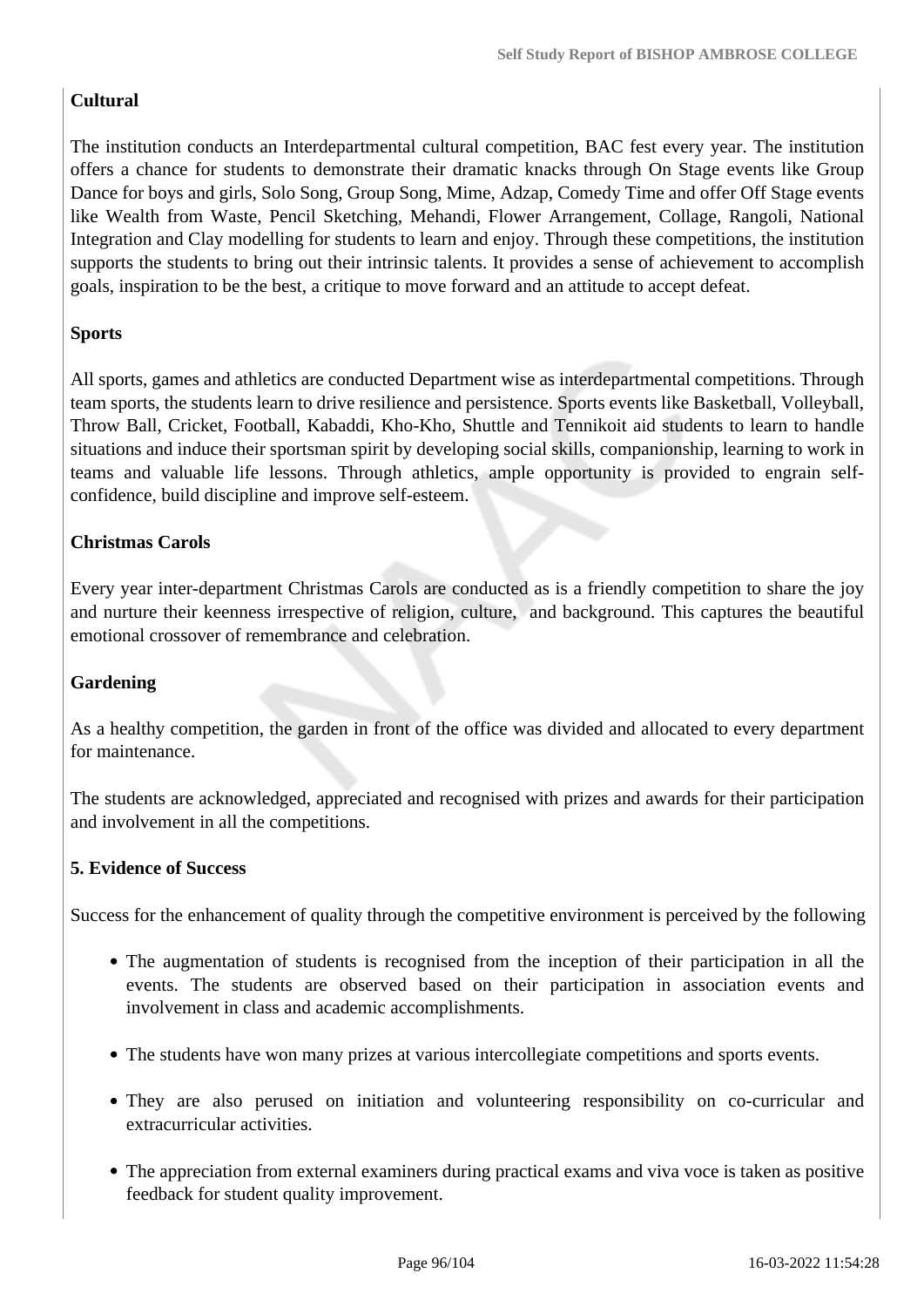The critical analysis, reviews, opinions and performance feedback from outside stakeholders like the experienced panel Jury of various competitions are good evidence for student quality improvement.

# **6. Problems Encountered and Resources Required**

## **Problems Enc**ountered

- Disappointment and discontentment on failure exist among students
- Competition creates a feeling of resentment and complexity among students.
- Misunderstanding and rival spirit among students can be seen.
- Since all the competitions are conducted parallel to the academic schedule, time allocation for practising and organising the competition becomes difficult.
- Time management is a major obstacle as the institution faces a challenge in groundwork time for organising the events and competitions within.

# **Resources Required**

Competitions require manpower and money, it demands time, effort and resources.

#### **Space**

Space is a major requisite for any competition. The conference hall, seminar hall and open auditorium are not adequate to conduct many competitions simultaneously.

**Paucity of funds**

The paucity of funds is a major challenge to conduct a wide range of competitions.

**Judges**

Getting specialised judges for a variety of competitions are yet another challenge.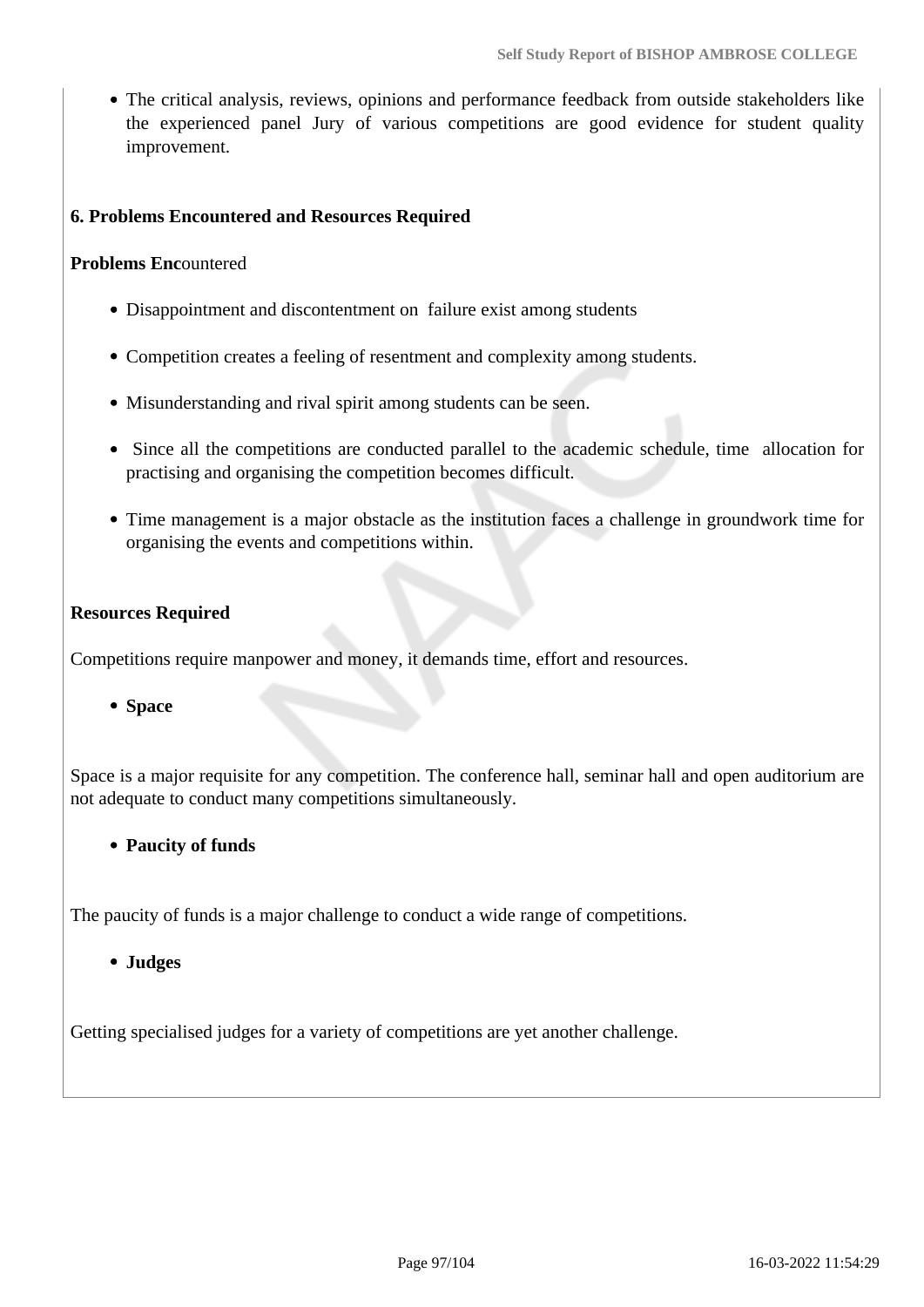| <b>File Description</b>                                  | <b>Document</b>      |
|----------------------------------------------------------|----------------------|
| Link for Best practices in the Institutional web<br>site | <b>View Document</b> |
| Link for any other relevant information                  | <b>View Document</b> |

# **7.3 Institutional Distinctiveness**

 **7.3.1 Portray the performance of the Institution in one area distinctive to its priority and thrust within 1000 words**

# **Response:**

# **Providing Quality Education to Academically and Economically Poor Students.**

Bishop Ambrose College, a unit of the Roman Catholic institution, affiliated to Bharathiar University was established in the year 1997. Since its inception, the vision of the institution was to provide quality education focusing on values and formation of character to enable the youth to meet economic, social and environmental challenges. The college provides meaningful education for the sound formation of the youth to make them grow as responsible individuals and good citizens with noble character.

Being located in the heart of the city the college holds a favourable environment with a pollution-free and noise-free atmosphere. The college holds pride in shaping the lives of young men and women for more than two decades.

The institution has the calibre of providing quality education to students. The students of the institution are mostly underprivileged, first-generation learners and from the deprived society. The institution welcomes them with a warm heart and moulds them as knowledgeable and responsible persons. The institution majorly concentrates on students who are academically poor and economically disadvantaged.

# **Providing Quality Education to Academically Poor Students**

Academically poor students are the ones who score average marks in their examinations. The college provides support to those students by offering them special care and concentration from the staff members as they require specific attention and proper guidance in the completion of their programme. The college offers additional concentration and focuses on such students with special care and help to overcome these difficulties.

# **Identification of Academically Poor Students**

The institution identifies the academically poor students through observation of the faculty members, their performance in the class activities and Continuous Internal Assessment(CIA). The institution conducts two internal assessments and one model exam for each semester to assess the knowledge of the attainment level of the students.

#### **Measures adopted by the institution to improve academically poor students**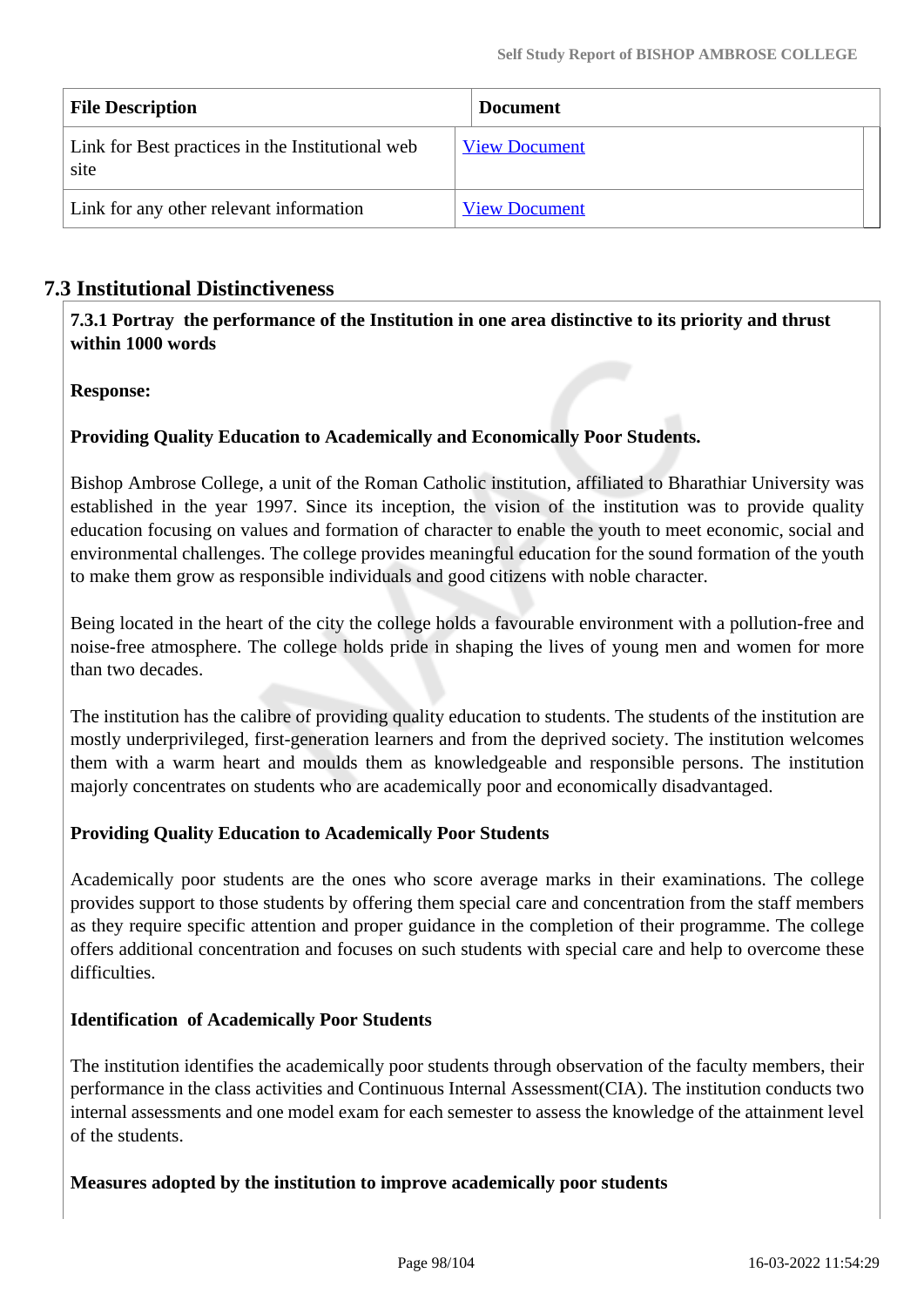# **Mentor Counselling**

Through mentors counselling, the institution supports the students' learning interests, academic journeys and career growth. The mentor plays a major role in helping the student focus on studies. The mentor inquires about the family details of the mentee, economical background, learning interest and the things which hamper the learning ability of a particular student. The mentor examines and analyses the problems carefully then, counsels and guides them to overcome the barriers and makes the student develop an optimistic attitude towards life.

# **Remedial Classes**

The concepts and theories are explained again considering the understanding level of students. Students are monitored and assessed with periodic tests. A desirable learning environment is created for Slow Learners by Peer Learning and Group Studies.

# **Peer learning**

The faculty encourages a two-way reciprocal learning activity through peer learning. The students are encouraged to share their knowledge, ideas and experience amongst themselves.

# **Parents Teachers meeting**

The institution conducts parent-teacher meetings to build a healthy and strong relationship between the parent and the teacher. It aids the teachers to know about students' strengths, needs, behaviours, and learning styles. The teachers inform the students' academic progress and growth based on classroom observations and other assessments to their parents.

# **Spoken English Classes**

The institution conducts spoken English Classes for the students to help them improve their Listening Speaking Reading Writing and Vocabulary skills.

# **Authentic Learning**

The institution practises authentic learning for the students to make their learning easy and understandable.

#### **Providing Quality Education to Economically Poor Students**

Education is also a very important factor for the social and economic development of a nation. The primary focus of the institution is to impart education based on values at a low cost to help the economically poor students. The institution maintains its distinctiveness by involving wholeheartedly in the process of elevating the underprivileged by offering quality and meaningful education at a lower fee structure for the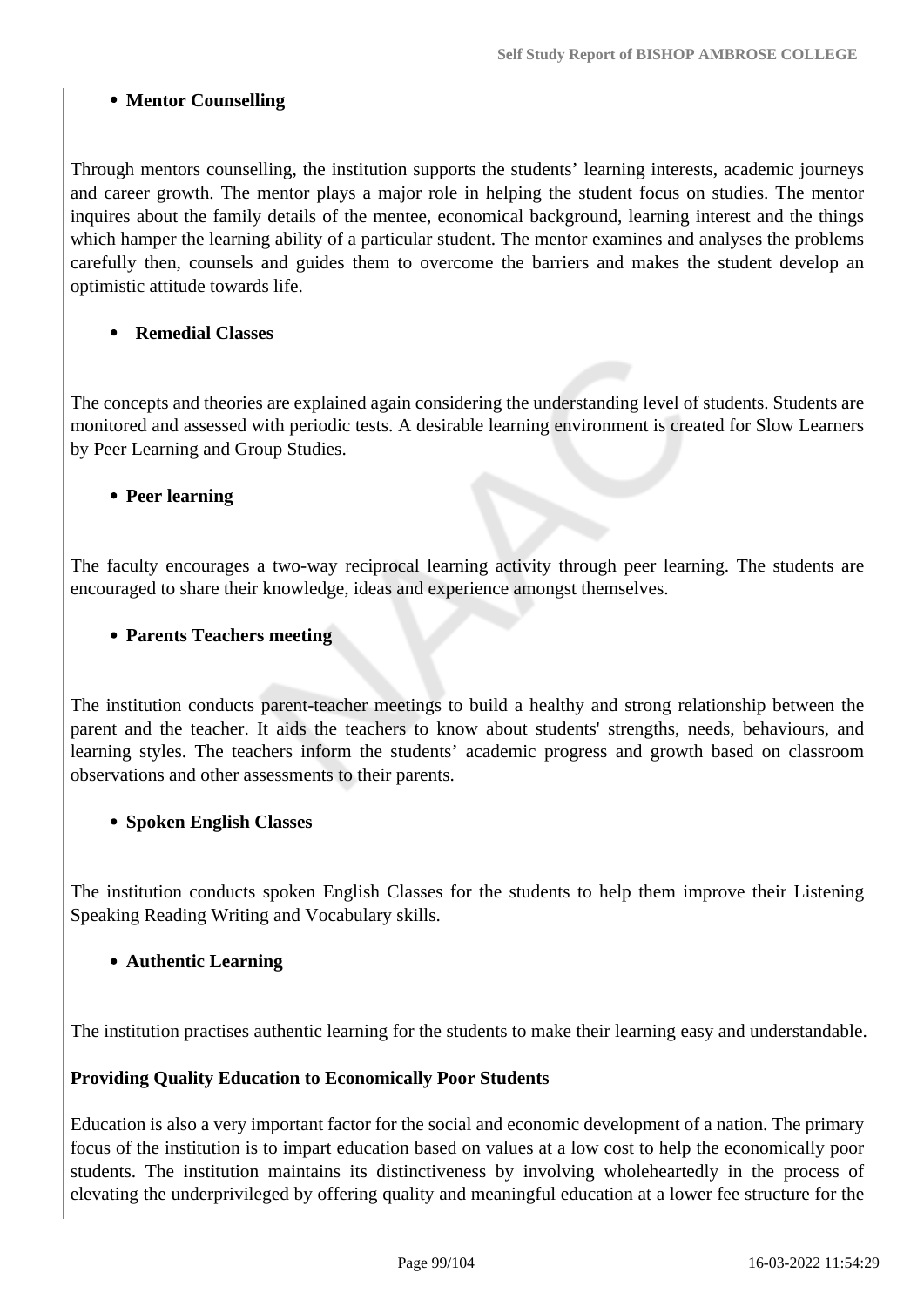programmes offered.

# **Low Fee Structure**

A major element that distinguishes the institution from others is the low fee structure for all programmes offered. The structure is designed with a motive of non-profit basis to strengthen the educational outcomes of economically weaker section students and make it affordable for them.

**Fee Instalments**

Another distinctive element of the institution is the fee instalment system. The institution provides a provision of paying the semester fee in three instalments to reduce the financial burden of the students and support them to complete the degree rather than becoming college dropouts. The total fee amount is split into three instalments along with the due dates to be paid.

## **Part-Time Job**

The location of the institution is a major advantage for students who are working as part-timers. As the institution is located in the heart of the city it is very flexible and convenient for students to easily move to their work destination. The college also supports the students by providing them opportunities from companies for part-time jobs.

| <b>File Description</b>                                  | <b>Document</b>      |
|----------------------------------------------------------|----------------------|
| Link for appropriate web in the Institutional<br>website | <b>View Document</b> |
| Link for any other relevant information                  | <b>View Document</b> |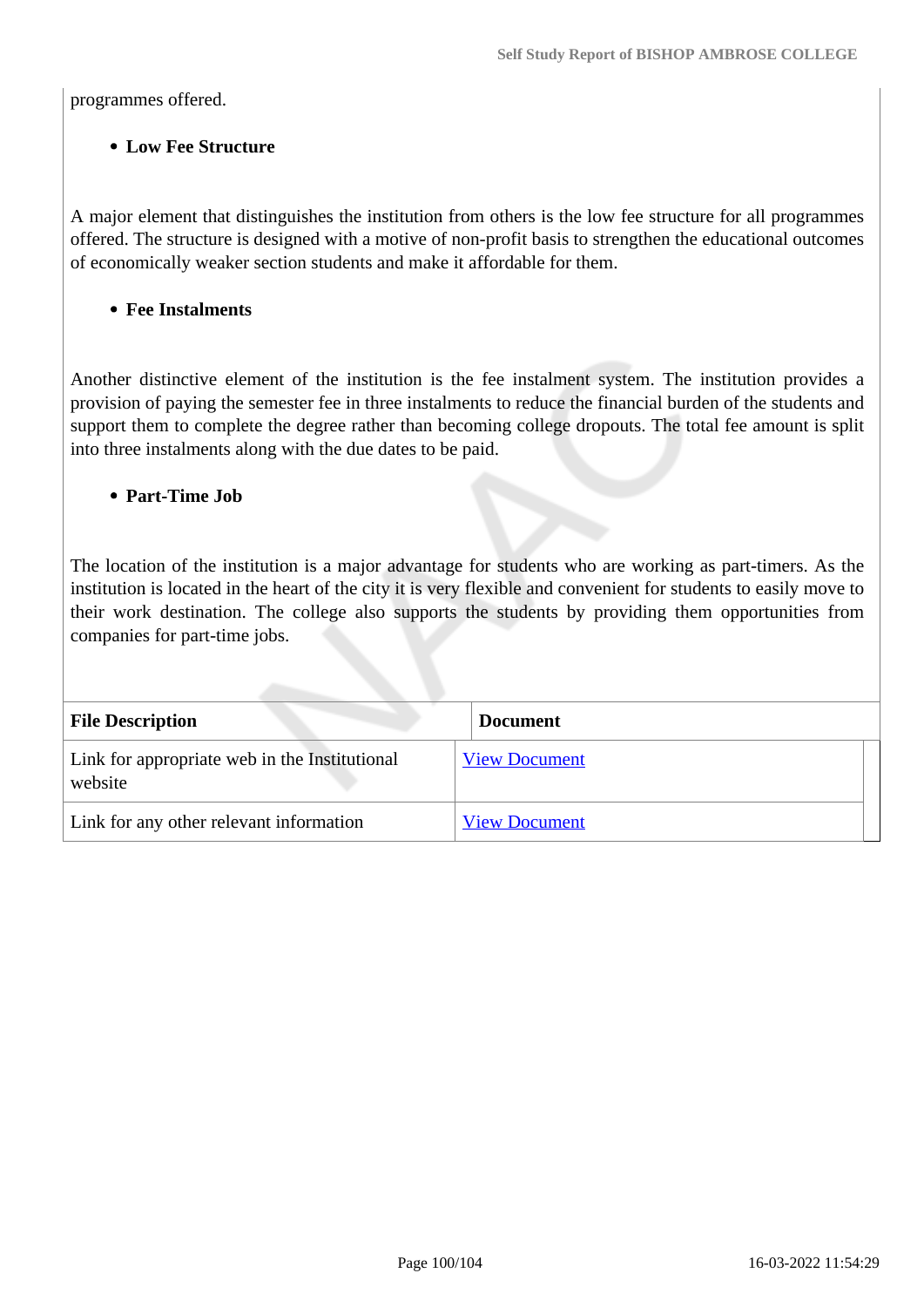# **5. CONCLUSION**

# **Additional Information :**

The Solemn commitment of the college has always been to make higher education accessible to the weaker and the marginalised sections of society. Based on the vision and the mission deeply ingrained in the foundational principles, the college has framed its long term goals for the future.

# **Concluding Remarks :**

The improvement initiatives will be in the following thrust areas:

- Promotion of better quality education
- Promotion of social commitment
- Promotion of livelihood of the students
- Promotion of research in contemporary societal issues.
- Promotion of self-governance
- Promotion of Eco-consciousness for a better environment
- Promotion of greater human values

The improvement will also be expressed in other parameters like gender sensitivity and equity, professional ethics and patriotic zeal for the nation. The college ensures to adopt a pragmatic teaching-learning process enriched by new technologies to empower students.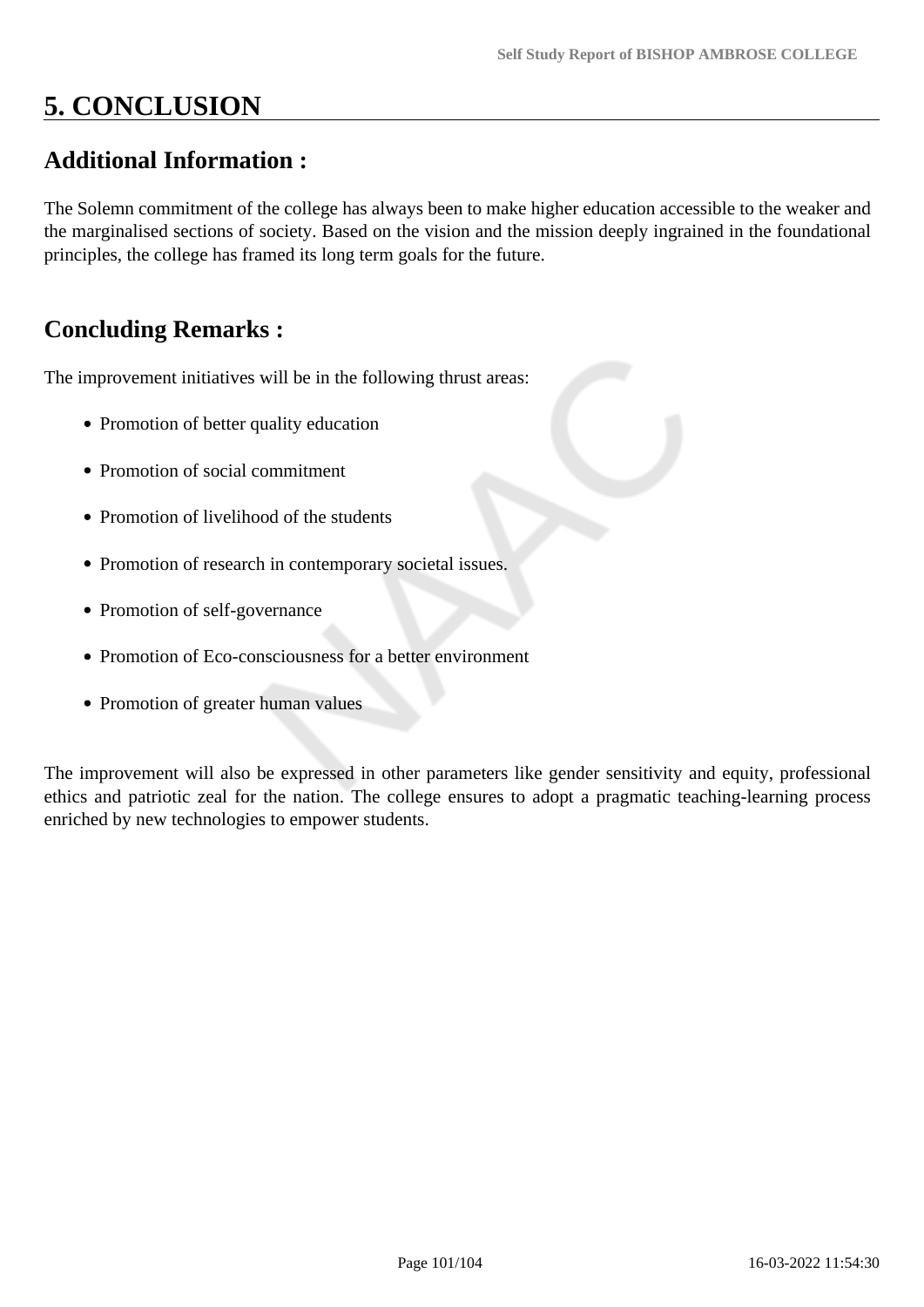# **6.ANNEXURE**

# **1.Metrics Level Deviations**

| Metric ID | Sub Questions and Answers before and after DVV Verification                                    |                |                                                  |             |         |                |                                                                                                    |  |
|-----------|------------------------------------------------------------------------------------------------|----------------|--------------------------------------------------|-------------|---------|----------------|----------------------------------------------------------------------------------------------------|--|
| 1.3.2     | Average percentage of courses that include experiential learning through project work/field    |                |                                                  |             |         |                |                                                                                                    |  |
|           | work/internship during last five years                                                         |                |                                                  |             |         |                |                                                                                                    |  |
|           |                                                                                                |                |                                                  |             |         |                |                                                                                                    |  |
|           | 1.3.2.1. Number of courses that include experiential learning through project work/field       |                |                                                  |             |         |                |                                                                                                    |  |
|           |                                                                                                |                | work/internship year-wise during last five years |             |         |                |                                                                                                    |  |
|           |                                                                                                |                | Answer before DVV Verification:                  |             |         |                |                                                                                                    |  |
|           |                                                                                                | 2019-20        | 2018-19                                          | 2017-18     | 2016-17 | 2015-16        |                                                                                                    |  |
|           |                                                                                                | 11             | $\tau$                                           | 5           | 3       | 3              |                                                                                                    |  |
|           |                                                                                                |                | <b>Answer After DVV Verification:</b>            |             |         |                |                                                                                                    |  |
|           |                                                                                                | 2019-20        | 2018-19                                          | 2017-18     | 2016-17 | 2015-16        |                                                                                                    |  |
|           |                                                                                                | 11             | 06                                               | 04          | 3       | $\overline{3}$ |                                                                                                    |  |
|           |                                                                                                |                |                                                  |             |         |                |                                                                                                    |  |
| 2.1.2     |                                                                                                |                |                                                  |             |         |                | Average percentage of seats filled against reserved categories (SC, ST, OBC, Divyangjan, etc.      |  |
|           |                                                                                                |                |                                                  |             |         |                | as per applicable reservation policy ) during the last five years (exclusive of supernumerary      |  |
|           | seats)                                                                                         |                |                                                  |             |         |                |                                                                                                    |  |
|           |                                                                                                |                |                                                  |             |         |                | 2.1.2.1. Number of actual students admitted from the reserved categories year-wise during the last |  |
|           | five years                                                                                     |                |                                                  |             |         |                |                                                                                                    |  |
|           |                                                                                                |                | Answer before DVV Verification:                  |             |         |                |                                                                                                    |  |
|           |                                                                                                |                |                                                  |             |         |                |                                                                                                    |  |
|           |                                                                                                | 2019-20        | 2018-19                                          | $2017 - 18$ | 2016-17 | 2015-16        |                                                                                                    |  |
|           |                                                                                                | 271            | 294                                              | 291         | 275     | 256            |                                                                                                    |  |
|           |                                                                                                |                | <b>Answer After DVV Verification:</b>            |             |         |                |                                                                                                    |  |
|           |                                                                                                | 2019-20        | $2018-19$   2017-18                              |             | 2016-17 | 2015-16        |                                                                                                    |  |
|           |                                                                                                | 197            | 202                                              | 200         | 202     | 170            |                                                                                                    |  |
|           |                                                                                                |                |                                                  |             |         |                |                                                                                                    |  |
| 2.3.3     |                                                                                                |                |                                                  |             |         |                | Ratio of students to mentor for academic and other related issues (Data for the latest completed   |  |
|           |                                                                                                | academic year) |                                                  |             |         |                |                                                                                                    |  |
|           |                                                                                                |                |                                                  |             |         |                |                                                                                                    |  |
|           | 2.3.3.1. Number of mentors<br>Answer before DVV Verification: 28                               |                |                                                  |             |         |                |                                                                                                    |  |
|           |                                                                                                |                | Answer after DVV Verification: 32                |             |         |                |                                                                                                    |  |
|           |                                                                                                |                |                                                  |             |         |                |                                                                                                    |  |
| 2.4.3     | Average teaching experience of full time teachers in the same institution (Data for the latest |                |                                                  |             |         |                |                                                                                                    |  |
|           | completed academic year in number of years)                                                    |                |                                                  |             |         |                |                                                                                                    |  |
|           |                                                                                                |                |                                                  |             |         |                |                                                                                                    |  |
|           | 2.4.3.1. Total experience of full-time teachers                                                |                |                                                  |             |         |                |                                                                                                    |  |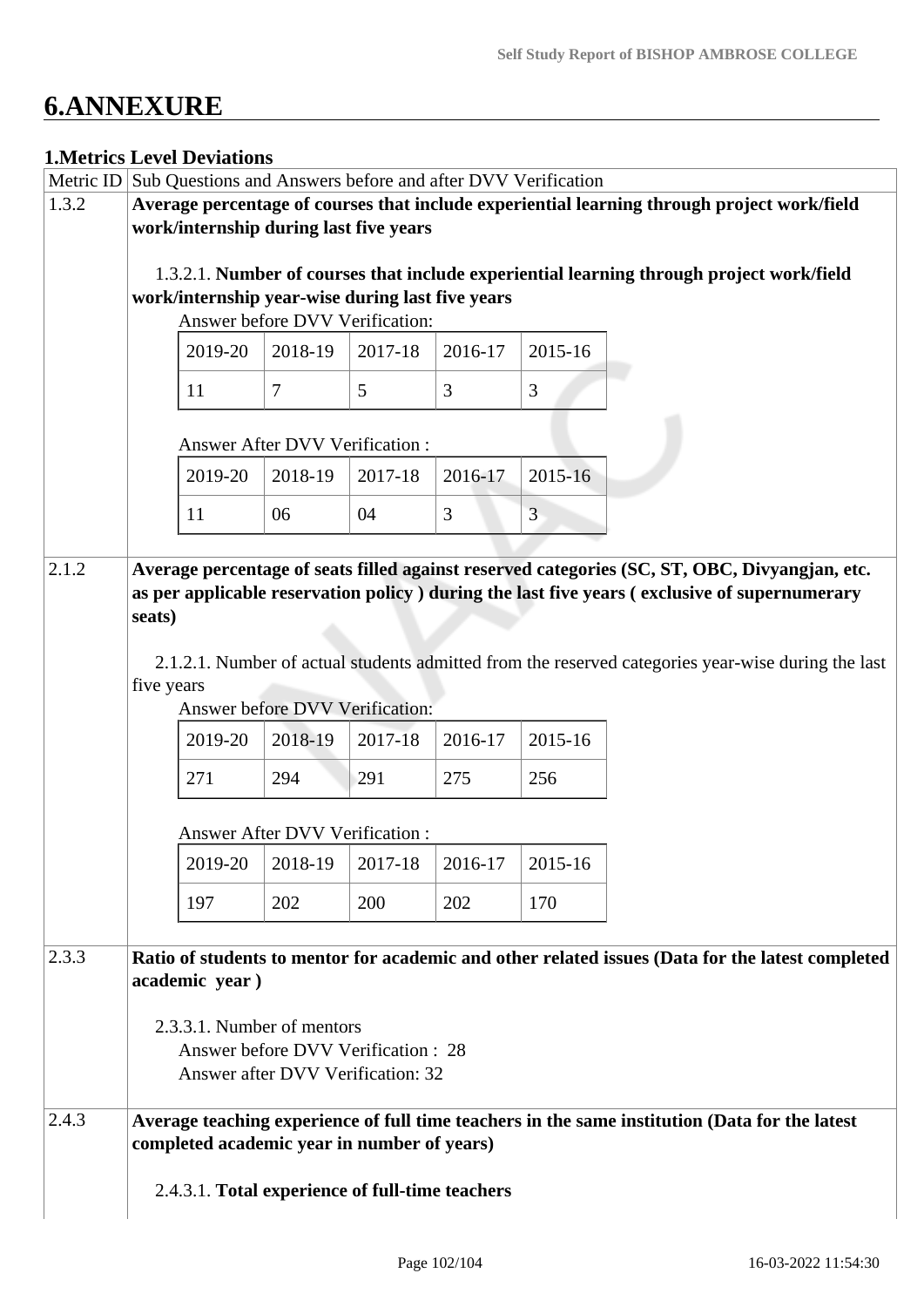|       | Answer before DVV Verification : 355<br>Answer after DVV Verification: 1551                                                                                                                                                                                                                                                                                                                                      |                                                                 |                                       |                                                                         |              |                |                                                                                                                                                                               |
|-------|------------------------------------------------------------------------------------------------------------------------------------------------------------------------------------------------------------------------------------------------------------------------------------------------------------------------------------------------------------------------------------------------------------------|-----------------------------------------------------------------|---------------------------------------|-------------------------------------------------------------------------|--------------|----------------|-------------------------------------------------------------------------------------------------------------------------------------------------------------------------------|
| 3.3.2 | Number of research papers per teachers in the Journals notified on UGC website during the<br>last five years                                                                                                                                                                                                                                                                                                     |                                                                 |                                       |                                                                         |              |                |                                                                                                                                                                               |
|       | five years.                                                                                                                                                                                                                                                                                                                                                                                                      |                                                                 |                                       | Answer before DVV Verification:                                         |              |                | 3.3.2.1. Number of research papers in the Journals notified on UGC website during the last                                                                                    |
|       |                                                                                                                                                                                                                                                                                                                                                                                                                  | 2019-20                                                         | 2018-19                               | 2017-18                                                                 | 2016-17      | 2015-16        |                                                                                                                                                                               |
|       |                                                                                                                                                                                                                                                                                                                                                                                                                  | 21                                                              | 8                                     | 1                                                                       | $\theta$     | 1              |                                                                                                                                                                               |
|       |                                                                                                                                                                                                                                                                                                                                                                                                                  |                                                                 | <b>Answer After DVV Verification:</b> |                                                                         |              |                |                                                                                                                                                                               |
|       |                                                                                                                                                                                                                                                                                                                                                                                                                  | 2019-20                                                         | 2018-19                               | 2017-18                                                                 | 2016-17      | 2015-16        |                                                                                                                                                                               |
|       |                                                                                                                                                                                                                                                                                                                                                                                                                  | 26                                                              | 3                                     | $\mathbf{1}$                                                            | $\mathbf{1}$ | $\overline{0}$ |                                                                                                                                                                               |
| 3.3.3 |                                                                                                                                                                                                                                                                                                                                                                                                                  |                                                                 |                                       |                                                                         |              |                | Number of books and chapters in edited volumes/books published and papers published in                                                                                        |
|       |                                                                                                                                                                                                                                                                                                                                                                                                                  |                                                                 |                                       |                                                                         |              |                | national/international conference proceedings per teacher during last five years                                                                                              |
|       |                                                                                                                                                                                                                                                                                                                                                                                                                  |                                                                 |                                       | Answer before DVV Verification:                                         |              |                | 3.3.3.1. Total number of books and chapters in edited volumes/books published and papers<br>in national/international conference proceedings year-wise during last five years |
|       |                                                                                                                                                                                                                                                                                                                                                                                                                  | 2019-20                                                         | 2018-19                               | 2017-18                                                                 | 2016-17      | 2015-16        |                                                                                                                                                                               |
|       |                                                                                                                                                                                                                                                                                                                                                                                                                  | 13                                                              | 8                                     | $\overline{4}$                                                          | 3            | $\mathbf{0}$   |                                                                                                                                                                               |
|       |                                                                                                                                                                                                                                                                                                                                                                                                                  |                                                                 | Answer After DVV Verification :       |                                                                         |              |                |                                                                                                                                                                               |
|       |                                                                                                                                                                                                                                                                                                                                                                                                                  | 2019-20                                                         | 2018-19                               | 2017-18                                                                 | 2016-17      | 2015-16        |                                                                                                                                                                               |
|       |                                                                                                                                                                                                                                                                                                                                                                                                                  | 13                                                              | $\tau$                                | 3                                                                       | $\mathbf{0}$ | $\overline{0}$ |                                                                                                                                                                               |
| 5.2.2 |                                                                                                                                                                                                                                                                                                                                                                                                                  |                                                                 |                                       |                                                                         |              |                | Average percentage of students progressing to higher education during the last five years                                                                                     |
|       |                                                                                                                                                                                                                                                                                                                                                                                                                  |                                                                 |                                       | Answer before DVV Verification: 91<br>Answer after DVV Verification: 88 |              |                | 5.2.2.1. Number of outgoing student progression to higher education during last five years                                                                                    |
| 7.1.7 |                                                                                                                                                                                                                                                                                                                                                                                                                  | The Institution has disabled-friendly, barrier free environment |                                       |                                                                         |              |                |                                                                                                                                                                               |
|       | 1. Built environment with ramps/lifts for easy access to classrooms.<br>2. Divyangjan friendly washrooms<br>3. Signage including tactile path, lights, display boards and signposts<br>4. Assistive technology and facilities for Divyangjan accessible website, screen-reading<br>software, mechanized equipment<br>5. Provision for enquiry and information : Human assistance, reader, scribe, soft copies of |                                                                 |                                       |                                                                         |              |                |                                                                                                                                                                               |